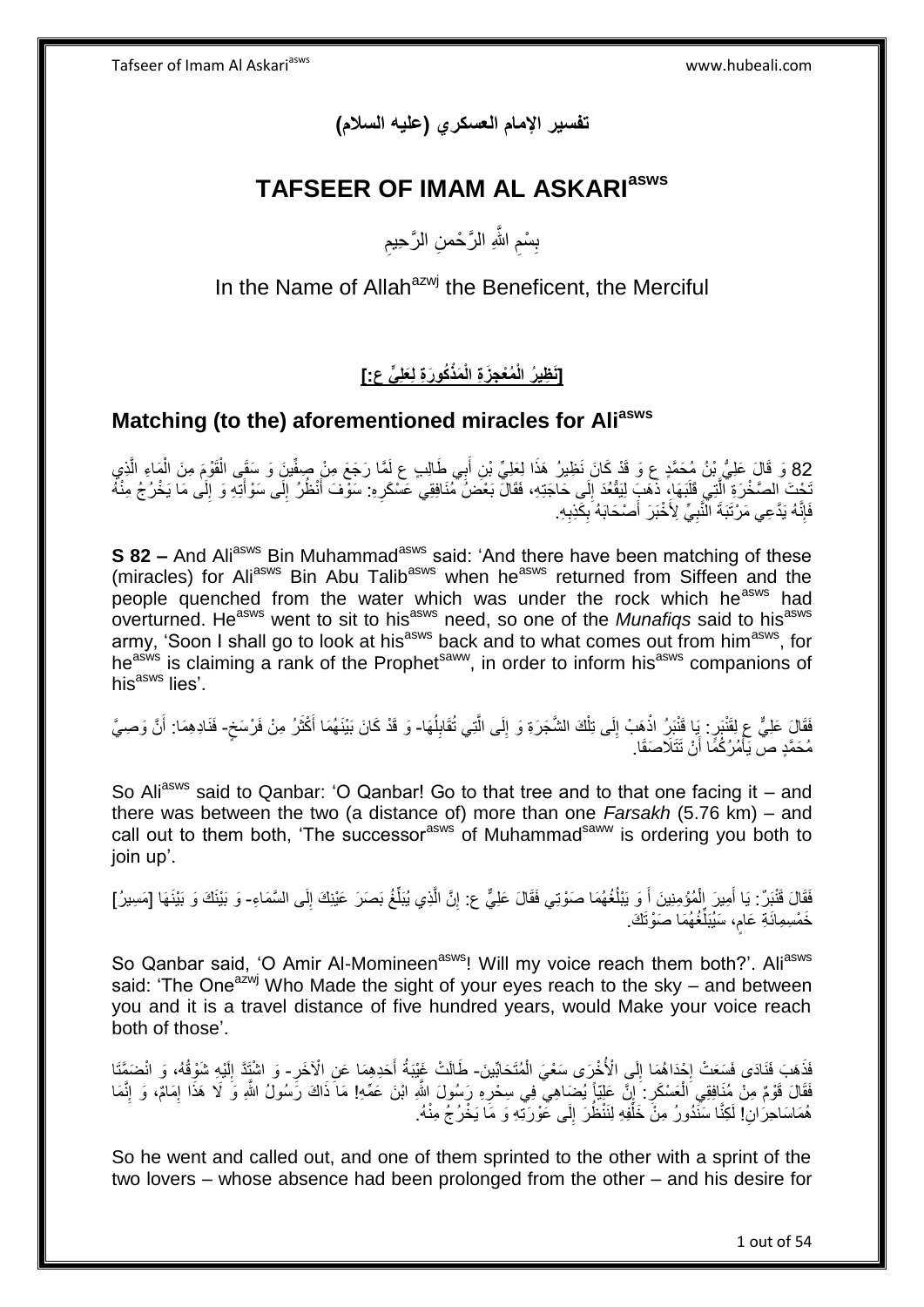him was intense, and those both embraced. So the Munafiqeen people of the army said, 'Ali<sup>asws</sup> is equal in his<sup>asws</sup> sorcery to Rasool-Allah<sup>saww</sup>, his<sup>asws</sup> cousin! Neither was he<sup>saww</sup> a Rasool-Allah<sup>saww</sup> nor is this one an Imam<sup>asws</sup>, and rather, they<sup>asws</sup> are both sorcerers (God Forbid)! But we will circle from behind him<sup>asws</sup> in order to look at his<sup>asws</sup> nakedness and what comes out from him<sup>asws,</sup>

فَأَوْصَلَ إِلاَّهُ عَزَّ وَ جَلَّ ذَلِكَ إِلَي أُذُنِ عَلِيٍّ ع مِنْ قِبَلِهِمْ فَقَالَ- جَهْرٍاً-: يَا قَنْبَرُ إِنَّ الْمُنَافِقِينَ أَرَادُوا مُكَايَدَة وَصِيٍّ رَسُولِ الثَّهِ ِ ُ  $\frac{1}{2}$ ز<br>ا َ ْ ِ صٍ وَ ظَنُّوا أَنَّهُ لَا يَمْتَنِعُ مِنْهُمْ إِلَّا بِالَشَّجَرَتَيْنِ، فَارْجِعْ إِلَى الشَّجَرَتَيْنِ وَ قُلْ لَهُمَا:َ إِنَّ وَصِيًّ رَسُولِ اللَّهِ ص يَأْمُرُكُمَا أَنْ تَغُودَا َ َ ْ ِ ِ **∶** ِ إِلَى مَكَانَيْكُمَا. ِ

So Allah<sup>azwj</sup> Mighty and Majestic Caused that to arrive at the ears of Ali<sup>asws</sup> from them, and he<sup>asws</sup> said: 'Loudly, O Qanbar! The *Munafiqeen* are intending their plotting to the successor<sup>asws</sup> of Rasool-Allah<sup>saww</sup>, and they think that he<sup>asws</sup> would not be prevented from them except by the two trees. Therefore, return to the two trees and say to them (loudly), 'The successor<sup>asws</sup> of Rasool-Allah<sup>saww</sup> is ordering you both that you return to your places!'

فَعَلَ مَا أَمَرَهُ بِهِ، فَاتْظَعَتَا- وَ عدت [عَادَتْ] كُلُّ وَاحِدَةٍ مِنْهُمَا تُفَارِقُ الْأُخْرَى- كَهَزِيمَةِ الْجَبَانِ مِنَ الشُّجَاعِ الْبَطَلِ، ثُمَّ ذَهَبَ **∶** َ ِ ر<br>: ْ ِ ْ **ٍ** عَلِيٌّ ع وَ رَفَعَ ثَوْبَهُ لِيَقْعُدَ، وَ قَدْ مَضِّعى جَمَاعَةٌ مِنَ الْمُنَافِقِينَ لِيَنْظُرُوا إِلَيْهِ، فَلَمَّا رَفَعَ ثَوْبَهُ أَعْمَى اللَّهُ تَعَالَى أَبْصَارَهُمْ، فَلَمْ ْ َ َ َ َ لَ ِ يْبْصِّرُوا شَيْئاً فَوَلَّوْا عَنْهُ وُجُوهَهُمْ، فَأَبْصَرُوا كَمَا كَانُوا يُبْصِرُونَ َ ه

So he did what he was ordered with and said it  $-$  and each one of them separated from the other  $-$  like the coward from the brave hero. Then Ali<sup>asws</sup> went and raised his<sup>asws</sup> clothes in order to sit, and the group of the *Munafiqeen* had gone to look at him<sup>asws</sup>. So when he<sup>asws</sup> raised his<sup>asws</sup> clothes, Allah<sup>azwj</sup> the Exalted Blinded their visions, and they could not see anything and they turned their faces away from him<sup>asws</sup>, and they (afterwards started) seeing just as they used to be seeing (beforehand).

نُمَّ نَظَرُوا إِلَى جِهَتِهِ فَعَمُوا، فَمَا زَالُوا يَنْظُرُونَ إِلَى جِهَتِهٍ وَ يَعْمَوْنَ، وَ يَصْرِفُونَ عَنْهُ وُجُوهَهُمْ وَ يُبْصِرُونَ، إِلَى أَنْ فَرَغَ **∶** ِ  $\frac{1}{2}$ ُ َ ِ عَلِيٌّ ع وَ قَامَ وَ رَجَعَ، وَ ذَلِكَ ثَمَانُونَ مَرَّةً مِنْ كُلَّ وَاحِدٍ مِنْهُمْ. َ

Then they looked towards his<sup>asws</sup> direction, and they were blinded (again). So they did not cease to be looking towards his direction and they were being blinded and were turning their faces away from him<sup>asws</sup>, until when Ali<sup>asws</sup> was free and stood up and returned – and that happened eighty times from every one of them.

ُمَّ ذَهَبُوا يَنْظُرُونَ مَا خَرَجَ مِنْهُ، فَاعْتَقَلُوا فِي مَوَاضِعِهِمْ، فَلَمْ يَقْدِرُوا أَنْ يَرَوْهَا فَإِذَا انْصَرَفُوا أَمْثَنَهُمُ الِانْصِرَافُ، أَصَابَهُمْ اُ ِ َ َ ا<br>ا ذَاكَ مِائَةَ مَرَّةٍ حَتَّى نُودِيَ فِيهِمْ بِالرَّحِيلِ [فَرَحْلُوا] وَ مَا وَصَلُوا إِلَى مَا أَرَادُوا مِنْ ذَلِكَ، وَ لَمْ يَزِدْهُمُ ذَٰلِكَ إِلَّا عُتُوَاً وَ طُغْيَاناً **∶** ِ ا<br>ا ِ ِ َوَ تَمَادِياً فِي كُفْرِ هِمْ وَ عِنَادِهِمْ. ِ

Then they went to look at what came out from him<sup>asws</sup>, but they were seized in their places and were not able upon seeing it. So when they turned around, they were able upon the leaving. That hit them one hundred times until there was a call among them with the departure, so they departed, and they did not get to what they intended from that, and that did not increase (for) them except insolence, and tyranny, and continuation in their *Kufr* and their stubbornness.

فَقَالٍَ بَعْضُهُمْ لِبَعْضٍ: انْظُرُوا إِلَى هَذَا الْعَجَدِ! مَنْ هَذِهِ آيَاتُهُ وَ مُعْجِزَاتُهُ، يَعْجِزُ عَنْ مُعَاوِيَةَ وَ عَمْرٍو وَ يَزِيدَ! فَأَوْصَلَ اللَّهُ **∶** ْ  $\frac{1}{2}$ ِ<br>أ ِ عَزَّ وَ جَلَّ ذَٰلِكَ مِنْ فِبَلِهِمْ إِلَى أُذُنِهِ ُ ِ  $\ddot{\xi}$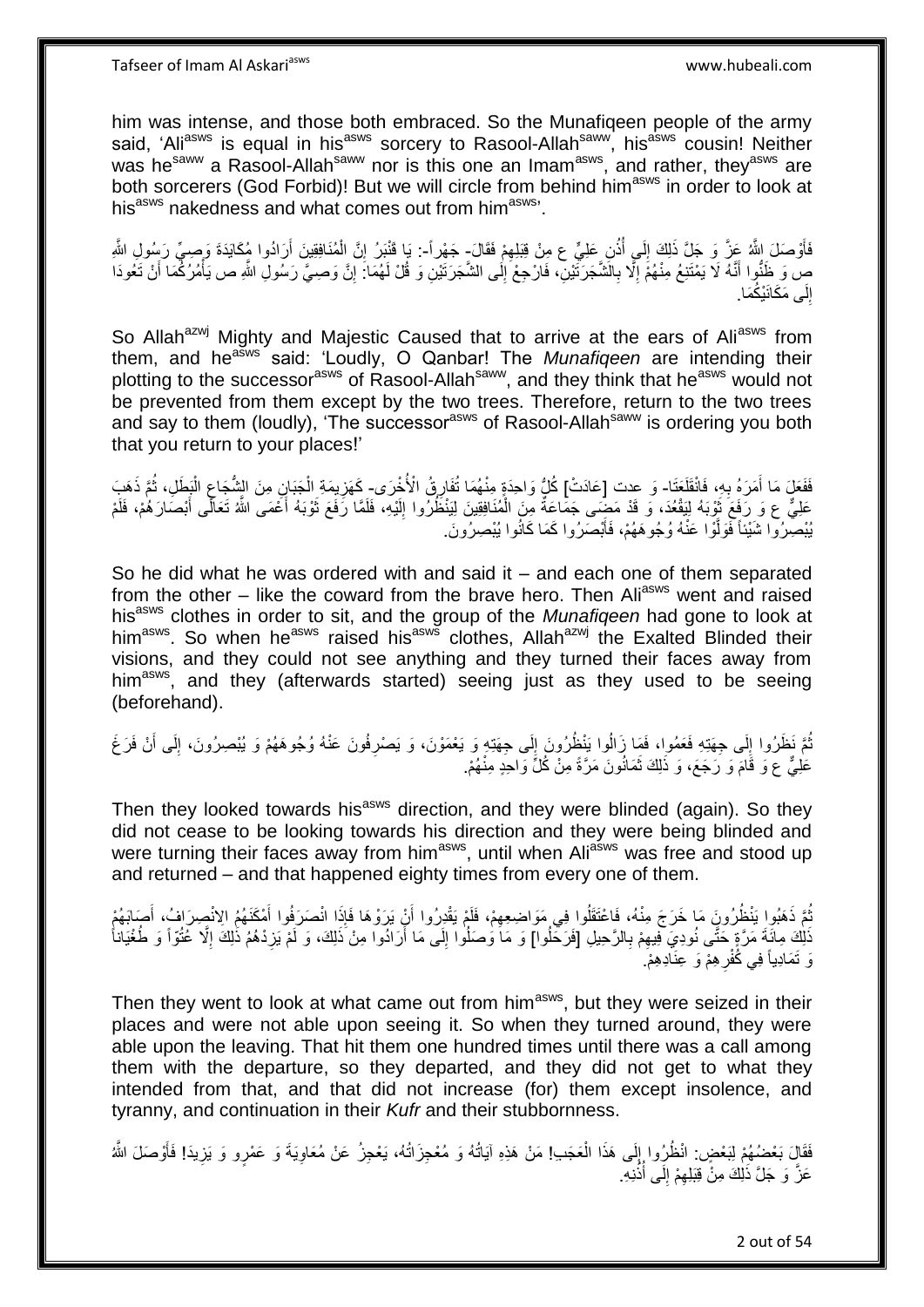So some of them said to the others, 'Look at this wonder! The one who has these Signs and these miracles is frustrated from Muawiya and Amro (Bin Al-Aas) and Yazeed!' So Allah<sup>azwj</sup> Mighty and Majestic Caused that to arrive from their hearts to his<sup>asws</sup> ears.

> فَقَالَ عَلِيٌّ ع: يَا مَلَائِكَةَ رَبِّي- انْتُونِي بِمُعَاوِيَةَ وَ عَمْرٍو وَ يَزِيدَ. **∶** ِ ِ

So Aliasws said: 'O Angels of my<sup>asws</sup> Lord<sup>azwj</sup>, come to me with Muawiya, and Amro and Yazeed'.

فَنَظَرُوا فِي الْهَوَاءِ فَإِذَا مَلَائِكَةٌ كَأَنَّهُمُ الشُّرَطُ السُّودَانُ [وَ] قَدْ عَلِقَ كُلُّ وَاحِدٍ مِنْهُمْ بِوَاحِدٍ، فَأَنْزَلُوهُمْ إِلَى حَضَرَتِهِ، فَإِذَا أَحَدُهُمْ َ ْ َ ِ َ ِ مُعَاوِيَةُ وَ ٱلْأَخَرُ عَمْرٌو وَ الْأَخَرُ يَزِيدُ ِ **∶** 

So they looked in the air, and there were Angels as if they were black officers and each one of them was suspended by one (Angel). They descended them to hisasws presence, and one of them was Muawiya, and the other was Amro, and the other was Yazeed.

[فَ] قَالَ عَلِيٌّ ع: تَعَالَوْا فَانْظُرُوا إِلَيْهِمْ، أَمَا لَوْ شِئْتُ لَقَتَلْتُهُمْ، وَ لَكِنِّي أُنْظِرُهُمْ كَمَا أَنْظَرَ اللَّهُ عَزَّ وَ جَلَّ إِبْلِيسَ إِلـي يَوْمِ الْوَقْتِ َ ُ ْ َ ِ لَ  $\frac{1}{2}$ ِ  $\frac{1}{2}$ ْ ِ ِ الْمَعْلُومِ إِنَّ الَّذِي تَرَوْنَهُ بِصَاحِبِكُمْ لَيْسَ بِعَجْزٍ وَ لَا ذُلِّ، وَ لِكِنَّهُ مِخْنَةٌ مِنَ اللَّهِ عَزَ وَ حَلَّ لَكُمْ لِيَنْظُرَ كَيْفَ تَعْمَلُونَ، وَ لَئِنْ ِ ِ ِ ه ِ طَعَنْتُمْ ۚعَلَى عَلِيٌّ عِ فَقَدْ طَعَنَ الْكَافِرُونَ وَ الْمُنَّافِقُونَ قَبْلَكُمْ عَلَى رَسُولِ رَبِّ الْعَالَمِينَ ـ ْ ْ ْ

So Aliasws said: 'Come and look at them. If lasws so desire lasws can kill them, but lasws am giving them a respite - just as Allah<sup>azwj</sup> Mighty and Majestic Respited Iblees<sup>la</sup> up to a day of known time. That which you are seeing with your companion<sup>asws</sup>, isn't with frustration of a humiliation, but it is a Test from Allahazwj Mighty and Majestic to you all in order to see how you are reacting. Thus, if you are taunting upon Ali<sup>asws</sup> (today), so the *Kafireen* and the *Munafigeen* before you had taunted upon the Rasool<sup>saww</sup> of the Lord<sup>azwj</sup> of the worlds'.

فَقَالُوا: إِنَّ مَنْ طَافَ مَلَكُوتَ السَّمَاوَاتِ وَ الْجِنَانِ فِي لَيْلَةٍ، وَ رَجَعَ- كَيْفَ يَحْتَاجُ إِلَى أَنْ يَهْرُبَ وَ يَذْخُلَ الْغَارَ، وَ يَأْتِيَ [إِلَى] ْ ِ ِ ْ ْ َ ِ الْمَدِينَةِ مِنْ مَكَّةَ فِي أَحَدَ عَشَرَ يَوْمأَ َ ْ

So they said, 'The one<sup>saww</sup> who went around the kingdoms of the skies and the Gardens during a night and returned, how come he<sup>saww</sup> was needy to flee (on the night of Hijra) and enter the cave, and he<sup>saww</sup> came to Al-Medina from Makkah in eleven days?

[قَالَٖ] وَ إِنَّمَا هُوَ مِنَ اللَّهِ إِذَا شَاءَ أَرَاكُمُ الْقُدْرَةَ- لِتَعْرِفُوا صِدْقَ أُنْبِيَاءِ اللَّهِ، وَ أَوْصِيَائِهِمْ وَ إِذَا شَاءَ امْتَحَنَكُمْ بِمَا تَكْرَهُونَ-ِ ْ َ ِ ِ َ **!** َ ِ لِّيَنْظُرَ كَيْفَ تَعْمَلُونَ، وَ لِيَظْهَرَ حُجَّتَهُ عَلَيْكُمْ.

He<sup>asws</sup> said: 'And rather, it is from Allah<sup>azwj</sup>. Whenever He<sup>azwj</sup> so Desires, He<sup>azwj</sup> Shows you the Power – so that you would recognise the truthfulness of the Prophets<sup>as</sup> of Allah<sup>azwj</sup> and their<sup>as</sup> successors<sup>as</sup>, and whenever He<sup>azwj</sup> so Desires, He<sup>azwj</sup> Tests you all with what you dislike in order to see how you are reacting, and in order to Manifest His<sup>azwj</sup> Divine Authority upon you'.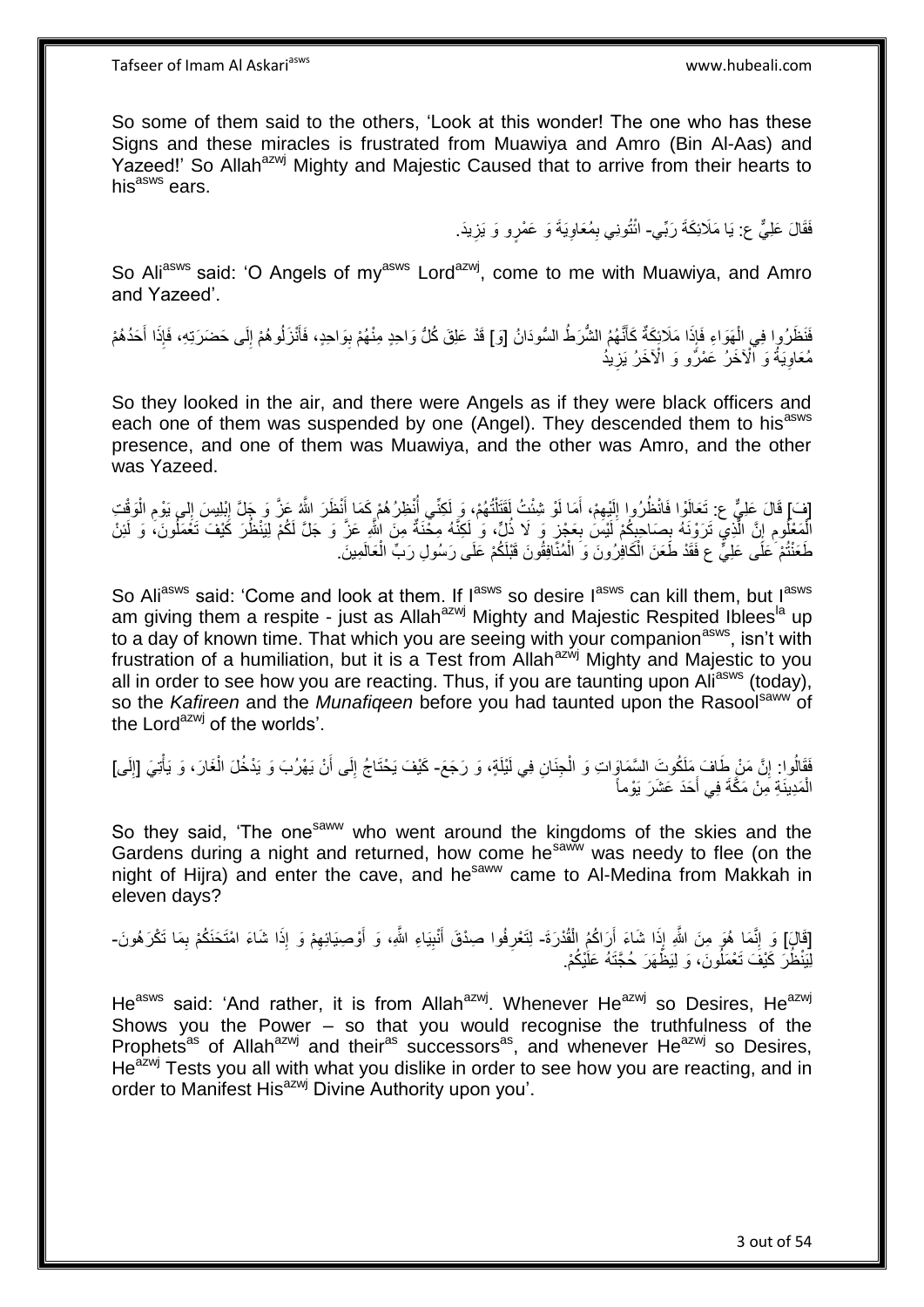# **ال َّش َج َر ِة:[ فِ ِّي، َو َش َهاَدةُ قَ ] َحِدي ُث الثَّ**

### **Hadeeth of the Saqafy man and the testimony of the tree**

83 وَ قَالَ عَلِيُّ بْنُ مُحَمَّدٍ ص وَ أَمَّا دُعَاؤُهُ صِ الشَّجَرَةَ: فَإِنَّ رَجُلًا مِنْ ثَقِيفٍ كَانَ أَطَبَّ النَّاسِ- يُقَالُ لَهُ: الْحَارِثُ بْنُ كَلَاةَ<br>وَقَالَ النَّاسِ الْمَسْرَةِ الْمَسْرَةِ وَاللَّهُ عَلَيْ ْ ِ َ الْثَّقَفِيُّ، جَاءَ إِلَى رَسُولِ اللَّهِ صَّ فَقَالَ: يَا مُحَمَّدُ جِئْتُ لِأُدَّاوِيَكَ مِنْ جُنُونِكَ، فَقَدْ دَاوَيْتُ مَجَانِينَ كَثِيرَةَ فَشُفُوا عَلَى يَدِي. ِ יִי (ו ه

**S 83 –** And Ali<sup>asws</sup> Bin Muhammad<sup>asws</sup> said: 'And as for his<sup>saww</sup> calling over the tree – so there was a man from Saqeef called Al-Haris Bin Kalada Al-Saqafy was a physician of the people. He came to Rasool-Allah<sup>saww</sup> and he said, 'O Muhammad<sup>saww</sup>! I have come to you<sup>saww</sup> in order to cure you<sup>saww</sup> (God Forbid) from yoursaww insanity, for I have cured a lot of insane ones, and they were healed upon my hands'.

ِ فَقَالَ رَسُولُ اللَّهِ ص يَا حَارِثُ أَنْتَ تَفْعَلُ أَفْعَالَ الْمَجَانِينِ، وَ تَنْسِبُنِي إِلَى الْجُنُونِ! قَالَ الْحَارِثُ: وَ مَا ذَا فَعَلْتُهُ مِنْ أَفْعَالِ ْ ْ  $\frac{1}{2}$ ْ َ ِ َ ْ الْمَجَانِينِ قَالَ ص: نِسْبَتُكَ إِيَّايَ إِلَى الْجُنُونِ- مِنْ غَيْرِ مِحْنَةٍ مِنْكَ وَ لَا تَجْرِبَةٍ، وَ لَا نَظَرٍ فِي صِدْقِي أَوْ كَذِبِي. ْ ∣∣<br>∶ ِ **∶** ِ َ **∶** 

So Rasool-Allah<sup>saww</sup> said: 'O Haris! You (yourself) are doing the deeds of the insane ones and you are linking me<sup>saww</sup> to the insanity!' Al-Haris said, 'And what is that which I have done from the deeds of the insane ones?' He<sup>asws</sup> said: 'Your linking me<sup>saww</sup> to the insanity from without a test from you, nor an experience, nor a consideration regarding my<sup>saww</sup> truthfulness or (establishing) my<sup>saww</sup> falsehood'.

فَقَالَ الْحَارِثُ: أَ وَ لَيْسِ قَدْ عَرَفْتُ كَذِبَكَ وَ جُنُونَكَ- بِدَعْوَاكَ النُّبُوَّةَ الَّتِي لَا تَقْدِرُ لَهَا فَقَالَ رَسُولُ اللَّهِ ص: وَ قَوْلُكَ لَا تَقْدِرُ َ ِ ْ اُ ه ِ هَا، فِعْلُ اَلْمَجَانِينِۗ، لِأَنَّكَ لَمْ تَقُلْ: لِمَ قُلْتَ كَذَا وَ لَا طَالَبْتَنِي بِحُجَّةٍ، فَعَجَزْتُ عَنْهَا ۖ **∶** ْ ْ لَ

So Al-Haris said, 'Or aren't your<sup>saww</sup> lies and your<sup>saww</sup> insanity recognised by your<sup>saww</sup> claim of the Prophet-hood which you<sup>saww</sup> are not able for it?' So Rasool-Allah<sup>saww</sup> said: 'And your words, 'Not able for it', is the deed of the insane, because you did not say, 'Why did you<sup>saww</sup> say (claim) such', nor did you seek any proof from me<sup>saww</sup>, for you would have been frustrated from it'.

فَقَالَ الْحَارِثُ: صَدَقْتَ أَنَا أَمْتَحِنُ أَمْرٍكَ بِآيَةٍ أَطَالِبُكَ بِهَا، إِنْ كُنْتَ نَبِيّاً فَادْعُ تِلْكَ الشَّجَرَةَ- وَ أَشَارَ لِشَجَرَةٍ عَظِيمَةٍ بَعِيدٍ ْ ِ ِ ∫<br>∶ :<br>ا **∶** َ َ َ ِ عُمْقُهَا- فَإِنَّ أَنَتْكَ عَلِمْتُ أَنَّكَ رَسُولُ اللَّهِ وَ شَهِدْتُ لَكَ بِذَلِكَ- وَ إِلَّا فَأَنْتَ [ذَلِكَ] الْمَجْنُونُ الَّذِي قِيلَ لِي. ِ َ َ ِ َ ِ ه ْ

So Al-Haris said, 'You<sup>saww</sup> speak the truth. I shall examine your<sup>saww</sup> matter by a sign I shall seek with it. If you<sup>saww</sup> are a Prophet<sup>saww</sup> then call that tree, - and he gestured towards a large tree whose depth (of its roots) was far  $-$  'so if it comes to you<sup>saww</sup>, I will know that you<sup>saww</sup> are a Rasool<sup>saww</sup> of Allah<sup>azwj</sup>, and I will testify for you<sup>saww</sup> with that, or else, so yousaww are that, the insane one, which has been said to me'.

فَزِفَعَ رَسُولُ اللَّهِ ص يَدَهُ إِلَي تِلْكَ الِشَّجَرَةِ، وَ أَشَارَ إِلَيْهَا: أَنْ تَعَالَيْ. فَانْقَلَعَت الشَّجَرَةُ بِأُصُولِهَا وَ عُرُوقِهَا، وَ جَعَلَتْ تَخُذُ فِي ُ **∶** اُ لَ  $\frac{1}{2}$ ْ  $\frac{1}{2}$ **∶** الْإَِرْضِ أُخْذُرِداً عَظِيماً كَأَلْنَّهَرِ - حَتَّى دَنَتْ مِنْ رَسُولِ اللَّهِ ص فَوَقَّفَتْ بَيْنَ يَدَيْهِ، وَ نَادَتْ بِصَوْتٍ فَصِيحٍ: هَا أَنَا ذَا يَا رَسُولٌ ِ:<br>ا َ ٍ ِ اللَّهِ [صَلَّى اللَّهُ عَلَيْكَ] مَا تَأْمُرُنِي ْ

So Rasool-Allah<sup>saww</sup> raised his<sup>saww</sup> hand to that tree and gestured at it to come, and the tree uprooted itself along with its roots and its branches, and went on grooving in the ground a large groove like the rive  $-$  until it approached Rasool-Allah<sup>saww</sup> and paused in front of himsaww, and called out in an eloquent voice, 'Here I am, O Rasool-Allah<sup>saww</sup>! What are you<sup>saww</sup> ordering me with?'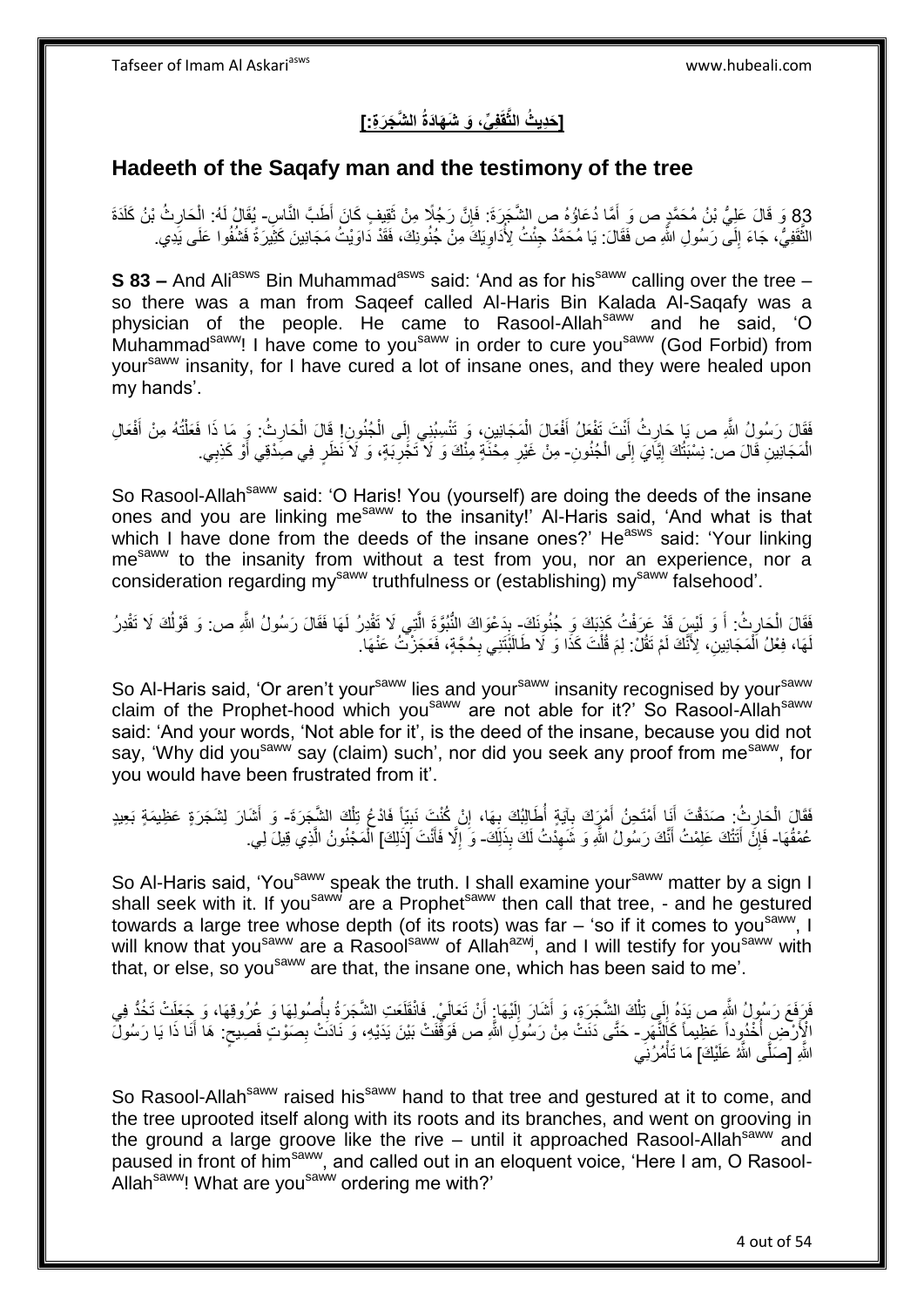فَقَالَ لَمَا رَسُوِلُ اللَّهِ ص دَعَوْتُكَ لِتَشْهَدِي لِي بِالنُّبُوَّةِ- بَعْدَ شَهَادَتِكَ شِّهِ بِالتَّوْحِيدِ ثُمَّ تَشْهَدِي [بَعْدَ شَهَادَتِكَ لِي] لِعَلِيٍّ ع هَذَا ِ ا<br>المقام **∶** بِالْإِمَامَةِ، وَ أَنَّهُ سَنَدِي وَ ظَهْرِي وَ عَضُدِي وَ فَخْرِي [وَ عِزِّي]، وَ لَوْلَاهُ مَا خَلَقَ اللَّهُ عَزَّ وَ جَلَّ شَيْئاً مِمَّا خَلَقَ َ **∶** 

So Rasool-Allah<sup>saww</sup> said to it: 'I<sup>saww</sup> invite you to testify for me with the Prophet-hood, after your testimony for Allah<sup>azwj</sup> with the *Tawheed* (Oneness). Then testify for Ali<sup>asws</sup> with the Imamate, after your testimony for me<sup>saww</sup>, and that he<sup>asws</sup> is my<sup>saww</sup> support, and my<sup>saww</sup> strength, and my<sup>saww</sup> helper, and my<sup>saww</sup> pride, and my<sup>saww</sup> consoler, and had it not been for him<sup>asws</sup>, Allah<sup>azwj</sup> Mighty and Majestic would not have Created anything from what He<sup>azwj</sup> did Create'.

فَادَتْ: أَشْهَدُ أَنْ لَا إِلَهَ إِلَّا اللَّهُ وَحْدَهُ لَا شَرِيكَ لَهُ، وَ أَشْهَدُ أَنَّكَ يَا مُحَمَّدُ عَبْدُهُ وَ رَسُولُهُ، أَرْسَلَكَ بِالْحَقِّ بَشِيراً [وَ نَذِيراً] وَ َ ِ ِ لَ ِ َ ْ **∶** داعِياً إِلَى اللَّهِ بِإِذْنِهِ وَ سِرَاجاً مُنِيراً، **ٔ** ِ  $\frac{1}{2}$ 

So it called out, 'I testify that there is no god except Allah<sup>azwj</sup>, Alone, there being no associates for Him<sup>azwj</sup>, and I testify that you<sup>saww</sup>, O Muhammad<sup>saww</sup> are His<sup>azwj</sup> servant and His<sup>azwj</sup> Rasool<sup>saww</sup>. He<sup>azwj</sup> Sent you<sup>saww</sup> with the Truth, *as a bearer of glad tidings and as a warner [33:45] And as one inviting to Allah by His Permission, and as an illuminating lamp [33:46]*.

وَ أَشْهَدُ أَنَّ عَلِيَّاً ابْنَ عَمِّكَ هُوَ أَخُوكَ فِي دِينِكَ [وَ] أَوْفَلُ خَلْقِ اللَّهِ مِنَ الدِّينِ حَظَّاً، وَ أَجْزَلُهُمْ مِنَ الْإِسْلَامِ نَصِيباً، وَ أَنَّهُ سَنَدُكَ<br>عَيْدُنِي حَيَّنَ فَيْ بَيْنَ مَنْ الْ َ ْ َ َ َ َ ِ ُ وَ ظَهْرُكَ [وَ] قَامِعُ أَعْدَائِكَ، وَ نَاصِرُ أَوْلِيَائِكَ [و] بَابُ عُلُومِكَ فِي أُمَّتِكَ، َ ر<br>ا

And I testify that Ali<sup>asws</sup>, your<sup>saww</sup> cousin, he<sup>asws</sup> is your<sup>saww</sup> brother<sup>asws</sup> in your<sup>saww</sup> Religion and the foremost of the creatures of Allah<sup>azwj</sup> from the Religion for advantages, and the greatest of them in share from Al-Islam, and that he<sup>asws</sup> is your<sup>saww</sup> support, and your<sup>saww</sup> support, and repressor of your<sup>saww</sup> enemies, and helper of yoursaww friends, and the root of yoursaww knowledge in yoursaww community.

وَ أَشْهَدُ أَنَّ أَوْلِيَاءَكَ الَّذِينَ يُوَالُونَهُ- وَ يُعَادُونَ أَعْدَاءَهُ حَشْوُ الْجَنَّةِ، وَ أَنَّ أَعْدَاءَكَ الَّذِينَ يُوَالُونَ أَعْدَاءَهُ- وَ يُعَادُونَ أَوْلِيَاءَهُ ه َ َ َ ه َ َ ْ َ حَشْوُ النَّارِ ِ ِ

And I testify that your<sup>saww</sup> friends are those who befriend him<sup>asws</sup> and are inimical to hisasws enemies, would be entering the Paradise, and that yoursaww enemies are those who are befriending his<sup>asws</sup> enemies, and are being inimical to his<sup>asws</sup> friends, would be entering the Fire'.

فَنَظَرَ رَسُولُ اللَّهِ صِ إِلَى إِلْحَارِثِ بْنِ كَلْدَةَ فَقَالَ: يَا حَارِثُ أَ وَ مَجْنُوناً يُعَدُّ مَنْ هَذِهِ آيَاتُهُ فَقَالَ الْحَارِثُ بْنُ كَلْدَةَ: لَا وَ اللَّهِ يَا َ ِ ْ ِ ْ  $\frac{1}{2}$ ْ ِ ْ رَسُولَ اللَّهِ، وَ لَكِنِّي أَشْهَدُ أَنَّكَ رَسُولُ رَبِّ الْعَالَمِينَ، وَ سََيِّدُ الْخَلْقِ أَجْمَعِينَ، وَ حَسُنَ إِسْلَامُهُ. ِ ْ ْ ْ َ َ

So Rasool-Allah<sup>saww</sup> looked at Al-Haris Bin Kalada and he said, 'O Haris! And is he insane, the one who performs these Signs?' So Al-Haris Bin Kalada said, 'By Allah<sup>azwj</sup>, O Rasool-Allah<sup>saww</sup>! But, I hereby testify that you<sup>saww</sup> are the Rasool<sup>saww</sup> of the Lord<sup>azwj</sup> of the worlds, and Chief of the creatures in their entirety'. And his Islam was good'.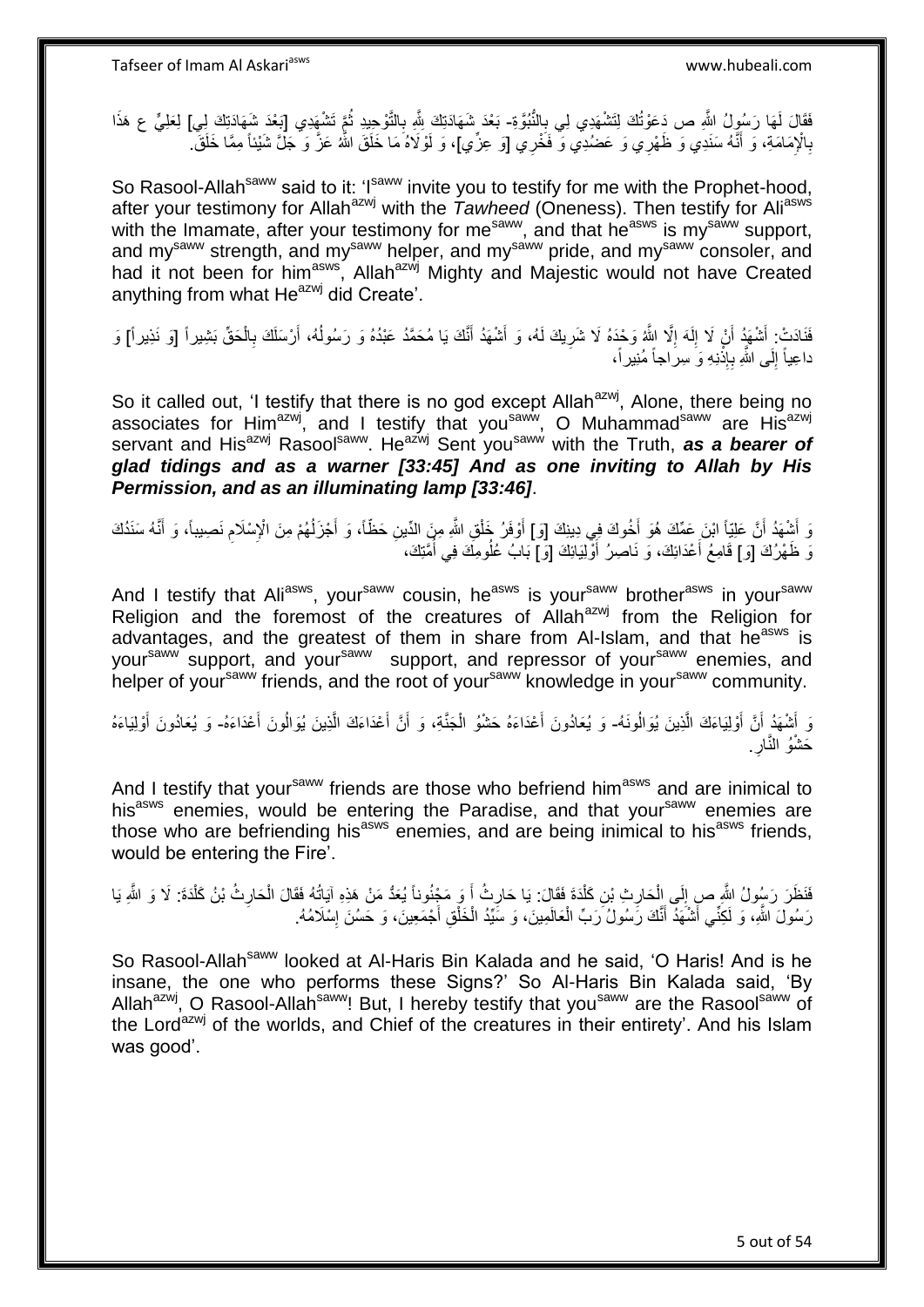#### **ُمْؤ ِمنِي َن ع:[ الْ ِمير ُيوَنانِ ِّي َم َع أ ي ِب الْ َّطب ] َحِدي ُث ال ِ َ ِ**

### **Hadeeth of the Greek physician with Amir Al-Momineenasws**

84 قَالَ عَلِيُّ بْنُ الْحُسَيْنِ عِ وَ لِأَمِيرِ الْمُؤْمِنِينَ عِ نَظِيرُ هَا: كَإِنَ قَاعِداً ذَاتَ يَوْمِ فَأَقْبَلَ إِلَيْهِ رَجُلٌ مِنَ الْيُونَانِيِّينَ الْمُدَّعِينَ<br>أَيْفَ عَلَيْهِ مَا يَسْيَبْنِي بَيْنَ عَلَيْهِ لَ ِ ْ َ ْ ْ **∶** ْ ْ لِلْفَلْسَفَةِ وَ الطَّبِّ، فَقَالَ لَمُ: يَا أَبَا الْحَسَنِ بَلَغَنِي خَبَرُ صَاحِبِكَ، وَ أَنَّ بِهِ جُنُوناً وَ جُنَّتُ لِأُعَالِجَهُ! فَلَحِقْتُهُ وَ قَدْ مَضَى لِسَبِيلِهِ، وَ ِ َ **!** ْ َ ْ ِ فَاتَنِي مَا أَرَدْتُ مِنْ ذَلِكَ، وَ قَدْ قِيلَ لِيَ: إِنَّكَ ابْنُ عَمِّهِ وَ صَـهْرُهُ، وَ أَرَى [بِكَ] صُفَاراً قَدْ عَلَاكَ وَ سَاقَيْنِ دَقِيقَيْنِ مَا أَرَاهُمَا اُ ِ َ ِ َ ؙؙؾ*ۊؚ*ڷٞٲڶ*ؚ*ڷڰ

**S 84 –** Ali<sup>asws</sup> Bin Al-Husayn<sup>asws</sup> said: 'And for Amir-Al-Momineen<sup>asws</sup> is its matching (miracle). He<sup>asws</sup> was seated one day and a man from the Greeks came over, the claimant to the philosophy and the medicine, and he said to him<sup>asws</sup>, 'O Abu Al-Hassan<sup>asws</sup>! A piece of news has reached me that your<sup>asws</sup> companion (Rasool-Allah<sup>saww</sup>), and that he<sup>saww</sup> is with the insanity, and I came to cure him<sup>saww</sup>. So I want to meet him<sup>saww</sup>, but (I was told that) he<sup>saww</sup> has passed on his<sup>saww</sup> way (passed away). So there came to me what I intended from that, and it was said to me, 'You<sup>asws</sup> are his<sup>saww</sup> cousin and his<sup>saww</sup> son-in-law, and I can see paleness with you<sup>asws</sup>, and I have seen that your<sup>asws</sup> legs are thin. I do not see them bearing you , and there is a product your<sup>asws</sup> weight' (God Forbid).

.<br>أَمَّا الصُّفَارُ فَعِنْدِي دَوَاؤُهُ، وَ أَمَّا السَّاقَانِ الدَّقِيقَانِ فَلَا حِيلَةَ لِي لِتَغْلِيظِهِمَا، وَ الْوَجْهُ أَنْ تَرْفُقَ بِنَفْسِكَ فِي الْمَشْيِ، وَ تُقَلِّلُهُ وَ لَا ْ ِ َ لَ ِّ ِ ْ ِ َ ْكُثِّرْهُ، وَ فِيمَا تَحْمِلُهُ عَلَى ظَهْرِكَ، وَ تَخْتَضِنُهُ بِصَدْرِكَ أَنْ تُقَلِّلُهُمَا وَ لَا تُكْثِرَهُمَا، فَإِنَّ سَاقَيْكَ دَقِيقَانِ- لَا يُؤْمَنُ عِنْدَ حَمْلِ<br>. ∣ٍ إ لَ ِّ اُ **∶** ِ ِ ٔ<br>ا ثَقِيلٍ انْقِصَافُهُمَا [فَاتَّئِدْ].

As for the paleness, so there is its cure with me, and as for the two thin legs, so there is gimmick with me in order to thicken these, and the mode is that you<sup>asws</sup> should raise yourself<sup>asws</sup> regarding the walking, and a little of it, not more, and in what you<sup>asws</sup> can load upon your<sup>asws</sup> back, and embrace it with your<sup>asws</sup> chest if you are less with these, and do not be excessive with these two for your<sup>asws</sup> legs are thin – they would not be safe during carrying a heavy load they might break.

يَ أَمَّا الصُّفَارُ فَدَوَاؤُهُ عِنْدِي وَ هُوَ هَذَا- وَ أَخْرَجَ دَوَاءً- وَ قَالَ: هَذَا لَا يُؤْذِيكَ وَ لَا يُخَيِّسُكَ وَ لَكِنَّهُ يَلْزَمُكَ حِمْيَةٌ مِنَ اللَّحْم ِ ه ْ أَرْبَعِينَ صَبَاحاً ثُمَّ يُزِيلُ صُفِّارَكَ. ِ ُ َ

And as for the paleness, so its cure is with me, and it is this', and he brought out a medication – and he said, 'This will not harm you<sup>asws</sup> nor would it alter anything in you<sup>asws</sup>, but it would necessitate a dieting from the meat for forty morning, then your<sup>asws</sup> paleness would decline'.

فَقَالٍ لَهُ عَلِيُّ بْنُ أَبِي طَالِبٍ عِ. قَدْ ذَكَرْتَ نَفْعَ هَذَا الدَّوَاءِ لِصُفارِي، فَهَلْ تَعْرِفُ شَئِئاً يَزِيدُ فِيهِ وَ يَضُرُّهُ فَقَالَ الرَّجُلُ: بَلَى ِ ِ َ حَبَّةٌ مِنْ هَذَآ۔ وَ أَشْأَلَ [بِيَدِهِ] إِلَى دَوَاءٍ مَعَهُ- وَ قَالَ: إِنْ تَنَاوَلَهُ الْإِنْسَانُ وَ بِهِ صَفَارٌ أَمَاتَهُ مِنْ سَاعَتِهِ، وَ إِنْ كَانَ لَا صُفَارَ بِهِ **!** لَ ِ ِ **∶** ِ َ ِ صَارَ بِهِ صِفَارٌ حَتَّى يَمُونَ فِي يَوْمِهِ **∶** 

So Aliasws Bin Abu Talibasws said to him: 'You mentioned the benefits of this medicine for my<sup>saww</sup> paleness, so do you recognise anything which would increase it and harm it?' So the man said, 'Yes, a seed from this' – and he gestured by his hand to a medicine with him – and said, 'If the human being takes it and there is paleness with him, he would die from its very moment, and if there was no paleness with him, the paleness would come to be with him until he dies during his very day'.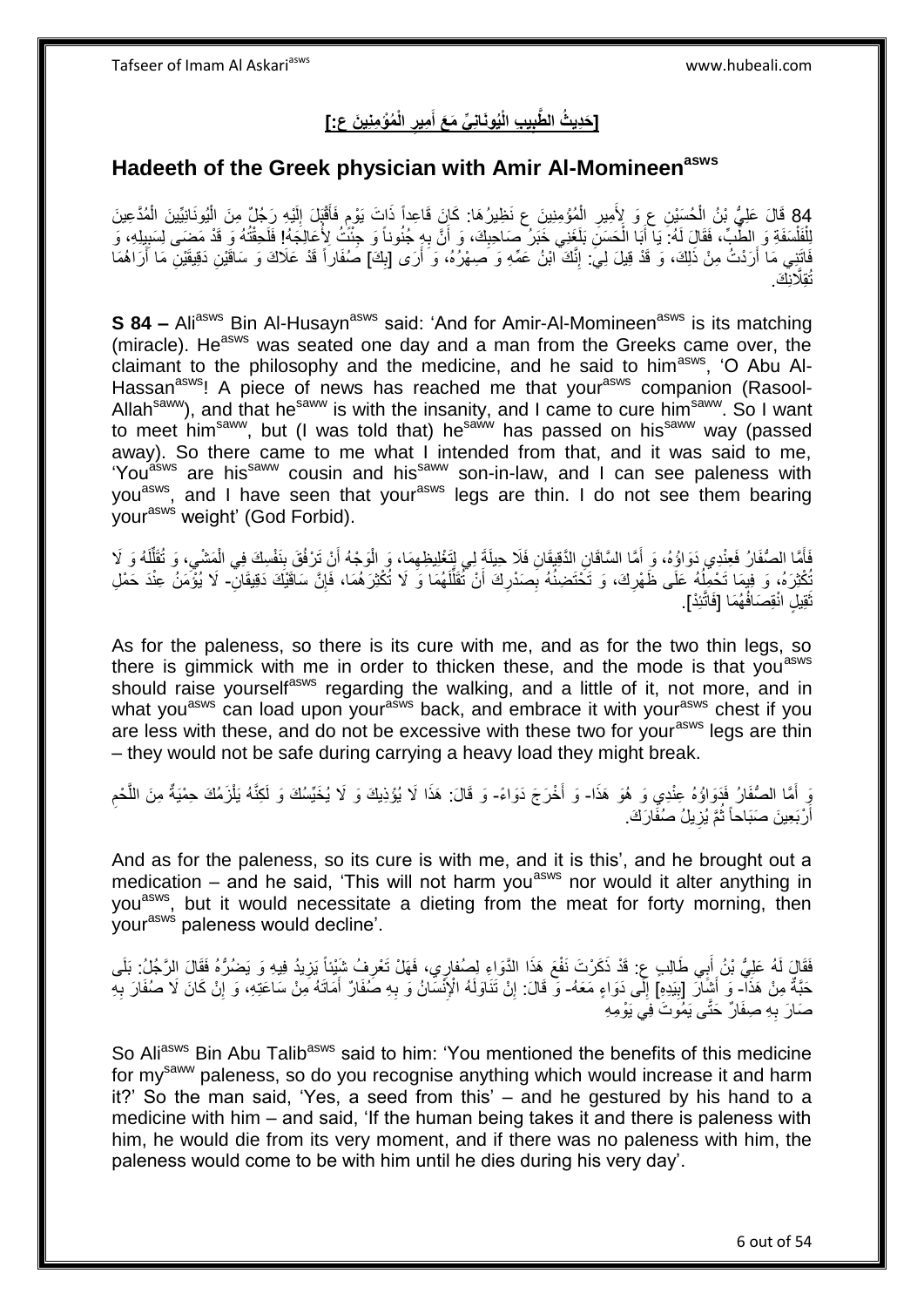فَقَالَ عَلِيُّ بِنُ أَبِي طَالِبٍ ع: فَأَرِنِي هَذَا الضَّارَّ . فَأَعْطَاهُ [إِيَّاهُ]. فَقَالَ [لَهُ]: كَمْ قَدْرُ هَذَا فَقَالَ: قَدْرُ مِثْقَالَيْنِ سَمٍّ نَاقِعٌ، قَدْرُ كُلِّ ֖֧֦֧֦֧֦֧֦֧֦֧֦֧֦֧ׅ֧֦֧ׅ֧֦֧֦֧֦֧֦֧֦֧֦֧֦֧֦֧֦֧֦֧֦֧֦֧֦֧֦֧֦֧֦֧֚֜֓֓֜֓֓֓֞֡<br>֧֜֩֞֘ َ ِ اُ **ٔ** حَبَّةٍ مِنْهُ يَقْتُلُ رَجِّلًا.

So Aliasws Bin Abu Talib<sup>asws</sup> said: 'Then show me<sup>asws</sup> this harmful one'. He gave it to himasws, and heasws said to him: 'How much is the measurement of this?' He said, 'A measurement of two *Misqaal* of pure poison, a measurement of each seed from it would kill a man'.

فَتَذَوَلَهُ عَلِيٌّ ع فَقَمَحَهُ وَ عَرِقٍ عَرَفاً خَفِيفاً، وَ جَعَلَ الرَّجُلُ يَرْتَعِدُ وَ يَقُولُ فِي نَفْسِهِ: الْآنَ أُوخَذُ بِابْنِ أَبِي طَالِبٍ وَ يُقَالُ: قَتَلْتَهُ ِ ْ َ ِ ُ نَ لَا يُقْبَلُ مِنِّي قَوْلِي إِنَّهُ لَهُوَ أَلْجَانِي عَلَى نَفْسِهِ ْ َ ِ

So Ali<sup>asws</sup> took it, and sat comfortably and sweated with light sweating, and the man went on trembling and he was saying within himself, 'Now I will be seized by the son<sup>asws</sup> of Abu Talib<sup>asws</sup> and it would be said I killed him<sup>asws</sup>, and my word would not accepted from me that he<sup>asws</sup> has offended against himself<sup>asws</sup>.

فَثَبَسَّمَ عَلِيٌّ عِ وَ قَالَ: يَا عَبْدَ اللَّهِ- أَصَحُّ مَا كُنْتُ (بَدَناً الْآنَ) لَمْ يَضُرَّنِي مَا زَعَمْتَ أَنَّهُ سَمٍّ- فَغَمِّضْ عَيْنَيْكَ. فَغَمَّضَ، ثُمَّ قَالَ: َ َ ُ َ افْتَحْ عِيْنَيْكَ. فَفَتَحَ، وَ نَظَرَ إِلَى وَجْهِ عَلِيٍّ ع فَإِذَا هُوَ أَبْيَضْ أَخْمَرُ- مُشْرَبٌ حُمْرَةً فَارْتَعَدَ الرَّجُلُ مِمَّا رَآهُ. وَ تَبَسَّمَ عَلِيٌّ ع وَ  $\frac{1}{2}$ َ قَالَ ۖ: أَيْنَ الصُّفَارُ ۖ الَّذِي زَ عَمْتَ أَنَّهُ بِي َ اً َ

But Ali<sup>asws</sup> smiled and said: 'O servant of Allah<sup>azwj</sup>! I<sup>asws</sup> as healthy as l<sup>asws</sup> was (physically now). It did not harm me<sup>asws</sup> what you claimed that it has poison, so close your eyes'. So he closed. Then he<sup>asws</sup> said: 'Open your eyes'. So he opened, and looked at the face of Ali<sup>asws</sup>, and he<sup>asws</sup> was white, red, unblemished redness. So the man trembled from what he saw, and Ali<sup>asws</sup> smiled and said: 'Where is the paleness which you claimed that it is with me<sup>asws</sup>?'

فَقَالَ الرَّجُلُ: وَ اللَّهِ فَكَأَنَّكَ لَسْتَ مَنْ رَأَيْتُ قَبْلُ، كُنْتَ مُصْفَرّاً فَأَنْتَ الْآنَ مُوَرَّدٌ. قَالَ عَلِيُّ بْنُ أَبِي طَالِبِ ع: فَزَالَ عَنِّي َ َ َ َ الصُّفَارُ - بِسَمِّكَ الَّذِي زَ عَمْتَ أَنَّهُ قَاتِلِي َ ه **∣** 

So the man said, 'By Allah<sup>azwj</sup>! It isn't what I saw before. You<sup>asws</sup> were pale, and now you<sup>asws</sup> are rosy<sup>'</sup>. Ali<sup>asws</sup> Bin Abu Talib<sup>asws</sup> said: 'The paleness has declined from me<sup>asws</sup> due to your poison which you claimed that it would kill me<sup>asws</sup>.

وَ أَمَّا سِاقَايَ هَاتَانِ- وَ مَدَّ رِدْخُلُوْ وَ كَشَفَ عَنْ سَاقَيْهِ- فَإِنَّكَ زَعَمْتَ أَنِّي أَحْتَاجُ إِلَى أَنْ أَرْفَقَ بِبَدَنِي- فِي حَمْلِ مَا أَحْمِلُ عَلَيْهِ َ ِ ِ َ َ ِ َ َ ِ َ لِّهَ إِنَّا يَنْقَصِفُ السَّاقَانِ، وَ أَنَا أُرِيكَ أَنَّ طِبَّ اللَّهِ عَنَّ وَ جَلَّ خِلَافُ طِبِّكَ، وَ ضَرَب بِيَدِهِ إِلَى أُسْطُّوَانَةٍ خَشَبٍ عَظِيمَةٍ، عَلَى ِ ُ َ لَ ∣∣<br>∶ ِ رَ أُسِهَا سَطْحُ مَجْلِسِهِ الَّذِي هُوِّ فِيهِ، ۖ وَ فَوْقَهُ حُجْرَتَالِ إِحْدَاهُمَا فَوْقَ الْأُخْرَى، وَ حَرَّكَهَا وَ احْتَمَلَهُمَا فَارْتَفَعَ السَّطْحُ وَ יִי.<br>י ه الْحِيطَانُ- وَ ۖ فَوْ قَهُمَا الْغُرْفَثَانِ، فَغُشِيَ عَلَى الْيُونَانِيِّ. ْ ا<br>ا

And as for these two legs of mine $a_{\text{sws}}$  – and he<sup>asws</sup> extended his<sup>asws</sup> left and uncovered from his<sup>asws</sup> leg – 'So you<sup>asws</sup> are claiming that I<sup>asws</sup> am needy to be kind to my<sup>asws</sup> body, in carrying what I carry from the load upon it, it might break the two legs, and  $I^{asws}$  will (now) show you that the medicine of Allah<sup>azwj</sup> Mighty and Majestic is different to your medicine' – and he<sup>asws</sup> struck his<sup>asws</sup> hand at a large wooden pillar, upon its top was the ceiling sitting on it in which he<sup>asws</sup> was, and above it were two rooms (storeys), one of them above the other – and he<sup>asws</sup> moved it and carried it, and the ceiling and the walls raised, and above them were the two rooms (storeys), and there was faintness upon the Greek (physician).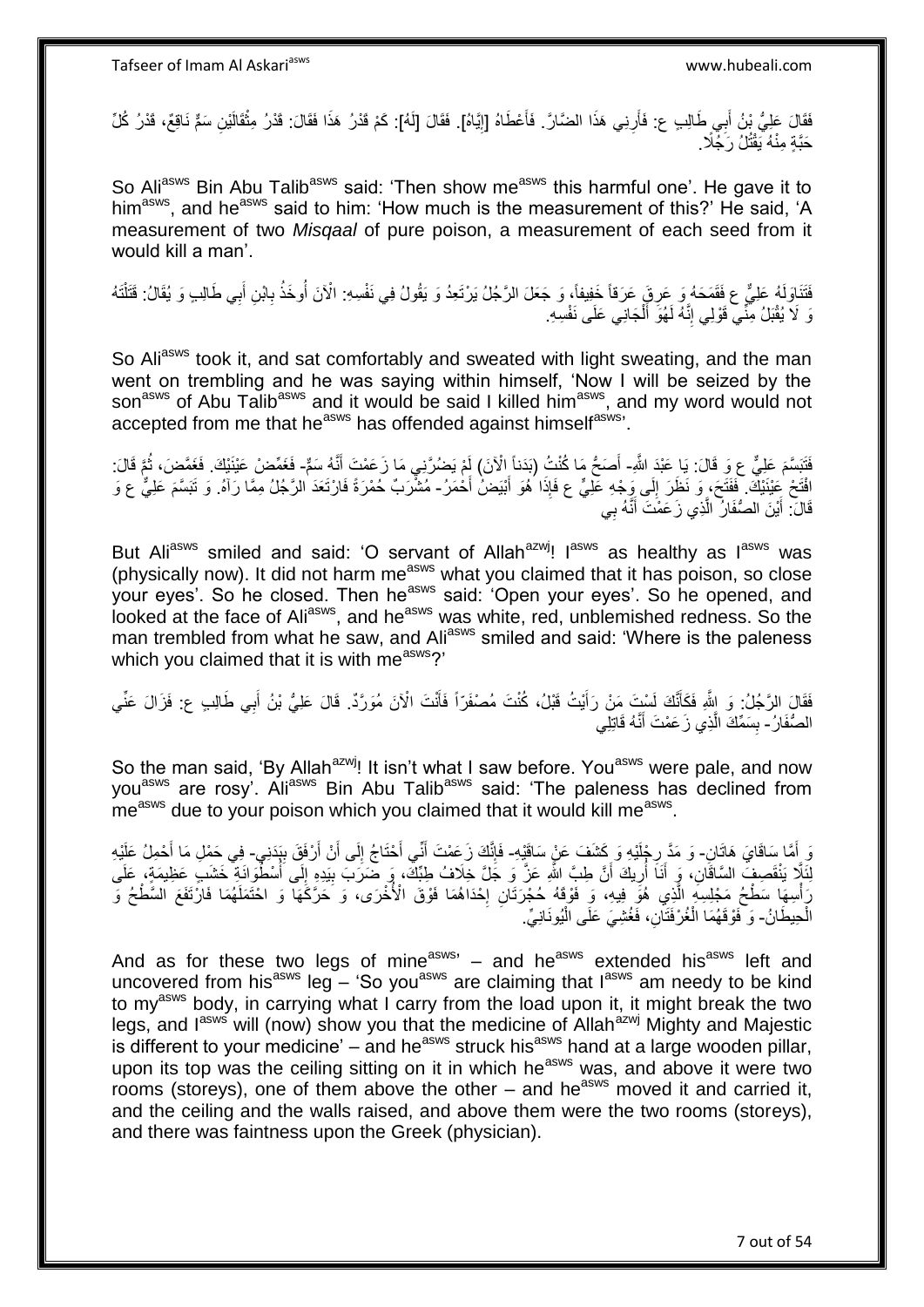فَقَالَ أَمِيرُ الْمُؤْمِنِينَ ع: صُبُّوا عَلَيْهِ مَاءً فِصَبُّوا عَلَيْهِ [مَاءً] فَأَفَاقَ وَ هُوَ يَقُولُ: وَ الثَّهِ مَا رَأَيْتُ كَالْيَوْمِ عَجَباً. فَقَالَ لَهُ عَلِيٌّ ع َ ْ َ ِ ْ َ هَذِهِ: قُوَّةُ السَّاقَيْنِ الدَّقِيَقَيْنِ وَ احْتِمَالُهُمَا، أَنَّى طِبُّكَ هَذَا يَا يُونَّكِيُّ! [فَقَالَ الْيُونَانِيُّ.] أَ مِثْلَكَ كَانَ مُحَمَّدٌ. َ ٔ<br>ا لَ **ٔ** َ ْ

Amir-Al-Momineen<sup>asws</sup> said: 'Pour water upon him!' So they poured water upon him, and he awoke, and he was saying, 'By Allah<sup>azwj</sup>, I have not seen wonders like today'. So Aliasws said to him: 'This is the strength of the two thin legs and their carrying (capacity). Where is this medicine of your (now), O Greek?' The Greek said, 'Similar to you<sup>asws</sup> was Muhammad<sup>saww</sup>.

فَقَالَ عَلِيٌّ عِ وَ هَلْ عِلْمِي إِلَّا مِنْ عِلْمِهِ وَ عَقْلِي إِلَّا مِنْ عَقْلِهِ، وَ قُوَّتِنِي إِلَّا مِنْ قُوَّتِهِ لَقَدْ أَنَاهُ ثَقَفِيٌّ كَانَ أَطَبَّ الْعَرَبِ، فَقَالَ لَهُ: ْ ِ ْ ْ ْ َ َ ا<br>ا  $\frac{1}{2}$ إِنْ كَانَ بِكَ ۖجُنُونٌ دَاوَيْتُكَ! فَقَالَ لَهُ مُحَمَّدٌ ص: أَ تُحِبُّ أَنْ أُرِيَكَ آيَةً تَغْلَمُ بِهَا غِنَايَ عَنْ طِبِّكَ، وَ حَاجَتَكَ إِلَى طِبِّي قَالَ: نَعَمْ. ِ ِ ُ َ َ **!** ا لَ ِ

So Aliasws said: 'And my<sup>asws</sup> knowledge is (in) fact from his<sup>saww</sup> knowledge, and my<sup>asws</sup> intellect is in fact from his<sup>saww</sup> intellect, and my<sup>asws</sup> strength except from his<sup>saww</sup> strength? A Sagafy (man) who was a physician of the Arabs, came to him<sup>saww</sup> and said to him<sup>saww</sup>, 'If there was insanity with you<sup>saww</sup>, I can cure you<sup>saww</sup>'. So Muhammad<sup>saww</sup> said to him: 'Would you like me<sup>saww</sup> to show you a sign by which you can know my<sup>saww</sup> needlessness from your medicine, and your need to my<sup>saww</sup> medicine?' He said, 'Yes'.

قَالَ: أَيَّ آيَةٍ تُرِيدُ قَالَ: تَدْعُو ذَلِكَ الْعَذْقَ- وَ أَشَارَ إِلَى نَخْلَةٍ سَحُوقٍ فَدَعَاهَا، فَانْقَلَعَ أَصْلُهَا مِنَ الْأَرْضِ- وَ هِيَ تَخُدُّ [فِي] **ٔ** ْ ِ  $\overline{a}$ َ  $\frac{1}{2}$ الْإَرْضِ خَدَّاً، خَتًى وَقَفَتْ بَيْنَ يَدَيْهِ فَقَالَ لَهُ: إِّ كَفَاكَ [ذَا] قَالَ: لَا قَالَ: فَتُرِيدُ مَا ذَا قَالَ: تَأْمُرُهَا أَنْ تَرْجِعَ إِلَى خَيْثُ جَاءَتٌ َ ِ َ ْ ِ مِنْهُ، وَ تَسْتَقِرَّ فِي مَقَرٍّ هَا الَّذِي انْقَلَعَتْ مِنْهُ. فَأَمَرَ هَا فَرَجَعَتْ وَ اسْتَقَرَّتْ فِيَ مَقَرٍّ هَا. َ ه

 $He<sup>saww</sup>$  said: 'Which sign do you want?' He said, 'Call that bunch' – and he<sup>saww</sup> gestured towards a distant palm tree. So he<sup>saww</sup> called it, and it uprooted itself from the ground – and it was grooving in the ground with a grooving, until it paused in front of him<sup>saww</sup>. He<sup>saww</sup> said to him: 'Does that suffice you?' He said, 'No'. He<sup>saww</sup> said: 'So what is that which you want?' He said, 'Order it to return to where it came from, and settle in its residence which it uprooted from'. So he<sup>saww</sup> ordered it, and it returned and settled in its residence.

فَقَالَ الْيُونَانِيُّ لِأَمِيرِ الْمُؤْمِنِينَ عِ. هَذَا الَّذِي تَذْكُرُهُ عَنْ مُحَمَّدٍ ص غَائِبٌ عَنِّي، وَ أَنَا أَقْتَصِرُ مِنْكَ عَلَى أَقَلَّ مِنْ ذَلِكَ، أَنَا َ َ **ٔ** ه ْ ِ ֺ֦֖֟֟֓֕֟֟֓֕׆<br>֧֢**֛** َ َ ِ أَتَبَاعَدُ عَنْكَ فَادْعُنِيَ، وَ أَنَا لَا أَخْثَارُ الْإِجَابَةَ، فَإِنْ جِئْتَ بِي إِلَيْكَ فَهِيَ آيَةٌ. ِ َ َ َ ِ لَ

So the Greek said to Amir-Al-Momineen<sup>asws</sup>, 'This which you<sup>asws</sup> are mentioning from Muhammad<sup>saww</sup>, he<sup>saww</sup> is absent from me, and I want reduced from you and less than that. I shall go distant from you<sup>asws</sup>, and you<sup>asws</sup> call me over, and I will choose not to respond. So if I do come to you<sup>asws</sup>, then this would be a sign'.

ِ قَالَ أَمِيرُ الْمُؤْمِنِينَ ع: هَذَا إِنَّمَا يَكُونُ آيَةً لَكَ وَحْدَكَ، لِأَنَّكَ تَعْلَمُ مِنْ نَفْسِكَ أَنَّكَ لَمْ تُرِدْ، وَ أَنِّي أَرَلْتُ اخْتِيَارَكَ مِنْ غَيْرِ أَنْ َ لَ ِ ْ ْ َ َ ِ بَاشَرْتَ مِنِّي شَيْئاً، أَوْ مِمَّنْ أَمَرْتُهُ بِأَنْ يُبَاشِرَكَ، أَوْ مِمَّنْ قَصَدَ إِلَىٰ ذَلِكَ وَ إِنْ لَمْ آمُرْهُ-ِ اُ ۔<br>ا **∶** َ ֺׅ֪֪֪ׅ֪֪ׅ֦֧ׅ֪֪֪֪ׅ֦֚֚֚֚֚֚֚֚֚֚֚֚֚֚֚֚֚֩֘֘֩֓֡֟֓֡֘֝֟֓֡֟֡֟֓֡֟֓֡֟֓֡֟֡֡֟֓֡֟֓֞֡֜֓֞֞֞֟֓֞֟ ِ

Amir-Al-Momineen<sup>asws</sup> said: 'This rather happens to be a sign for you alone, because you know from yourself that you do not want (to come), and (it would not be known whether it was) lasws who moved your choice from without any gesture to anything from me<sup>asws</sup>, or (whether it was) from lasws having ordered it with your coming, or (whether it was) from the (other) ones who aimed to that and it wasn't  $I^{asws}$  who ordered it.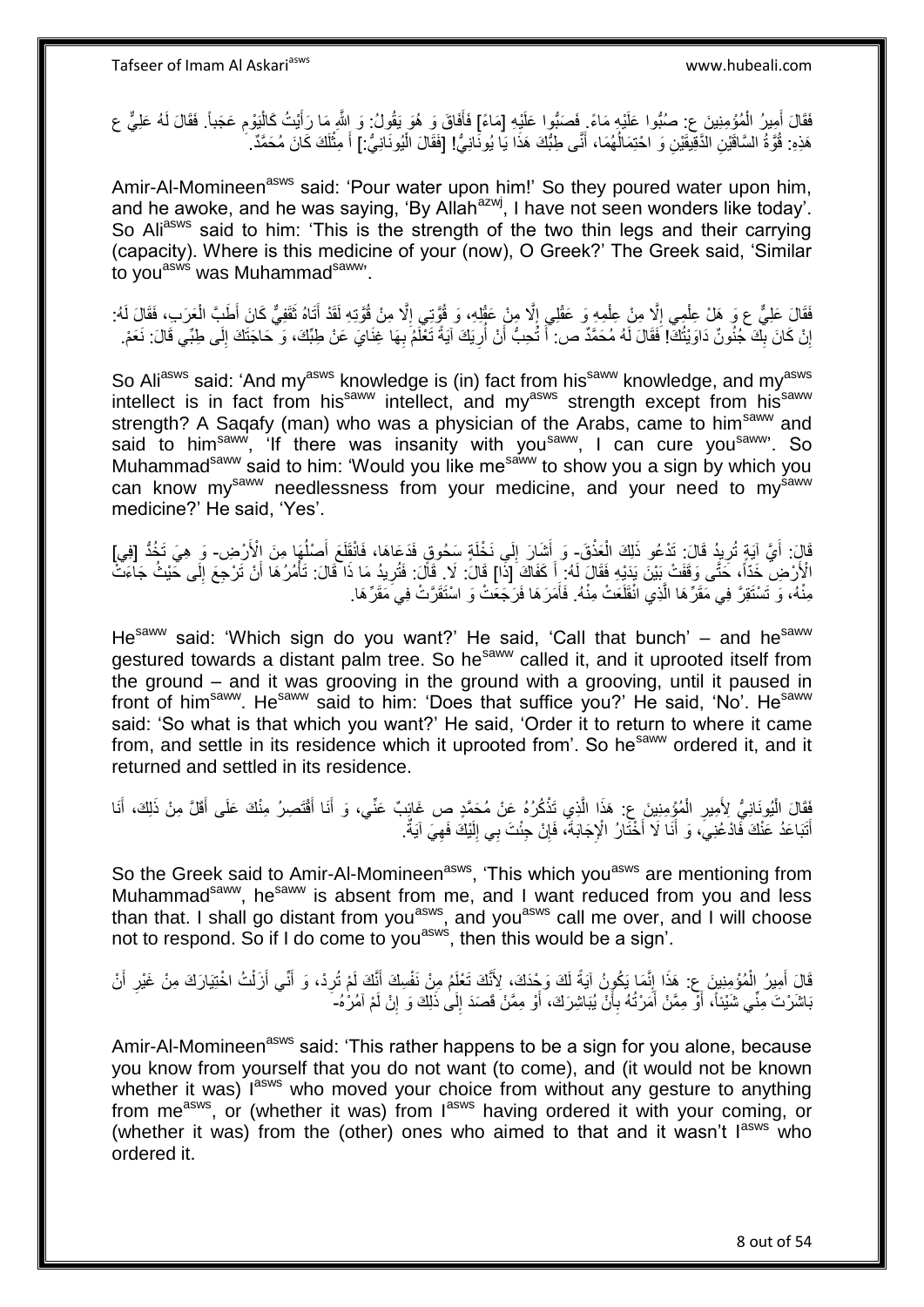إِلَّا مَا يَكُونُ مِنْ قُدْرَةِ اللَّهِ تَعَالَى الْقَاهِرِ ، وَ أَنْتَ يَا يُونَانِيُّ يُمْكِنُكَ [أَنْ تَدَّعِيَ] وَ يُمْكِنُ غَيْرَكَ أَنْ يَقُولَ: إِنِّي [قَدْ] وَاطَأَتُكَ عَلَى أ َ ¦ ْ יי<br>ייב ْ ِ َ ْ ذَلِكَ، فَاقْتَرِحْ إِنْ كُنْتَ مُقْتَرِحاً مَا هُوَ آَيَةٌ لِجَمِيعِ الْعَالَمِينَ. ۖ  $\zeta$ יֲ<br>י **∶** 

But, (you should ask for) what would happen to be from the Power of Allah<sup>azwj</sup> the Exalted, the Compeller. And you, O Greek, (otherwise) it would be possible that you claim that somebody else enabled it, and he would be saying, 'I have made you obey upon that'. Therefore, suggest if were suggesting, what would be a sign for the entirety of the worlds'.

فَقَالَ لَهُ الْيُونَانِيُّ: إِنْ جَعَلْتَ الِاقْتِرَاحَ إِلَيَّ، فَأَنَا أَقْتَرِحُ أَنْ تَفْصِلَ أَجْزَاءَ تِلْكَ النَّخْلَةِ وَ تُفَرِّقَهَا، وَ تُبَاعِدَ مَا بَيْنَهَا، ثُمَّ تَجْمَعَهَا وَ ْ َ َ ِ َ َ لَ  $\frac{1}{2}$ ْ ِ ٔ ا ا پایا<br>ا تُعِيدَهَا كَمَا كَانَتْ.

So the Greek said to him<sup>asws</sup>, 'Since you<sup>asws</sup> have made the suggesting to be for me, then I suggest that you<sup>asws</sup> disjoint the parts of that palm tree and separate them and distance what is between them. Then you<sup>asws</sup> should gather and return them just as they used to be'.

فَقَالَ عَلِيٌّ ع: هَذِهِ آيَةٌ وَ أَنْتَ رَسُولِي إِلَيْهَا- يَعْنِي إِلَى النَّخْلَةِ- فَقُلْ لَهَا: إِنَ وَصِيَّ مُحَمَّدٍ [رَسُولِ اللَّمِ] يَأْمُرُ أَجْزَاءَكِ، أَنْ لَ  $\frac{1}{2}$ اً<br>ا  $\frac{1}{2}$ ِ َ َ تَتَفَرَّقَ وَ تَتَبَاعَدَ.

So Ali<sup>asws</sup> said: 'This is a sign, and you be my<sup>asws</sup> messenger to it – meaning to the palm tree – and say to it that the successor<sup>asws</sup> of Muhammad<sup>saww</sup> Rasool<sup>saww</sup> of Allah<sup>azwj</sup> orders your parts that they should separate and distance from each other'.

فَذَهبَ فَقَالَ لَهَا، فَتَفَاصَلَتْ وَ تَهَافَتَتْ وَ تَفَرَّقَتْ وَ تَصَاغَرَتْ أُجْزَاؤُهَا، حَتَّى لَمْ يُرَ لَهَا عَيْنٌ وَ لَا أَثَرٌ ، حَتَّى كَأَنْ لَمْ يَكُنْ هُذَاكَ َ َ َ َ [أَثَرُ] نَخْلَةٍ قَطُّ، فَارْتَعَدَتْ فَرَائِصُ الْيُونَانِيِّ، وَ قَالَ: يَا وَصِيَّ مُحَمَّدٍ قَدْ أَعْطَّيْتَنِي اقْتِرَاحِيَ الْأَوَّلَ، فَأَعْطِنِي الْآخَرَ فَأَمُرْهَا أَنْ ة<br>أ ا<br>ا ْ َ َ َ تَجْتَمِعَ وَ تَعُودَ كَمَا كَانَتْ.

So he went and said to it, and it disjointed, and gathered, and separated and became small parts to the extent that neither could they be seen by the eye nor any traces of it, until it was as if the palm tree had not existed over there at all. The body parts of the Greek trembles and he said, 'O successor<sup>asws</sup> of Muhammad<sup>saww'</sup>! You<sup>asws</sup> have given me my first choice, so (now) give me another. Order it to gather and return to be just as it was'.

فَقَالَ: أَنْتَ رَسُولِي إِلَيْهَا فَعُدْ فَقُلْ لَهَا: يَا أَجْزَاءَ النَّخْلَةِ إِنَّ وَصِيَّ مُحَمَّدٍ رَسُولِ اللَّهِ ص يَأْمُرُكِ أَنْ تَجْتَمِعِي (وَ كَمَا كُنْتِ ِ َ لَ ِ َ َ ْ تَعُودِي).

So he<sup>asws</sup> said: 'You be my<sup>asws</sup> messenger to it and repeat saying to it, 'O parts of the palm tree! The successor<sup>asws</sup> of Muhammad<sup>saww</sup>, Rasool<sup>saww</sup> of Allah<sup>azwj</sup> orders you that you gather and return to be just as you were'.

فَنَادَى الْيُونَانِيُّ فَقَالَ ذَلِكَ، فَارْتَفَعَتْ فِي الْهَوَاءِ كَهَيْئَةٍ الْهَبَاءِ الْمَنْثُورِ ثُمَّ جَعَلَتْ تَجْتَمِعُ جُزْءاً مِنْهَا– حَتَّى تَصَوَّرَ لَمَهَا ُ ِ روبو - ا ْ ْ ْ :<br>ا الْقُضْبَانُ ۖ وَ الْأَوْرِدَاقُ وَ أُصُولُ السَّعَفِ ۖ وَ شَمَارِيخُ الْأَعْذَاقِ، ثُمَّ تَأَلَّفَتُّ، وَ تَجَمَّعَتْ وَ اسْتَطَالَتْ وَ عَرَضَتْ - وَ اسْتَقَرَّ أَصَلُهَا ه ֖֖֖֡֞֟֓֞֓֞֓֞֓֞֓֡׆ֺ֞ ا دیگا ِ ُ  $\overline{a}$ َ فِي مَقَرٍّهَا وَ تَمَكَّنَ عَلَيْهَا سَاقُهَا، وَ تَرَكَّبَ عَلَى السَّاقِ قُضَيْبَانُهَا، وَ عَلَى الْقُضْبَانِ أَوْرَاقُهَا، وَ فِي أَمْكِنَتِهَا أَعْذَاقُهَا، وَ [قَدْ] َ َ ْ َ كَانَتْ فِي الِابْتِدَاءِ شَمَارِيخُهَا مُتَجَرِّدَةً- لِبُعْدِهَا مِنْ أَوَانِ الرُّطَبِ وَ الْبُسْرِ وَ الْخَلَالِ **∶ ٍ** ْ َ ْ

So the Greek called out and he said that, and they raised in the air as if they were dust particles, then went on to gather, part by part from it – until the branches were formed for it – and the leaves, and the roots, and the trunk. Then it composed and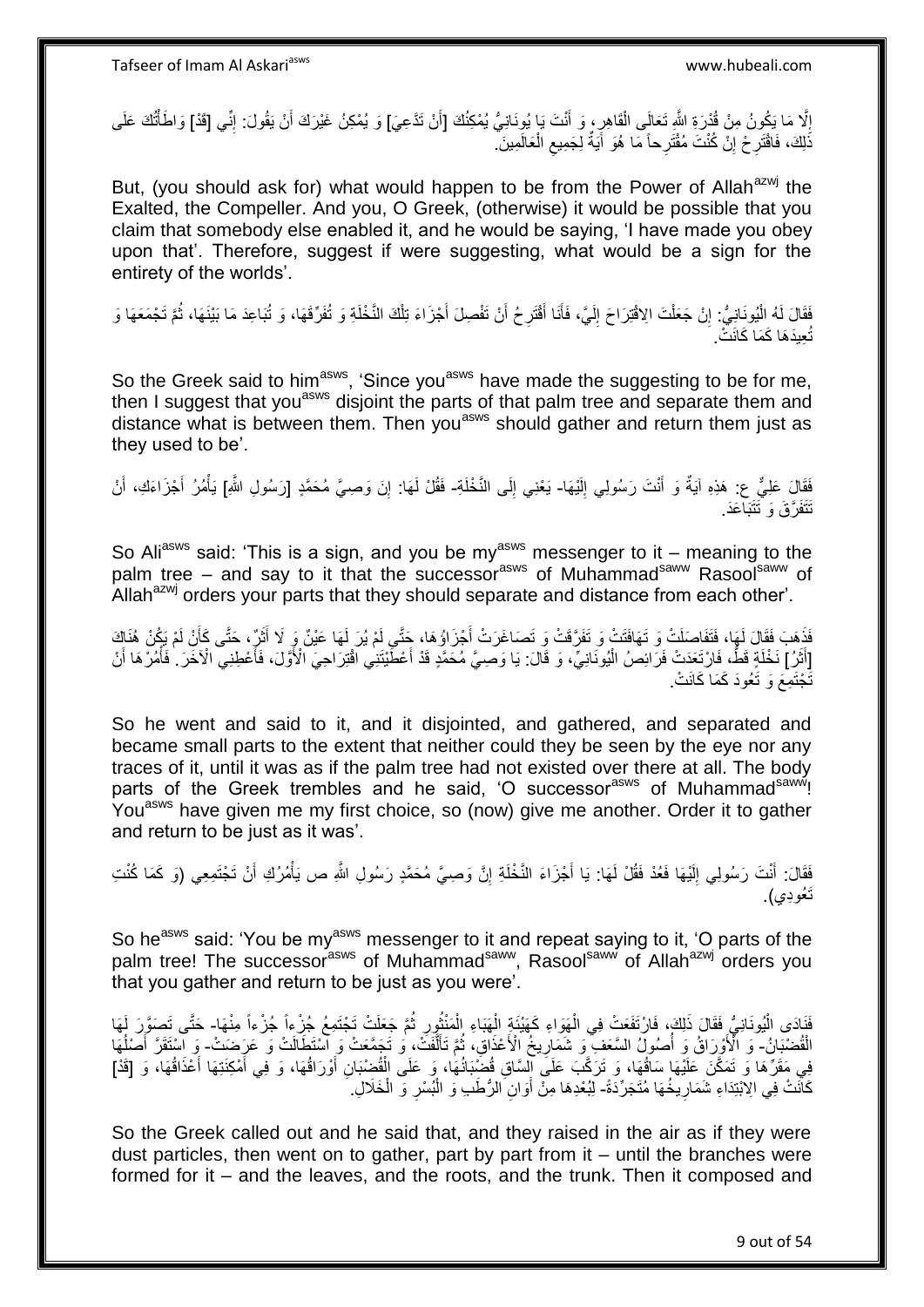gathered and elongated and displayed, and settled its roots in its residence and planted its trunk upon these, and joined the branches upon it and joined up the leaves upon these, and its dates upon it – and beforehand its clusters were bare – as it was far from the season for the ripe dates, and the un-ripened dates, and the twigs.

فَقَالَ الْيُونَانِيُّ: وَ أُخْرَى أُحِبُّهَا: أَنْ تُخْرِجَ شَمَارِيخَهَا خَلَالَهَا، وَ تَقْلِبَهَا مِنْ خُضْرَةٍ إِلَى صُفْرَةٍ وَ هُمْرَةٍ وَ تَرْطِيبِ وَ بُلُوغِ أناه ِ ِ ِ َ ا<br>ا ابل<br>ا :<br>إ ِ لِيُؤْكَلَ وَ تُطْعِّمَنِي، وَ مَنْ حَضَرَكَ مِنْهَا ۖ

So the Greek said, 'And another (thing) I would like is that ripened dates should come out from its twigs, and transform it from green to yellow and red, and dates reaching maturity in order to be eaten and you<sup>asws</sup> feed me and the ones in your<sup>asws</sup> presence from it'.

فَقَالَ عَلِيٌّ عَ: [وَ]ِ أَنْتَ رَسُولِي إِلَيْهَا بِذَلِكَ، فَمُرْ هَا بِهِ. فَقَالَ لَهَا الْيُونَانِيُّ مَا أَمَرَهُ أَمِيرُ الْمُؤْمِنِينَ ع، فَأَخَلَّتْ وَ أَبْسَرَتْ، وَ ِ لَ ∣∣<br>ِ َ َ ْ َ َ ْ اصْفَرَّتْ، وَ احْمَرَّتْ وَ أَرْطَبَتْ وَ تَقُلَتْ أَعْذَاقُهَا بِرُطَبِهَا. ِ **!** َ ة<br>أ

So Ali<sup>asws</sup> said: 'You be my<sup>asws</sup> messenger to it with that and instruct it with it'. The Greek said it to it what Amir-Al-Momineen<sup>asws</sup> had ordered him, and it sprouted twigs and un-ripened dates, and they became yellow, and red, and ripened, and its twigs became heavy with its dates.

فَقَالَ الْيُونَانِيُّ: [وَ] أُخْرَى أُحِبُّهَا: تَقْرُبُ بَيْنَ يَدَيَّ أَعْذَاقُهَا، أَوْ تَطُولُ يَدِي لِتَنَاوَلَهَا وَ أَحَدُّ شَيْءٍ إِلَيَّ [أَنْ] تَنْزِلَ إِلَيَّ إِحْدَاهُمَا، ابل<br>ا ُ َ اُ َ لَ ِ יֲ<br>י لَ ِ **ٍ** وَ تَطُولَ يَدِي إِلَى الْأُخْرَى الَّذِي هِيَ أُخْتُهَا. ابل<br>ا ه ِ

So the Greek said, 'And another thing I would like is to draw nearer its branches in front of me, or elongate my hand so I can grab these, and the most beloved thing to me is that one of them descends to me and my hand elongates to the other which is its counterpart.

فَقَالَ أَمِيرُ الْمُؤْمِنِينَ ع: مُدَّ يَدَكَ الَّتِي تُرِيدُ أَنْ تَتَالَهَا وَ قُلْ: «يَا مُقَرِّبَ الْبَعِيدِ قَرِّبْ يَدِي مِنْهَا» وَ اقْبِضِ الْأُخْرَىِ الَّتِي تُرِيدُ َ ¦ ه ْ َ ْ ِ ه ِ أَنْ تَنْزِلَ الْعَذْقُ إِلَيْهَا- وَ قُلْ: «يَا مِّسَهِّلَ الْعَسِيرِ- سَهِّلْ لِي تَنَاوُلَ مَا تَبَاعَدَ عَنّي مِنْهَا» فَفَعَلَ ذَلِكَ، وَ قَالَهُ فَطَالَتْ يُمْنَاهُ، لَ  $\frac{1}{2}$ **ٔ** ْ ِ اً ِ ْ فَوَصَلَتْ إِلَى الْمَذْقِ، وَ انْحَطَّتِ الْأَعْذَاقُ الْأُخَرُ، فَسَقَطَتْ عَلَّى الْأَرْضِ وَ قَدْ طَالَتْ عَرَاجِينُهَا. **ٔ** ْ ِ

Amir-Al-Momineen<sup>asws</sup> said: 'Extend your hand which you want to be elongated and said, 'O Who Brings nearer the distant, Cause my hand to be near to it!' And withhold the other (hand) which you want the dates to descend to it and say, 'O Easer of the difficulties! Ease for me the grabbing of what is remote from me, from it!' He did so and said it, and his right hand elongated and arrive to the dates, and the dates came nearer to the other one and fell upon the ground, and its branch had elongated.

ُّمَّ قَالَ أَمِيرُ الْمُؤْمِنِينَ عِ: إِنَّكَ إِنْ أَكَلْتَ [مِنْهَا] ثُمَّ لَمْ تُؤْمِنْ بِمَنْ أَظْهَرَ لَكَ عَجَائِبَهَا- عَجَّلَ اللَّهُ [عَزَّ وَ جَلَّ لَكَ] مِنَ الْعُقُوبَةِ-ْ َ ِ ∣l<br>∶ ْ َ ُ ِ الَّذِي يَبْتَلِيكَ بِهَا مَا يَعْتَبِرُ ۖ بِهِ عُقَلَاءُ خَلْقِهِ وَ جُهَّالُهُمْ. ْ ِ **!** ِ ُ

Then Amir-Al-Momineen<sup>asws</sup> said: 'You, if you were to eat from these, then do not believe in the one who displayed to you its wonders, Allah<sup>azwj</sup> Mighty and Majestic would Hasten the Punishment to you - as you would be Tried with it what the intellectuals of His $^{azwj}$  creatures would take a lesson from it (as well as) the ignorant ones'.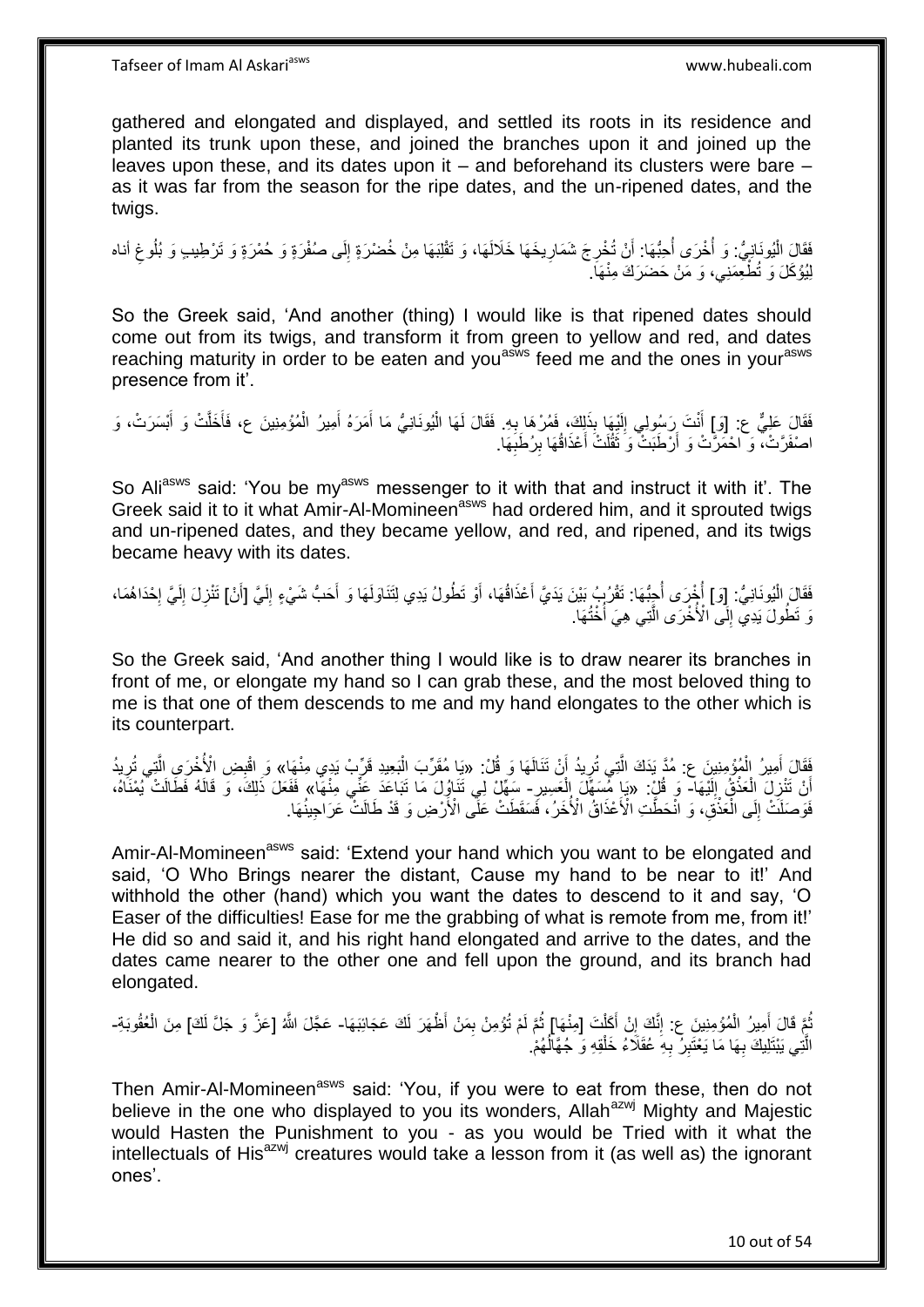فَقَالَ الْيُونَانِيُّ: إِنِّي إِنْ كَفَرْتُ بَعْدَ مَا رَأَيْتُ- فَقَدْ بَالَغْتُ فِي الْعِذَادِ، وَ تَنَاهَيْتُ فِي التَّعَرُّضِ لِلْهَلَاكِ، أَشْهَدُ أَنَّكَ مِنْ خَاصَّةِ اللَّهِ-َ ِ ِ َ َ ْ ْ صَادِقٌ فِي جَْمِيعِ أَقَاوِيلِكَ عَنِ اللَّهِ، فَمُرْنِي بِمَا تَشَاءُ أُطِعْكَ ۖ. ا<br>ا ِ ِ َ ِ

The Greek said, 'I, if I were to disbelieve after what I have seen, then I have reached to be in the stubbornness, and moved to be exposed to the destruction. I testify that you<sup>asws</sup> are from the special ones of Allah<sup>azwj</sup> – truthful in the entirety of your<sup>asws</sup> words from Allah<sup>azwj</sup>, therefore order me with whatever you<sup>asws</sup> so desire to, I will obey'.

قَالَ عَلِيٌّ عِ: آمُرُكَ أَنْ تُقِرَّ لِلَّهِ بِالْوَحْدَانِيَّةِ، وَ تَشْهَدَ لَهُ بِالْجُودِ وَ الْحِكْمَةِ، وَ تُنَزِّهَهُ عَنِ الْعَبَدْ وَ الْفَسَادِ وَ عَنْ ظُلْمِ الْإِمَاءِ وَ<br>أَوْنَ عَلَيُّ عَنْ خَلَفْهِ الْإِمَ ْ ِ َ ِ ْ ْ ْ ْ ْ **∶** الْعِبَادِ، وَّ تَشْهَدَ أَنَّ مُحَمَّداً ص الَّذِي أَنَا وَصِيَّهُ سَيِّدُ الْأَنَامَ، وَ أَفْضَلُ رُتْبَةِ أَهْلِ دَارِ السَّلَاَمِ، **ٍ** َ َ ِ َ ه ِ

Aliasws said: 'I<sup>asws</sup> order you that you acknowledge to Allah<sup>azwj</sup> with the Oneness, and testify to Him<sup>azwj</sup> with the Generosity and the Wisdom, being far above from the tampering and the corruption, and from being unjust to the maids and the servants. And you should testify that Muhammad<sup>saww</sup>, the one whose successor<sup>asws</sup> l<sup>asws</sup> am, is the Chief of the beings, and is of the most superior of the ranks of the people of the house of Al-Islam.

وَ تَشْهَدَ أَنَّ عَلِيّاً الَّذِي أَرَاكَ مَا أَرَاكَ وَ أَوْلَاكَ مِنَ النَّعَمِ مَا أَوْلَاكَ، خَيْرُ خَلْقِ اللَّهِ بَعْدَ [نَبِيّهِ] مُحَمَّدٍ رَسُولِ اللَّهِ ص، وَ أَحَقُّ ْ َ ِ اُ َ اُ ه اً ِ أ خَلْقِ اللَّهِ بِمَقَامِ مُحَمَّدٍ من بَعْدَهُ، وَ بِالْقِيَامِ بِشَرَائِعِهِ وَ أَحْكَامِهِ **∣** ِ ْ **∶** ِ ِ ْ َ

And you should testify that Ali<sup>asws</sup>, the one who showed you what he<sup>asws</sup> showed you preferred you from the bounties what he<sup>asws</sup> preferred you with, is the best of the creatures of Allah<sup>azwj</sup> after His<sup>azwj</sup> Prophet<sup>saww</sup>, Muhammad<sup>saww</sup> the Rasool<sup>saww</sup> of Allah $a^{2x}$ , and is the most rightful of the creatures of Allah $a^{2x}$  with the position of Muhammad<sup>saww</sup> after him<sup>saww</sup>, and with the establishment of his<sup>saww</sup> Laws and his<sup>saww</sup> Muhammad<sup>saww</sup> after him<sup>saww</sup>, and with the establishment of his<sup>saww</sup> Laws and his<sup>saww</sup> rulings.

يَ تَشْهَدَ أَنَّ أَوْلِيَاءَهُ أَوْلِيَاءُ اللَّهِ، وَ أَنَّ أَعْدَاءَهُ أَعْدَاءُ اللَّهِ، وَ أَنَّ الْمُؤْمِنِينَ الْمُشَارِكِينَ لَكَ فِيمَا كَلَّفْتُكَ، الْمُسَاعِدِينَ لَكَ عَلَى مَا بِهِ َ َ َ َ ِ ْ ه **ٍ** ْ ْ َ َ أَمَرْ ثُكَ- خَيْرُ ۖ أُمَّةٍ مُحَمَّدٍ ص وَ صَفْوَةُ شِيعَةٍ عَلِيٍّ ع َ ِ<br>ا

And I testify that his<sup>asws</sup> friends are the friends of Allah<sup>azwj</sup> and that his<sup>asws</sup> enemies are the enemies of Allah $a^{z}$ wj, and that the Momineen are the participants of yours in what you are encumbered, and the assistants to you upon whatever it is he<sup>asws</sup> orders you – is the best of the community of Muhammad<sup>saww</sup> and the elite of the Shias of Aliasws<sup>,</sup>

#### **ِن:[ ْخَوا ُمَوا َسا ِة َم َع اْإلِ الْ ْم ُر ب ]اْْلَ ِ**

# **The Command of being consoling with the brethren**

نَ لِمُرُكَ أَنْ تُوَاسِيَ إِخْوَانَكَ [الْمُؤْمِنِينَ] الْمُطَابِقِينَ لَكَ عَلَى تَصْدِيقِ مُحَمَّدٍ ص وَ تَصْدِيقِي وَ الِانْقِيَادِ لَهُ وَ لِي، مِمَّا رَزَقَكَ اللَّهُ ْ ·<br>∶ **∣** ْ وَ فَضَّلَكَ عَلَى مَنْ فَضَّلَكَ بِهِ مِنْهُمْ، **∶** 

And I<sup>asws</sup> order you that you be consoling with your *Momineen* brothers, the matching ones to you, upon the ratification of Muhammad<sup>saww</sup>, and ratifying me<sup>asws</sup>, and the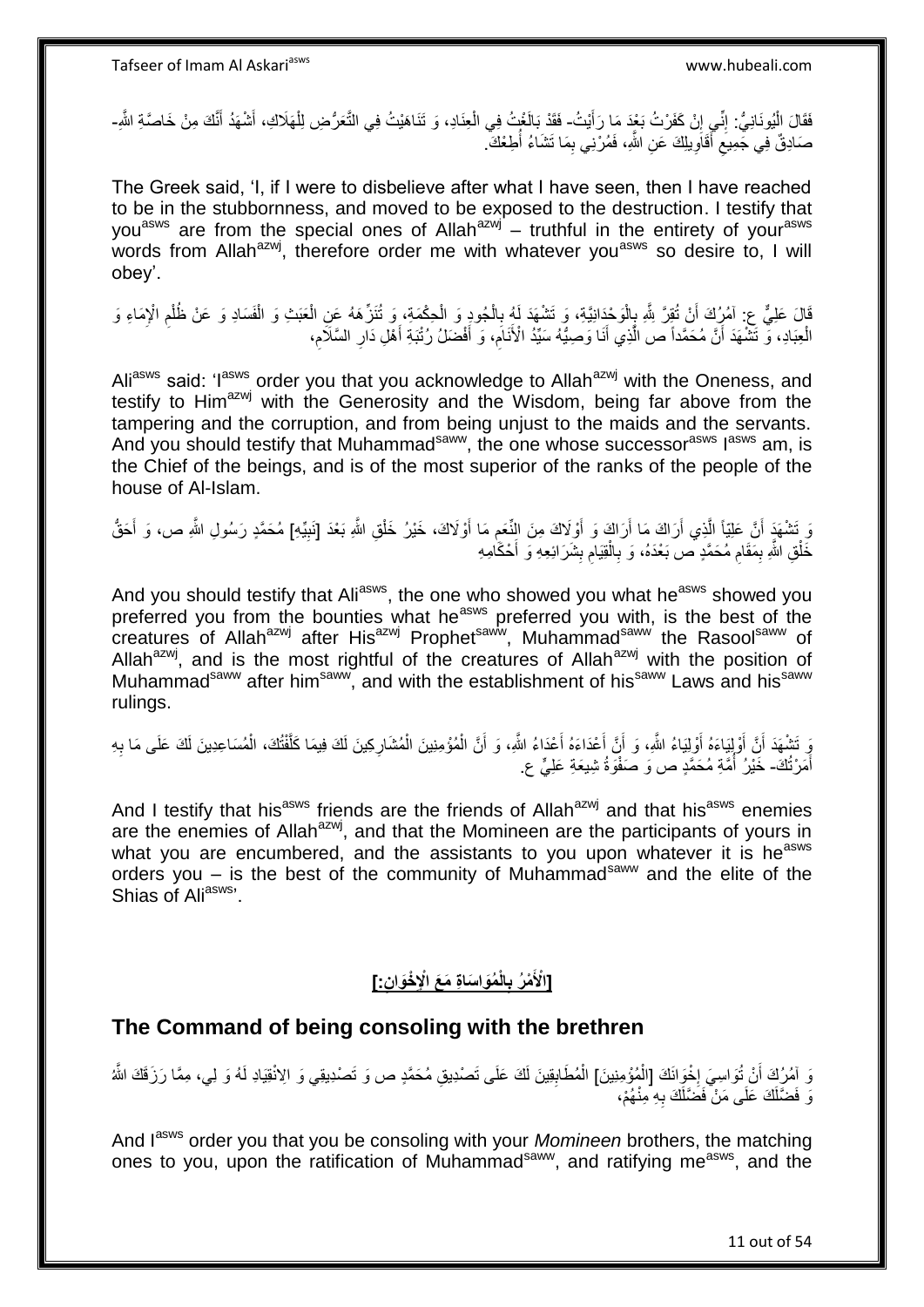submission to him<sup>saww</sup> and to me<sup>asws</sup>, from what Allah<sup>azwj</sup> Sustained you and Graced you upon the ones who merited you with it, from them.

ِّسُدُّ فَاقَتَهُمْ، وَ تَجْبُرُ كَسْرَهُمْ وَ خَلَّتَهُمْ، وَ مَنْ كَانَ مِنْهُمْ فِي دَرَجَتِكَ فِي الْإِيمَانِ- سَاوَيْتَهُ فِي مَالِكَ بِنَفْسِكَ، وَ مَنْ كَانَ مِنْهُمْ<br>مَسْدُّ فَاقَتَهُمْ، وَ تَجْبُرُ نِسْمَةٍ، مَنْ ه ِ فَاضِلِا عَلَيْكَ فِي دِينِكَ، آثَرْتُهُ بِمَالِكَ ٰعَلَى نَفْسِكَ حَتَّى يَعْلَمَ اللَّهُ مِنْكَ أَنَّ دِينََهُ آثَرُ عِنْدَكَ مِنْ مَالِكَ، وَ أَنَّ أَوْلِيَاءَهُ أَكْرَمُ عَلَيْكَ َ َ ِ َ َ َ َ مِنْ أَهْلِكَ وَ عِيَالِكَ.

You should block their destitution, and forcefully break their loneliness. And the one from them who was in your level regarding the *Eman* – equalise him in your wealth with yourself, and the one from them who was meritorious upon you in your Religion, prefer him with your wealth over yourself until Allah<sup>azwj</sup> Knows from you that his Religion is more preferable in your presence than your wealth, and that his friends are more honourable upon you and your own family and your dependants.

وَ آمُرُكَ أَنْ تَصُوِنَ دِينَكَ وَ عِلْمَنَا الَّذِي أَوْدَعْنَاكَ- وَ أَسْرَارَنَا الَّتِي حَمَلْنَاكَ، فَلَا تُبْدِ عُلُومَنَا لِمَنْ يُقَابِلُهَا بِالْعِنَادِ، وَ يُقَابِلُكَ مِنْ َ ه ْ اُ ِ ْ ِ ُ ِ ْ ه َ ْ أَجْلِهَا بِالشَّنْعِ وَ اللَّغْنِ- وَ النَّتَاوُلِ مِنَ الْعِرْضِ وَ الْبَدَنِ وَ لَا تُفْشِ سِرَّنَا إِلَى مَنْ يُشَنِّعُ عَلَيْنَا- عِنْدَ الْجَاهِلِينَ بِأَحْوَالِنَا، وَ يَعْرِضُ ه ِ **∶** ا<br>ا ْ ْ ِ ِ َ ِ ْ أَوْلِيَاءَنَا لِنَوَادِرِ الْجُهَّالِ. ْ ِ َ

And lasws order you safeguard your Religion and our<sup>asws</sup> knowledge which lasws am entrusting you – and our<sup>asws</sup> secrets which we<sup>asws</sup> load (upon) you, so do not manifest our<sup>asws</sup> knowledge to the one will face it with the stubbornness, and face you from its reason with the insults and the curses – and would take from the respect and the body (cause physical harm), and do not broadcast our<sup>asws</sup> secrets to the one who would be adverse upon us<sup>asws</sup> in the presence of the ones ignorant of our<sup>asws</sup> states, and expose our<sup>asws</sup> friends to the anecdotes of the ignorant ones'.

#### **الَّتقَِّي ِة:[ ْم ُر ب ]اْْلَ ِ**

## **The Command with the** *Taqiyya* **(Dissimulation)**

َو آمُرُكَ أَنْ تَسْتَعْمِلَ إِلتَّقِيَّةَ فِي دِينِكَ- فَإِنَّ اللَّهَ عَزَّ وَ جَلٍّ يَقُولُ: لا يَتَّخِذِ الْمُؤْمِنُونَ الْكافِرِينَ أَوْلِياءَ مِنْ دُونِ الْمُؤْمِنِينَ وَ مَنْ ْ َ ِ ْ ْ ِ يَفْعَلْ ذلِكَ فَلَيْسَ مِنَ اللَّهِ فِي شَيِّيْءٍ- إِلَّا أَنَّ تَتَّقُوا مِنْهُمْ تُقاةً. َ ِ

And lasws order you to utilise *Taqiyya* (dissimulation) in your Religion, for Allah<sup>azwj</sup> Mighty and Majestic is Saying: *The Momineen should not take the Kafirs as friends from besides the Momineen; and the one who does that, so he isn't into anything from Allah, except that you should be fearing from them carefully [3:28]*.

رَ قَدْ أَذِنْتُ لَكَ فِي تَفْضِيلِ أَعْدَائِنَا عَلَيْنَا- إِنْ أَلْجَأَكَ الْخَوْفُ إِلَيْهِ [وَ] فِي إِظْهَارِ الْبَرَاءَةِ مِنَّا إِنْ حَمَلَكَ الْوَجَلُ عَلَيْهِ [وَ] فِي اً<br>ا َ لَ ِ ْ َ ْ َ ِ ْ ِ ْ ِ ∣<br>∶ َنِّرْكِ الصَّلَوَاتِ الْمَكْتُوبَاتِ- إِذَا خَشِيتَ عَلَىَ حُشَاشَنِكَ الْأَفَاتِ وَ الْعَاهَاتِ، فَإِنَّ تَفْضِيلَكَ أَعْدَاءَنَا عَلَيْنَا عِنْدَ خَوْفِكَ لَا يَنْفَعُهُمْ وَ ْ َ ِ ْ لَا يَضُرُّنَا، ۚ وَ إِنَّ إِظْهَارَكَ بَرَٰاءَتَكَ مِنَّا عِنْدَ تَقِيَّتِكَ- لَا يَقْدَحُ فِينَا وَ لَا يَنْقُصُنَا، ۖ ِ ِ

And lasws have permitted for you regarding the preferring of our<sup>asws</sup> enemies over us<sup>asws</sup> – if there comes to you the fear to it, and (permission) in displaying the disavowing from us<sup>asws</sup> if the apprehension carries you upon it, and (permission) regarding neglecting the Prescribed *Salats* when you are fearing upon your life of the calamities and the disabilities, for your preferring our<sup>asws</sup> enemies over us<sup>asws</sup> during

12 out of 54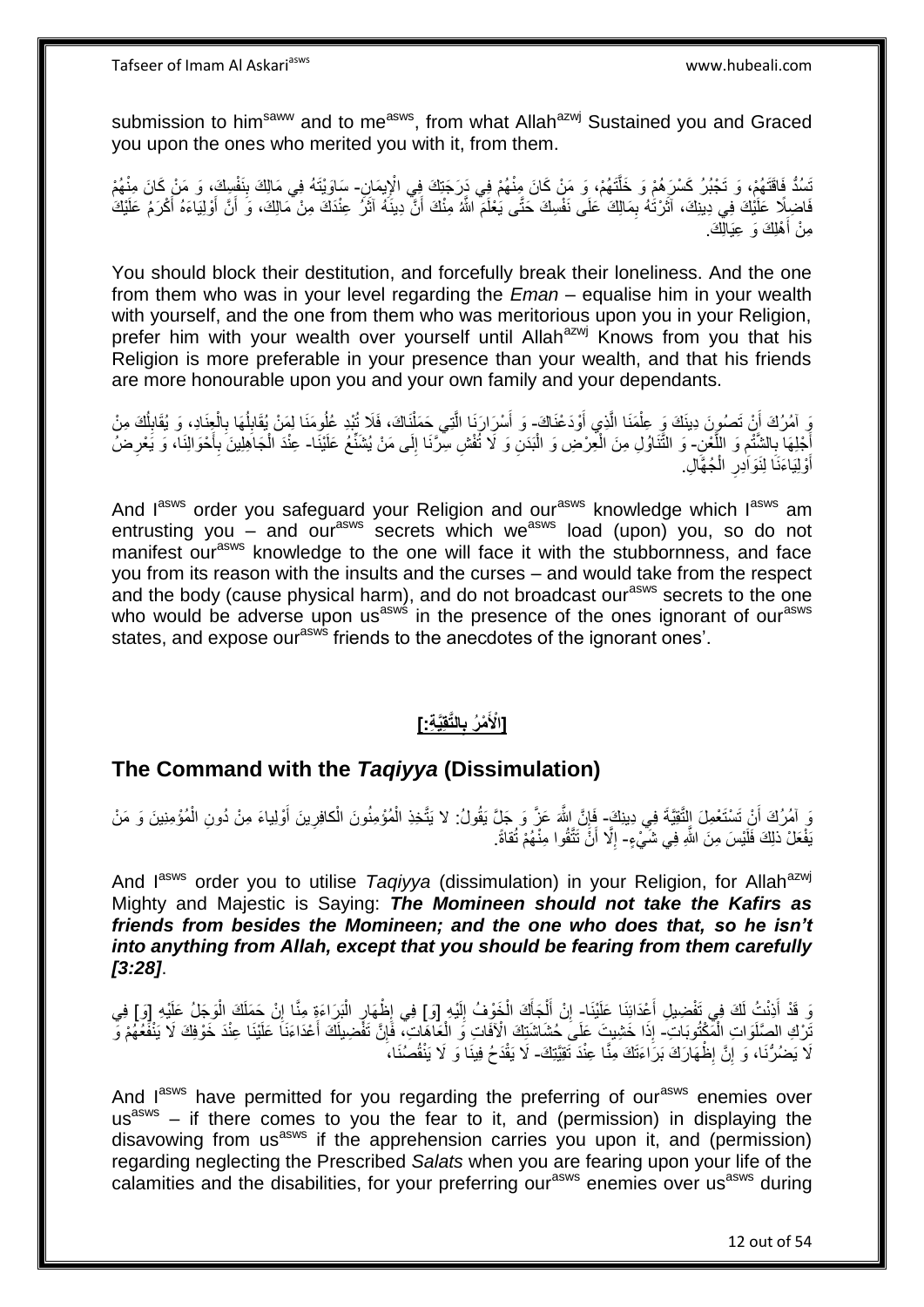your fear would neither benefit them nor harm us<sup>asws</sup>, and that your display of disavowing from us<sup>asws</sup> during your *Taqiyya* would neither undermine regarding us<sup>asws</sup> nor would it reduce us<sup>asws</sup> (with anything).

وَ لَئِنْ تَتَبَرَّأُ مِنَّا سَاعَةً بِلِسَانِكَ وَ أَنْتَ مُوَالٍ لَنَا بِجَذَانِكَ- لِتُبْقِيَ عَلَى نِفْسِكَ رُوحَهَا الَّذِي بِهِها قِوَامُكَ وَ مَالَكَ الَّذِي بِهِ قِوَامُهَا، وَ **∶** َ ِ ال<br>أحداث السياسية<br>محمد السياسية ِ ه ِ ه جَاهَهَا الَّذِي بِهِ تَمَاسُكُهَا)، وَ تَصُونَ مَنْ عُرُفَ بِكَ وَ عَرَفْتَ بِهِ مِنْ أُوْلِيَائِنَا وَ اِخْوَاتِنَا وَ أَنَّفَ النَّالَ عِنْ أَوْلِيَائِذَا وَ أَنْفُلُوا بَعْدَ ذَلِكَ بِشُهُورٍ وَ سِنِينَ<br>مَعْ الْجَامِع **׀** ِ **∶** ه َ **∶** اُ ¦ ِ إِلَى أَنِّ تَنْفَرِجَ تِلْكَ الْكُرْبَةُ وَ تَزُولَ [بِهِ] تِلْكَ الْغُمَّةُ فَإِنَّ ذَلِكَ أَفْضَلُ مِنْ أَنْ تَتَعَرَّضَ لِلْهَلَاكِ، وَ تَنْقَطِعَ بِهِ عَنْ عَمَلٍ فِي الدِّينِ **∶** ْ ِ اً ِ ِ ْ اُ َ ِ ْ ْ وَ صَلَاحٍ إِخْوَانِكَ الْمُؤْمِنِينَ. ْ ·<br>∶  $\zeta$ 

And if you were to disavow from us<sup>asws</sup> for a while with your tongue while you are a friend of ours<sup>asws</sup> with your heart  $-$  it would be more remaining upon yourself of its soul by which you would (be able to) take care of your wealth by which is its strength, and its status by which is its adherence, and, you would be safeguarding the one who is recognised as being with you, and is recognised as being with it (*Taqiyya*h), from our<sup>asws</sup> friends and our<sup>asws</sup> brothers and our<sup>asws</sup> sisters - from after that by months and years up to the relief of that distress and until that sorrow declines due to it (*Taqiyya*), for that is superior than if you expose (yourself) to the destruction, and you are cut-off by it from performing the (good) deeds in the Religion and being righteous with your *Momineen* brothers.

وَ إِيَّاكَ ثُمَّ إِيَّاكَ أَنْ تَتْرُكَ النَّقِيَّةَ الَّذِي أَمَرْتُكَ بِهَا، فَإِنَّكَ شَائِطٌ بِدَمِكَ وَ دِمَاءِ إِخْوَانِكَ مُعَرِّضٌ لِنِعْمَتِكَ وَ نِعْمَتِهِمْ لِلزَّوَالِ، مُزِلٍّ ·<br>∶ ِ ∣اٍ<br>∶ **∶** َ ه َ **ְן** ا ماہ<br>سال ِ لَّهُمّْ فِي أَيْدِيَ أَعْدَاءِ دِينٍ اللَّهِ، وَ قَدْ أَمَرَكَ اللَّهُ بِإِعْزَاَزِهِمْ فَإِنَّكَ إِنْ خَالَّفْتَ وَصَبَّتِي- كَانَ ضَرَرُكَ عَلَى نَفْسِكَ وَ إِخْوَانِكَ- أَشَدَّ ِ ِ ِ ِ ِ َ َ **∶** َ **∣** مِنْ ضَرَرِ الْنَّاصِي لَنَا الْكَافِرِ بِنَا. ِ ْ ِ

And beware! Then beware from neglecting the *Tagivya* which l<sup>asws</sup> am ordering with, for you will spill your blood and the blood of your brethren, exposing your bounties and their bounties to the decline. It would be humiliating for them in the hands of the enemies of the Religion of Allah<sup>azwj</sup>, and Allah<sup>azwj</sup> has Commanded you with (increasing) their honour. So you, if you were to oppose my<sup>asws</sup> advice – it would be more harmful upon yourself and your brethren – more intensely than the harm of the *Nasibis* (Hostile ones) to us<sup>asws</sup>, the *Kafirs* with us<sup>asws</sup>.

> **ِّي ص:[ َم ْس ُمو َم ِة َم َع الَّنب الْ َراع الذِّ ] َحِدي ُث َتَكلُّم ِ ِ ِ**

# **Hadeeth of the speaking of the poisoned arm (of a goat) with the Prophetsaww**

85 وَ أَهَّا كَلَامُ الذِّرَاعِ الْمَسْمُومَةِ- فَإِنَّ رَسُولَ اللَّهِ صِ لَمَّا رَجَعَ مِنْ خَيْبَرَ إِلَى الْمَدِينَةِ وَ قَدْ فَتَحَ اللَّهُ لَهُ جَاءَتْهُ امْرَأَةٌ مِنَ<br>أَيُّهُ مَعَ أَوْجَعَ أَوْجَعَ النَّذِي رَجَعَ ْ ْ ِ ِ َ الْيَهُودِ قَدْ أَظْهَرَاتِ الْإِيمَانَ، وَ مَعَهَا ذِرَاعٌ مَسْمُومَةٌ مَشْوِيَّةٌ فَوَضَعَتْهَا بَيْنَ يَدَيْهِ، ِ ا<br>ا

**S 85 –** And as for the speaking of the poisoned arm (of a goat) – When Rasool-Allah<sup>saww</sup> returned from Khyber to Al-Medina, and Allah<sup>azwj</sup> had Conquered it for himsaww, a woman from the Jews came, and she had displayed the *Eman*, and with her was a grilled poisoned forearm (of a goat), and she placed it in front of him<sup>saww</sup>.

فَقَالَ رَسُولُ اللَّهِ صِ: مَا هَذِهِ! قَالَتْ لَهُ: بِأَبِي أَنْتَ وَ أُمِّي يَا رَسُولَ اللَّهِ هَمَّنِي أَمْرُكَ فِي خُرُوجِكَ إِلَى خَيْبَرَ، فَإِنِّي عَلِمْتُهُمْ ِ َ ا<br>ا َ َ **∶**  $\frac{1}{2}$ َ رِجَالًا جَلْداً، وَ هَذَا حَمَلٌ كَانَ لِي رَبَّيْتُهُ أَعْدُهُ كَالْوَلَدٍ لِيٍّ، وَ عَلِمْتُ أَنَّ أَحَبَّ الظَّعَامِ إِلَيْكَ الشِّوَاءُ، وَ أَحَبَّ الشَّوَاءِ إِلَيْكَ َ ْ َ ْ ¦ لَ ِ َ لَ ِ ِ الَّذُّرَاغِ، فَنَذَرْتُ شِّهِ لَئِنْ [سَلَّمَكَ اللَّهُ مِنْهُمْ لَأَنْبَحَنَّهُ- وَ لَأُطْعِمَّنَّكَ مِنْ شِوَاءِ ذِرَاعِهِ، وَ الْآنَ فَقَدْ] سَلَّمَكَ اللَّهُ مِنْهُمْ وَ اَظْفَرَكَ بِهِمْ، **ٔ** ه ِّ ِ ه ِ فَجِئْتُ بِهَذَا لِأَفِيَ بِنَذْرِي ۖ **ٔ ∣ ∶** 

13 out of 54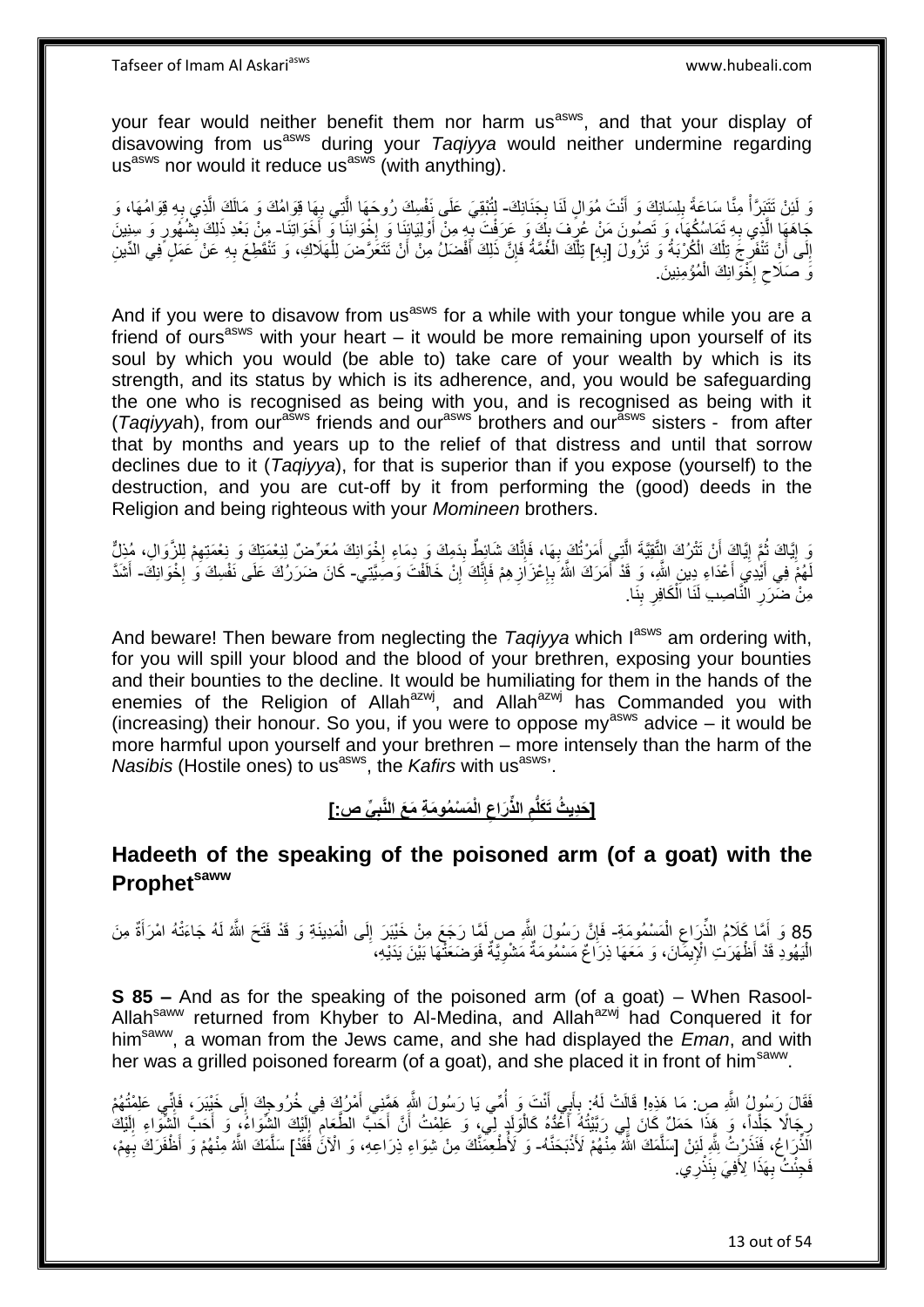Tafseer of Imam Al Askariasws www.hubeali.com

So Rasool-Allah<sup>saww</sup> said: 'What is this?' She said to him<sup>saww</sup>, 'By my father and my mother (being sacrificed) for you<sup>saww</sup>, O Rasool-Allah<sup>saww</sup>! Your<sup>saww</sup> matter of going out to Khyber concerned me, for I know them (Jews) as being rigid men and this baby goat which was for me, I had raised him like a child of mine, and I (also) knew that the most beloved of the meals to you<sup>saww</sup> is the grilled, and the most beloved of the grilled (meals) to you is the forearm. So I vowed to Allah<sup>azwj</sup>, if Allah<sup>azwj</sup> Keeps you<sup>saww</sup> safe from them, I would slaughter it and feed you<sup>saww</sup> from its grilled forearm. And now, Allah<sup>azwj</sup> has Secured you<sup>saww</sup> from them and Made you victorious over them. Thus, I came with this in order to fulfil my vow'.

يْ كَانَ مَعَ رَسُولِ النَّهِ صِ الْبَرَاءُ بْنُ مَعْرُورٍ وَ عَلِيٌّ بْنُ أَبِي طَالِبٍ ع، فَقَالَ رَسُولُ اللَّهِ ص اليُوا بِخُبْزٍ فَأُتِيَ بِهِ فَمَدَّ الْبَرَاءُ َ ْ ْ ِ ُ ِ بْنُ مَعْرُورٍ يَدَهُ- وَ أَخَذَ مِنْهُ لُقْمَةً فَوَضَعَهَا فِي فِيهِ. ا:<br>ا

And there were with Rasool-Allah<sup>saww</sup>, Al Bara'a Bin Marour and Ali<sup>asws</sup> Bin Abu Talib<sup>asws</sup>. So Rasool-Allah<sup>saww</sup> said: 'Bring the bread!' So they came with it, and Al-Bara'a Bin Mamour extended his hand – and took a morsel from it, and placed it in his mouth.

فَقَالَ لَهُ عَلِيُّ بْنُ أَبِي طَالِبٍ ع: يَا بَرَاءُ لَا تَتَقَدَّمْ [عَلَى] رَسُولِ اللَّهِ ص. فَقَالَ لَهُ الْبَرَاءُ وَ كَانَ أَعْرَابِيّاً- ٍ يَا عَلِيُّ كَأَنَّكَ تُنَجِّلُ َ ِ َ ْ َ ُ رَسُولَ اللَّهِ صَرٍ! فَقَالَ عَلِيٌّ عَ. مَا أُبَخِّلُ رَسُولٍ اللَّهِ صِّ، وَ لَكِنِّيَ أُبَحِّلُهُ وَ أُوَقِّرُهُ، لَيْسَ لِي وَ لَا لَكَ وَ لَا لِأَحَدِ مِنْ خَلْقِ اللَّهِ- أَنْ ر<br>ا ْ ُ َ يَتَقَدَّمَ رَسُولَ اللَّهِ ص بِقَوْلٍۗ، ۖ وَ لَا فِعْلٍ، وَ لَا أَكْلٍ وَ لَا شُرْبٍ ِ َ **∣** 

So Aliasws Bin Abu Talibasws said to him: 'O Bara'a! Do not precede over Rasool-Allah<sup>saww</sup>!' Al-Bara'a said to him<sup>asws</sup> – and he was a Bedouin, 'O Ali<sup>asws</sup>! It is as if you<sup>asws</sup> are considering Rasool-Allah<sup>saww</sup> a miser'. So Ali<sup>asws</sup> said: 'Rasool-Allah<sup>saww</sup> is not a miser, but  $1^{35}$  am venerating him<sup>saww</sup> and revering him<sup>saww</sup>. It isn't for me nor for you, nor for anyone from the creatures of Allah $a$ <sup>2wij</sup> that he preceded Rasool-Allah<sup>saww</sup> – neither by words, nor by deeds, nor eat, nor drink'.

فَقَالَ الْبَرَاءُ بِمَا أُبَخِّلُ رَسُولَ اللَّهِ ص. فَقَالَ عَلِيٌّ ع. مَا لِذَلِكَ قُلْتُ، وَ لَكِنْ هَذَا جَاءَتْ بِهِ هَذِهِ وَ كَانَتْ يَهُودِيَّةً، وَ لَسْنَا نَعْرِفُ ُ ِ **∶** ْ حَالَهَا، فَإِذَا أَكَلْتَهُ بِأَمْرِ رَسُولِ اللَّهِ ص فَهُوَ الضَّأْمِنُ لِسَلَامَنِكَ مِنْهُ، وَ إِذَا أَكَلْتَهُ بِغَيْرِ إِذْنِهِ وُكِلْتَ إِلَى نَفْسِكَ. **∶** َ ِ ֦֖֖֖֦֦֖֦֧֦֦֖֧֦֦֧֦֧֦֧֦֪֪֦֧֦֧֦֪֪֦֧֦֧֦֧֦֧֦֧֦֧֦֧֪֪֧֧֪֧֧֝֟֟֟֟֟֟֟֟֟֟֟֟֟֟֟֟֟֟֟֟֟֟֟֟֟֟֟֩֕֞֟֟֓֞֟֟֟֓֞֟֟֩֓֞֟֓֞֟֟֩֓֞֟֟֞֟֝֟֝ َ ْ **ٔ** ِ **∶** ْ َ ِ

Al-Bara'a said, 'How miserly is Rasool-Allah<sup>saww</sup>!' So Ali<sup>asws</sup> said: 'I<sup>asws</sup> did not say it for that, but this (woman) has come with this (meal), and she used to be a Jewess, and we do not recognise her state. So when you eat with the instructions of Rasool-Allah<sup>saww</sup>, then he<sup>saww</sup> would be the quarantor of your safety, and when you eat without his<sup>saww</sup> permission, you are allocated to yourself (for your safety)'.

يَقُولُ عَلِيٌّ عِ هَذَا وَ اِلْبَرَاءُ يَلُوكُ اللُّقْمَةَ- إِذْ أَنْطَقَ اللَّهُ الذِّرَاعَ فَقَالَتْ: يَا رَسُولَ اللَّهِ لَا تَأْكُلْنِي فَإِنِّي مَسْمُومَةٌ- وَ سَقَطَ الْبَرَاءُ فِي ُّ ْ ا∣<br>ِ∘ِ ْ ْ َ **ٔ** ْ سَكَرَاتِ الْمَوَّتِ، وَ لَمْ يُرْفَعْ إِلَّا مَيِّتَأَ ِ ْ

Ali<sup>asws</sup> was saying this, and Al-Bara'a ate the morsel – when Allah<sup>azwj</sup> Caused the forearm to speak, and it said, 'O Rasool-Allah<sup>saww</sup>! Do not eat me, for I am poisoned!' – and Al-Bara'a fell down in the pangs of death, and did not rise except as dead.

فَقَالَ رَسُولُ اللَّهِ ص: ايتُونِي بِالْمَرْأَةِ. فَأُتِيَ بِهَا، فَقَالَ لَمَا: مَا حَمَلَكِ عَلَى مَا صَنَعْتِ فَقَالَتْ: وَتَرْتَنِي وَتْراً عَظِيماً: قَتَلْتَ أَبِي ِ ْ **∶** ُ َ ِ َ نَ عَمِّي وَ أَخِي وَ زَوْجِي وَ ۗابْنِِي- فَفَعَلْتُ هَذَا وَ قُلْتُ: إِنْ كَانَ مَلِكاً فَسَأَنْتَقِمُ مِنْهُ، وَ إِنْ كَانَ نَبِيّاً كَمَا يَّقُولُ، وَ قَدْ وُعِدَ فَتْحَ مَكَّةً ِ َ ِ ْ ْ ِ وَ النَّصَّرَ وَ الظَّفَرَ ، فَسَيَمّْنَعُهُ اللَّهُ ۖ وَ يَحْفَظُهُ مِنْهُ وَ لَنْ يَضُرِّهُ.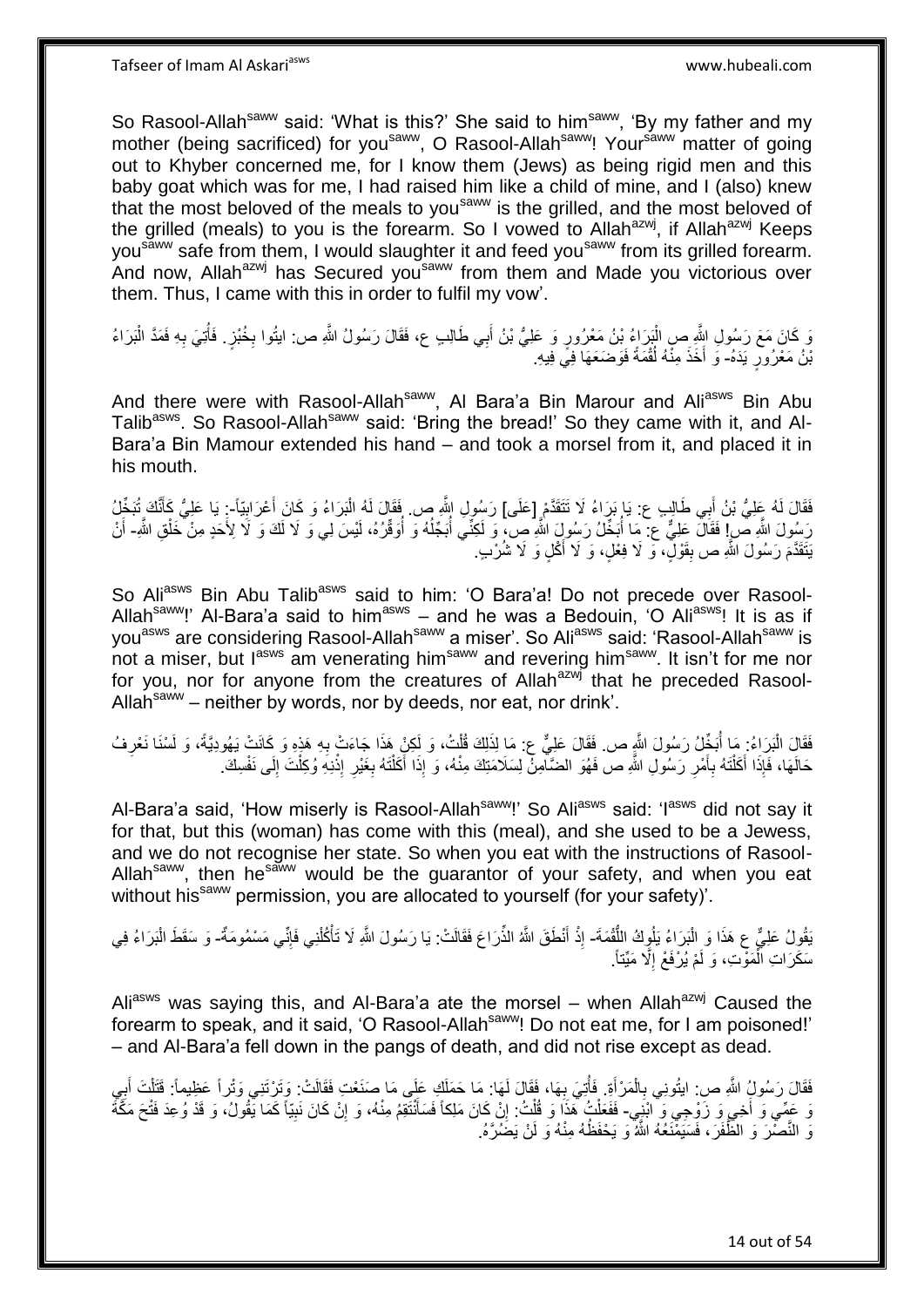Tafseer of Imam Al Askariasws www.hubeali.com

So, Rasool-Allah<sup>saww</sup> said: 'Come to me with the woman!' So they came with her, and hesaww said to her: 'What carried you upon what you did?' She said, 'Yousaww have wronged me with a great wrong. You<sup>saww</sup> killed my father, and my uncle, and my brother, and my husband, and my son - thus I did this, and I said, 'If he<sup>saww</sup> was a king, then I shall take revenge from him<sup>saww</sup>, and if he<sup>saww</sup> was a Prophet<sup>saww</sup> just as he<sup>saww</sup> is saying, and has been Promised the conquest of Makkah, and the Help and the victory, then Allah<sup>azwj</sup> would Prevent it and he<sup>saww</sup> would be protected from me and it will never harm him<sup>saww</sup>.

فَقَالَ رَسُولُ النَّهِ ص: أَيَّتُهَا الْمَرْأَةُ لَقَدْ صَدَقْتِ ۚ ثُمَّ قَالَ لَهَا رَسُولُ اللَّهِ ص: لَا يَضُرُّكِ مَوْتُ الْبَرَاءِ فَإِنَّمَا امْتَحَذَهُ اللَّهُ لِتَقَدُّمِهِ بَيْنَ ا د َ ْ َ ׀ו<br>ְי ْ بَدَيْ رَسُولِ اللَّهِ ص وَ لَوْ كَانَ بِأَمْرِ رَسُولِ اللَّهِ أَكَٰلَ مِنْهُ لَكُفِيَ شَرَّهُ وَ سَمَّهُ. َ **∶** َ ِ

So Rasool-Allah<sup>saww</sup> said: 'O you woman! You have spoken the truth'. Then Rasool-Allah<sup>saww</sup> said to her: 'The death of Al Bara'a would not harm you, for rather, Allah<sup>azwj</sup> Tested him to his preceding in front of Rasool-Allah<sup>saww</sup>, and had he eaten from it by the instructions of Rasool-Allah<sup>saww</sup>, its evil and its poison would have been refrained'.

نْعَ قَالَ رَسُولُ اللَّهِ ص: ادْعُ لِي فُلَاناً [وَ فُلَاناً] وَ ذَكَرَ قَوْماً مِنْ خِيَارِ أَصْحَابِهِ- مِنْهُمْ سَلْمَانُ وَ الْمِقْدَادُ وَ عَمَّارٌ وَ صُهَيْبٌ وَ **∶** َ ِ ْ ْ أَبُو ذَرٍّ وَ بِلَالٌ وَ قَوْمٌ مِنْ سَائِرِ الصَّحَابَةِ ثَمَامُ عَشَرَةٍ وَ عَلِيٌّ ع حَاضِرٌ مَعَهُمْ. ِ **∶** َ

Then Rasool-Allah<sup>saww</sup> said: 'Call so and so for me!', and he<sup>saww</sup> mentioned a group from the best of his<sup>saww</sup> companion – from them being Salman<sup>as</sup>, and Al-Miqdad<sup>as</sup>, and Ammar<sup>as</sup>, and Suheyb<sup>ra</sup>, and Abu Zarr<sup>as</sup>, and Bilal<sup>ra</sup>, and a group from the rest of the companions, completing ten, and Ali<sup>asws</sup> was present with them.

فَقَالَ ص: اقْعُدُوا وَ تَحَلَّقُوا عَلَيْهِ. فَوَضَعَ رَسُولُ اللَّهِ صِ يَدَهُ عَلَى الذِّرَاعِ الْمَسْمُومَةِ وَ نَفَثَ عَلَيْهِ، وَ قَالَ: « [بِسْمِ اللَّهِ ه ْ ِ ِ ِ الزِّحْمنِ الرَّحِيمِ\*] بِسْمِ اللَّهِ الشَّافِي، بِسْمِ اللَّهِ الْكَافِي، بِسْمِ اللَّهِ الْمُعَافِي، بِسْمِ اللَّهِ الَّذِي لَا يَضُنُّ مَعَ اسْمِهِ شَيْءٌ، وَ لَا دَاءٌ- فِي ِ ه ِ ِ ْ ِ **!** ْ ِ **!** ِ ¦ الْأَرْضِّ، وَ لَا َفِي الَسَّمَاءِ وَ هُوَ الْسَّمِيعُ الْعَلِيمُ\*». ْ

So he<sup>saww</sup> said: 'Be seated and form a circle upon it (the meal)'. Then Rasool-Allah<sup>saww</sup> placed his<sup>saww</sup> hand upon the poisoned forearm and blew upon it, and said: 'In the Name of Allah<sup>azwj</sup> the Beneficent, the Merciful. In the Name of Allah<sup>azwj</sup> the Healer. In the Name of Allah<sup>azwj</sup> the Sufficient. In the Name of Allah<sup>azwj</sup> the Giver of health. In the Name of Allah<sup>azwj</sup> Who, nothing harms along with His<sup>azwj</sup> Name, nor an illness in the earth nor in the sky, and He $^{a}$ zwj is the Hearing, the Knowing'.

ُمَّ قَالَ ص: كُلُوا عَلَى اسْمِ اللَّهِ. فَأَكَلَ رَسُولُ اللَّهِ ص، وَ أَكَلُوا حَتَّى شَبِعُوا، ثُمَ شَرِبُوا عَلَيْهِ الْمَاءَ، ثُمَّ أَمَرَ بِهَا فَحُبِسَتْ. ُ ِ َ َ ِ ُ ِ ِ َ ُ ْ ِ

Then he<sup>saww</sup> said: 'Eat upon the Name of Allah<sup>azwj</sup>'. So Rasool-Allah<sup>saww</sup> ate, and they ate until they were satiated. Then they drank the water upon it. Then he<sup>saww</sup> ordered with her to be withheld in custody.

فَلَمَّا كَانَ فِي الْيَوْمِ الثَّانِي جِيءَ بِهَا- فَقَالٍَ ص: أَ لَيْسَ هَؤُلَاءِ أَكَلُوا [ذَلِكِ] السَّمَّ بِحَضْرَتِكِ فَكَيْفَ رَأَيْتٍ دَفْعَ اللَّهِ عَنْ نَبِيِّهِ وَ ه ِ ْ **∶** َ لَ َ َ **∶** ِ صِحَابَتِهِ فَقَالَتْ: يَا رَسُولَ اللَّهِ كُنْتُ إِلَى الْارَ فِي نُبُوَّتِكَ شَاكَةً، وَ الْاَنَ فَقَدْ أَيْقَنْتُ أَنَّكَ رَسُولُ اللَّهِ ص حَقّاً، فَأَنَا أَشْهَدُ أَنْ لَا إِلَهَ َ َ ∣∣<br>∶ لَ ِ َ َ َ إِلَّا اللَّهُ وَحْدَهُ لَا شَرِيكَ لَهُ، وَ أَنَّكَ عَبْدُهُ وَ رَسُولُهُ [حَقّاً] وَ حَسُنَ إِسْلَامُهَا. ِ ِ ِ י<br>ו َ لَ

So when it was during the second day, they came with her, and he<sup>saww</sup> said: 'Aren't they those who are the poison in your presence? So how do you see the Defence of Allah<sup>azwj</sup> of His<sup>azwj</sup> Prophet<sup>saww</sup> and His<sup>azwj</sup> companions?' She said, 'O Rasool-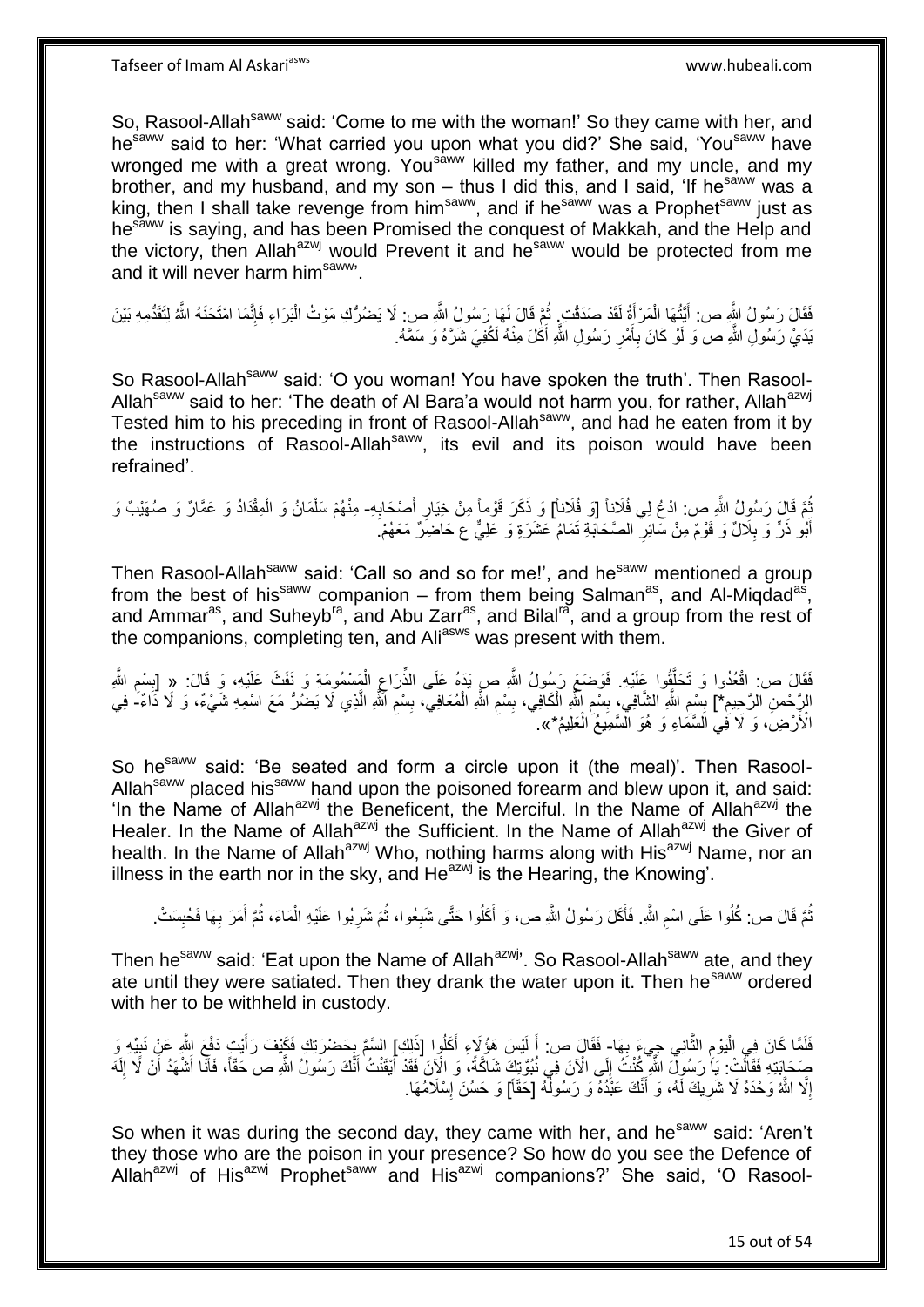Allah<sup>saww</sup>! I was until now, doubtful regarding your<sup>saww</sup> Prophet-hood, and now I am convinced you<sup>saww</sup> are a Rasool of Allah<sup>saww</sup> truly. Therefore, I hereby testify that there is no god except Allah<sup>azwj</sup>, Alone, there being no associates for Him<sup>azwj</sup>, and you<sup>saww</sup> are His<sup>azwj</sup> servant and His<sup>azwj</sup> Rasool<sup>saww</sup> truly'. And excellent was her Islam.

86 قَالَ عَلِيُّ بْنُ الْحُسَيْنِ عِ. وَ لَقَدْ حَذَّثَنِي أَبِي، عَنْ جَدِّي أَنَّ رَسُولَ اللَّهِ ص لَمَّا حُمِلَتْ إِلَيْهِ جِنَازَةُ الْبَرَاءِ بْنِ مَعْرُورٍ ْ لَ ِ اُ ِ َ ْ ِ لِيُصَلِّيَ عَلَيْهِ قَالَ: أَيْنَ عَلِيُّ بِّنْ أَبِي طَالِبٍ قَالُوا: يَا رَسُولَ اللَّهِ إِنَّهُ ذَهَبَ فِي حَاجَةِ رَجُلٍ مِنَ الْمُسَلِمِينَ إِلَى قُبَا. َ َ ِ ْ

**S 86 –** Ali Bin Al-Husayn<sup>asws</sup> said: 'And my<sup>asws</sup> father<sup>asws</sup> has narrated to me<sup>asws</sup>, from my<sup>asws</sup> grandfather<sup>asws</sup> that Rasool-Allah<sup>azwj</sup>, when the body of Al-Bara'a Bin Marour was carried over to him<sup>saww</sup> for him<sup>saww</sup> to pray Salat over him, he<sup>saww</sup> said: 'Where is Aliasws Bin Abu Talib<sup>asws</sup>?' They said, 'O Rasool-Allah<sup>saww</sup>! He<sup>asws</sup> has gone to Quba regarding a need of a man from the Muslims'.

فَجَلَسَ رَسُولُ اللَّهِ صِ وَ لَمْ يُصَلِّ عَلَيْهِ، قَالُوا: يَا رَسُولَ اللَّهِ مَا لَكَ لَا تُصَلِّي عَلَيْهِ فَقَالَ رَسُولُ اللَّهِ ص إِنَّ اللَّهَ عَزَّ وَ جَلَّ ِ أَمَرَنِي أَنْ أُؤَخِّرَ الصَّلَاةَ عَلَيْهِ- إِلَى أَنْ يَحْضُرَ [هُ] عَلِيٌّ، فَيَجْعَلَهُ فِي حِلٍّ مِمَّا كَلَّمَهُ بِهِ بِحَضْرَةِ رَسُولِ اللَّهِ لِيَجْعَلَ اللَّهُ مَوْتَهُ ِ<br>ا ۔<br>ا َ اً  $\frac{1}{2}$ ِ ِ ه بِهَذَا الْسَّمِّ كَفَّارَةً لَهُ. **∶** 

Rasool-Allah<sup>saww</sup> sat down and did not pray Salat upon him. They said, 'O Rasool-Allah<sup>saww</sup>! What is the matter with you<sup>saww</sup> not praying Salat upon him?' Rasool-Allah<sup>saww</sup> said: 'Allah<sup>azwj</sup> Mighty and Majestic Commanded me<sup>saww</sup> that Ali<sup>asws</sup> should attend, so He<sup>azwj</sup> would Make him to be free from what he spoke with in the presence of Rasool-Allah<sup>saww</sup>, in order for Allah<sup>azwj</sup> to Make his death due to this poison to be an expiation for him'.

فَقَالَ بَعْضُ مَنْ كَانَ حَضِبَرٍ رَسُولَ اللَّهِ صِ وَ شَاهَدَ الْكَلَامَ الَّذِي تَكَلَّمَ بِهِ الْبَرَاءُ: يَا رَسُولَ اللَّهِ إِنَّمَا كَانَ مَزْحاً مَازَحَ بِهِ عَلِيّاً ع ِ ْ ِ ه ه ْ ِ مْ يَكُنْ مِنْهُ جِدّاً فَيُؤَاخِذَهُ اللَّهُ عَزَّ وَ جَلَّ بِذَلِكَ. لَ

So one of the ones who were present with Rasool-Allahsaww and had witnessed the speech which Al-Bara'a had spoken with, said, 'O Rasool-Allah<sup>saww</sup>! But rather, he was joking with Ali<sup>asws</sup> by it. There did not happen to be any seriousness from him so Allah<sup>azwj</sup> Mighty and Majestic would Seize him with that'.

قَالَ رَسُولُ إِللَّهِ صِ ۚ لَوْ كَانَ ذَلِكَ مِنْهُ جِدّاً- لَأَحْبَطَ اللَّهُ تَعَالَى أَعْمَالَهُ كُلَّهَا، وَ لَوْ كَانَ تَصنَّقَ بِمِلْءٍ مَا بَيْنَ الثَّرَى إِلَى الْعَرْشِ ِ ه َ ْ ِ ه دَهباً وَ فِضَّةً، وَ لَكِنَّهُ كَانَ مَزْحاً، وَ هُوَ فِي حِلٍّ مِنْ ذَلِكَ، إِلَّا أَنَّ رَسُولٍ اللَّهِ يُرِيدُ أَنْ لَا يَعْتَقِدَ أَحَدٌ مِنْكُمْ- أَنَّ عَلِيّاً وَاجِدٌ عَلَيْهِ، َ ِ اُ ِ َ فَيُجَدِّدَ بِحَضْرَتِكُمْ إِحْلَالَهُ وَ يَسْتَغْفِرَ لَهُ- لِيَزِيِّدَهُ اللَّهُ عَزَّ وَ جَلَّ بِذَلِكَ قُرْبَةً وَ رِفْعَةً فِي جِذَانِهِ.  $\cdot$ ِ **ٍ** ِ

Rasool-Allah<sup>saww</sup> said: 'Had that been seriously from him – Allah<sup>azwj</sup> the Exalted would have Confiscated his deeds, all of them, and (even) if he had given in charity by filling what is between the soil to the Throne in gold and silver. But, it was in jest, and he is in leeway from that, except that Rasool-Allah<sup>saww</sup> intends that not one of you should believe that Ali<sup>asws</sup> is angry upon him. Therefore, he would renew his permissibility in your presence and seek Forgiveness for him  $-$  in order for Allah<sup>azwj</sup> Mighty and Majestic to Increase for him, due to that, nearness, and loftiness in  $His<sup>azwj</sup>$  Gardens'.

فَلَمْ يَلْبَثْ أَنْ حَضَرَ عَلِيٌّ ع، فَوَقَفَ قُبَالَةَ الْجِنَازَةِ وَ قَالَ: رَحِمَكَ اللَّهُ يَا بَرَاءُ فَلَقَدْ كُنْتَ صَوَّاماً [قَوَّاماً] وَ لَقَدْ مِتَّ فِي سَبِيلِ ْ اً :<br>ا ِ اللَّهِ.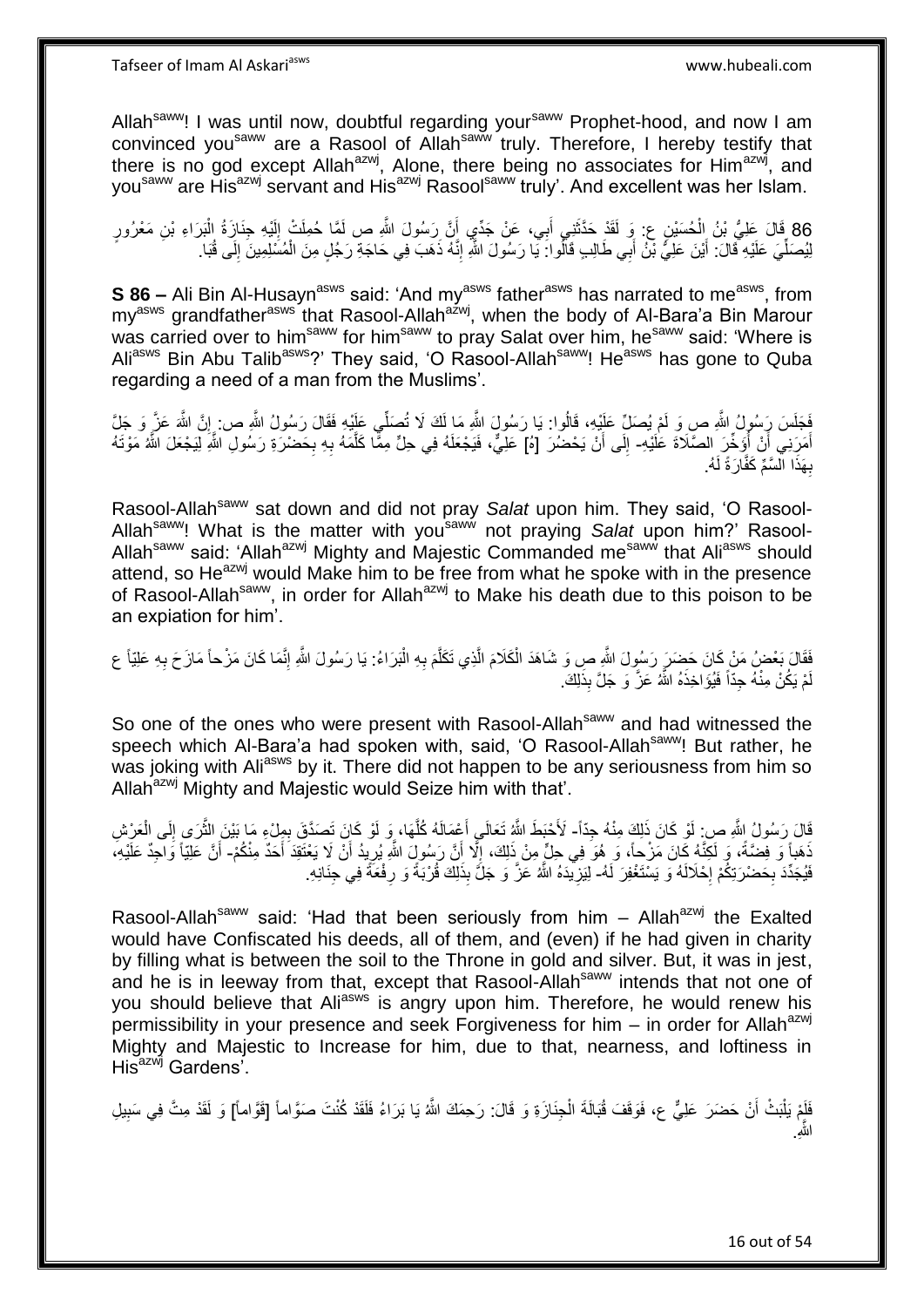So it was not long before Ali<sup>asws</sup> attended, and he<sup>asws</sup> paused in front of the deceased and said: 'May Allah<sup>azwj</sup> have Mercy on you, O Bara'a, for you were a Fasting one, standing (for *Salat*), and you have died in the Way of Allah<sup>azwj</sup>.

وَ قَالَ رَسُولُ اللَّهِ ص: لَوْ كَانَ أَحَدٌ مِنَ الْمَوْتَى يَسْتَغْنِي عَنْ صَلَاةِ رَسُولِ اللَّهِ لَاسْتَغْنَى صَاحِبُكُمْ هَذَا بِدُعَاءِ عَلِيٍّ ع [لَهُ] ثُمَّ ْ َ ِ ر<br>: قَامَ فَصَلَّـى عَلَيْهِ وَ دُفِنَ.

And Rasool-Allah<sup>saww</sup> said: 'If there was anyone from the deceased who was needless from the *Salat* of Rasool-Allah<sup>saww</sup>, this companion of yours is needless due to the supplication of Ali<sup>asws</sup> for him'. Then he<sup>saww</sup> stood and prayed *Salat* over him'.

فَلَمَّا انْصَرَفَ وَ قَعَدَ فِي الْعَزَاءِ قَالَ: أَنْتُمْ يَا أَوْلِيَاءَ الْبَرَاءِ بِالتَّهْذِئَةِ أَوْلَى مِنْكُمْ بِالتَّعْزِيَةِ لِأَنَّ صَاحِبَكُمْ عُقِدَ لَهُ فِي الْحُجُبِ قِبَابٌ َ ْ ْ ِ ِ َ ِ :<br>ا َ مِنَ السَّمَاءِ الدُّنْيَا إِلَى السَّمَاءِ السَّابِعَةِ، وَ بِالْحُجُبِ كُلِّهَا إِلَى الْكُرْسِيِّ إِلَى سَاقَ الْعَرْشِ لِرُوحِهِ الَّتِي عُرِجَ بِهَا فِيهَا، ثُمَّ ذَهَبَ ْ ِ ِ ِّ ْ **∶ ∶** ِ ُ ِ ِ ه بِهَا إِلَى رَوْضِ الْجَنَآنِ، وَ تَلَقَّاهَا كُلُّ مَنْ كَانَ [فِيهَا] مِنْ خُزَّانِهَا، وَ الْطَّلَعَ عَلَيْهِ كُلُّ مَنْ كَانَ فِيهَا مِنْ حُورِ حِسَانِهَا. ْ  $\frac{1}{2}$ ِ ِ

So when he<sup>saww</sup>, he<sup>saww</sup> sat in mourning (and) said: 'You, O friends of Al Bara'a! You are more appropriate with the congratulations rather than the condolences, because your companion is such that domes have been set up for him among the Veils from the sky of the world up to the seventh sky, and the Veils, all of them up to the Chair, to the base of the Throne, for his soul which was ascended with to the sky. Then they went with it to the flowering meadows of the Gardens, it was met by each one who was therein from its keepers, and everyone who was therein from the beautiful Houries were notified upon it.

نِ قَالُوِا بِأَجْمَعِهِمْ لَهُ طُوبَاكَ [طُوبَاكِ] يَا رُوحَ الْبَرَاءِ، انْتَظَرَ عَلَيْكَ رَسُولُ اللَّهِ ص عَلِيّاً ع حَتّى تَرَحَّمَ عَلَيْكَ عَلِيٍّ وَ اسْتَغْفَرَ ِ َ ِ :<br>ا لَكَ، أَمَا َإِنَّ جَمَلَٰةَ (عَرْشٍ رَبِّنَا حَدَّثُونَا) عَنْ رَبِّنَا أَنَّهُ قَالَ: يَا عَبْدِيَ الْمَيِّتَ فِي سَبِيلِي، ۖ وَ لَوْ كَانَ عَلَيْكَ مِنَ الْنَّنُوبِ بِعَدَدِ ِ َ ِ ْ َ ان الأ ِ الْحَصَمَى وَۗ الثَّرَى، وُ قَطْرٍ الْمَطَرِ وَ وَرَقِ الشَّجَرِ، وَ عَدَدِ شُعُورِ الْخَيَوَانَاتِ- وَ لَحَظَّاتِهِمْ وَ أَنْفَاسِهِمْ وَ حَرَكَاتِهِمْ وَ سَكَنَاتِهِمْ، ْ ِ ِ ِ ْ ِ ه ِ ِ ِ ِ َ لَكَانَتْ مَغْفُورَةً بِدُعَاءِ عَلِيٍّ لَكَ. ِ

And the entirety of them said to him, 'Beatitude for you, O soul of Al Bara'a! Rasool-Allahsaww waited for Aliasws upon you until Aliasws sought Mercy to be upon you and Forgiveness for you. As for the bearers of the Throne of our Lord<sup>azwj</sup>, narrated to us from our Lord<sup>azwj</sup> that He<sup>azwj</sup> Said: "O My<sup>azwj</sup> servant, the deceased in My<sup>azwj</sup> Way, and even if there were upon you from the sins, of the number of the pebbles and the soil, and drops of the rain, and leaves of the trees, and number of hairs of the animals – and the blinks of their eyes, and their breaths, and their movements, and their stillness, they would have (all) been Forgiven due to the supplication of Aliasws for you"'.

قَالَ رَسُولُ اللَّهِ ص: فَتَعَرَّضُوا يَا عِبَادَ اللَّهِ لِدُعَاءِ عَلِيٍّ لَكُمْ، وَ لَا نَتَعَرَّضُوا لِدُعَاءِ عَلِيٍّ عَ عَلَيْكُمْ، فَإِنَّ مَنْ دَعَا عَلَيْهِ أَهْلَكَهُ َ ِ اللَّهُ، وَ لَوْ كَانَتْ حَسَنَاتُهُ عَدَدَ مَا خَلَقَ اللَّهُ كَمَا أَنَّ مَنْ دَعَا لَهُ أَسْعَدَهُ [اللَّهُ] وَ لَوْ كَانَتْ سَيِّئَاتَّهُ [بِعَدَدِ] عَدَدَ مَا خَلَقَ اللَّهُ. َ ِ

Rasool-Allah<sup>saww</sup> said: 'Therefore, O servants of Allah<sup>azwj</sup>! Be requesting for a supplication of Ali<sup>asws</sup> for you, and do not expose yourselves to a supplication of Ali<sup>asws</sup> against you, for the one he<sup>asws</sup> supplicates against, Allah<sup>azwj</sup> would Destroy him, and even though his good deeds may be of the number of whatever Allah<sup>azwj</sup> has Created, just as if the one whom he<sup>asws</sup> supplicates for, Allah<sup>azwj</sup> Assist him, and even though his evil deeds be of the number of whatever Allah<sup>azwj</sup> Created'.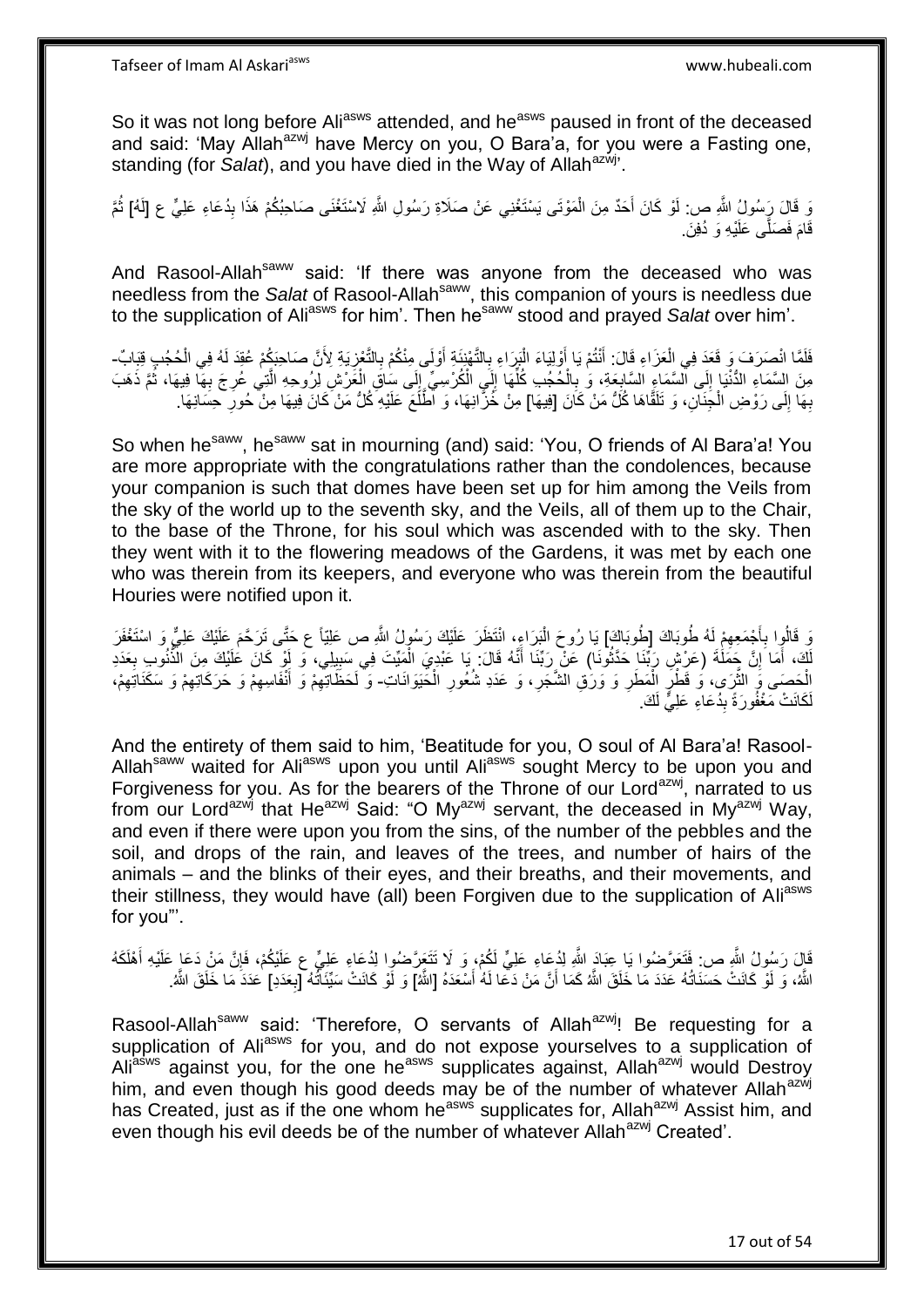# **ْئ ِب َم َع َر ُسو ِل ََّّللاِ ص:[ ]َكَال ُم الذِّ**

## **Speech of the wolf with Rasool-Allahsaww**

87 وَ أَمَّا كَلاَمُ الذِّنْبِ لَهُ: فَإِنَّ رَسُولَ اللَّهِ ص كَانَ جَالِساً ذَاتَ يَوْمٍ إِذْ جَاءَهُ رَاعٍ تَرْتَعِدُ فَرَائِصُهُ قَدِ الشَّفْزَعَهُ الْعَجَبُ، فَلَمَّا<br>87 وَ أَمَّا كَلاَمُ الذِّنْبِ لَهُ: ِ ْ ٍ **ٔ** رَاهُ [رَسُولُ اللَّهِ ص] مِنْ بَعِيدٍ قَالَ لِأَصْحَابِهِ: إِنَّ لِصَاحِبِكُمْ هَذَا شَّأْنَأُ عَجِيباً. فَلَمَّا وَقَفَ قَالَ لَهُ رَسُولُ اللَّهِ ص: حَدَّثْنَا بِمَا ِ ِ ْ ْ ِ ِ أَرْ عَجَّكَ. َ

**S 87 –** And as for the speech of the world to him<sup>saww</sup> – So one day Rasool-Allah<sup>saww</sup> was seated when a shepherd came to him<sup>saww</sup>, his limbs trembling, the strange (phenomenon) having panicked him. So when Rasool-Allah<sup>saww</sup> saw him from afar, he<sup>saww</sup> said to him<sup>saww</sup> companions: 'For this companion of yours, there is a strange affair'. When he paused, Rasool-Allahsaww said to him: 'Narrate to us with what bothers you'.

قَالَ الرَّاعِيِ: يَا رَسُولَ اللَّهِ أَمْرٌ عَجِيبٌ! كُنْتُ فِي غَنَمِي إِذْ جَاءَ ذِئْبٌ فَحَمَلَ حَمَلًا فَرَمَنْتُهُ لِمِقْلَاعِي فَانْتَزَعْتُهُ مِنْهُ. ثُمَّ جَاءَ إِلَى ِ **ٔ** َ ِ ُ الْجَانِبِ الْأَيْمَنِ، فَتَنَاوَلَ مِنْهُ حَمَلاً- فَرَمَيْتُهُ بِمِثّْلَاعِي ۖ فَانْتَزَعْتُهُ مِنْهُ [ثُمَّ جَاءَ إِلَى الْجَانِبِ الْأَيْسَرِ فَتَنَاوَلَ حَمَلَا- فَرَمَيْتُهُ، ْ ِ ِ ْ ِ ُ بِمِقْلَاعِي فَانْتَزَعْتُهُ] [ثُمَّ جَاءَ إِلَى الْجَانِبِ الْآخَرِ ۖ فَتَنَاوَلَّ حَمَلًا- فَرَمَيْتُهُ بِمِقْلَاعِي فَاَنْتَزَعْتُهُ مِنْهُ] ِ ِ ْ ِ ِ

The shepherd said, 'O Rasool-Allah<sup>saww</sup>, a strange matter! I was among my sheep when a wolf came. So it carried off a lamb, and I hit him with my catapult and snatched it from him. Then it came to the right side and grabbed a lamb from it, and I hit him with my catapult and snatched it from him. Then it came to the left and grabbed a lamb, and I hit him with my catapult and snatched it (back). Then it came to another side and grabbed a lamb, and I hit him with my catapult and snatched it from him.

تُمَّ جَاءَ الْخَامِسَةَ هُوَ وَ أُنْثَاهُ يُرِيدُ أَنْ يَتَنَاوَلَ حَمَلًا- فَأَرَدْتُ أَنْ أَرْمِِيَهُ فَأَقْعَى عَلَى ذَنبِهِ وَ قَالَ. أَ مَا تَسْتَحْيِي [أَنْ] تَحُولَ بَيْنِي ِ  $\ddot{\phantom{0}}$ ا<br>ا ْ ُ ِ َ اُ َ َ وَ بَيْنَ رِزْقٍ- قَدْ قَسَمَهُ اللَّهُ تَعَالَى لِي. أَ فَمَا أَحْتَاجُ أَنَا إِلَى غِذَاءٍ أَتَغَذَّى بِهِ فَقُلْتُ: مَا أَعْجَبَ هَذَا! ذِئْبٌ أَعَجَمُ يُكَلِّمُنِي [بِكَلامِ] ِ َ َ ِ **∶** ِّ َ َ ْ ِ َ ِ َ كَلَامَ الْأَدَمِيِّيْنَ

Then it came for the fifth time, him and his female, intending to grab a lamb, and I wanted to hit him, but it sat on its tail and said, 'Are you not ashamed of being a barrier between me and my sustenance (which) Allah<sup>azwj</sup> has Apportioned for me? Am I (also) not needy to be fed with?' So I said, 'How strange is this! A stranger wolf is speaking to me with the speech of the humans'.

فَقَالَ لِيَ الذِّنْبُ: أَ لَا أُنَّبِئُكَ بِمَا هُوَ أَعْجَبُ مِنْ كَلَامِي لَكَ مُحَمَّدٌ رَسُولُ اللَّهِ ص رَسُولُ رَبِّ الْعَالَمِينَ بَيْنَ الْحَرَّتَيْنِ، يُحَدِّثُ َ ِ ُ َ ْ ْ النَّاسَ بِٱنْبَاءِ مَا قَدْ سَبَقَ مِنَ الْأَوَّلِينَ وَ مَا لَمْ يَأْتِ مِنَ الْآخِرِينَ. َ ِ **ٔ** ِ

So the wolf said to me, 'Shall I inform you with what is even stranger than my speech to you? Muhammad<sup>saww</sup> is Rasool<sup>saww</sup> of Allah<sup>azwj</sup>, a Rasool<sup>saww</sup> of the Lord<sup>azwj</sup> of the worlds between the two rocky places. He<sup>saww</sup> narrates to the people with the news of what has preceded from the former ones and what has yet to come from the latter ones.

نُّمَ الْيَهُودُ مَعَ عِلْمِهِمْ بِصِدْقِهِ: وَ وُجُودِهِمْ لَهُ فِي كُتُبِ رَبِّ الْعَالَمِينَ- بِأَنَّهُ أَصْدَقُ الصَّادِقِينَ وَ أَفْضَلُِ الْفَاضِلِينَ- يُكَذِّبُونَهُ وَ ِ ِ ْ :<br>ا ْ ْ َ َ َ ِ يَجْحِدُونَهُ وَ هُوَ بَيْنَ الْحَرَّتَيْنِ، وَ هُوَ الشَّفَاءُ الذَّافِعُ، وَيْحَكَ يَا رَاعِي آمِنَّ بِهِ تَأْمَنْ مِنْ عَذَابِ اللَّهِ، وَ أَسْلِمْ لَهُ [تَسْلَمْ] مِنْ سُوءِ ْ ِ ْ َ الْعَذَابِ الْأَلِيمِ ِ ْ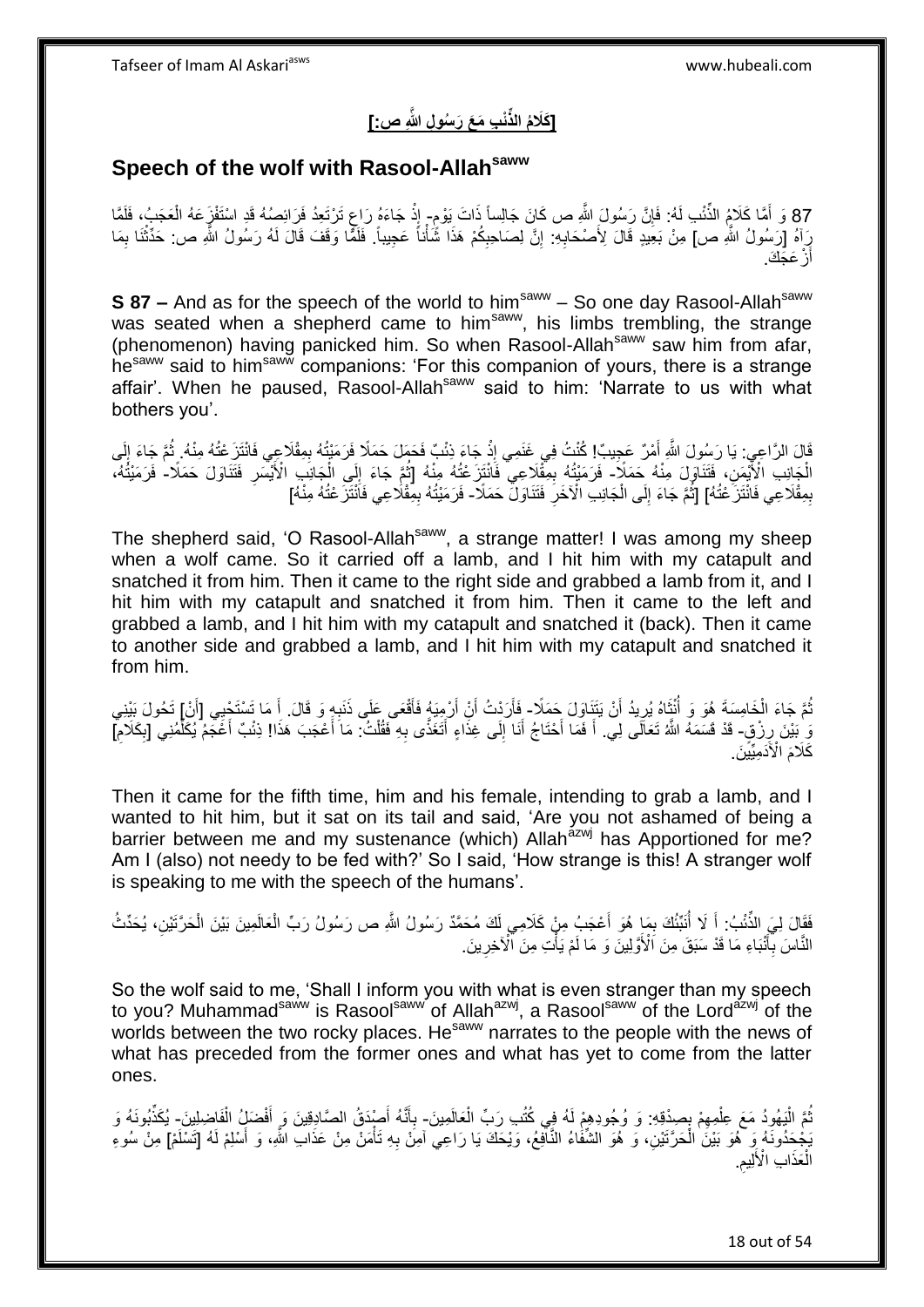Then the Jews, along with their knowledge with his truthfulness, and their finding for him<sup>saww</sup> in the Books of the Lord<sup>azwj</sup> of the worlds - that he<sup>saww</sup> is the most truthful of the truthful ones, and the most superior of the meritorious ones - are belying him<sup>saww</sup> and rejecting him<sup>saww</sup>, and he<sup>saww</sup> is between the two rocky places, and he<sup>saww</sup> is the beneficial healer. Woe be unto you, O shepherd! Believe in him<sup>saww</sup>, you will be secure from the Punishment of Allah<sup>azwj</sup>, and submit to him<sup>asws</sup>, you will be safe from the painful Punishment'.

فُقُلْتُ لَهُ: وَ اللَّهِ لَقَدْ عَجِبْتُ مِنْ كَلَامِكَ، وَ اسْتَحْبَيْتُ مِنْ مَنْعِي لَكَ مَا تَعَاطَيْتَ أَكْلَهُ فَدُونَكَ غَنَمِي، فَكُلْ مِنْهَا مَا شِئْتَ لَا َ .<br>ا أَدَافِعُكَ [وَ لَا أَمَانِعُكَ]. ا<br>ا ُ

So I said to him, 'By Allah<sup>azwj</sup>! I have been astounded from your speech and am embarrassed from preventing to you what you have come to eat, therefore below you are my sheep. Eat from these whatever you so desire to. I will neither repel you nor prevent you'.

فَقَالَ لِيَ الذِّنْبُ بِ يَا عَبْدَ اللَّهِ- أَجْمَدُ اللَّهَ إِذْ كُنْتَ مِمَّنْ يَعْتَبِرُ بِآيَإٍتِ الثَّهِ، وَ يَنْقَادُ لِأَمْرِهِ لَكِنَّ الشَّقِيَّ كُلَّ الشَّقِيِّ- مَنْ يُشَاهِدُ آيَاتٍ ِّ ِ ِ ِ ْ مُحَمَّدٍ صِّ فِي أَخِيهِ عَلِيٍّ بْنِ أَبِي طَالِبَ عِ وَ مَا يُؤِدِّيهِ عَنِ اللَّهِ عَنَّ وَ جَلٍّ مِنْ فَضَائِلِهِ، وَ مَا يَرَاهُ مِنْ وُفُوِّرِ حَظُهِ مِنَ الْعِلْمِ َ ِ ِ ْ ْ الَّذِي لَا نَظِينٍّ لَهُ [فِيهِ]، ۚ وَ الَزُّهُدِّ الَّذِي لَا يُحَاذِيهِ أَحَدٌ فِيهِ، وَ الشَّجَاعَةِ الَّتِي لَا عِدْلَ لَهُ فِيهَا- وَ نُصْرَتِهِ لِلْإِسْلَامِ الَّتِي لَا حَظَّ ه ه َ ه ه ِ **ٔ** لِأَحَدٍ فِيهَا مِثْلَ حَظِّهِ َ

So the wolf said to me, 'O servant of Allah $a^{2}$ <sup>wj</sup>! Praise Allah $a^{2}$ <sup>wj</sup>, if you are from the ones who takes a lessons from the Signs of Allah<sup>azwj</sup>, and submit to His<sup>azwj</sup> Command. But the most wretched of the wretched ones is the one who witnessed the Signs of Muhammad<sup>saww</sup> regarding his<sup>saww</sup> brother Ali Bin Abu Talib<sup>asws</sup>, and what hesaww entrusts him<sup>asws</sup> on behalf of Allah<sup>azwj</sup> Mighty and Majestic from his<sup>asws</sup> merits, and what he<sup>asws</sup> shows you<sup>asws</sup> from his<sup>asws</sup> current share from the knowledge which there is not equal to him with regards to it, and the abstention which no one is parallel to him<sup>asws</sup> with regards to it, and the bravery which there is no match for him<sup>asws</sup> with regards to it, and his<sup>asws</sup> helping Al Islam which there is no share for anyone in it like his<sup>asws</sup> share'.

ُمَّ يَرَى مَعَ ذَلِكَ كُلُّهِ رَسُولَ اللَّهِ يَأْمُرُ بِمُوَالاتِهِ- وَ مُوَالاةٍ أَوْلِيَائِهِ وَ التَّبَرِّي مِنْ أَحَذَائِهِ وَ يُخْبِرُ أَنَّ اللَّهِ تَعَالَى لَا يَتَقَبَّلُ مِنْ أَحَدٍ ِ ْ ِّ َ َ ِ َ اُ عَمَلَاً ِ وَ إِنْ جَلَّ وَ عَظُمَ مِمَّنْ يُخَالِفُهُ، ثُمَّ هُوَ مَعَ ذَلِكَ يُخَالِفُهُ، وَ يَذْفَعُهُ عَنْ حَقَّهِ وَ يَظْلِمُهُ، وَ يُوَالِي أَعْدَاءَهُ، وَ يُعَادِي أَوْلِيَاءَهُ-ِ ان<br>المقامات َ َ إِنَّ هَذَا لَأَعْجَبُ مِنْ مَنْعِكَ إِيَّايَ <u>֖֖֚֚֚֚֓</u>֦֧֦֧֦֧֦֦֦֓֡֡֘ اٍ

Then he sees, along with all of that, Rasool-Allah<sup>saww</sup> ordering with his<sup>asws</sup> friendship and friendship with his<sup>asws</sup> friends and the disavowment from his<sup>asws</sup> enemies, and informing that Allah<sup>azwj</sup> the Exalted does not Accept a deed from anyone  $-$  and even if it is majestic and great - from the ones who oppose him. Then he, along with that, opposes him, and he repels his<sup>asws</sup> from his<sup>asws</sup> right and oppresses him<sup>asws</sup>, and befriends his<sup>asws</sup> enemies, and is inimical to his<sup>asws</sup> friends

قَالَ الرَّاعِي: فَقُلْتُ [لَهُ]: أَيُّهَا اِلْذُّنْبُ أَ وَ كَائِنٌ هَذَا قَالَ: بَلَى وَ [مَا] هُوَ أَعْظَمُ مِنْهُ سَوْفَ يَقْتُلُونَهُ بَاطِلًا، وَ يَقْتُلُونَ أَوْلَادِهُ وَ ْ َ َ َ يَسْبُونَ جَرَمَهُمْ، وَ [هُمْ] مَعَ ذَلِكَ يَزْعُمُونَ أَنَّهُمْ مُسْلِمُونَ فَدَعْوَاهُمْ أَنَّهُمْ عَلَى دِينِ الْإِسْلَامِ مَعَ صَنِيعِهِمْ هَذَا بِسَادَةِ [أَهْلِ] َ ِ ِ ِ َ الْإِسْلَامِ أَعْجَبُ مِنْ مَنْعِكَ لِيِّ. َ **ُ** 

The shepherd said, 'So I said to him, 'O you wolf, and this would be happening?' He said, 'Yes. And what is greater than it, soon he<sup>asws</sup> would be killed falsely (unjustly), and his<sup>asws</sup> children would be killed, and their sanctity (womenfolk) would be made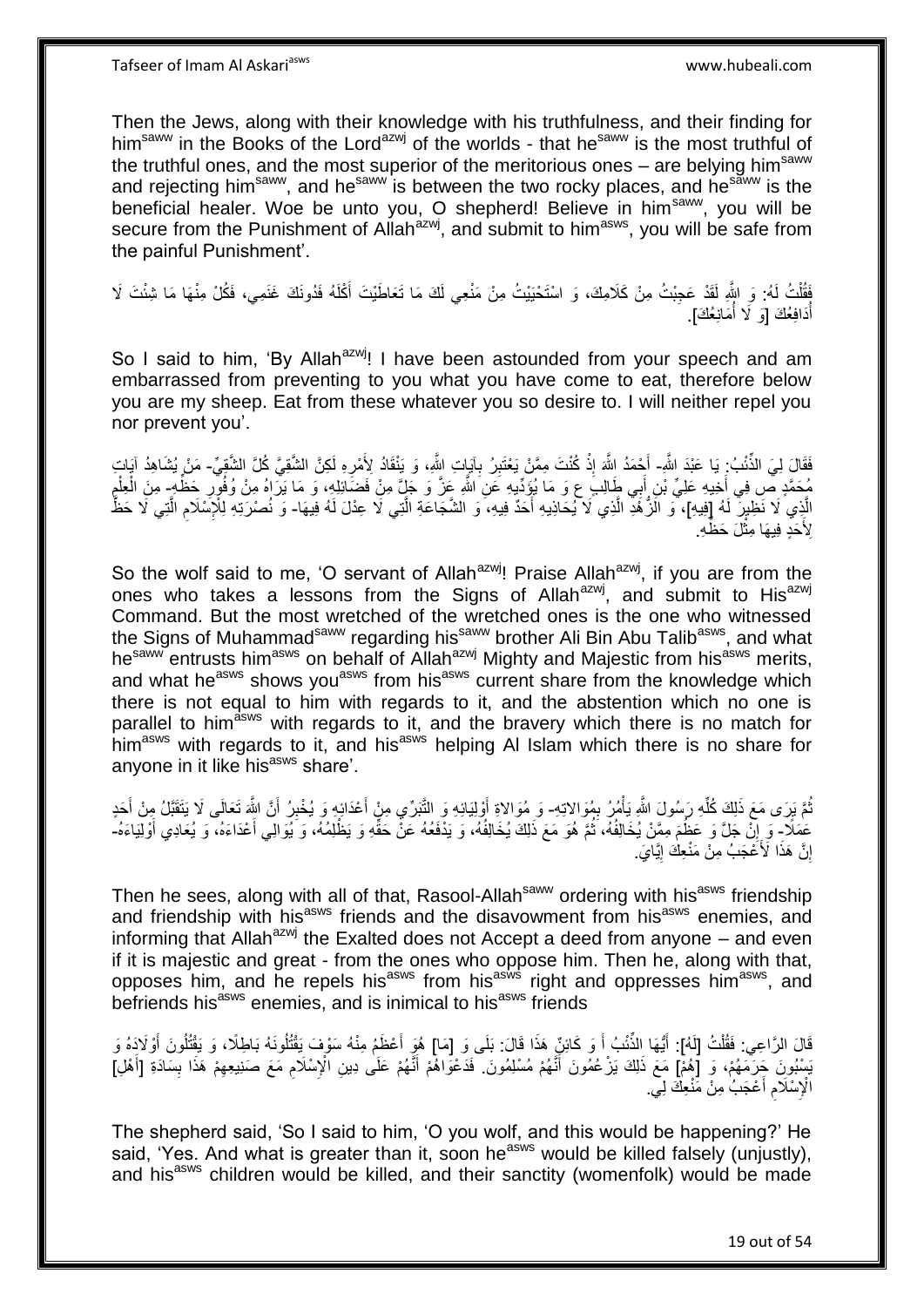captives, and they (the killers), along with that, would be claiming that they are Muslims. Thus, their claim that they are upon the Religion of Al-Islam, along with these deeds of their with the Chiefs of the people of Al Islam, is stranger than your prevent me.

لَا جَرَمَ أَنَّ اللَّهَ تَعَالَى قَدْ جَعَلَنَا مَعَاشِرَ الذِّيَابِ ۖ أَنَا وَ نُظَرَائِي [مِنَ] الْمُؤْمِنِينَ نَمْزِقُهُمْ فِي النَّبِرَانِ يَوْمَ فَصْلِ الْقَضَاءِ، وَ جَعَلَ اً ْ ِ ْ فِي تَعْذِيبِهِمْ شَهَوَ اتِنَا، ۖ وَ فِي شَدَائِدِ آلَامِهِمْ لَذَّاتِنَا. ِ ِ

There is no doubt that Allah<sup>azwj</sup> the Exalted has made us, community of wolves  $-1$ and my peers, to be from the Momineen who would be tearing them apart in the Fires on the Day of the Decisive Judgments, and Made our desires to be in punishing them, and our pleasures to be in intensely paining them'.

قَالَ الرَّاعِي: فَقُلْتُ: وَ اللَّهِ- لَوْ لَا هَذِهِ الْغَذَمُ [بَعْضُهَا لِي] وَ بَعْضُهَا أَمَانَةٌ فِي رَقَبَتِي- لَقَصَدْتُ مُحَمَّداً حَتَّى أَرَاهُ. فَقَالَ لِيَ ْ ْ َ َ الذَّنْبُ ۚ يَا عَّبْدَ اللَّهِ امْضِ إِلَى مُحَمَّدٍ، وَ اتْرُكْ عَلَيَّ غَنَمَكَ لِأَرْعَاهَا لَكَ.  $\frac{1}{2}$ ِّ

The shepherd said, 'So I said, 'By Allah<sup>azwj</sup>! Had it not been for the sheep, some of them being for me, and some of them being an entrustment upon my neck, I would have aimed (to go to) Muhammad<sup>saww</sup> until I see him<sup>saww</sup>. So the wolf said to me, 'O servant of Allah<sup>azwj</sup>! Go to Muhammad<sup>saww</sup> and leave your sheep upon me. I shall graze them for you'.

فَقُلْتُ: كَيْفَ أَثِقُ بِأَمَانَتِكَ فَقَالَ لِي. يَا عَبْدَ اشِّهِ إِنَّ الَّذِي أَنْطَقَنِي [ب] مَا سَمِعْتَ- هُوَ الَّذِي يَجْعَلُنِي قَوِيّاً أَمِيناً عَلَيْهَا، أَ وَ لَسْتُ َ ه ِ َ **∶** َ .<br>ا ِ ُ ه َ َ مُؤْمِناً بِمُحَمَّدٍ، مُسَلِّماً لَهُ مَا أَخْبَرَ بِهِ عَنِ اللَّهِ تَعَالَى فِي أَخِيهِ عَلِّيٍّ فَامْضِ لِشَأْنِكَ فَإِنِّي رَاعِيكَ، وَ اللَّهُ عَنَّ وَ جَلَّ ثُمَّ مَلَائِكَتُهُ ِ ْ َ ِ َ لَ ِّ ِ ُ الْمُقَرَّبُونَ رُعَاةٌ [لِي] إِذْ كُنْتُ خَادِماً لِوَلِيٍّ عَلِيٍّ عِ. ْ **ٔ** 

So I said, 'How can I trust in your trustworthiness?' So he said to me, 'O servant of Allah<sup>azwj</sup>! The One<sup>azwj</sup> Whom Caused me to speak with what you heard, He<sup>azwj</sup> is the One<sup>azwj</sup> Who would Make me a trustworthy caretaker upon them. Am I not a Momin with Muhammad<sup>saww</sup>, a submitter to him<sup>saww</sup> to whatever he<sup>saww</sup> informs with on behalf of Allah<sup>azwj</sup> the Exalted regarding his<sup>saww</sup> brother Ali<sup>asws</sup>? Therefore go to your affair for I will be your shepherd, and Allah<sup>azwj</sup> Mighty and Majestic, then His<sup>azwj</sup> Angels of Proximity would Graze (the sheep) for me, when I was a servant to a friend of Aliasws'.

فَتَرَكْتُ غَنَمِي عَلَى الذِّنْبِ وَ الذِّنْبَةِ وَ حِنْتُكَ يَا رَسُولَ اللَّهِ.

Thus, I left my sheep upon the wolf and the she-wolf, and came to you<sup>saww</sup>, O Rasool-Allah<sup>saww</sup>!'.

فَنَظَرَ رَسُولُ اللَّهِ ص فِي وُجُوهِ الْقَوْم، وَ فِيهَا مَا يَتَهَلَّلُ سُرُوراً [بِهِ] وَ تَصْدِيقاً، وَ فِيهَا مَا تَعَبَّسَ شَكَّاً فِيهِ وَ تَكْذِيباً، يُسِرُّ ه ِ ْ ِ الْمُنَافِقُونَ إِلَى أَمْثَالِهِمْ: هَذَا قَدْ وَاطَأَهُ مُحَمَّدٌ عَلَى هَذَا الْحَدِيثِ- لِيَخْتَدِعَ بِهِ الضُّعَفَاءَ الْجُهَّالَ. ْ َ ِ َ َ  $\frac{1}{2}$ ْ ِ

So Rasool-Allah<sup>saww</sup> looked at him into the faces of the people, and among them were ones who were expressing cheerfulness with it, and ratification, and among them were ones who were frowning, being doubtful in it and belying. The Munafiqeen were joyful to their likes ones (saying), 'This is what Muhammad<sup>saww</sup> has concocted with him (the shepherd) upon this narration in order to deceive the weak and the ignorant with'.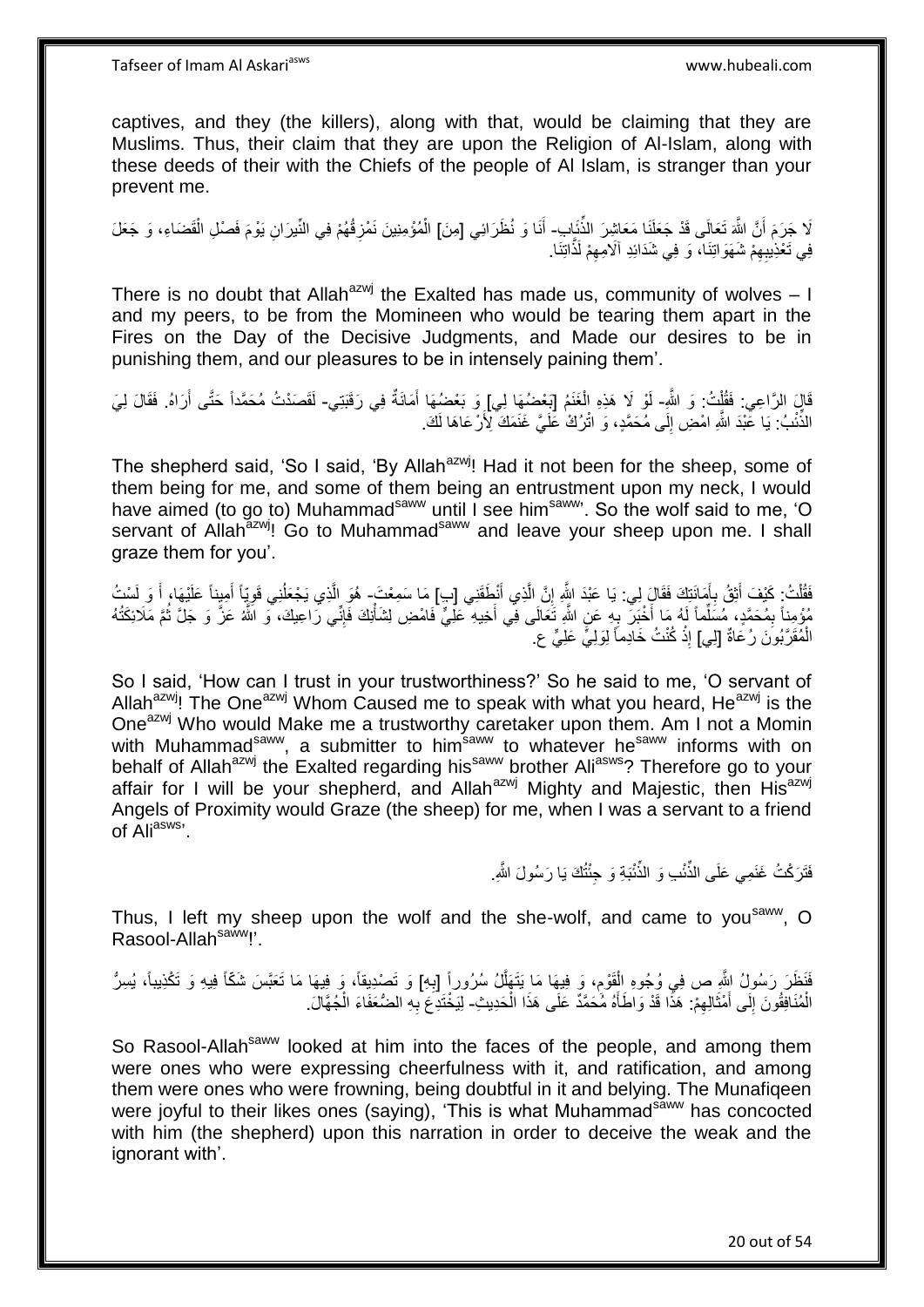فَتَبَسَّمَ رَسُولُ اللَّهِ ص وَ قَالَ: لَئِنْ شَكَكْتُمْ أَنْتُمْ فِيهِ- فَقَدْ تَيَقَّنْتُهُ أَنَا وَ صَاحِبِيَ الْكَائِنُ مَعِي- فِي أَشْرَفٍ الْمَحَالِّ مِنْ عَرْشِ الْمَلِكِ َ ْ ِ َ ْ ْ **∶** الْجِنَّالِ، وَ الْمَطُوفُ بِهِ مَعِي فِي أَنْهَارِ الْجَنِّوَانِ مِنْ دَارِ الْقَرَارِ، وَ الَّذِي ۖ هُوَ تَلْوِي فِّي قِيَّادَةِ الْأَخْيَارِ، وَ الْمُثَّرَدِّدُ مَعِي فِي **∶** ْ ِ ْ ِ ْ ِ ه **∶** ْ الْأَصْلَابِ الزَّاكِيَاتِ، وَ الْمُتَقَلَّبُ مَعِي فِي الْأَرْحَامِ الطَّاهِرَاتِ، ِ ِّ ْ

Rasool-Allah<sup>saww</sup> smiled and said: 'While you are doubting in it, you can be certain that Isaww and mysaww companion, then one<sup>asws</sup> with me<sup>saww</sup>, would be in the noblest of the places from the Throne of the King, the Compeller, and he<sup>asws</sup> would be circling along with me<sup>saww</sup> in the Rivers of Al-Haywaan from the House of tranquillity, which he<sup>asws</sup> has been destined to be the guide of the good ones, and the one alternating along with me<sup>saww</sup> in the pure backs, and the one transferred along with me<sup>saww</sup> in the purified wombs.

يَ الرَّاكِضُ مَعِي فِي مَسَالِكٍ الْفَضْلِ، وَ الَّذِي كُسِيَ مَا كُسِيتُهُ مِنَ الْعِلْمِ وَ الْحِلْمِ وَ الْعَقْلِ وَ شَقِيقِيَ الَّذِي انْفَصَلَ مِنِّي عِنْدَ ه ه ْ  $\ddot{\phantom{a}}$ ْ ْ ِ ْ ْ ِ الْخُرُوجِ- إِلَى صُلْبٌ عَبْدِ اللَّهِ وَ صُلْبُ أَبِي طَالِبٍ، وَ عَدِيلِي فِي اقْتِنَاءِ الْمََحَامِدِ وَ الْمَنَاقِبِ عَلِيُّ بْنُ أَبِي طَالِبٍ ع َ ْ ْ َ ْ ْ

And the one galloping along with me<sup>saww</sup> in the path of merits, and the one wearing what Isaww clothed him<sup>asws</sup> from the knowledge, and the forbearance, and the intellect, and my<sup>saww</sup> brother<sup>asws</sup> who separated from me<sup>saww</sup> during the exiting – to the back of Abdullah<sup>asws</sup> and the back of Abu Talib<sup>asws</sup>. An he<sup>asws</sup> is my<sup>saww</sup> equal in the acquisition of the praises and the virtues, Ali<sup>asws</sup> Bin Abu Talib<sup>asws</sup>.

اْمَنْتُ بِهِ أَنَا وَ الصِّدِّيقُ الْأَكْبَرُ، وَ سَاقِي أَوْلِيَائِي مِنْ نَهَرِ الْكَوْثَرِ آمَنْتُ بِهِ أَنَا وَ الْفَارُوقُ الْأَعْظَمُ، وَ نَاصِرُ أَوْلِيَائِي السَّيِّدُ َ **∶** َ ْ َ **∶** ِ ْ ِ اُ الْأَكْرَمُ

I<sup>saww</sup> believe in him (the shepherd), and (so does) the Great Truthful (Ali<sup>asws</sup>, and he<sup>asws</sup> is my<sup>saww</sup> quencher of my<sup>saww</sup> friends from the river Al-Kawsar. I<sup>saww</sup> believe in him and (so does) the Great Differentiator (Ali<sup>asws</sup>), and the helpers of my<sup>saww</sup> friends, the chief of the benevolent ones.

> اَمَنْتُ بِهِ أَنَا، وَ مَنْ جَعَلَهُ اللَّهُ مِحْنَةً لِأَوْلَادِ الْغَيِّ- وَ [رَحْمَةً لِأَوْلَادِ] الرُّشْدِ، وَ جَعَلَهُ لِلْمُوَالِينَ لَهُ أَفْضَلَ الْعُدَّةِ ْ َ **∶** ْ َ ْ

I<sup>saww</sup> believe in him (the shepherd), and (so does) the one whom Allah<sup>azwj</sup> Made to be a test for the children of error (bastards) and a mercy for the rightful children (legitimate), and Made him<sup>asws</sup> for the friends of his<sup>asws</sup>, the most superior of the tools.

اَمَنْتُ بِهِ أَنَا، وَ مَنْ جَعَلَهُ اللَّهُ لِدِينِي قِوَاماً، وَ لِعُلُومِي عَلَّاماً وَ فِي الْحُرُوبِ مِقْدَاماً وَ عَلَى أَعْدَائِي ضِرْغَاماً، أَسَداً قَمْقَاماً ْ َ **∶** َ َ

I believe in him (the shepherd), and (so does) the one whom Allah<sup>azwj</sup> Made as a custodian for my<sup>saww</sup> Religion, and a flag for my<sup>saww</sup> knowledge, and a preceding one in the wards, and a large ferocious lion against my<sup>saww</sup> enemies.

اَمَنْتُ بِهِ أَنَا وَ مَنْ سَبَقَ النَّاسَ إِلَى الْإِيمَانِ، فَتَقَدَّمَهُمْ إِلَى رِضَا الرَّحْمَنِ، وَ تَفَرَّدَ دُونَهُمْ بِقَمْعِ أَهْلِ الطَّغْيَانِ، وَ قَطَعَ بِحُجَجِهِ وَ َ **∶** َ ِ ِ ِ ِ ِ ِ وَاضِحِ بَيَانِهِ مَعَاذِيرَ أَهْلِ الْبُهْتَانِ ْ َ ِ

Isaww believe in him (the shepherd), and (so does) the one who preceded the people to the Eman, thus preceding them to the Pleasure of the Beneficent. And he<sup>asws</sup> was singularly besides them in repressing the tyrants, and by his<sup>asws</sup> arguments and clear explanations, cut-off the excuses of the slanderous people.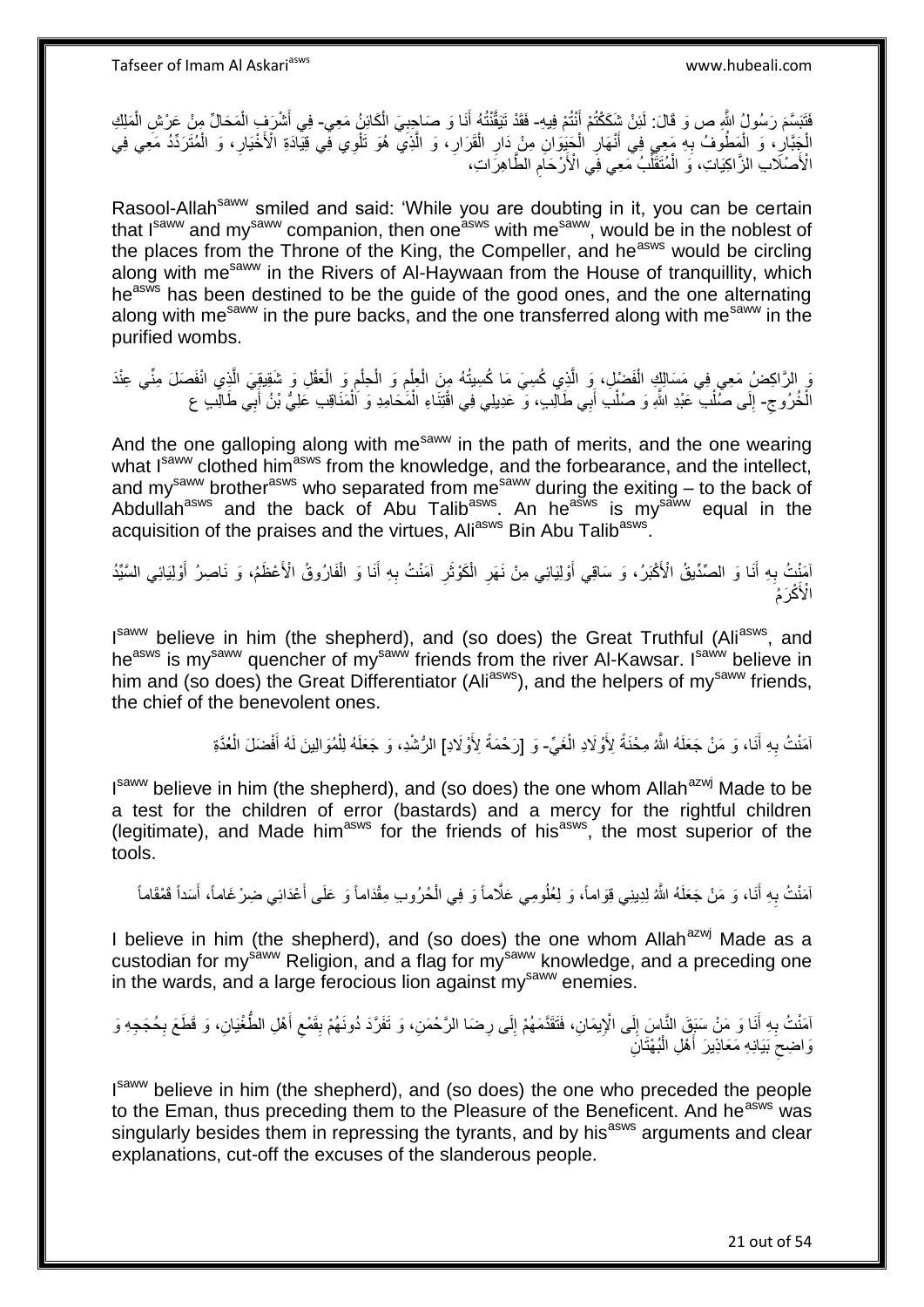اَمَنْتُ بِهِ أَنَا وَ عَلِيُّ بْنُ أَبِي طَالِبٍ الَّذِي جَعَلَهُ اللَّهُ لِي سَمْعَا وَ بَصَراً، وَ يَداً وَ مُؤَيِّداً وَ سَنَداً وَ عَضُداً، لَا أُبَالِي [ب] مَنْ اً َ **∶** خَالَفَنِيَ إِذَا وَافَقَنِي، ۚ وَ لَا أَخْفِلُ بِمَنْ خَذَلَنِّي إِذَا وَازَرَنِيْ، وَ لَا أَكْثَرِثُ بِمَنِ ازْوَرَّ عَنِّي إِذَا سَاعَدَنِي. َ َ لَ ِ ِ ِ

I<sup>saww</sup> believe in him (the shepherd), and (so does) Ali<sup>asws</sup> Bin Abu Talib<sup>asws</sup>, whom Allah<sup>azwj</sup> has Made for me<sup>saww</sup> as a hearing and sight, and a hand, and a bond, and a support. Isaww don't care about the ones who oppose me<sup>saww</sup> when he<sup>asws</sup> is concordant with me<sup>saww</sup>, nor am Isaww let down by the ones who abandon me<sup>saww</sup> when he<sup>saww</sup> is supporting me<sup>saww</sup>, nor do l<sup>saww</sup> care of the ones who turn back from me<sup>saww</sup> when he<sup>asws</sup> is helping me<sup>saww</sup>.

ْمَنْتُ بِهِ أَنَا وَ مَنْ زَيَّنَ اللَّهُ بِهِ الْجِنَانَ وَ بِمُحِبِّيهِ، وَ مَلَأَ طَبَقَاتِ النَّيرَانِ بِمُبْغِضِيهِ وَ شَانِئِيهِ، وَ لَم يَجْعَلْ أَحَداً مِنْ أُمَّتِي يُكَافِيهِ َ ِ **∶** ِ ْ ِ َ وَ لَا يُذَانِيهِ، لَنْ يَضُرَّنِي عُبُوسُ الْمُتَعَبِّسِينَ مِنْكُمْ إِذَا تَهَلَّلَ وَجْهُهُ، وَ لَا إِغْرَاضُ الْمُعْرِضِينَ مِنْكُمْ إِذَا خَلَصَ لِي وُدُّهُ. ْ ه ِ ْ ِ

I believe in him (the shepherd) and (so does) the one whom Allah $a^{2}$ wj would be Adorning the Gardens with those who love him<sup>asws</sup>, and Fills up the layers of the Fires with those that hate him<sup>asws</sup> and his<sup>asws</sup> adversaries, and did not Make anyone from my<sup>saww</sup> community who can be a match for him nor near him<sup>asws</sup>. It will never harm me<sup>saww</sup>, the frowning of the frowners from you all when his<sup>asws</sup> face is exhilarating, nor the turning away of the turners from you all when his<sup>asws</sup> cordiality is pure for me<sup>saww</sup>.

ذَاكَ عَلِيُّ بْنُ أَبِي طَالِبٍ، إِنَّذِي لَوْ كَفَرَ الْخَلْقُ كُلُّهُمْ مِنْ أَهْلِ السَّمَاوَاتِ وَ الْأَرَضِينَ لَنَصَرَ اللَّهُ عَزَّ وَ جَلَّ بِهِ وَحْدَهُ هَذَا الدِّينَ، َ ُّ ْ ْ ه َ **∶** رَ ٍ الَّذِي لَّوْ عَادَاهُ الْخَلْقُ كُلُّهُمْ لَبَرَزَ إِلَيْهِمْ أَجْمَعِينَ، بَاذِلًا رُوحَهُ فِي نُصْرَةِ كَلِمَةِ [الثَّو] رَبِّ الْعَالَمِينَ، وَ تَسْفِيلِ كَلِمَاتِ إِبْلِيسَ ِ لَ  $\frac{1}{2}$ ُّ ْ ْ ه ِ ْ اللعِينِ. ه

That is Ali<sup>asws</sup> Bin Abu Talib<sup>asws</sup>, who, if the creatures were to commit *Kufr*, all of them, from the people of the skies and the earths, Allah<sup>azwj</sup> Mighty and Majestic would Help this Religion by him<sup>asws</sup> alone, and the one who, if the creatures were to be His<sup>azwj</sup> enemies, all of them, he<sup>asws</sup> go for duelling against them altogether, willingly (sacrificing) his<sup>asws</sup> soul in helping the Word of Allah<sup>azwj</sup>, Lord<sup>azwj</sup> of the worlds, and degrading the words of Iblees<sup>la</sup>, the accursed'.

نُّمَّ قَالَ ص: هَذَا الرَّاعِي لَمْ يَبْعُدْ شَاهِدُهُ، فَهَلْمُوا بِذَا إِلَى قَطِيعِهِ نَنْظُرْ إِلَى الذِّنْبَيْنِ فَإِنْ كَلَّمَانَا وَ وَجَدْنَاهُمَا يَرْ عَيَانِ غَنَمَهُ، وَ إِلَّا ِ ِ ِ  $\frac{1}{2}$ ُ ُ ِ ه كُنَّا عَلَى رَأْسِ أَمْرِنَا **∶** َ **ٔ** 

Then he<sup>saww</sup> said: 'This shepherd, his witnessing is not far, therefore come with us to his flock to look at the two wolves. So if both of them are to be found pasturing his sheep, or else we<sup>asws</sup> would still be on top of our<sup>asws</sup> matter'.

فَقَامَ رَسُولُ اللَّهِ صِ وَ مَعَهُ جَمَاعَةٌ كَثِيرَةٌ مِنَ الْمُهَاجِرِينَ وَ الْأَنْصَارِ، فَلَمَّا رَأِوا الْقَطِيعَ مِنْ بَعِيدٍ، قَالَ الرَّاعِي: ذَلِكَ قَطِيعِي. ْ َ ِ ِ ْ **∶** فَقَالُ الْمُنَافِقُونَ: فَأَيَّنَ الذِّئْبَانِ فَلَمَّا قَرُبُواْ، رَأَوُا الذِّئْبَيْنِ يَطُوفَانِ حَوْلَ الْغَنَمِ- يَرُدَّالِ عَنْهَا كُلَّ شَيْءٍ يُفْسِدُهَا ْ َ َ

Then Rasool-Allah<sup>saww</sup> stood up, and with him<sup>saww</sup> was a large group from the Emigrants and the Helpers. So when they saw the flock from afar, the shepherd said, 'That is my flock!' So the Munafiqeen said, 'So where are the two wolves?'. When they went nearer, they saw the two wolves circling around the sheep, repelling from them everything that might be a danger to them.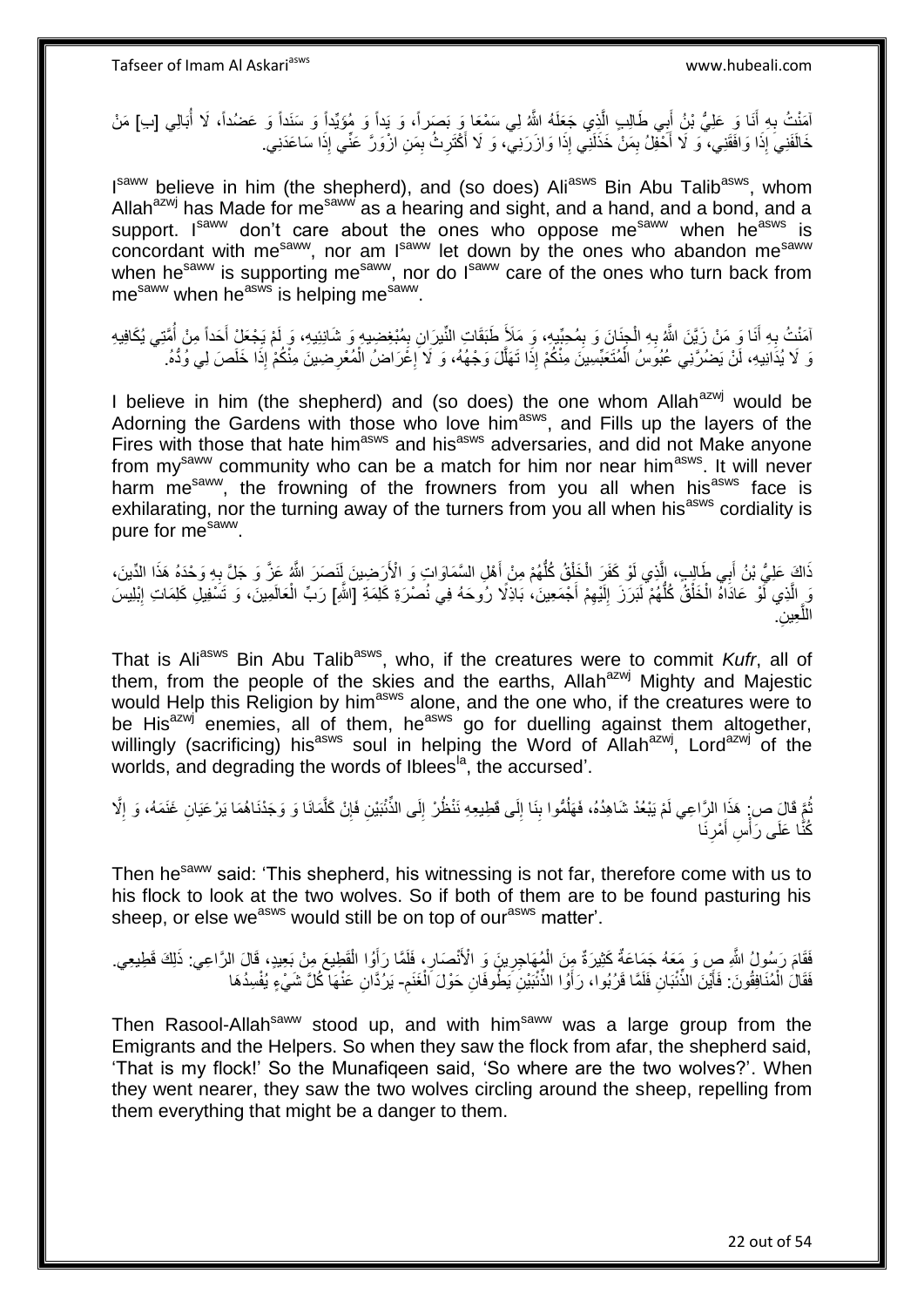فَقَالَ لَهُمْ رَسُولُ اللَّهِ ص: أَ تُجِبُّونَ أَنْ تَعْلَمُوا أَنَّ الذِّئْبَ مَا عَنَى غَيْرِي بِكَلامِهِ قَالُوا: بَلَي يَا رَسُولَ اللَّهِ. قَالَ: أَحِيطُوا بِي<br>فَقَالَ لَهُمْ رَسُولُ اللَّهِ صَرَعَ أَنْجَبُونَ أَنْ ِ َ **∶** َ حَتَّى لَا يُزِلِّقِي الذِّنْبَانِ. فَأَحَاطُوٍا بِهِ ص، فَقَالَ لِلرَّاعِي: يَا رَاعِي قُلَّ لِلذِّئْبِ: مَنْ مُحَمَّدٌ الَّذِي ذَكَرْتَهُ مِنْ بَيْنِ هَؤُلَاءِ [فَقَالَ ه **∶** َ الرَّ اعِي لِلذُّنْبِ ۖ مَا قَالَهُ رَسُولُ اللَّهِ صَ].

So Rasool-Allah<sup>saww</sup> said to them: 'Would you like to know that the wolf did not mean anyone other than me<sup>saww</sup> with his speech?' They said, 'Yes, O Rasool-Allah<sup>saww</sup>!' He<sup>saww</sup> said: 'Surround me<sup>saww</sup> until the two wolves do not see me<sup>saww</sup>'. So they surrounded him<sup>saww</sup>, and he<sup>saww</sup> said to the shepherd: 'O shepherd! Say to the wolf, 'Who is Muhammad<sup>saww</sup> from between these ones, whom you mentioned?' So the shepherd said to the wolf what Rasool-Allah<sup>saww</sup> had said.

قَالَ: فَجَاءَ الذُّنْبُ إِلَى وَإِحِدٍ مِنْهُمْ وَ تَنَحَّى عَنْهُ، ثُمَّ جَاءَ إِلَى آخَرَ وَ تَنَحَّى عَنْهُ فَمَا زَالَ كَذَلِكَ حَتَّى دَخَلَ وَسْطَهُمْ، فَوَصَلَ إِلَى  $\frac{1}{2}$ ِ .<br>• • • • لَ ِ َ سُولِ اللَّهِ صِ هُوَ وَ أَنْثَاهُ، وَ قَالا: السَّلَامُ عَلَيْكَ يَا رَسُولَ رَبِّ الْعِالَمِينَ وَ سَيِّدَ الْخَلْقِ أَجْمَعِينَ. وَ وَضَعَا خُدُودَهُمَا عَلَى ٔ, ا<br>ا ْ ْ َ َ الثُّرَ ابِ وَ مَرَّ غَاهَا بَيْنَ يَدَيْهِ، وَ قَالا نَحْنُ كُنَّا دُعَاةً إِلَيْكَ، بَعَثْنَا إِلَيْكَ هَذَا الرَّاعِيَ وَ أَخْبَرْنَاهُ بِخَبَرِكَ. لَ ِ ْ لَ  $\frac{1}{2}$ ِ ِ

He<sup>asws</sup> said: 'So the world went to each one of them and isolated from him. Then he came over to the last and isolated from him. So he did not stop doing like that until he entered in the middle of them, and he arrived to Rasool-Allah<sup>saww</sup>, him and his female (she-wolf), and they both said, 'The greetings be upon you<sup>saww</sup>, O Rasool<sup>saww</sup> of the Lord<sup>azwj</sup> of the worlds, and Chief of the creatures in their entirety!', and they placed their cheeks upon the dust and rubbed them in front of him<sup>saww</sup>, and they said, We were advocates to you<sup>saww</sup>. We sent this shepherd to you<sup>saww</sup> and informed him with your<sup>saww</sup> news'.

فَنَظَرَ رَسُولُ اللَّهِ ص إِلَى الْمُنَافِقِينَ مَعَهُ فَقَالَ: مَا لِلْكَافِرِينَ عَنْ هَذَا مَحِيصٌ، وَ لَا لِلْمُنَافِقِينَ عَنْ هَذَا مَوْئِلٌ وَ لَا مَعْدِلٌ. ْ ِ ْ ْ  $\frac{1}{2}$ 

So Rasool-Allah<sup>saww</sup> looked at the *Munafiqeen* with him<sup>saww</sup>, and he<sup>saww</sup> said: 'There is no avoidance for the *Kafirs* from this, nor for the *Munafiqeen* would there be an escape from this or an excuse'.

ُمَّ قَالَ رَسُولُ اللَّهِ ص هَذِهِ وَاحِدَةٌ، قَدْ عَلِمْتُمْ صِدْقَ الرَّاعِي فِيهَا، أَ فَتُحِبُّونَ أَنْ تَعْلَمُوا صِدْقَهُ فِي الثَّانِيَةِ قَالُوا: بَلَى يَا رَسُولَ َ ه اللَّهِ.

Then Rasool-Allah<sup>saww</sup> said: 'This is one. You have (now) known the truthfulness of the shepherd regarding it, so would you like to know his truthfulness in the second?' They said, 'Yes, O Rasool-Allah<sup>saww</sup>!'.

قَالَ: أَحِيطُوا بِعَلِيِّ بْنِ أَبِي طَالِبٍ ع فَفَعَلُوا، ثُمَّ نَادَى رَسُولُ اللَّهِ ص: أَيُّهَا الذُّنْبَانِ إِنَّ هَذَا مُحَمَّدٌ، قَدْ أَشَرْتُمَا لِلْقَوْمِ إِلَيْهِ وَ ِ َ ُ ِ لَ ِ ِ ْ َ عَيَّنْتُمَا عَلَيْهِ، فَأَشِيرَا وَ عَيِّنًا عَلِيَّ بْنَ أَبِي طَالِبٍ الَّذِي ذَكَرْتُمَاهُ بِمَا ذَكَرْتُمَاهُ. َ ِ ه َ

Hesaww said: 'Surround Ali Bin Abu Talib<sup>asws</sup>!' They did so. Then Rasool-Allah<sup>saww</sup> called out: 'O you two wolves! This is Muhammad<sup>saww</sup>! You have indicated to the people to him<sup>saww</sup>, and specified upon him<sup>saww</sup>, so (now) indicate and specify upon Ali<sup>asws</sup> Bin Abu Talib<sup>asws</sup> who you mentioned with what you mentioned'.

َ وَلِيَ: فَجَاءَ الذِّنْبَانِ، وَ تَخَلَّلَإِ الْقَوْمَ، وَ جَعَلَا يَتَأَمَّلَانِ الْوُجُوهَ وَ الْأَقْدَامَ، فَكُلُّ مَنْ تَأَمَّلَاهُ أَعْرَضَا عَذْهُ، حَتَّى بَلَغَا عَلِيًاً عِ فَلَم ْ َ ْ َ تَأَمَّلَاهُ- مَرَّ غَا فِيِّ الثُّرَابِ أَبْدَانَهُمَا، وَ وَضَعَا [عَلَي الْأَرْضِ] بَيْنَ يَدَيْهِ خُدُودَهُمَا، وَ قَالا: السَّلَامُ عَلَيْكَ يَا خَلِيفَ النَّذَى وَ َ َ ْ مَعْدِنَ النُّهَى، وَ مَحَلَّ الْحِجَى [وَ عَالِماً] بِمَا فِي الصُّحُفِ الْأُولَى [وَ] وَصَبِيَّ الْمُصْطَفَى ْ ِ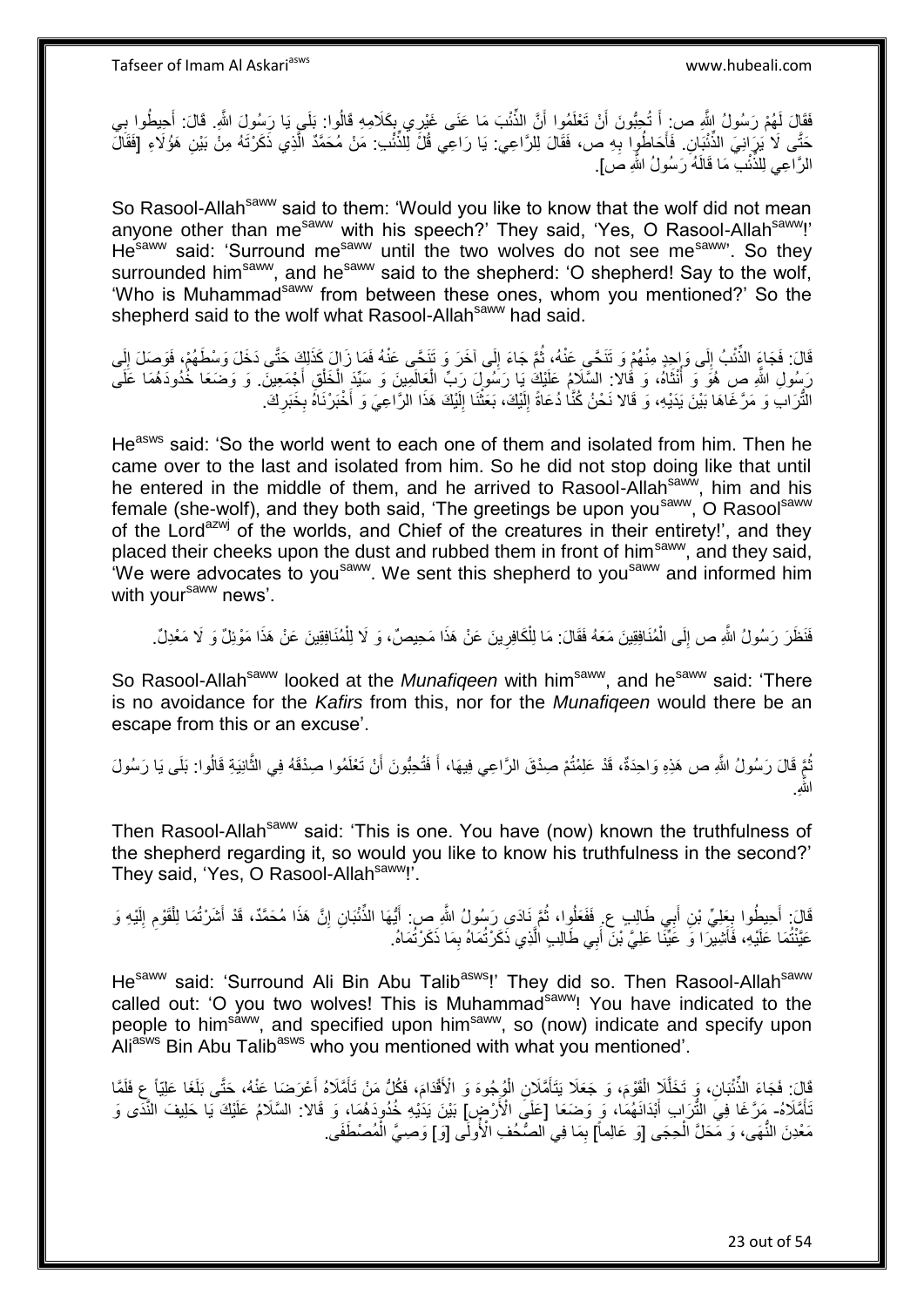He<sup>asws</sup> said: 'So the two wolves came and mingled among the people and went on inclining towards the faces and the feet. So each one they inclined towards, they turned away from him until they reached Ali<sup>asws</sup>. So when they inclined to him<sup>asws</sup> they rolled in the dust with their bodies and placed their cheeks upon the ground in front of him<sup>asws</sup>, and they both said, 'The greetings be upon you<sup>asws</sup>, O ally of the Caller, and mine of the intellect, and place for the acumen, and a knower of what is in the former Parchments, and successor of Al-Mustafa<sup>saww</sup>.

> السَّلَامُ عَلَيْكَ يَا مَنْ أَسْعَدَ اللَّهُ بِهِ مُحِبِّيهِ، وَ أَشْقَى بِعَدَاوَتِهِ شَانِئِيهِ- وَ جَعَلَهُ سَيِّدَ آلِ مُحَمَّدٍ وَ ذَوِيهِ. ِ َ ِ اُ، ِ

The greetings be upon you<sup>asws</sup>, O one who Allah<sup>azwj</sup> Assisted His<sup>azwj</sup> beloved with, and Made his<sup>asws</sup> adversaries to be wretched due to their enmity to him<sup>asws</sup>, and Made him<sup>asws</sup> the Chief of the Progeny<sup>asws</sup> of Muhammad<sup>saww</sup> and his<sup>saww</sup> family.

السَّلَامُ عَلَيْكَ يَا مَنْ لَوْ أَحَبَّهُ أَهْلُ الْأَرْضِ- كَمَا يُحِبُّهُ أَهْلُ السَّمَاءِ لَصَارُوا خِيَارَ الْأَصِنْفِيَاءِ، وَ يَا مَنْ ِلَوْ أَحَسَّ بِأَقَلَّ قَلِيلٍ مِنْ َ َ َ ِ َ بُغْضِهِ مَنْ أَنْفَقَ فِي سَبِيلِ اللَّهِ- مَا بَيْنَ الْعَرْشِ إِلَى الثَّرَى لَانْقَلَبَ بِأَعْظَمِ الْخِزْيِ وَ الْمَقْتِ مِنَ الْعَلِّيِّ الْأَعْلَى. **!** ه ∣∣<br>∶ ْ ْ ْ  $\ddot{\phantom{0}}$ ْ ِ َ ِ

The greetings be upon you<sup>asws</sup>, O one who, if the people of the earth were to love him<sup>asws</sup> – just as the inhabitants of the skies do – they would (all) become the best of the elites. And O one who, if one were to feel with the least of the least from hatred for him<sup>asws</sup>, and spends in the Way of Allah<sup>azwj</sup> whatever is between the Throne (down) to the soil, he would be turned in the greatest of the humiliations and disgusts, from the Highest of the High'.

قَالَ: فَعَجِبَ أَصْحَابُ رَسُولِ اللَّهِ ص الَّذِينَ كَانُوا مَعَهُ، وَ قَالُوا: يَا رَسُولَ اللَّهِ مَا ظَنَنَّا أَنَّ لِعَلِيٍّ هَذَا الْمَحَلَّ- مِنَ السِّبَاعِ مَعَ َ ه َ ْ ِ مَحَلِّهِ مِنْكَ

He<sup>asws</sup> said: 'The companions of Rasool-Allah<sup>saww</sup> were astounded, those that were with him<sup>saww</sup>, and they said, 'O Rasool-Allah<sup>saww</sup>! We did not think that for Ali<sup>asws</sup> is this position from the predators, along with his<sup>asws</sup> position from you<sup>saww</sup>.

قَالَ رَسُولُ اللَّهِ ص: فَكَيْفَ لَوْ رَأَيْتُمْ مَحَلَّهُ- مِنْ سَائِرِ الْحَيَوَانَـاتِ الْمَبْتُوثَـاتِ فِي الْبَرِّ وَ الْبَحْرِ ، وَ فِي السَّمَاوَاتِ وَ الْأَرْضِ، وَ ه َ ْ ِ ِ ْ ْ َ ر ده ۲۰۰۰ با ْ الْجُجُدِ وَ الْعَرْشِ وَ الْكُرْسِيِّ، وَ اللَّهِ لَقَدْ رَأَيْتُ مِنْ تَوَاضُعِ أَمْلَاكِ سِدْرَةِ الْمُنْتَهَى لِمِذَالِ عَلِيَّ الْمَنْصُوبِ بِحَضْرَتِهِمْ- لِيُشَيِّعُوا َ ْ َ ِ َ ْ ِ ِ ْ بِالنَّظَرِ إِلَيْهِ- بَدَلًا مِنَ النَّظَرِ إِلَى عَلِيٍّ كُلَّمَا اشْتَاقُوا إِلَيْهِ- مَاۤ يَصْغَرُ فِي جَنْبِهِ تَوَاضَعُ هَذَيْنِ الذَّنْبَيْنِ لَ  $\frac{1}{2}$ ِ **∶** لَ ِ ه ∣∣<br>∶ ِ **∶** 

Rasool-Allah<sup>saww</sup> said: 'So how would it be if you were to see his<sup>asws</sup> position – from the rest of the animals, the ones Sent in the land and the sea, and in the skies and the earth, and the Veils and the Throne and the Chair? By Allah<sup>azwj</sup>! If you were to see from the humility (shown by the) Angels at Sidrat Al-Muntaha to a resemblance of Ali<sup>asws</sup> established in their presence – in order for them to look at it – instead from looking at Ali<sup>asws</sup> (in the earth), every time they desire to (look) at him<sup>asws</sup>, you would not be belittling the humbleness of these two wolves to him<sup>asws</sup>.

وَ كَيْفَ لَا يَتَواضَعُ الْإِمْلَاكُ وَ غِيْرُهُمْ مِنَ الْعُقَلَاءِ لِعَلِيٍّ ع وَ هِذَا رَبُّ الْعِزَّةِ قَدْ آِلَى (عَلَي نَفْسِهِ) قَسَماً حَقّاً: لَا يَتَوَاضَعُ أَحَدٌ ْ ْ َ لِحَلِيٍّ عِ قَدْرَ شَعْرَةٍ- إِلَّا رَفَعَهُ اللَّهُ فِي عُلْوٍّ الْجِنَانِ مَسِيرَةً مِائَةِ أَلْفِ سَنَةٍ. وَ إِنَّ النَّوَاصَنُعَ الَّذِي تُشَاهِدُونَ، يَسِيرٌ قَلِيلٌ فِي جَنْبِ ْ ُّأ ِ ْ َ ه ِ هَذِهِ الْجَلَالَةِ وَ الرِّفْعَةِ ۖ اللَّنَيْنِ عَنْهُمَا تُخْبَرُونَ ِ

And how can the Angels and other from the intellectuals not be humble to Ali<sup>asws</sup>, and this is the Lord<sup>azwj</sup> of the Mighty who has Sworn upon Himself<sup>azwj</sup> a true swear: "No one would humble himself to Ali<sup>asws</sup> by a measurement of a hair, except Allah<sup>azwj</sup>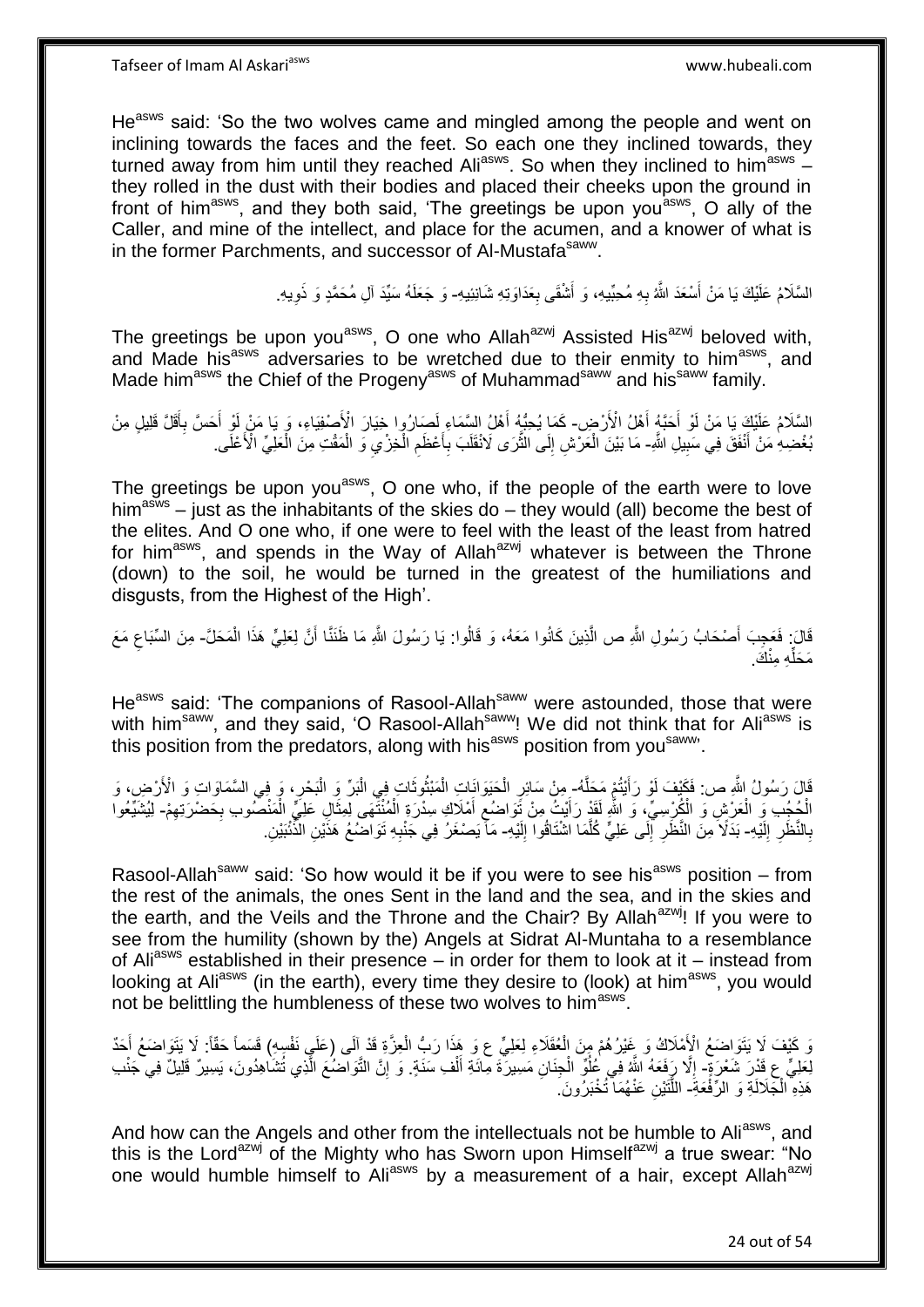would Raise him in the Lofty Gardens, (to) a travel distance of one hundred thousand years. And the humbleness which you are witnessing (from the two wolves), is small, less, in the side of these majesties and loftiness which you are being informed of'.

# **ْض ِل َعلِ ٍّي ع:[ ُعوِد، َو فِي ِه َما َيُدلُّ َعلَى فَ ِن الْ ] َحِدي ُث َحنِي**

#### **Hadeeth of the wailing of the trunk and in it is what evidences upon the merits of Aliasws**

88 وَ أَهَّا حَنِينُ الْعُودِ إِلَى رَسُولِ اللَّهِ صِ، فَإِنَّ رَسُولَ اللَّهِ صِ كَانَ يَخْطُبُ بِالْمَدِينَةِ إِلَى جِذْعِ نَخْلَةٍ فِي صَحْنِ مَسْجِدِهَا،<br>نَقِيْنَ ذَكِيرًا مِنْ أَوْلَى وَلَمْ إِن أَنْ الْقَدِيرَةِ وَ ِ  $\frac{1}{2}$ ْ َ ِ ْ ِ فَقَالَ لَهُ بَعْضُ أَصْحَابِهِ: يَا رَسُولَ اللَّهِ إِنَّ النَّاسَ قَدْ كَثُرُوا، وَ إِنَّهُمْ يُحِبُّونَ النَّظَرَ إِلَيْكَ إِذَا خَطَبْتَ، فَلَوْ أَذِنَّتَ [فِيَ] أَنْ نَعْمَلَ لَ ِ ِ ال<br>سال الما יֲ<br>י ِ َ َ َ لَكَ مِنْبَرٍ أَ لَهُ مَرَ اقٍ تَرْقَاهَا- فَيَرَ اكَ النَّاسُ إِذَا خَطَبْتَ. فَأَذِنَ فِي ذَلِكَ ِ لَ َ

**S 88 –** As for the wailing of the trunk to Rasool-Allah<sup>saww</sup> – Rasool-Allah<sup>saww</sup> used to address (the people upon) a trunk of a palm tree in the courtyard of its Masjid. So one of hissaww companions said to himsaww, 'O Rasool-Allahsaww! The people have become more and they would love to look at you<sup>saww</sup> when you<sup>saww</sup> address, so if you<sup>saww</sup> were to permit us to make a pulpit for you<sup>saww</sup> to eliminate (viewing) obstructions so the people would (be able to) see you<sup>saww</sup> whenever you<sup>saww</sup> address'. So he<sup>saww</sup> permitted regarding that.

فَلَمَّا كَانَ يَوْمُ الْجُمُعَةِ مَرَّ بِالْجِذْعِ، فَتَجَاوَزَهُ إِلَى الْمِنْبَرِ فَصَعِدَهُ، فَلَمَّا اسْتَوَى عَلَيْهِ حَنَّ إِلَيْهِ ذَلِكَ الْجِذْعِ حَنِينَ الثَّكْلَى، وَ أَنَّ ِ ْ  $\frac{1}{2}$ ِ ْ ِ ْ َ **ٔ:** ْ لَ ِ أَنِينَ الْخُلْلَى، فَارْتَفَعَ بُكَاءُ الَنَّاسِ ۖ وَحَنِيتُهُمْ وَ أَنِيتُهُمْ، وَ ارْتَفَعَ حَنِينُ الْجِذْعِ وَ أَنِيتُهُ- فِي حَنِينِ النَّاسِ وَ أَنِيتِهِمْ ارْتِفَاعاً بَيِّناً. َ ْ َ ِ ْ ِ َ

So when it was the day of Friday, he<sup>saww</sup> passed by the trunk and exceeded it to (go) to the pulpit. So when he<sup>saww</sup> sat upon it, that trunk wailed to him with a wailing of a bereaved one, and the moaning of the pregnant woman. So the wailing of the people raised, and their moaning, and their groaning, and the moaning and the groaning of the trunk raised (even more) among the wailing of the people and their groaning, both raising louder.

فَلَمَّا رَأَى رَسُولُ اللَّهِ صِ ذَلِكَ نَزَلَ عَنِ الْمِنْبَرِ ، وَ أَتَى الْجِذْعَ فَاجْتَضَنَهُ وَ مَسَحَ عَلَيْهِ يَدَهُ، وَ قَالَ: اسْكُنْ فَمَا تَجَاوَزَكَ رَسُولُ **ٔ:** ْ َ ِ ْ اللَّهِ ص تَعَاوُناً بِكَ، وَ لَا اسْتِخْفَافاً بِحُرَّمَتِكَ وَ لَكِنْ لِيَتِمَّ لِعِبَادِ اللَّهِ مَصْلَحَتُهُمْ، وَ لَكَ جَلَالُكَ وَ فَضْلُكَ- إِذْ كُنْتَ مُسْتَنَدَ مُحَمَّدٍ ِ **!** ُ اُ **ٔ:** رَ سُول اللَّه

So when Rasool-Allah<sup>saww</sup> saw that, he<sup>saww</sup> descended from the pulpit and came over to the trunk, and he<sup>saww</sup> embraced it and wiped his<sup>saww</sup> hand over it, and said, 'Calm down, for Rasool-Allah<sup>saww</sup> did not overlook you being careless with you, nor taking your sanctity lightly. But (it was) for completing for the servants of Allah<sup>azwj</sup> for their betterment, and for you is your majesty and your merit – when you were a foot-rest of Muhammad<sup>saww</sup>, Rasool<sup>saww</sup> of Allah<sup>azwj,</sup>

فَهَدَأَ حَنِينُهُ وَ أَنِينُهُ، وَ عَادَ رَسُولُ اللَّهِ ص إِلَي مِنْبَرِهِ، ثُمَّ قَالَ: مَعَاشِرَ الْمُسْلِمِينَ هَذَا اِلْحِذْعُ يَحِنُّ إِلَى رَسُولِ رَبٍّ الْعَالَمِينَ، وَ ان<br>المقامات **ٍ**  $\frac{1}{2}$ َ َ ْ ِ ْ ْ ْ يَحْزَنُ لِبُعْدِهِ عَنْهُ وَ فِي عِبَادِ الظَّالِمِيِنَ أَنْفُسَهُمْ- مَنْ لَا يُبَالِي: قَرُبَ مِنْ رَسُولِ اللَّهِ صَ أَوْ بَعُدَ [وَ] لَوْ لَا أَنِّي مَا احْتَضَنْتُ َ َ َ هَذَا الْجِذْعَ، وَ مَسَحْتُ يَدِي عَلَيْهِ- مَا هَدَأَ حَنِينُهُ [وَ أَنِينُهُ] إِلَى يَوْمِ الْقِيَامَةِ. ْ ْ َ َ ْ ِ ِ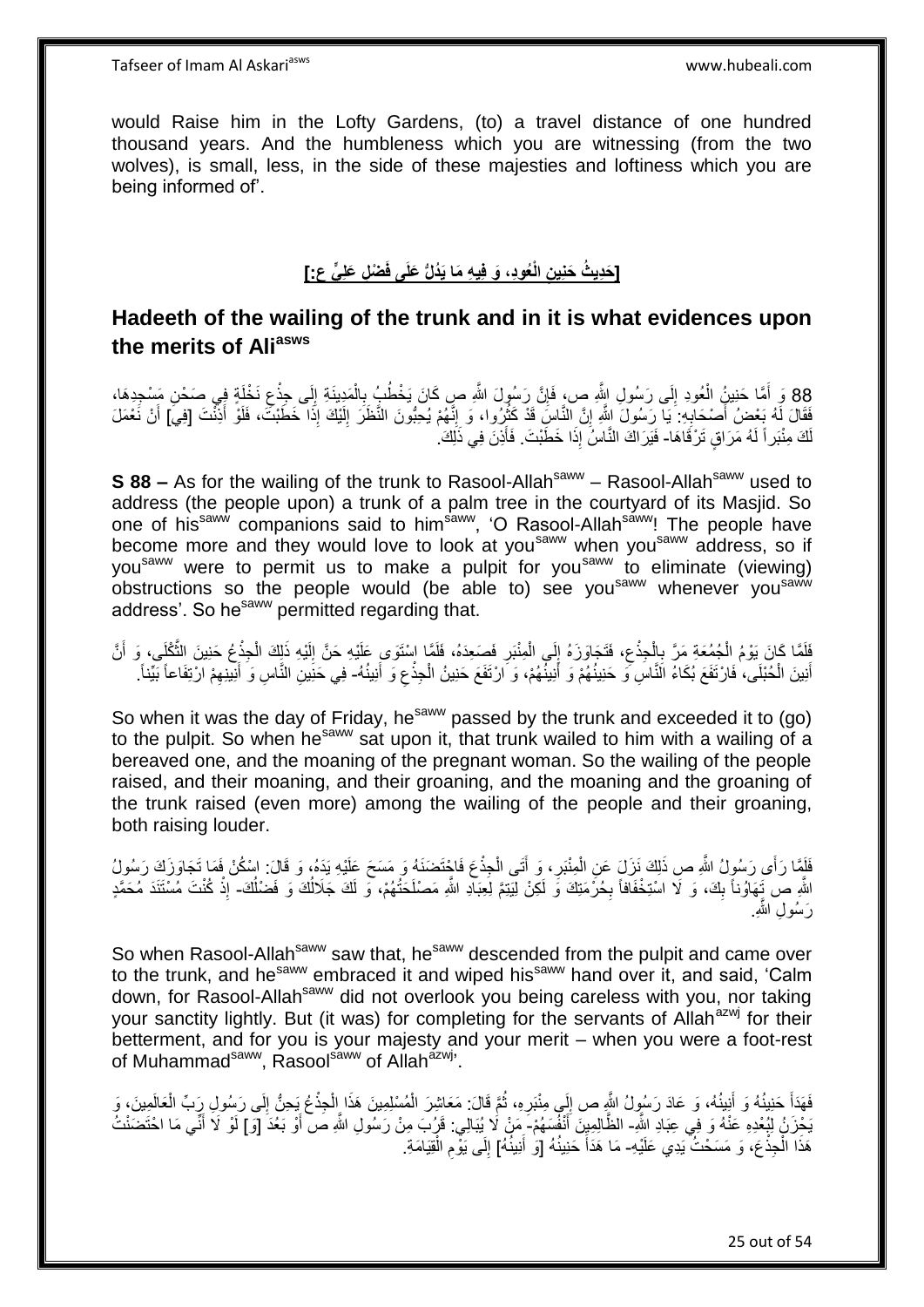Thus, he<sup>saww</sup> calmed its moaning and groaning, and Rasool-Allah<sup>saww</sup> returned to hissaww pulpit, then said: 'Community of Muslims! This trunk yearns to Rasoolsaww of the Lord<sup>azwj</sup> of the worlds, and grieved at being distant from him<sup>saww</sup>, and among the servants of Allah $a^{2x}$ <sup>i</sup> – there are ones unjust to themselves – one who does not care whether they are near to Rasool-Allah<sup>saww</sup> from far, and if I<sup>saww</sup> had not embraces this trunk and wiped my<sup>saww</sup> hand upon it – its moaning and its groaning would not have calmed down up to the Day of Judgment.

وَ إِنَّ مِنْ عِبَادِ اللَّهِ وَ إِمَائِهِ لَمَنْ يَحِنُّ إِلَى مُجَمَّدٍ رَسُولٍ اللَّهِ وَ إِلَى عَلِيٍّ وَلِيٍّ اللَّهِ كَخَنِينِ هَذَا الْجِذْعِ، وَ حَسْبُ الْمُؤْمِنِ أَنْ يَكُونَ ∫≀<br>∶ ِ َ ْ ِ ْ ِ ِ َقَلْبُهُ عَلَيٍ مُوَالاةِ مُحَمَّدٍ وَ عَلِيٍّ وَ آلِهِمَا الطَّيْبِينَ [الطَّاهِرِينَ] مُنْطَوِيةً، أَ رَّأَيْتُمْ شِدَّةَ حَنِينِ هَذَا الْجِذْعِ إِلَى مُحَمَّدٍ رَّسُولِ الثَّهِ **!** ِ ٔ:<br>ا **∶** ِ ِ ا<br>ا َ َ **∶** كَيْفَ هَذَأَ لِمَا احْتَضَنَهُ مُحَمَّدٌ رَّسُولُ اللَّهِ وَ مَسَحَ يَدَهُ عَلَيْهِ قَالُوا: بَلَى َيا رَسُولَ اللَّهِ. ا<br>أ

And from the servants of Allah<sup>azwj</sup> and His<sup>azwj</sup> maids are ones who yearn to Muhammad<sup>saww</sup>, Rasool<sup>saww</sup> of Allah<sup>azwj</sup>, and to Ali<sup>asws</sup> Guardian<sup>asws</sup> of Allah<sup>azwj</sup>, like the yearning of this trunk, and it is enough for the Momin that his heart happens to be content upon the Wilayah of Muhammad<sup>saww</sup> and Ali<sup>asws</sup> and their<sup>asws'</sup> goodly Progeny<sup>asws</sup>, the clean. Did you see the intensity of the yearning of this trunk to Muhammad<sup>saww</sup> Rasool<sup>saww</sup> of Allah<sup>azwj</sup>, how it calmed down due to Muhammad<sup>saww</sup> Rasool<sup>saww</sup> of Allah<sup>azwj</sup> wiping his<sup>saww</sup> hand upon it?' They said, 'Yes, O Rasool-Allah<sup>saww</sup>!'

قَالَ رَسُولُ اللَّهِ ص: وَ الَّذِي بَغَثَنِي بِالْحَقِّ نَبِيّاً، إِنَّ حَنِينَ خُزَّانِ الْجِنَانِ وَ حُورٍ عَيْنِهَا ٍ وَ سَائِرٍ قُصُورِهَا وَ مَنَازِلِهَا إِلَى مَنْ Į, ْ ِ ِ ْ **∶** ة<br>أ ه ِ ِ ِ ِ يَتَوَلَّى مُحَمَّداً وَ عَلِيَّاً وَ اَلَهُمَا الطَّيِّبِينَ وَ يَبْرَأُ مِنْ أَعْدَائِهِمْ، لَأَشَدُّ مِنْ حَنِيِّنِ هَذَا الْجِذْعِ- الَّذِي رَأَيْتُمُوهُ إِلَى رَسُولِ اللَّهِ. ِ ْ ِ َ ُ ِ ׀l َ ه

Rasool-Allah<sup>saww</sup> said: 'By the One<sup>azwj</sup> Who Sent me<sup>saww</sup> with the Truth as a Prophet<sup>saww</sup>, the yearning of the Gardens, and the maiden Houries, and the rest of its castles and its houses, to the one who befriends Muhammad<sup>saww</sup>, and Ali<sup>asws</sup>, and their<sup>asws</sup> goodly Progeny<sup>asws</sup>, and disavow from their<sup>asws</sup> enemies, is more intense than the yearning of this trunk which you saw (yearning) to Rasool-Allah<sup>saww</sup>.

وَ إِنَّ الَّذِي يُسَكِّنُ حَنِينَهُمْ وَ أَنِينَهُمْ، مَا يَرِدُ عَلَيْهِمْ مِنْ صَلَاةِ أَحَدِكُمْ- مَعَاشِرَ شِيعَتِنَا عَلَى مُحَمَّدٍ وَ آلِهِ الطُّيِّبِينَ، أَوْ صَلَاتِهِ شَهِ َ ِ **∶** َ ه ِ َ ِ نَافِلََةً، أَوْ صَوْمِ أَوْ صَدَقَةٍ. ر<br>ا ٍ َ

And that which settles down their moaning and groaning is what returns upon them from the Salawat one of you – community of our<sup>asws</sup> Shias – upon Muhammad<sup>saww</sup> and his<sup>saww</sup> goodly Progeny<sup>asws</sup>, or his Salat for the Sake of Allah<sup>azwj</sup>, an optional one, or a Fast, or a charity.

وَ إِنَّ مِنْ عَظِيمِ مَا يُسَكِّنُ حَنِينَهُمْ إِلَى شِيعَةٍ مُحَمَّدٍ وَ عَلِيٍّ مَا يَتَّصِلُ [بِهِمْ] مِنْ إِحْسَانِهِمْ إِلَى إِخْوَانِهِمُ الْمُؤْمِنِينَ، وَ مَعُونَتِهِمْ ِ ِ ِ ِ ِ ْ  $\frac{1}{2}$ ِ ِ **∶** لَهُمْ عَلَى دَهْرِهُمْ، يَقُولُ أَهْلُ الْجِنَانِ بَعْضُهُمْ لِبَعْضٍ. لَا تَسْتَعْجِلُوا صَاحِبَكُمْ، فَمَا يُبْطِئُ عَنَّكُمْ إِلَّا لِلزِّيَادَةِ فِي الدَّرَجَاتِ ْ َ **∶** ِ الْعَالِيَاتِ- فِي هَذِهِ الْجِنَانِ بِإِسْدَاءِ الْمَعْرُوفِ إِلَى إِخْوَانِهِ الْمُؤْمِنِينَ. ·<br>∶ ِ ْ ין<br>∶ ِ ْ ْ

And that, from the greatest of what settles down their moaning to a Shia of Muhammad<sup>saww</sup> and Ali<sup>asws</sup> is what arrives with them from their good deeds to their Momineen brothers, and his assisting to them upon their lives. The inhabitants of the Gardens are saying to each other, 'Do not be hasty for your companion, for he has not been delayed from you except for the increase in the lofty ranks in these Gardens by providing to his *Momineen* brothers.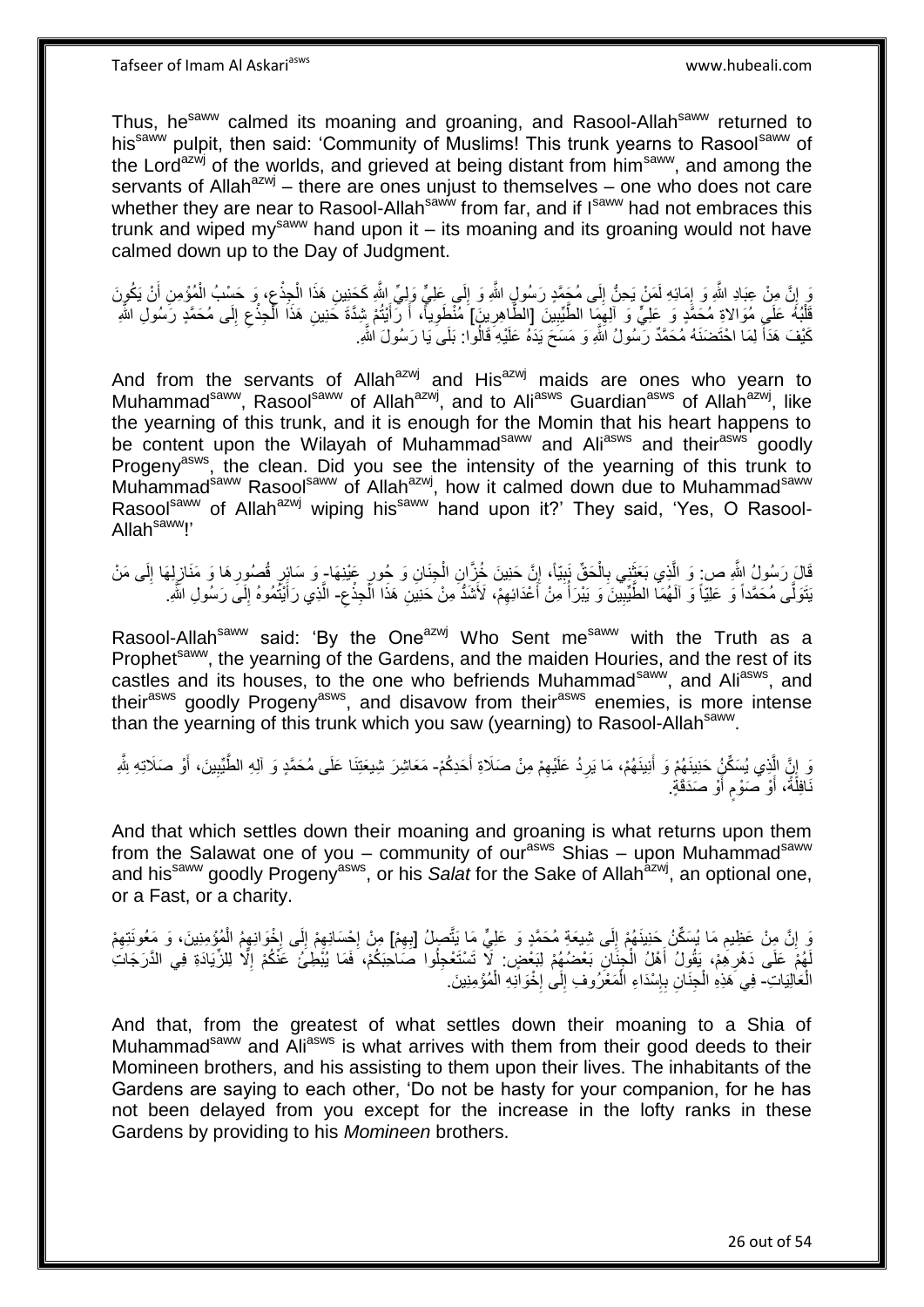وَ أَعْظَمُ مِنْ ذَلِكَ- مِمَّا يُسَكِّنُ حَنِينَ سُكَّانِ الْجِنَانِ وَ حُورِهَا إِلَى شِيعَتِنَا مَا يَعْرِفُهُمُ اللَّهُ مِنْ صَبْرِ شِيعَتِنَا عَلَى التَّقِيَّةِ- وَ َ ِ **ٍ** ِ **∶** ْ اسْتِعْمَالِهِمُ النَّوْرِيَةَ لِيَسْلَمُوا بِهَا- مِنْ كَفَرَةِ عِبَادِ اللَّهِ وَ فَسَقَتِهِمْ ِ ِ ِ

And greater than that from what settles the groaning of the dwellers of the Gardens and its Houries to our<sup>asws</sup> Shias is what Allah<sup>azwj</sup> Introduces them from the patience of ourasws Shias upon the *Taqiyya* (dissimulation) – and their utilisation of the ambiguities in order to be safe with it from the *Kufr* of the servants of Allah<sup>azwj</sup> and their mischief.

فَجِينَئِذٍ يَقُولُ خُزَّانُ الْجِنَانِ وَ حُورُ هَا: لَنَصْبِرَنَّ عَلَى شَوْقِنَا إِلَيْهِمْ [وَ خَنِينِنَا] كَمَا يَصْبِرُونَ عَلَى سَمَاعِ الْمَكْرُوهِ- فِي سَادَاتِهِمْ ِ ِ لَ ┆ ِ ْ ْ ِ ِ وَ أَئِمَّتُهِمْ، ۖ وَ كَمَا يَتَجَرَّ عُونَ الْغَيْظَ وَ يَسْكُتُونَ عَنْ إِظّْهَارِ الْحَقُّ- لِمَا يُشَاهِدُونَ مِنْ ظُلْمَ مَنْ لَا يَقْدِرُونَ عَلَى دَفْع مَضَّرَّتِهِ. ْ **∶** ِ ْ ِ ِ ِ ْ

So this is where the keepers of the Gardens and its Houries observe patience upon our desire to them and our yearning, just as they (Shias) are being patient upon hearing the abhorrence(s) regarding their chiefs and their Imams<sup>asws</sup>, and just as they are swallowing the anger and are remaining silent from manifesting the Truth – due to what they are witnessing from the injustices of the ones who they are not able upon repelling his harm.

فَعِنْدَ ذَلِكَ يُنَادِيهِمْ رَبُّنَا عَزَّ وَ جَلَّ: «يَا سُكَّانَ جِنَانِي وَ يَا خُزَّانَ رَحْمَتِي - مَا لِيُخْلِ أَخَرْتُ عَنْكُمْ أَزْوَاجَكُمْ وَ سَادَاتِكُمْ، وَ لَكِنْ ِ أ َ لِيَسْتَكْمِلُوا نَصِيبَهُمْ مِنْ كَرَامَتِي- بِمُوَاسَاتِهِمْ إِخْوَانَهُمُ الْمُؤْمِنِينَ، وَ الْأَخْذِ بِأَيْدِي الْمَهْهُوفِينَ، وَ التَّنْفِيِسِ عَنِ الْمَكْرُوبِينَ، وَ ِ ِ **∶** ِ ْ ْ ْ َ ِ ْ بِالْصَّبْرِ ۚ عَلَى التَّقِيَّةِ مِنَ الْفَاسِقِينَ وَ الْكَافِرِينَ، ۚ حَتَّى إِذَا اسْتَكْمَلُوا أَجْزَلَ كَرَامَاتِي نَقَلْتُهُمْ إِلَيْكُمْ ۚ عَلَى أَسَرِّ الْأَحْوَالِ وَ ٱغْبَطِهَا َ ِ ْ ْ ِ **∶** َ لَ ِ ْ َ فَأَبْشِرُوَا». َ

So during that, our Lord<sup>azwj</sup> Mighty and Majestic Calls out to them: "O dwellers of My<sup>azwj</sup> Gardens, and O Keepers of My<sup>azwj</sup> Mercy! It is not due to miserliness that l<sup>azwj</sup> am delaying from you all (the arrival of) your spouses and your chiefs, but (it is) in order to complete their shares from  $My^{azwj}$  Prestige – by their being consoling to their Momineen brothers, and holding the hands of the distraught ones, and venting their distresses, and with being patient upon the *Taqiyya* (dissimulation) from the mischievous ones and the Kafirs, until when My<sup>azwj</sup> Prestige(s) are complete, Isaww shall Transfer them to you upon a joyful state and its most enchanting".

> فَعِنْدَ ذَلِكَ يَسْكُنُ حَنِينُهُمْ وَ أَنِينُهُمْ. َ

Thus, during that, their moaning and their groaning settles down'.

# **َي ُهوِد:[ ُب ال َّسِّم َعلَى الْ لْ ]قَ**

### **Overturning of the poison upon the Jew**

89 وَ إِنَّمَا قَلْبُ اللَّهِ السَّمَّ عَلَى الْيَهُودِ الَّذِينَ قَصَدُوهُ [بِهِ] وَ أَهْلَكَهُمُ اللَّهُ بِهِ- فَإِنَّ رَسُولَ اللَّهِ ص لَمَّا ظَهَرَ بِالْمَدِينَةِ اشْتَدَّ جَسَدُ ْ ِ ِ ِ َ ِ ه ا<br>ا ْ َ لِإِابْنِ أُبَيٍّ» لَهُ، فَدَبَّرَ عُلَيْهِ أَنْ يَحْفِرَ لَهُ حَفِيرَةً فِي مَجْلِسٍ مِنْ مُجَالِسٍ دَارِهِ، وَ يَبْسُطَ فَوْقَهَا بِسَاطاً، وَ يَنْصِبَ فِي أَسْفَلِ ُ ر<br>ا لَ ِ **ٍ** َ الْحَفِيَرَةِ أَسِنَّةَ رِمَاحٍ وَ نَصَبَ سَكَاكِينَ مَسْمُومَةً، وَ شَدَّ أَحَدًّ جَوَانِبِ الْبِسَاطِ وَ الْفِرَاشِ إِلَى الْحَائِطِ لِيَدْخُلَ رَسُولُ اللَّهِ ص وَ ٍ ِ َ ْ ِ ْ ِ ْ ا<br>ا خَوَاصُّهُ مَعَ عَلِّيٍّ عَمْ، فَإِذَا وَضَعَ رَسُولُ اللَّهِ ص رِجْلَهُ عَلَى الْبِسَاطِ وَقَعَ فِي الْحَفِيرَةِ، ْ **ِ** ْ **∶** 

**S 89 –** And as for the overturning by Allah<sup>azwj</sup> of the poison upon the Jews, the one who aimed him<sup>saww</sup> with it, and Allah<sup>azwj</sup>'s Destroying him with it – When Rasool-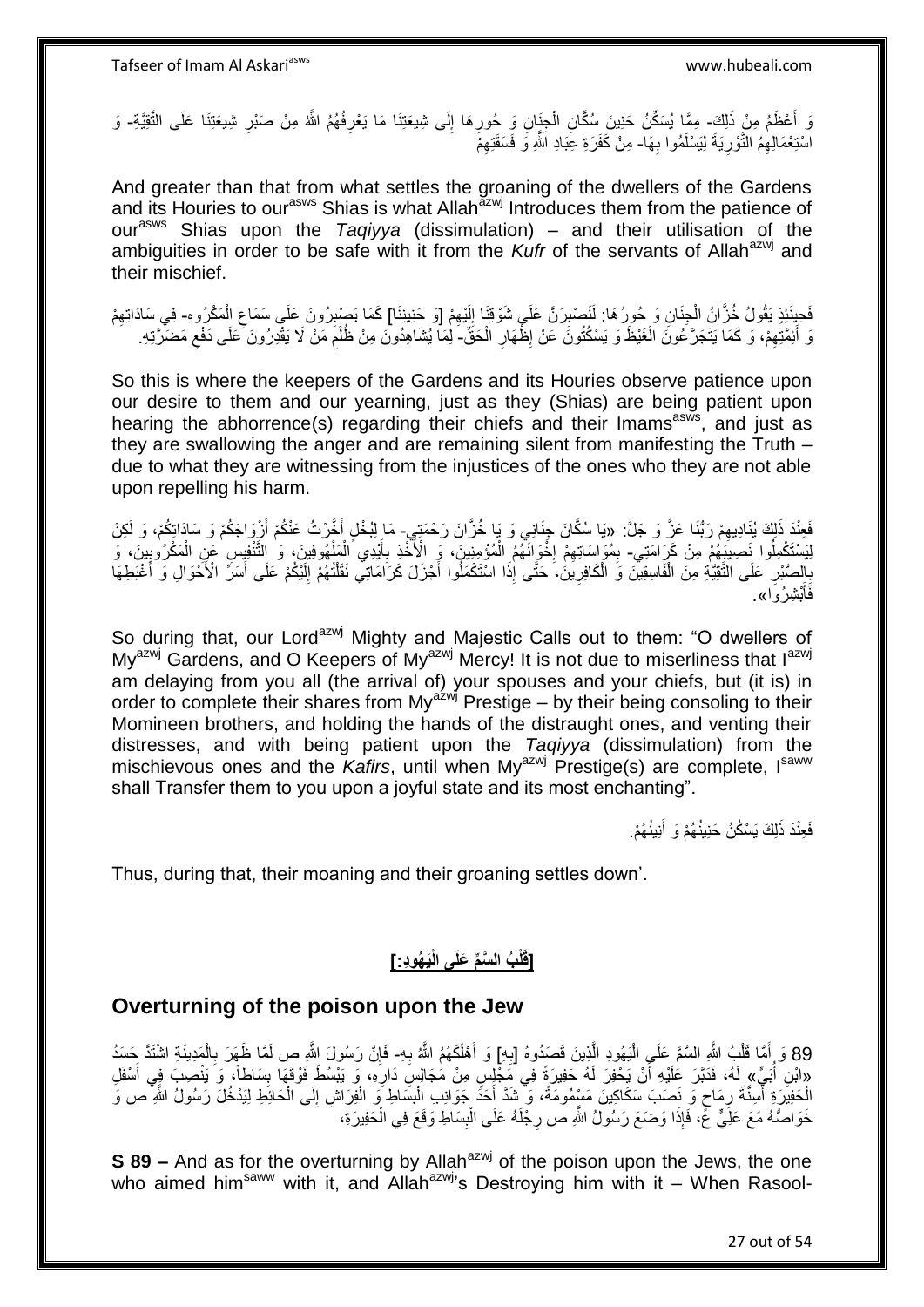Allah<sup>saww</sup> appeared at Al-Medina, the envy of Ibn Abayy intensified towards him<sup>saww</sup>. So he<sup>saww</sup> plotted by digging a pit for him<sup>saww</sup> (to fall into) in a gathering from the gatherings at his house, and he spread out a rug on top of it, and he established sharp spears and poisoned knives at the bottom of it. And he tied a rug in one of the sides and the bed to a wall for Rasool-Allah<sup>saww</sup> and his<sup>saww</sup> special ones with Ali<sup>asws</sup>, so that when Rasool-Allah<sup>saww</sup> places his<sup>saww</sup> leg upon the rug, he<sup>saww</sup> would fall into the pit.

يَ كَانَ قَدْ نَصَبَ فِي دَارِهِ، وَ خَبَأَ رِجَالًا بِسُبُوفٍ مَشْهُورَةٍ يَخْرُجُونَ عَلَى عَلِيٍّ ع وَ مَنْ مَعَهُ- عِنْدَ وُقُوع مُحَمَّدٍ ص فِي ِ ِ **∫ ∶** ِ الْحَفِيرَةِ فَيَقْتُلُونَهُمْ بِهَّا وَ َدَبَّرَ أَنَّهُ إِنَّ لَمْ يَنْشَطْ لِلْقُعُودِ عَلَى ذَلِكَ الْبِسَاطِ- أَنْ يُطَعِمُوهُ مِنْ طَعَامِهِمُ الْمَسْمُومِ لِيَمُوتَ هُوَ وَ ِ َ ِ ْ ِ ْ ْ ِ ِ ْ أَصْحَابُهُ مَعَهُ جَمِيعاً َ

And it was so that he has established and stowed away some men in his house with unsheathed swords, to be coming out at Ali<sup>asws</sup> and the ones with him<sup>asws</sup> – during the fall of Muhammad<sup>saww</sup> into the pit, so they could kill them with these. And he conceived that in case he<sup>saww</sup> does not sit upon that rug, he would feed him<sup>saww</sup> from their poisoned food in order to kill him<sup>saww</sup> and his<sup>saww</sup> companions who are with him<sup>saww</sup>, altogether.

فَجَاءَهُ جَيْرَئِيلُ عِ وَ أَخْبِرَهُ بِذَلِكَ، وَ قَالَ لَهُ: إِنَّ اللَّهَ يَأْمُرُكَ أَنْ تَقْعُدَ حَيْثُ يُقْعِدُكَ وَ تَأْكُلَ مِمَّا يُطْعِمُكَ، فَإِنَّهُ مُظْهِرٌ عَلَيْكَ آيَاتِهِ،<br>في المسلمان الله عليه الله عليه َ ْ ِ َ ِ ِ ْ نَ مُهْلِكٌ أَكْثَرَ مَنْ تَوَاطَأَ عَلَى ذَلِكَ فِيكَ. **∫** َ َ

So Jibraeel<sup>as</sup> came down and informed him<sup>saww</sup> with that, and said to him<sup>saww</sup>: 'Allah<sup>azwj</sup> Commands you<sup>saww</sup> that you<sup>saww</sup> sit wherever he gets you<sup>saww</sup> to sit, and eat from whatever he feeds you<sup>saww</sup>, for He<sup>azwj</sup> would be Manifesting His<sup>azwj</sup> Sign unto you<sup>saww</sup>, and Destroy most of the ones who are conniving upon that regarding yousaww'.

فَدَخَلَ رَسُولُ اللَّهِ ص وَ قَعَدَ عَلَى الْبِسَاطِ، وَ قَعَدُوا عَنْ يَمِينِهِ وَ شِمَالِهِ وَ حَوَالَيْهِ، وَ لَمْ يَقَعْ فِي الْحَفِيرَةِ، فَتَعَجَّبَ الْنُ أُبَيٍّ وَ **∣** ْ ْ نَظَرَ ، فَإِذَا قَدْ صَارَ مَا تَحْتَ الْبِسَاطِ أَرْضاً مُلْتَئِمَةً. ْ **∣** ْ

So Rasool-Allah<sup>saww</sup> entered and sat upon the rug, and sat on its right, and its left, and around it, and (but) he<sup>saww</sup> did not fall into the pit. So Ibn Abayy was astonished and looked, and there had come to be what was under the rug, a solid ground.

وَ أَتَـى رَسُولٍ اللَّهِ ص وَ عَلِيّاً ع وَ صَحْبَهُمَا بِالطَّعَام الْمَسْمُوم، فَلَمَّا أَرَادَ رَسُولُ اللَّهِ ص وَضْعَ يَدِهِ فِي الطَّعَام- قَالَ: يَا عَلِيُّ اً ِ ْ ِ ِ ِ ارْقِ هَذَا الطَّعَامَ بِالرُّقْيَةِ النَّافِعَةِ ِ

And he came to Rasool-Allah<sup>saww</sup>, and Ali<sup>asws</sup>, and their<sup>asws</sup> companions with the poisoned meal. So when Rasool-Allah<sup>saww</sup> intended to place his<sup>saww</sup> hand among the foods, he<sup>saww</sup> said: 'O Ali<sup>asws</sup>! Recite on this meal a beneficial incantation'.

فَقَالَ عَلِيٌّ ع: «بِسْم اللَّهِ الشَّافِي، بِسْم اللَّهِ الْكَافِي، بِسْم اللَّهِ الْمُعَافِي، بِسْم اللَّهِ الَّذِي لَا يَضُنُّ مَعَ اسْمِهِ شَيْءٌ [وَ لَا دَاءٌ] فِي ْ ِ **∫** ِ **ِ** ه ِ ِ ْ ِ **ِ** الْأَرْضِ وَّ لَا فِي السَّمَاءِ، وَ هُوَ السَّمِيعُ الْعَلِيمُ». ْ

So Aliasws said: 'In the Name of Allah<sup>azwj</sup> the Healer. In the Name of Allah<sup>azwj</sup> the Sufficient. In the Name of Allah<sup>azwj</sup> the Giver of health. In the Name of Allah<sup>azwj</sup> Who, nothing harms with His<sup>azwj</sup> Name, nor an illness, neither in the earth nor in the sky, and  $He^{azwj}$  is the Hearing, the Knowing'.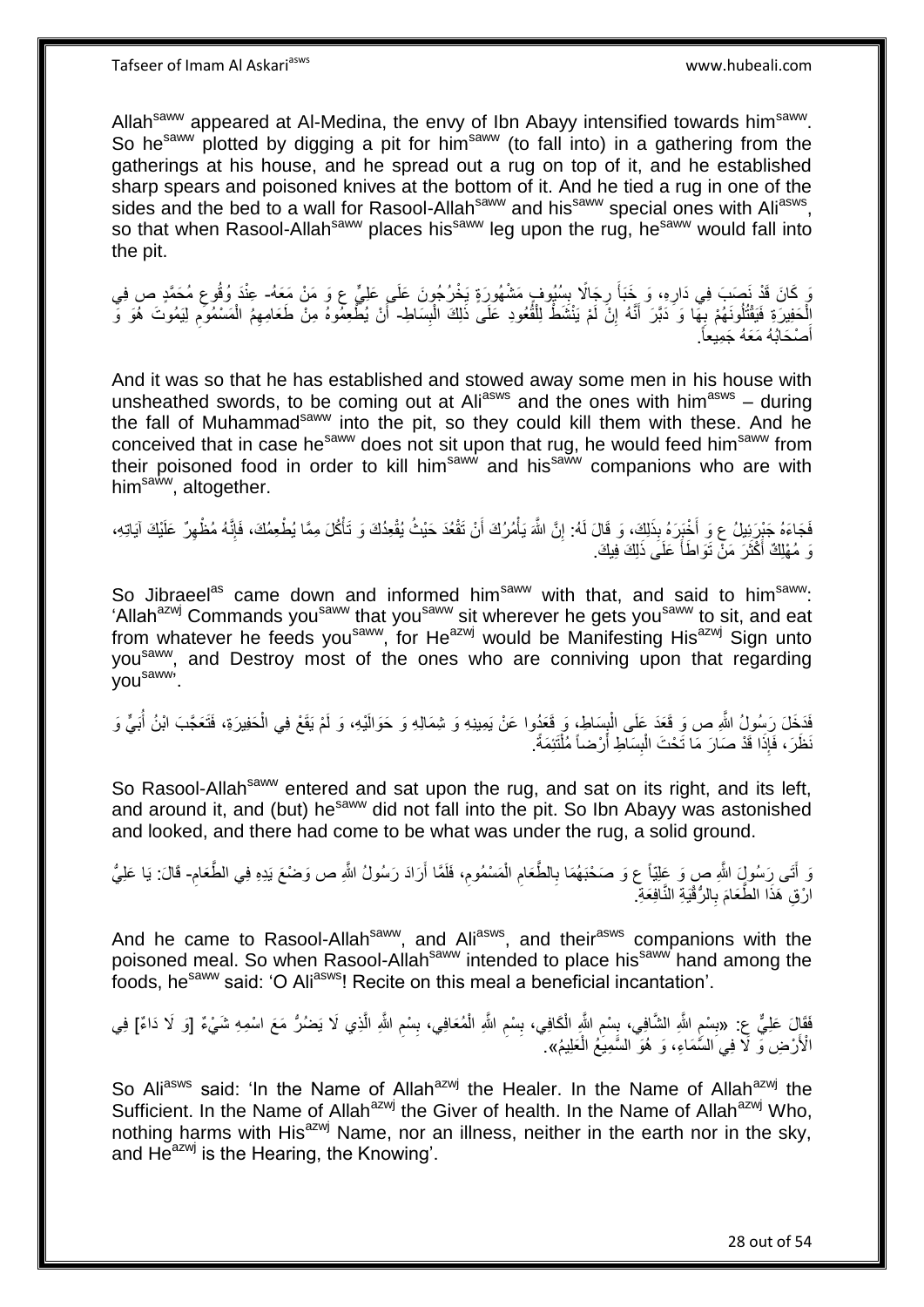ثُمَّ أَكَلَ رَسُولُ اللَّهِ ص وَ عَلِيٌّ ع وَ مَنْ مَعَهُمَا حَتَّى شَبِعُوا. َ ُ ِ

Then Rasool-Allah<sup>saww</sup> and Ali<sup>asws</sup>, and the ones with them<sup>asws</sup> ate until they were satiated.

ُّمَّ جَاءَ أَصْبِحَابُ عَيْدٍ اللَّهِ بْنِ أُبَيٍّ وَ خَوَاصُهُ، فَأَكَلُوا فَضَلَاتِ رَسُولِ اللَّهِ ص وَ صَحْبِهِ، ظَنّاً مِنْهُمْ أَنَّهُ قَدْ غَلِطَ وَ لَمْ يَجْعَلْ فِيهِ َ ر<br>ا ِ َ سَمَّأَ لَمَّا رَأَوْا مُحَمَّداً وَ صَخَّبَهُ لَمْ يُصِبْهُمْ مَكْرُوهٌ. َ لَ

Then the companions of Abdullah Bin Abayy and his special ones came over and they ate the left-over of Rasool-Allah<sup>saww</sup> and his<sup>saww</sup> companions, thinking that he (Abayy) was mistaken and did not put any poison in it, when they had seen that Muhammad<sup>saww</sup> and his<sup>saww</sup> companions were not hit by anything abhorrent.

وَ جَاءَتْ بِنْتُ عَبْدِ اللَّهِ بْنِ أُبَيٍّ إِلَى ذَلِكَ الْمَجْلِسِ- الْمَحْفُورِ تَحْتَهُ، الْمَنْصِبُوبِ فِيهِ مَا نُصِبَ، وَ هِيَ كَانَتْ دَبَّرَتْ ذَلِكَ، وَ ْ  $\frac{1}{2}$ ُ **∣** ْ ِ<br>ڊ َخْلَرَتْ فَإِذَا مَا تَحْتَ الْبِسَاطِ أَرْضَ مُلْتَئِمَةٌ، فَجَلَسَتْ عَلَى الْبِسَاطِ وَاثِقَةً، فَأَعَادَ اللَّهُ الْحَفِيرَةَ بِمَا فِيهَا فَسَقَطَتْ فِيهَا- وَ هَلَكَتْ ْ َ **!** ْ ْ َ **∣** ْ ِ فَوَقَعَتِ الْصَّيْحَةُ.

And the daughter of Abdullah Bin Abayy came to that sitting place, under which had been the dug-out, and established inside it what was established, and she was pondering that, and she looked, and beneath the rug was solid ground. So she sat upon the rug confidently. But, Allah $a^{2xy}$  Returned it as the pit with whatever was in it, and she fell into it and died. So the shouting occurred.

فَقَالَ عَبْدُ اللَّهِ بْنُ أُبَيٍّ. إِيَّاكُمْ [وَ] أَنْ تَقُولُوا إِنَّهَا سَقَطَتْ فِي الْجَفِيرَةِ، فَيَعْلَمَ مُحَمَّدٌ مَا كُنَّا دَبَّرْنَاهُ عَلَيْهِ. فَبَكَوْا [وَ قَالُوا:] مَاتَت ْ ِ َ ֖֧֓<u>֚֚֚֚֓</u> ُ الْعَرُوسُ- وَ بِعِلَّةِ عُرَّسِهَا كَانُوا دَعَوْا رَسُولَ اللَّهِ ص وَ مَالَتَ الْقَوْمُ الَّذِينَ أَكْلُوا فَضْلَةَ رَسُولِ اللَّهِ ص ْ َ ه ْ ه **∶** 

Abdullah Bin Abayy said, 'Beware of saying that she fell into the pit, for Muhammad<sup>saww</sup> would come to know what we had plotted upon him<sup>saww</sup>'. So they wailed and said, 'The bride died, and by a feast of her marriage which had been prepared for Rasool-Allah<sup>saww</sup>. And the people died, those who had eaten the leftover of Rasool-Allah<sup>saww</sup>.

> فَسَأَلَهُ رَسُولُ اللَّهِ عَنْ سَبَبِ مَوْتِ الِابْنَةِ وَ الْقَوْمِ فَقَالَ ابْنُ أُبَيٍّ: سَقَطَتْ مِنَ السَّطْح، وَ لَحِقَ الْقَوْمُ تُخَمَةً. ِ ُ ِ ْ لَ َ ْ

Then (later on) Rasool-Allah<sup>saww</sup> for the cause of the death of the daughter and the people, so Ibn Abayy said, 'She fell off from the roof, and the people suffered indigestion'.

> فَقَالَ رَسُولُ اللَّهِ ص: [اللَّهُ] أَعْلَمُ بِمَا ذَا مَاتُوا. وَ تَغَافَلَ عَنْهُمْ. ِ

So Rasool-Allah<sup>saww</sup> said: 'I<sup>saww</sup> know that from what they died', and he<sup>saww</sup> and assumed unawareness from them'.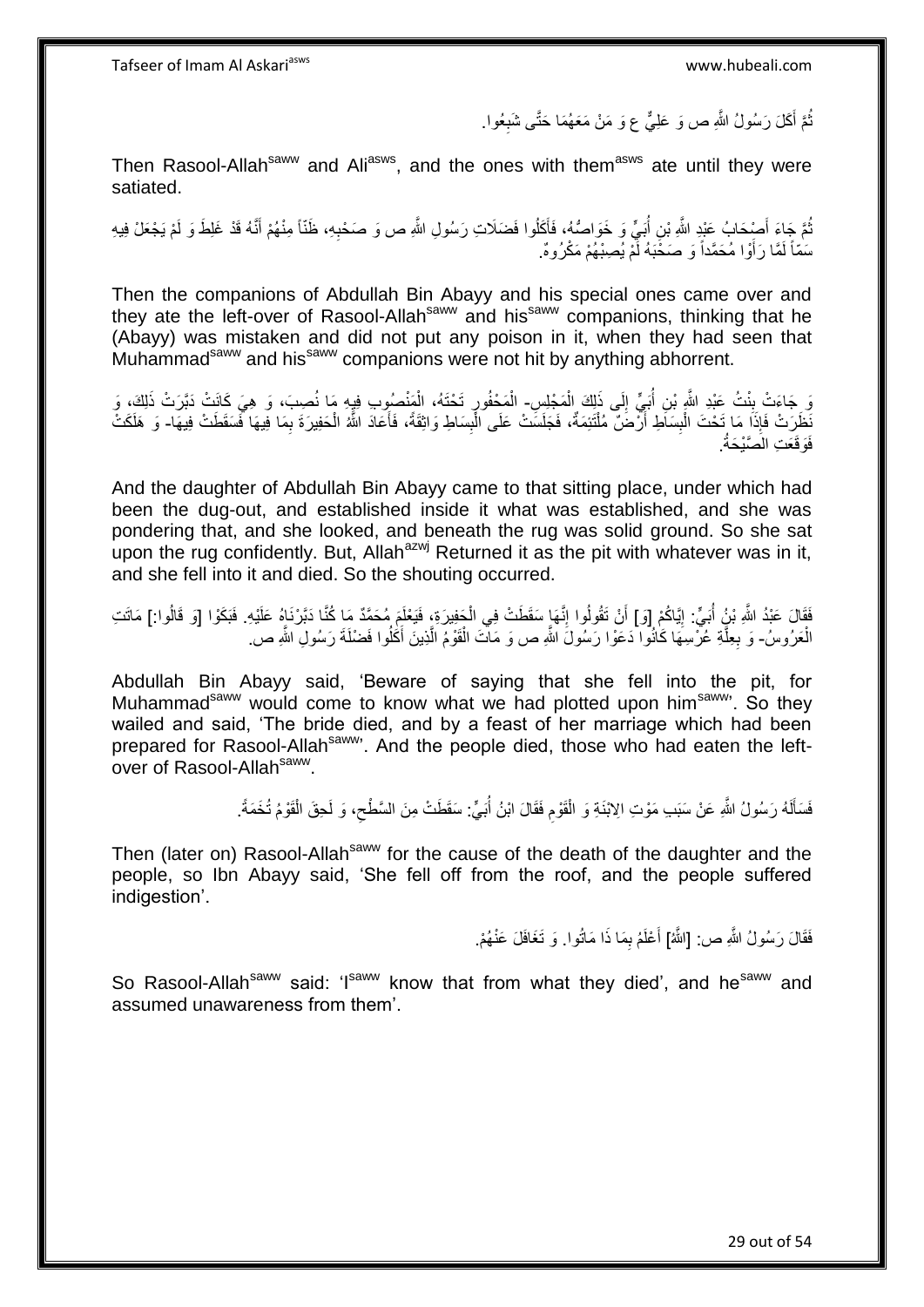# **ُكو َر ِة لَِعلِ ٍّي ع:[ َمذْ ُم ْع ِج َز ِة الْ ]َن ِظي ُر الْ**

## **The matching to the aforementioned miracles of Aliasws**

90 قَالَ عَلِيُّ بْنُ الْحُسَيْنِ عِ وَ كَانَ نَظِيرُ هَا لِعَلِيٍّ بْنِ أَبِي طَالِبٍ ع مَعَ جَدٍّ بْنِ قَيْسٍ وَ كَانَ تَالِيَ عَبْدِ اللَّهِ بْنِ أُبَيٍّ فِي النِّفَاقِ، ِ َ ْ ُكَمَا أَنَ عَلِيَّاً تَّتالِي رَسُولِ اللَّهِ ص فِي الْكَمَالِ وَ الْجَمَالِ وَ ٱلْجَلَالِ ِ اً ْ ْ ْ

**S 90 –** Ali<sup>asws</sup> Bin Al-Husayn<sup>asws</sup> said: 'And its matching (miracle) for Ali<sup>asws</sup> Bin Abu Talibasws was with Jadd Bin Qays, and he was a second of Abdullah Bin Abayy in the hypocrisy, just as Ali<sup>asws</sup> was a second of Rasool-Allah<sup>azwj</sup> in the perfection, and the beauty, and the majesty.

يَ تَفَرَّدَ جَدٌّ مَعَ عَلِدِ اللَّهِ بْنِ أُبَيٍّ بَعْدَ هَذِهِ الْقِصَبَّةِ الَّتِي سَلَّمَ اللَّهُ مِنْهَا مُحَمَّداً وَ صَحْبَهُ- وَ قَلَبَهَا عَلَى عَبْدِ اللَّهِ بِنِ أُبَيٍّ فَقَالَ لَهُ: إِنَّ ه ه ْ ُ ِ ُ مُحَمَّداً ص مَآهِرٌ بِالسِّحْرِ، وَ لَّيْسِ عَلِيٌّ عِ كَمِثْلِهِ، فَاتَّخِذْ أَنْتَ يَا جَدُّ لِعَلِيٍّ دَعْوَةً- بَعْدَ أَنْ تَتَقَدَّمَ فِي تَنْبِيشِ أَصْلَلِ دَائِطِ بُسْتَانِكَ، َ **ٔ** ْ ِ **∶** ِ َ َ نُّمَّ يَقِفُ رِجَالٌ خَلْفَ الْحَاَفِطِ- بِخَشَبٍ يَغْتَمِدُونَ بِهَا عَلَى الْحَائِطِ، وَ يَذْفَعُونَّهُ عَلَى عَلِيٍّ ع [وَ مَنْ مَعَهُ] لِيَمُوتُوا تَحْتَهُ. ْ ْ **∶** ْ ِ ِ

And Jadd went to be alone with Abdullah Bin Abayy, after this story from which Allah<sup>azwj</sup> Secured Muhammad<sup>saww</sup> and his<sup>saww</sup> companions, and Overturned upon Abdullah Bin Abayy, and he said to him, 'Muhammadsaww is an expert with the sorcery, and Aliasws isn't like himsaww, so you, O Jadd, should take an invitation to Ali<sup>asws</sup>, after digging up the foundation of the wall of your orchard, and pause some men behind the wall, and place some wooden support at the wall, and they should push it upon Ali<sup>asws</sup> and the one with him, in order to kill them under it'.

فَجِلَسَ عَلِيٌّ ع تَحْتَ الْحَائِطِ فَتَلَقَّاهُ بِيُسْرَاهُ وَ دَفَعَهُ وَ كَانَ الطَّعَامُ بَيْنَ أَيْدِيهِمْ فَقَالَ عَلِيٌّ ع: كُلُوا بِسْمِ اللَّهِ. وَ جَعَلَ يَأْكُلُ مَعَهُمْ ِ ْ ْ ِ ِ ِ َ حَتَّى أَكَلُوا ۖ وَ فَرَغُوا، وَ هُوَ يُمْسِكُ الْحَائِطَ بِشِمَالِهِ- وَ الْحَائِطُ ثُلَاثُونَ ذِرَاعاً طُولُهُ- فِي خَمْسَةً [عَشَرَ] ذِرَاعاً سَمْكَةً، فِي **∣** ْ َ ُ ان<br>اما ا نِرَاعَيْنِ غِلْظَةً- فَجَعَلٍَ أَصْحَابُ عَلِيٍّ ع وَ هُمْ يَأْكُلُونَ- يَقُولُونَ: يَا أَخَا رَسُولِ اللَّهِ أَ فَتُحَامِي هَذَا وَ [أَنْتَ] تَأْكُلُ فَإِنَّكَ تَتْعَبُ فِي ُ ْ َ َ َ َ ِ حَبْسِكَ هَذَا الْحَائِطَ عَنَّا. ْ

So he got Ali<sup>asws</sup> to sit by the wall. So he<sup>asws</sup> placed his<sup>asws</sup> left hand and pushed it, and the meal was in front of them. So Ali<sup>asws</sup> said: 'Eat in the Name of Allah<sup>azwj</sup>', and heasws went on to eat along with them until they had eaten and were free, and he<sup>asws</sup> was holding the wall with his<sup>asws</sup> left hand – and the wall was of thirty cubit in length, and fifteen cubits tall, and two cubits wide. The companions of Ali<sup>asws</sup> went on eating and they were saying, 'O brother of Rasool-Allah<sup>saww</sup>! Are you struggling with this and eating, so you<sup>asws</sup> will get tired in withholding this wall from us'.

> فَقَالَ عَلِيٌّ ع: إِنِّي لَسْتُ أَجِدُ لَهُ مِنَ الْمَسِّ بِيَسَارِ ي- إِلَّا أَقَلَّ مِمَّا أَجِدُهُ مِنْ ثِقْلِ هَذِهِ اللَّقْمَةِ بِيَمِينِي. ِ ْ َ ِ ِ ُّ َ َ ِ

So Ali<sup>asws</sup> said: 'I am not finding (the weight) upon my<sup>asws</sup> left hand for it except as less than what l<sup>asws</sup> find from the weight of this morsel in my<sup>asws</sup> right hand'.

ِ هَرَبَ جَدُّ بْنُ قَيْسٍ، وَ خَشِيَ أَنْ يَكُونَ عَلِيٌّ قَدْ مَاتَ وَ صَحْبُهُ، وَ أَنَّ مُحَمَّداً يَطْلُبُهُ لِنَنْتَقِمَ مِنْهُ، وَ اخْتَبَأَ عِنْدَ عَبْدِ اللَّهِ بْنِ أُبَيٍّ، ا<br>ا َ اُ َ َ فَبَلَغَهُمْ أَنَّ عَلِيَّاً قَدْ أَمُّسَكَ الْحَانِّطَ بِيَسَارِهِ وَ هُوَ يَأْكُلُ بِيَمِينِهِ، وَ أَصْحَابُهُ تَحْتَ الْحَائِطِ لَمْ يَمُوتُوا. ْ َ ِ ْ ِ **!** ْ َ

And Jadd Bin Qays fled, and he feared that Ali<sup>asws</sup> and his<sup>asws</sup> companions would have died and Muhammad<sup>saww</sup> would be seeking him to kill him as a result, and he hid with Abdullah Bin Abayy. So it reached them that Ali<sup>asws</sup> had withheld the wall with his<sup>asws</sup> left hand and he<sup>asws</sup> was eating with his<sup>asws</sup> right, and his<sup>asws</sup> companions were by the wall and they had not died.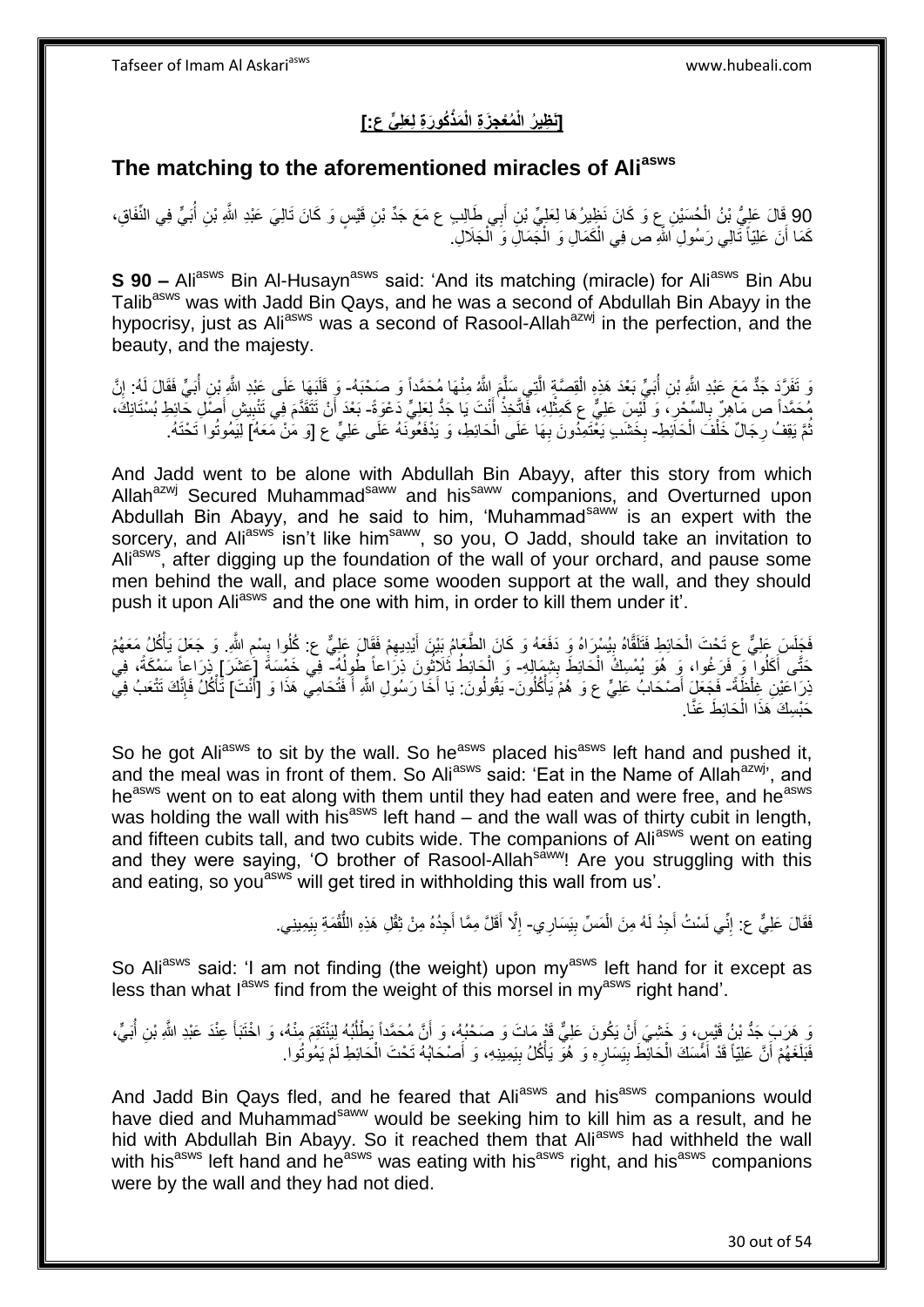فَقَالَ أَبُو الشُّرُورِ وَ أَبُو الدَّوَاهِي- اللَّذَانِ كَانَا أَصْلَ التَّدْبِيرِ فِي ذَلِكَ: إِنَّ عَلِيّاً قَدْ مَهَرَ بِسِحْرِ مُحَمَّدٍ فَلَا سَبِيلَ لَنَا عَلَيْهِ. َ **∶ ٍ !** ِ ِ ِ َ ه

Al-Abu Al-Shuroor and Abu Al-Dawwahy said – those two who were the originators of the planning regarding that, 'Ali<sup>asws'</sup> has become an expert with the sorcery of Muhammad<sup>saww</sup>, therefore there is no way for us against him<sup>asws</sup>'.

فَلَمَّا فَرَغَ الْقَوْمُ مَالَ عَلِيٌّ ع عَلَى الْحَائِطِ بِيَسَارِهِ فَأَقَامَهُ وَ سَوَّاهُ، وَ رَأَبَ صِدْعَهُ، وَ لَأَمَ شَعْبَهُ، وَ خَرَجَ هُوَ وَ الْقَوْمُ فَلَمَّا رَآهُ ِ ِ ْ ْ َ َ ْ يَسُولُ اللَّهِ ص قَالَ [لَمْ]. يَا أَبَا الْحَسَنِ ضَاهَيْتَ الْيَوْمَ أَخِيَ الْخَضِرَ لَمَّا أَقَامَ الْجِدَارَ، وَ مَا سَهَّلَ اللَّهُ ذَلِكَ لَهُ إِلَّا بِدُعَائِهِ بِنَا ِ ْ َ ْ َ ا.<br>إ ْ َ ِ ِ ِيَيْتِ :<br>ا هْلَ الْمَ َ أهْلَ البَيْتِ

So when the people were free, Ali<sup>asws</sup> inclined upon the wall with his<sup>asws</sup> left hand and up righted it, and straightened it, and corrected its cracks, and gathered its splits (parts), and he<sup>asws</sup> and the people went out. So when Rasool-Allah<sup>saww</sup> saw him<sup>asws</sup>, said to him<sup>asws</sup>: 'O Abu Al-Hassan<sup>asws</sup>! You<sup>asws</sup> (your<sup>asws</sup> action) today is comparable to my<sup>saww</sup> brother<sup>asws</sup> Al-Khizr<sup>as</sup> when he<sup>as</sup> straightened the wall, and Allah<sup>azwj</sup> did not Ease that for him<sup>saww</sup> except by his<sup>as</sup> supplication by us<sup>asws</sup>, the People<sup>asws</sup> of the Household'.

#### **]: َّطَعام ِم َن ال لِيلَ ]َتْكثِي ُر ََّّللاِ الْقَ ِ**

# **Multiplication by Allahazwj of the little from the food**

91 وَ أَهَّا تَكْثِيرُ اللَّهِ الْقَلِيلَ مِنَ الطَّعَامِ لِمُحَمَّدٍ ص فَإِنَّ رَسُولَ اللَّهِ ص كَانَ يَوْماً جَالِساً هُوَ وَ أَصْحَابُهُ- بِحَضْرَةِ جَمْعِ مِنْ<br>11 رَبِّيْهِ وَيَسَمَّى اللَّهِ الْقَلِيلَ مِنْ ذَلِكَ م ِ ْ ¦" ِ خِيَارِ الْمُهَاجِرِينَ وَ الْأَنْصَارِ إِذْ قَالَ رَسُولُ الثَّهِ صَ: إِنَّ شِدْقِي يَتَحَلَّبُ، وَ أَجِدُنِي أَشْتَهِي حَرِيرَةً مَدُوسَةً مُلَئِّقَةً بِسَمْنٍ وَ عَمَّسَلٍ ْ ِ **∶** ْ ِ ِ ِ َ َ اً יֲ<br>י

**S 91 –** And as for the Multiplication by Allah<sup>azwj</sup> of the little from the food, for Muhammad<sup>saww</sup> – so one day Rasool-Allah<sup>saww</sup> was seated, him<sup>saww</sup> and his<sup>saww</sup> companions – in the presence of a group from the good ones of the Emigrants and the Helpers, when Rasool-Allah<sup>saww</sup> said: 'My<sup>saww</sup> mouth is watering, and I<sup>saww</sup> find myself<sup>saww</sup> desiring *Hareer* of Hyacinth prepared in ghee and honey'.

> فَقَالَ عَلِيٌّ ع: وَ أَنَا أَشْتَهِي مَا يَشْتَهِيهِ. رَسُولُ اللَّهِ ص. ِ َ

So Aliasws said: 'And I<sup>asws</sup> desired whatever Rasool-Allah<sup>saww</sup> desires'.

قَالَ رَسُولُ اللَّهِ ص لِأَبِي الْفَصِيلِ: مَا ذَا تَشْتَهِي أَنْتَ قَالَ: خَاصِرَةَ حَمَلٍ مَشْوِيٍّ. ِ َ ْ

Rasool-Allah<sup>saww</sup> said to Abu Al-Fazeyl: 'What is that you desire?' He said, 'A side of roast lamb'.

> وَ قَالَ لِأَبِي الشُّرُورِ وَ أَبِي الذَّوَاهِي (مَا ذَا تَشْتَهِيَانِ أَنْتُمَا) قَالا: صَدْرَ حَمَلٍ مَشْوِيٍّ. َ **∶** َ ِ

And he<sup>saww</sup> said to Abu Al-Shuroor and Abu Al-Dawahy: 'What is that you two desire?' They said, 'Breast of roast lamb'.

> فَقَالَ رَسُولُ اللَّهِ ص: أَيُّ عَبْدٍ مُؤْمِنٍ يُضِيفُ الْيَوْمَ رَسُولَ اللَّهِ ص وَ صَحْبَهُ وَ يُطْعِمُهُمْ شَهَوَاتِهِمْ. ْ اً<br>ا ِ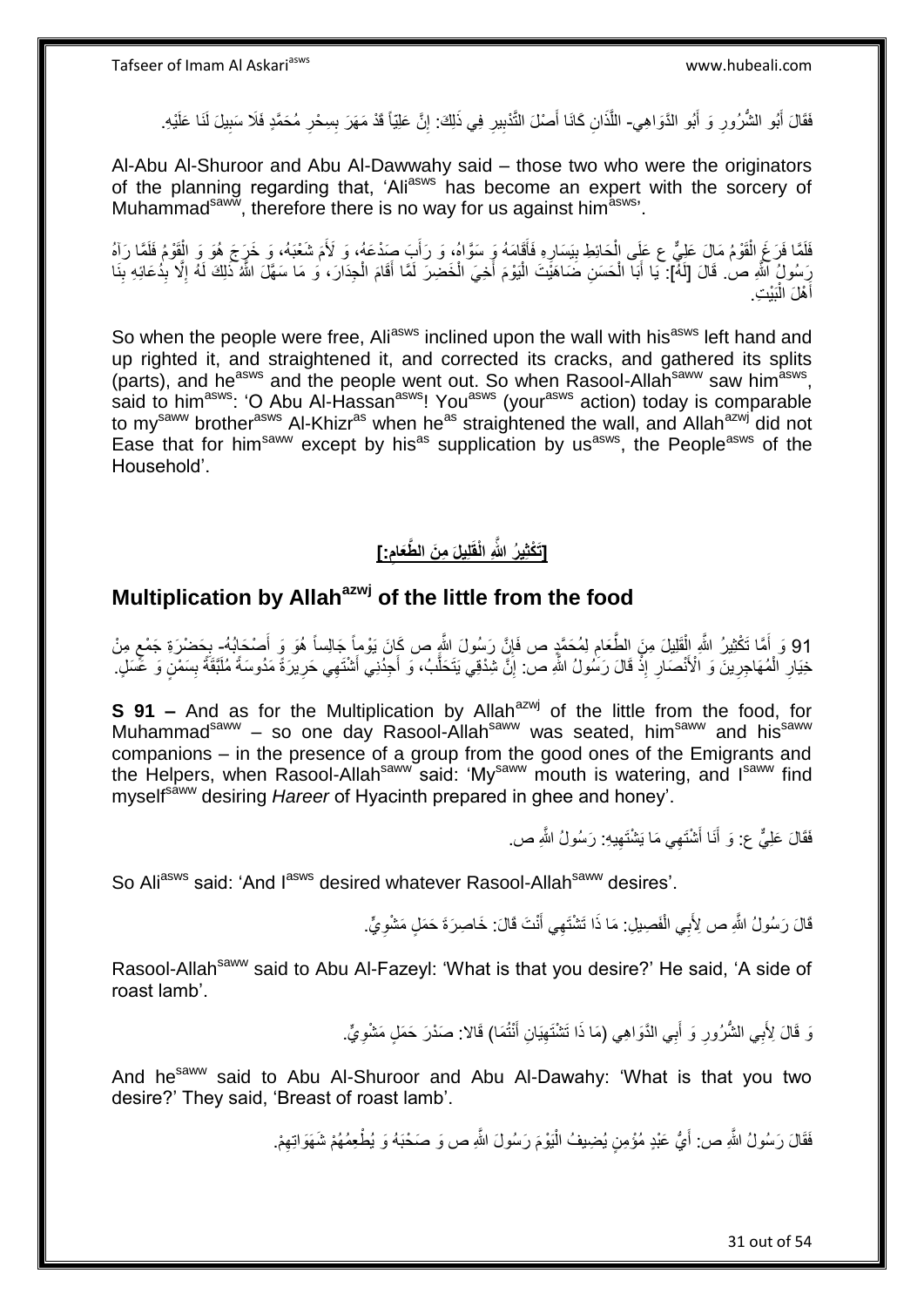Rasool-Allah<sup>saww</sup> said: 'Which *Momin* servant would toady host Rasool-Allah<sup>saww</sup> and his<sup>saww</sup> companions and feed them their desires (desired meals)?'

فَقَالَ عَبْدُ اللَّهِ بْنُ أُبَيٍّ. هَذَا وَ اللَّهِ الْيَوْمُ الَّذِي نَكِيدُ فِيهِ مُحَمَّداً وَ صَحْبَهُ وَ [مُحِبِّيهِ] وَ نَقْتُلُهُ، وَ نُخَلِّصُ الْعِبَادَ وَ الْبِلَادَ مِنْهُ، وَ ه ْ ِ ْ ْ ِّ ُ قَالَ: يَا رَسُولَ اللَّهِ أَنَّا أُضَيِّفُكُمْ، عِنْدِي شَيْءٌ مِنْ بُرٍّ وَ سَمْنٍ وَ عَسَلٍ، وَ عِنْدِي حَمَلٌ أَشْوِيهِ لَكُمْ. قَالَ رَسُولُ اللَّهِ صَ فَافْعَلْ. ا<br>ا َ ِ َ

So Abdullah Bin Abayy said, 'By Allah<sup>azwj</sup>! Today is the day in which we can plot against Muhammad<sup>saww</sup> and his<sup>saww</sup> companions, and those that love him<sup>saww</sup>, and we can kill him<sup>saww</sup> and finish off the servant and the cities, from him<sup>saww</sup>. And he said, 'O Rasool-Allah<sup>saww</sup>! I will be your host. In my presence there is from the wheat, and ghee, and honey, and with me there is a lamb I can roast it for you all'. Rasool-Allah<sup>saww</sup> said: 'Then do so'.

ا<br>ا فَذَهَبَ عَبْدُ اللَّهِ بْنُ أُبَيٍّ، وَ أَكْثَرَ السَّمَّ فِي ذَلِكَ الْبُرِّ الْمُلَيَّقِ بِالسَّمْنِ وَ الْعَسَلِ، وَ فِي ذَلِكَ الْحَمَلِ الْمَشْوِيِّ، ثُمَّ عَادَ إِلَى رَسُولِ ُ ا<br>ئا ِ ْ ْ ْ ِ ْ ْ َ ِ اللَّهِ ص وَ قَالَ: هَلُمُّوا ۗ إِلَى مَا اشْتَهَيْتُمْ ِ ا<br>ا

So Abdullah Bin Abayy went put a lot of poison in that wheat, preparing it with the ghee and the honey and in that was the roast lamb. Then he returned to Rasool-Allah<sup>saww</sup> and said: 'Come, to whatever you<sup>saww</sup> desired'.

> َ فَقَالَ رَسُولُ اللَّهِ ص: أَنَا وَ مَنْ قَالَ ابْنُ أُبَيٍّ: أَنْتَ وَ عَلِيٌّ وَ سَلْمَانُ وَ أَبُو ذَرٍّ وَ الْمِقْدَادُ وَ عَمَّارٌ. ْ َ ُ َ ْ

So Rasool-Allah<sup>saww</sup> said: 'I<sup>saww</sup> and who (else)?' Ibn Abayy said, 'You<sup>saww</sup>, and Ali<sup>asws</sup>, and Salman<sup>ra</sup>, and Abu Zarr<sup>ra</sup>, and Al Miqdad<sup>ra</sup> and Ammar<sup>ra</sup>'.

فَأَشَارَ رَسُولُ اللَّهِ ص إِلَى أَبِي الشُّرُورِ وَ أَبِي الذَّوَاهِي وَ أَبِي الْمَلَاهِي وَ أَبِي النَّكْتِ وَ قَالَ صِ. يَا ابْنَ أُبَيٍّ دُونَ هَؤُلَاءِ [فَ] َ ِ َ ِ َ ر<br>أ َ ْ َ قَالَ ابْنُ أُبَيٍّ: نَعَمْ دُونَ ۚ هَؤُ لَاءٍ ۖ وَ كَرِهَ أَنْ يَكُونُوا مَعَهُ لِّأَنَّهُمْ كِّأَنُوا مُوَاطِّئِينَ لِآَبْنِ أُبَيٍّ عَلَي النِّفَاقِ. َ ِ ُ

So Rasool-Allah<sup>saww</sup> gestured to Abu Al-Shuroor, and Abu Al-Dawwahy, and Abu Al-Malahy, and Abu Al-Naksi, and said: 'O Ibn Abayy! Besides these ones?' Ibn Abayy said, 'Yes, besides them', and he disliked that they should happen to be with him<sup>saww</sup>, because they were co-conspirators of Ibn Abayy upon the hypocrisy.

> فَقَالَ رَسُولُ اللَّهِ ص: لَا حَاجَةَ لِي فِي شَيْءٍ اسْتَبَدَّ بِهِ دُونَ هَؤُلَاءِ، وَ دُونَ الْمُهَاجِرِينَ وَ الْأَنْصَارِ الْحَاضِرِينَ لِي. ِ ْ ِ ِ ْ ِ

So Rasool-Allah<sup>saww</sup> said: 'There is no need for me<sup>saww</sup> regarding anything to partake with besides them, and besides the Emigrants and the Helpers, and the ones present to mesaww'.

> فَقَالَ عَبْدُ اللَّهِ ۚ يَا رَسُولَ اللَّهِ إِنَّ [لِيَ] الشَّيْءَ الْقَلِيلَ، لَا يَشْبَعُ أَكْثَرَ مِنْ أَرْبَعَةٍ إِلَى خَمْسَةٍ ِ ْ ِ َ َ َ

So Abdullah said, 'O Rasool-Allah<sup>saww</sup>! For me there is the thing which is little. It cannot satiate more than four, up to five'.

فَقَالَ رَسُولُِ الثَّهِ ص: يَا عَبْدَ اللَّهِ إِنَّ اللَّهَ أَنْزَلٍّيَ مَائِدَةً عَلَى عِيسَى ع- وَ بَارَكَ لَمُه فِي [أَرْبَعَةِ] أَرْغِفَةٍ وَ سُمَيْكَاتٍ- حَتَّى أَكَلَ وَ َ ِ َ َ َ نُنبِعَ مِنْهَا أَرْبَعَةُ آلَافٍ وَ سَبْعُمِانَةٍ، فَقَالَ: شَأْنَكَ ْ َ ِ

So Rasool-Allah<sup>saww</sup> said: 'O Abdullah! Allah<sup>azwj</sup> Sent down a meal upon Isa<sup>as</sup> and Blessed it for him<sup>as</sup> in four loaves of bread and fish  $-$  until there had eaten and satiated from it, four thousand seven hundred'.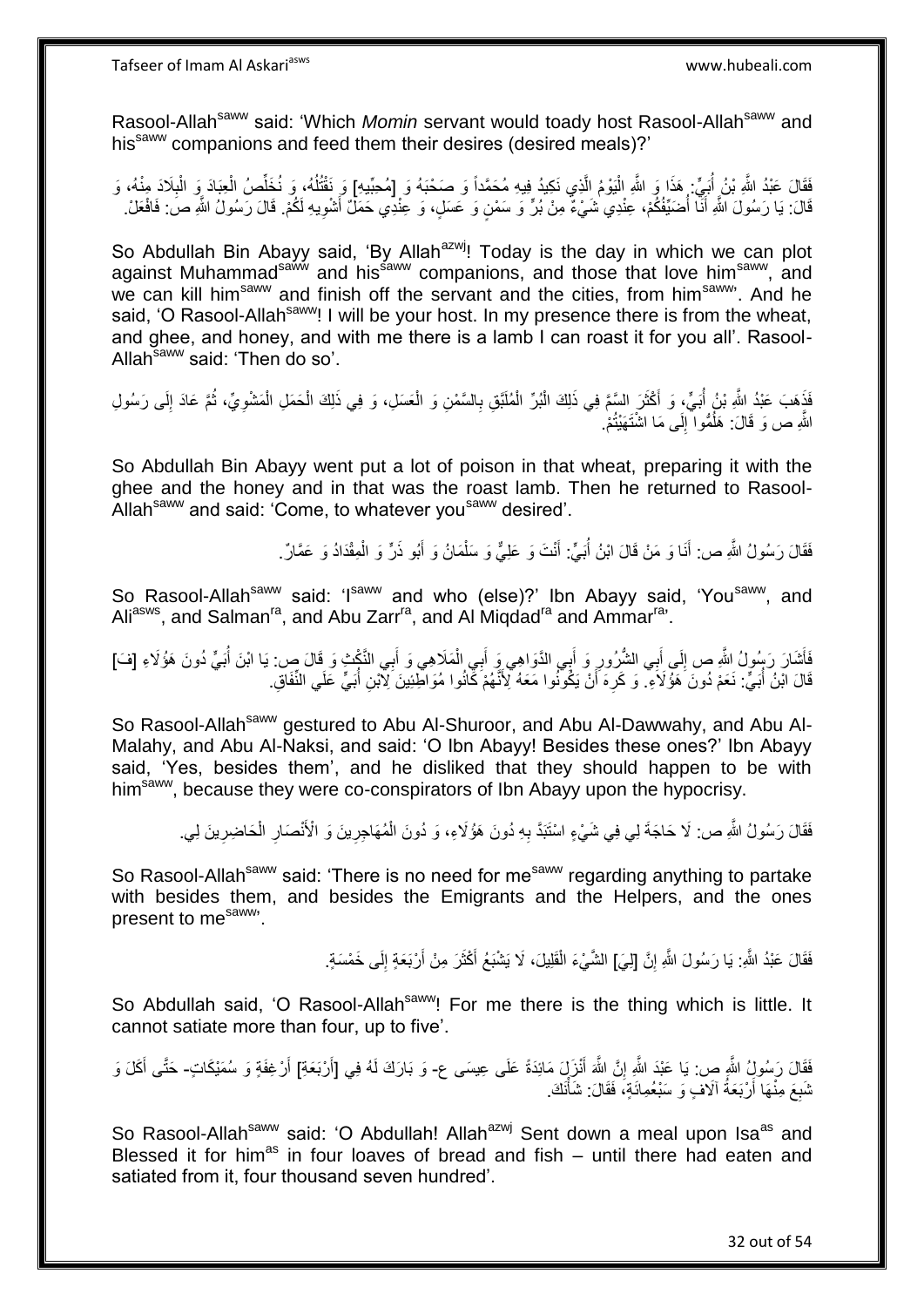ا<br>ا نُمَّ نَادَىِ رَسُولُ اللَّهِ ص: يَا مَعْشَرَ الْمُهَاجِرِينَ وَ الْأَنْصَارِ هَلُمُّوا إِلَى مَائِدَةِ عَبْدِ اللَّهِ بْنِ أُبَيٍّ. فَجَاءُوا مَعَ رَسُولِ اللَّهِ ص وَ هُمْ ∣∣<br>ِ ُ **∶** ِ ْ سَٰبْعَةُ آلَافٍ وَ ثَمَانُمِائَةٍ. َ

Then Rasool-Allah<sup>saww</sup> called out: 'O community of Emigrants and Helpers! Come to a meal of Abdullah Bin Abayy!' So they came along with Rasool-Allahsaww, and they were seven thousand and eight hundred.

فَقَالَ عَبْدُ اللَّهِ لِأَصْحَابِ لَهُ: كَيْفَ نَصِنْعُ هَذَا مُحَمَّدٌ وَ صَحْبُهُ وَ إِنَّمَا نُرِيدُ أَنْ نَقْتُلَ مُحَمَّداً وَ نَفَراً مِنْ أَصْحَابِهِ، وَ لَكِنْ إِذَا مَاتَ<br>فَقَالَ عَبْدُ اللَّهِ لِأَصْحَابِ وَيَه ِ اُ ِ ِ مُحَمَّدٌ وَقَعَ بَأْسُ هَؤُلَاءِ بَيْنَهُمْ، فَلَا يَلْتَقِي مِنْهُمُ اثْنَانِ فِي طَرِيقٍ. ْ ْ ِ ْ

So Abdullah said to companions of his, 'How do we deal with this Muhammad<sup>saww</sup> and his<sup>saww</sup> (numerous) companions, and rather we wanted to kill a (small) number of his<sup>saww</sup> companions? But, when Muhammad<sup>saww</sup> dies, evil would occur between them, so you will not meet (even) two of them in a road'.

وَ بَعَثَ ابْنُ أَبَيٍّ إِلَى أَصْحَابِهِ وَ الْمُتَعَصِّبِينَ لَهُ- لِيَتَسَلَّحُوا وَ يَجْتَمِعُوا، وَ قَالَ: مَا هُوَ إِلَّا أَنْ يَمُوتَ مُحَمَّدٌ حَتَّى يَلْقَانَا أَصْحَابُهُ **!** ْ **∶** َ  $\frac{1}{2}$ ُ َ ْ اُ ِ ه هَ نَتَصَالَكُه ا

And Ibn Abayy sent a message to his companions, and his fanatics – in order to arm themselves and gather together'. And he said, 'It is not, except if Muhammad saww were to die, so we would face his<sup>saww</sup> companions and destroy them'.

فَلَمَّا دَخَلَ رَسُولُ اللَّهِ صِ دَارَهُ، أَوْمِأَ عَبْدُ اللَّهِ إِلَى بَيْتٍ لَمُ صَغِيرٍ، فَقَالَ: يَا رَسُولَ اللَّهِ أَنْتَ وَ هَؤُلَاءِ الْأَرْبَعَةُ- يَعْنِي عَلِيّاً وَ َ َ َ ∣∣<br>پہ سَلْمَانَ وَ الْمِقْدَادَ وَ عَمَّاراً فِي هَذَا الْبَيْتِ، وَ الْبَاقُونَ فِي الدَّارِ وَ الْحُجْرَةِ وَ الْبُسْتَانِ، وَ يَقِفُ مِنْهُمْ قَوْمٌ عَلَى الْبَابِ حَتَّى يَفْرُغَ ْ ْ ْ ْ ْ ْ ِ ْ [مِنْهُمْ] أَقْوَامٌ وَ يَخْرُجُونَ، ثُمَّ يَدْخُلُ بَعْدَهُمْ أَقْوَامٌ. َ ُ َ

So when Rasool-Allah<sup>saww</sup> entered his house, Abdullah gestured towards a small room of his, and he said, 'O Rasool-Allah<sup>saww</sup>! You<sup>saww</sup> and these four – meaning Ali<sup>asws</sup>, and Salman<sup>ra</sup>, and Al Miqdad<sup>ra</sup>, and Ammar<sup>ra</sup> should be in this room, and the rest should be in the house, and the chamber, and the orchard'. And he paused a group at the door – until a group would be free and come out, then another group would enter after them.

فَقَالَ رَسُولُ اللَّهِ ص: إِنَّ الَّذِي يُبَارِكُ فِي هَذَا الطَّعَامِ الْقَلِيلِ- لَيُبَارِكُ فِي هَذَا الْبَيْتِ الصَّغِيرِ الضَّيِّقِ، ادْخُلْ بَا عَلِيُّ وَ يَا ْ ِ ِ ه **׀** ِ ْ ِ لَ ا<br>ا سَلْمَانُ وَ يَا مِقْدَادُ وَ يَا عَمَّانُ، [وَ] ادْخُلُوا مَعَاشِرَ الْمُهَاجُرِينَ وَ الْأَنْصَارِ. فَدَخَلُوا أَجْمَعِينَ وَ قَعَدُوا حَلْقَةً وَاحِدَةً ۖ كَمَا ْ ْ َ **ٍ** ِ ْ َبِسْتَدِيرُونَ حَوْلَ تَرَابِيعِ الْكَعْبَةِ، وَ إِذَآ الْبَيْتُ قَدْ وَسِعَهُمْ أَجْمَعِينََ- حَتَّى إِنَّ بَيْنَ كُلِّ رَجُلَيْنِ مِنْهُمْ مَوْضِعَ رَجُلٍ. َ ْ ْ ِ **!** ِ

So Rasool-Allah<sup>saww</sup> said: 'The One<sup>azwj</sup> Who will be Blessing in this little food, would Blesse in this small narrow room. Enter, O Ali<sup>asws</sup>, and O Salman<sup>ra</sup>, and O Miqdad<sup>ra</sup>, and O Ammar<sup>ra</sup>! And enter, O group of the Emigrants and the Helpers!' So they entered altogether, and they sat down in one circle – just as they would be encircling around the four corners of the Kabah, and the room had become capacious for them altogether – to the extent that between every two men of them was a place for a man.

فَدَخَلَ عَبْدُ اللَّهِ بْنُ أُبَيٍّ فَرَأَى [عَجَباً] عَجِيباً- مِنْ سَعَةِ الْبَيْتِ الَّذِي كَانَ ضَيِّقاً، فَقَالَ رَسُولُ اللَّهِ ص: ائْتِنَا بِمَا عَمِلْنَهُ. فَجَاءَهُ ُ ْ ِ ه :<br>ا بِالْحَرِيرَةِ الْمُلَبَّقَةِ بِالسَّمْنِ وَ الْعَسَلِ، وَ بِالْحَمَلِ الْمَشْوِيِّ. ِ ْ ْ ِ ْ **∶** ْ **∶** ْ **∶** 

So Abdullah Bin Abayy entered, and he saw strange wonders – from the expansion of the room which was narrow. So Rasool-Allah<sup>saww</sup> said: 'Come to us with whatever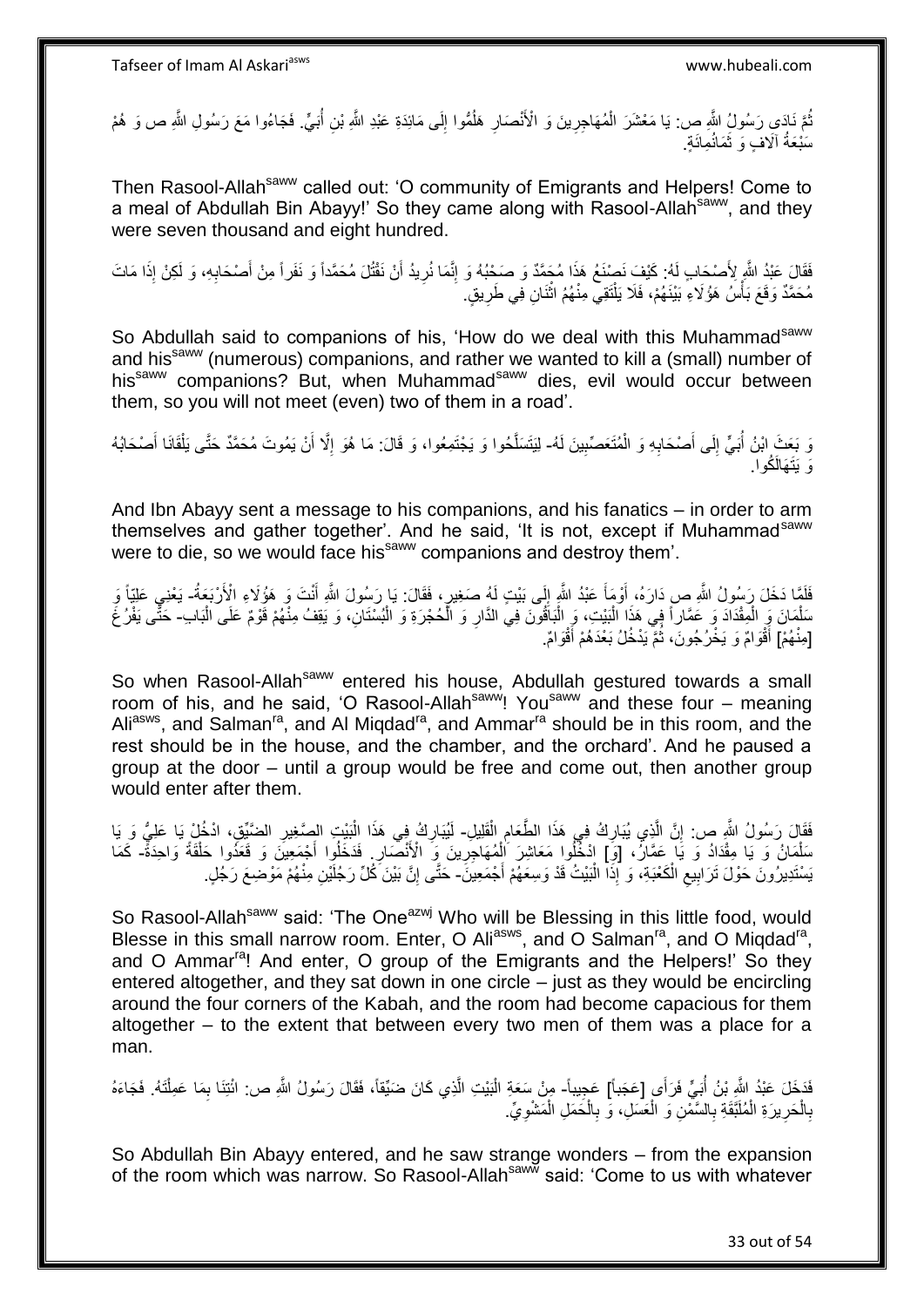you have made'. So he came with the Hareer of the hyacinth with the ghee and the honey, and with the roast lamb.

فَقَالَ ابْنُ أُبَيٍّ: يَا رَسُولَ اللَّهِ كُلْ أَنْتَ إَوَّلًا قَبْلَهُمْ، ثُمَّ لْيَأْكُلْ صَحْبُكَ هَؤُلَاءِ. عَلِيٌّ وَ مَنْ مَعَهُ، ثُمَّ بَطْعَمُ هَؤُلَاءِ. فَقَالَ رَسُولُ اللَّهِ ْ :<br>إ ُ َ َ ر<br>ا ا<br>المقام ص: كَذَٰلِكَ [ٓأَفْعَلُ] ۖ فَوَضَعَ رَسُولُ اللَّهِ ص يَدَهُ عَلَىٰ الطَّعَامِ- وَ وَضَعَ عَلِيٌّ ع يَدَّهُ مَعَهُ ۚ َ ِ

Ibn Abayy said, 'O Rasool-Allah<sup>saww</sup>! You<sup>saww</sup> should eat first before them, then let these companions of yours<sup>saww</sup> – Ali<sup>asws</sup> and the ones with him<sup>asws</sup>. Then feed (the rest of) them'. So Rasool-Allah<sup>saww</sup> said: 'Like that, Isaww shall do'. Then Rasool-Allah<sup>saww</sup> placed his<sup>saww</sup> hand upon the food, and Ali<sup>asws</sup> placed his<sup>asws</sup> hand along with him<sup>saww</sup>.

فَقَالٍَ ابْنُ أُبَيٍّ: أَ لَمْ يَكُنِ الْأَمْرُ عِلَى أَنْ تَأْكُلَ مَعَ أَصْحَابِكَ- وَ تَفَرَّدَ رَسُولُ اللَّهِ فَقَالَ رَسُولٍ اللَّهِ صِ بِ يَا عَبْدَ اللَّهِ إِنَّ عِلِيّاً أَعْلِمُ  $\frac{1}{2}$ َ **ٔ** اً لَ َ ُ َ ِ بِاللَّهِ وَ [بِ] رَسُولِهِ مِنْكَ، إِنَّ اللَّهَ مَا فَرَّقَ فِيمَا مَضَى بَيْنَ عَلِيٍّ وَ مُحَمَّدٍ، وَ لَا يُفَرِّقُ فِيمَا يَأْتِي أَيْضاً بَيْنَهُمَا، إِنَّ عَلِّيًّا كَانَ وَ أَنَا ِ ِ ِ َ ْ َ مَعَهُ نُوراً وَاحِداً،

Ibn Abayy said, 'Didn't the matter happen to be upon that you<sup>asws</sup> shall eat with yourasws companions – and Rasool-Allahsaww would be (eating) alone?' So Rasool-Allah<sup>saww</sup> said: 'O servant of Allah<sup>azwj</sup>! Ali<sup>asws</sup> is more knowing with Allah<sup>azwj</sup> and with His<sup>azwj</sup> Rasool<sup>saww</sup> than you. Allah<sup>azwj</sup> did not Differentiate in what has passed, between Ali<sup>asws</sup> and Muhammad<sup>saww</sup>, nor will He<sup>azwj</sup> be Differentiating as well between them<sup>asws</sup>. Ali<sup>asws</sup> was, and I<sup>saww</sup> was with him<sup>saww</sup> as one light.

َمْرَضِنَا اللَّهُ عَزَّ وَ جَلَّ عَلَى أَهْلِ سَمَاوَاتِهِ وَ أَرْضِهِ وَ سَائِرٍ حُجُبِهِ وَ جِنَانِهِ وَ هَوَامِّهِ وَ أَخَذَ عَلَيْهِمْ لَنَا الْعُهُودَ وَ الْمَوَاثِيقَ-اُ َ **∶** ِ ْ ْ ِ َ لَيْكُونَنَّ لَذَا وَ لِأَوْلِيَالِنَا مُوَالِينَ وَ لِأَعْدَائِنَا مُعَادِينَ، وَ لِمَنْ نُحِبُّهُ مُحِبِّينَ، وَ لِمَنْ نُبْغِضُهُ مُبْغِضِينَ،

Allah<sup>azwj</sup> Mighty and Majestic Displayed us<sup>asws</sup> upon the inhabitants of the skies and His<sup>azwj</sup> earth, and the rest of His<sup>azwj</sup> Veils, and His<sup>azwj</sup> Gardens, and its atmosphere, and Took the Covenant and the Pact upon them, for us<sup>asws</sup>  $-$  in order for them to become friends of ours<sup>asws</sup>, and enemies to our<sup>asws</sup> enemies, and loving to those whom we<sup>asws</sup> love, and hateful to those whom we<sup>asws</sup> hate.

مَا زَ إِلَي ادَتُنَا وَاحِدَةً وَ لَا تَزِالُ، لَا أُرِيدُ إِلَّا مَا يُرِيدُ، [وَ لَا يُرِيدُ إِلَّا مَا أُرِيدُ إِلَّا مَا يُرِيدُ ، وَلا يُرِيدُ إِلَّا مَا أُرِيدُ إِلَّا مَا أُرِيدُ إِلَّا مَا أُرِيدُ إِلَّا مَا أُرِي ِ ِ ُ ِ ِ ِ ِ ِ ُ ابْنَ أَبَيٍّ عََلِيَّ بْنَ أَبِي طَالِبٍ فَإِنَّهُ أَعْلَمُ بِنَفْسِهِ وَ بِي مِنْكَ. َ ُ **∣** َ ِ

Ourasws intentions did not cease to be one, nor do Isaww want except what he<sup>asws</sup> wants, nor does he<sup>asws</sup> want except what l<sup>saww</sup> want. It joys me<sup>saww</sup> what joys him<sup>asws</sup>, and it pains me<sup>saww</sup> what pains him<sup>asws</sup>, therefore leave Ali<sup>asws</sup> Bin Abu Talib<sup>asws</sup>, O Ibn Abayy, for he<sup>asws</sup> is more knowing with himself<sup>asws</sup> and with me<sup>saww</sup> than you are'.

ْ َالَ ابْنُ أُبَيٍّ. نَعَمْ يَا رَسُولَ اللَّهِ وَ أَفْضَى إِلَى جَدٍّ وَ مُعَتِّبٍ، فَقَالَ: أَرَدْنَا وَاحِداً فَصَالَ اثْنَيْنِ، الْأَنَ يَمُوتَانٍ جَمِيعاً، وَ نُكْفَى َ  $\frac{1}{2}$ َ ثَلَّأَهُمَا، هَذَا لِخَيْبِتِهِمَا وَ سَعَادَتِنَا، فَلَوْ بَقِيَ عَلِيٌّ بَعْدَهُ- لَعَلَّهُ كَانَ يُجَادِلُ أَصْحَابَنَا هَؤُلاءِ، وَ عَبْدُ اللَّهِ بْنُ أُبَيٍّ قَدْ جَمَعَ جَمِيعَ ا<br>ا َ ه لَ أَصْحَابِهِ وَ مُتَعَصِّبِيَهِ حَوْلَ دَارِهِ- لِيَضعُوا ٱلسَّيْفَ عَلَى أَصْحَابِ رَسُولِ اللَّهِ ص إِذَا مَاتَ بِالسَّمِّ. **∶ !** ِ َ ِ

Ibn Abayy said, 'Yes, O Rasool-Allah<sup>saww</sup>!', and he hastened to Jadd and Mo'tab and he said, 'We intended one, so it has become two. Now they<sup>asws</sup> will both be dying together, and we would be refrained from their evil. This would be their<sup>asws</sup> disappointment and our happiness. But, if Ali<sup>asws</sup> had remained (alive) after him<sup>saww</sup>, perhaps he<sup>asws</sup> would have fought against these companions of ours' – and Abdullah Bin Abayy had gathered the entirety of his companions and his fanatics around his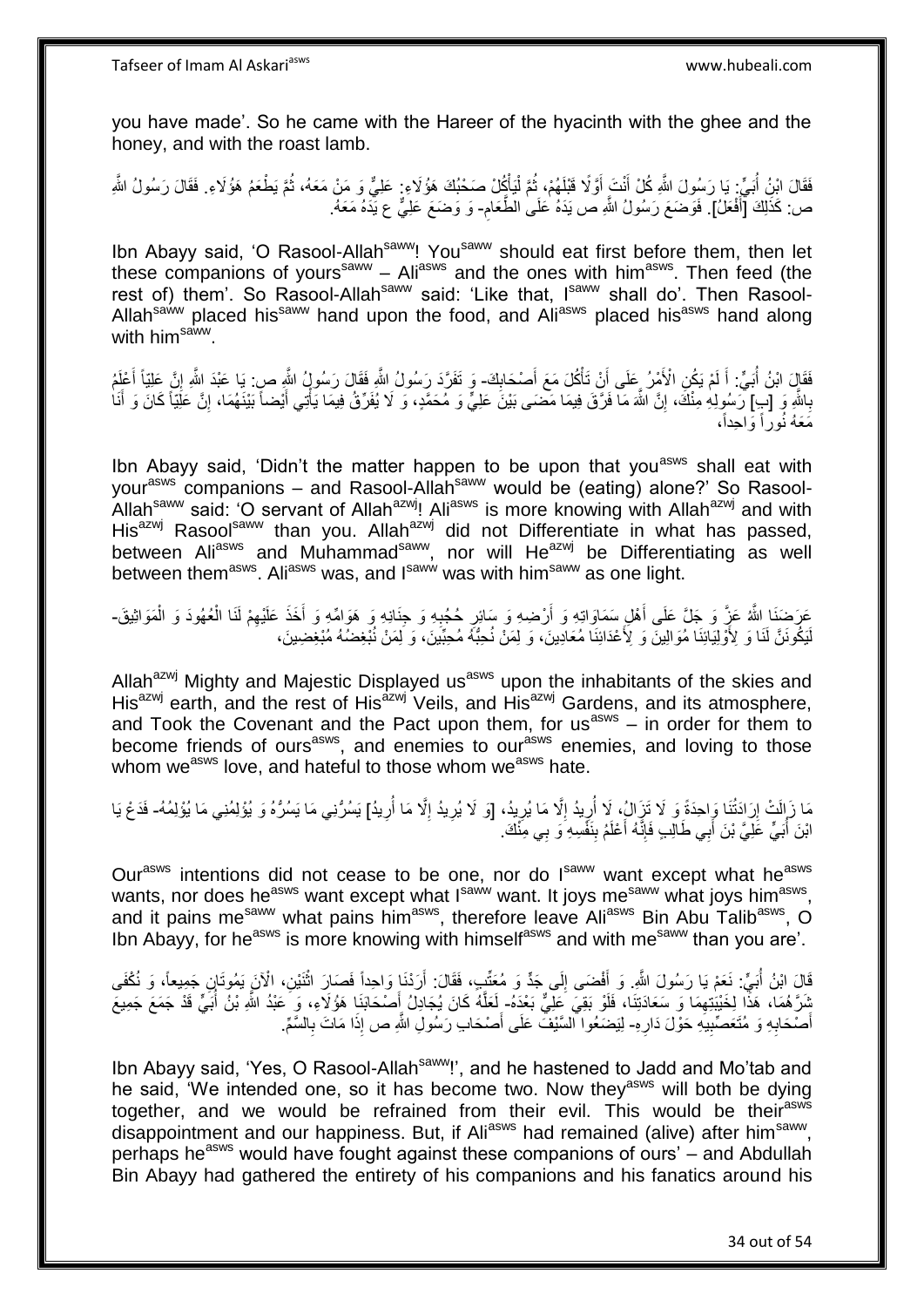house – to position the swords upon the companions of Rasool-Allah $s_{\text{a}}$  when he<sup>saww</sup> dies of the poison.

نْعَ وَضَعَ رَسُولُ اللَّهِ ص وَ عَلِيٌّ عِ يَدَيْهِمَا فِي الْحَرِيزَةِ- الْمُلَنَّقَةِ بِالسَّمْنِ وَ الْعَسَلِ فَأَكَلَا حَتَّى شَبِعَا، ثُمَّ وَضَعَ مَنِ اشْتَهَى **ٍ** ْ ِ ا دیکھیے ِ َ ْ ِ خَاصِرَةَ الْجَمَلِّ، وَ مَنِ اَشْتَهَى صَدْرَهُ (مَنْهُمْ فَأَكَلا) حَتَّى شَبِعَا، وَ عَبْدُ اللَّهِ يَنْظُرُ وَ يَظُنُّ أَنْ لَا يُلْبِتَهُمُ السَّمَّ، فَإِذَا هُمْ لَا َ ِ َ ْ َ ِ ْ يَزْدَادُونَ إِلَّا نَشَاطاً. ِ

Then Rasool-Allah<sup>saww</sup> and Ali<sup>asws</sup> placed their<sup>asws</sup> hand in the Hareer, prepared with the ghee and the honey. So they<sup>asws</sup> both ate until they<sup>asws</sup> were satiated. Then the side of the roast was placed for the ones who desired it, and the ones who desires its breast from them. So they ate until they were satiated. And Abdullah looked on and thought that the poison did not affect them. But they were into getting increased in anything, except (they became more) active.

نُمَّ قَالَ رَسُولُ اللَّهِ ص: هَاتِ الْحَمَلَ. فَلَمَّا جَاءَ بِهِ، قَالَ رَسُولُ اللَّهِ ص: يَا أَبَا الْحَسَنِ ضَعِ الْحَمَلَ فِي وَسَطِ الْبَيْتِ. ِ ْ ُ ْ ْ ِ ْ َ

Then Rasool-Allah<sup>saww</sup> said: 'Bring the lamb'. So when they came with it, Rasool-Allah<sup>saww</sup> said: 'O Abu Al-Hassan<sup>asws</sup>! Place the lamb in the middle of the room'.

فَوَضَعَهُ [فِي وَسَطٍ الْبَيْتِ تَنَالُهُ أَيْدِيهِمْ]، فَقَالَ عَبْدُ اللَّهِ يَا رَسُولَ اللَّهِ كَيْفَ تَنَالُهُ أَيْدِيهِمْ! فَقَالَ رَسُولُ اللَّهِ ص: إِنَّ الَّذِي وَسَّعَ ِ َ ا<br>ا ه ِ ِ َ ُ هَذَا الْبَيْتَ، وَ عَظَّمَهُ حَتَّى وَسَّعَ جَمَاعَتَّهُمْ وَ فَضلَ عَنْهُمْ، هُوَ الَّذِي يُطِيلُ أَيْدِيَهُمْ [حَتَّى تُنَالَ هَذَا الْحَمَلَ. ه :<br>ا ْ َ

So he placed it in the middle of the room for their hands to take from. Abdullah said, 'O Rasool-Allah<sup>saww</sup>! How can their hand grab it?' So Rasool-Allah<sup>saww</sup> said: 'The One<sup>azwj</sup> Who Expanded the room, and Made it larger until it was capacious enough for their group, and Graced upon them, He<sup>azwj</sup> is the One<sup>azwj</sup> Who would Elongate their hands until they grab this lamb'.

قَالَ:] فَأَطَالَ اللَّهُ تَعَالَى أَيْدِيَهُمْ حَتَّى نَالَتْ ذَلِكَ، فَتَنَاوَلُوا مِنْهُ وَ بَارَكَ اللَّهُ فِي ذَلِكَ الْحَمَلِ حَتَّى وَسِعَهُمْ وَ أَشْبَعَهُمْ وَ كَفَاهُمْ، فَإِذَا َ َ ْ هُوَ بَعْدَ أَكْلِهِمْ لَمْ يَبْقَ مِنْهُ إِلَّا عِظَامُهُ. ِ ِ َ

He<sup>asws</sup> said: 'So Allah<sup>azwj</sup> the Exalted Elongated their hands until they grabbed that, and took from it. And Allah<sup>azwj</sup> Blessed in that lamb until it expanded for them, and satiated them, and sufficed them. So when it was after their eating, there did not remain anything from it except for its bones.

فَلَمَّا فَرَغُوا مِنْهُ طَرَحَ عَلَيْهِ رَسُولُ اللَّهِ ص مِنْدِيلًا لَهُ، ثُمَّ قَالَ: يَا عَلِيُّ اطْرَحْ عَلَيْهِ الْحَرِيرَةَ الْمُلَبَّقَةَ بِالسَّمْنِ وَ الْعَسَلِ. فَفَعَلَ،<br>يَهَمُّهُ ُ ْ **∶** ْ ْ فَأَكَلُوا مِنْهُ حَتَّى شَبِعُوّا كُلُّهُمْ وَ أَنْفَدُوهُ. َ ُّ ِ َ

So when they were free from it. Rasool-Allah<sup>saww</sup> dropped a towel upon it, then said: 'O Ali<sup>asws</sup>! Pour the Hareer prepared with the ghee and the honey upon it'. He<sup>asws</sup> did so, and they ate from it until they were satiated, until they were satiated, all of them and finished it.

> ِ نُمَّ قَالُوا: يَا رَسُولَ اللَّهِ نَحْنَاجُ إِلَى لَبَنٍ أَوْ شَرَابٍ نَشْرَبُهُ عَلَيْهِ. ُ اُ

Then they said, 'O Rasool-Allah<sup>saww</sup>! We are needy to milk or a drink we can drink over it'.

فَقَالَ رَسُولُ اللَّهِ. إِنَّ صَاحِبَكُمْ أَكْرَمُ عَلَى اللَّهِ مِنْ عِيسَى عِ، أَحْيَا اللَّهُ تَعَالَى لَهُ الْمَوْتَى، وَ سَيَفْعَلُ [اللَّهُ] ذَلِكَ لِمُحَمَّدٍ ص. ْ َ َ יִי,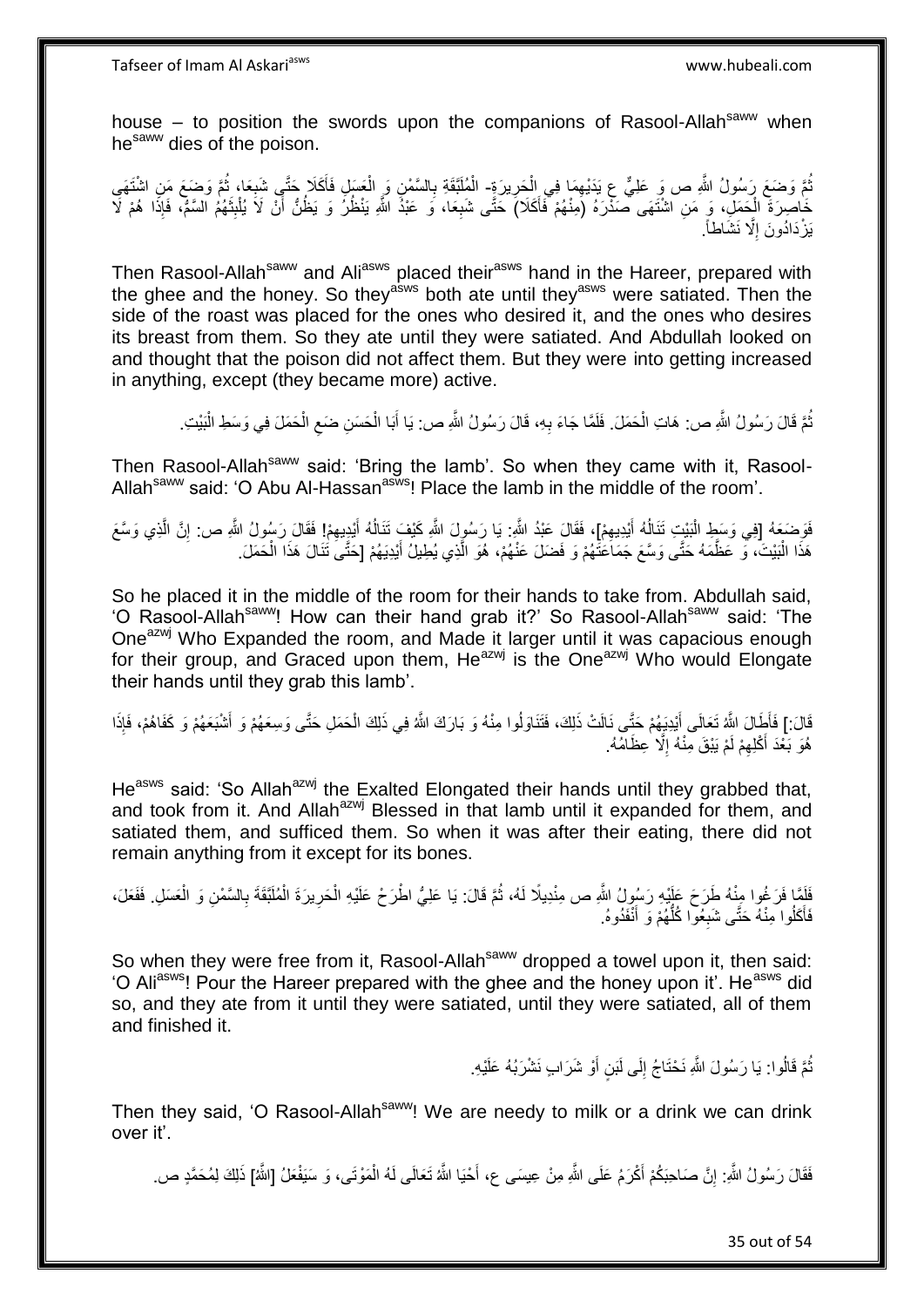So Rasool-Allah<sup>saww</sup> said: 'Your companion (Ali<sup>asws</sup>) is more prestigious to Allah<sup>azwj</sup> than Isa<sup>as</sup> is. Allah<sup>azwj</sup> the Exalted Revived the dead for him<sup>as</sup>, soon Allah<sup>azwj</sup> would be Doing that for Muhammad<sup>saww</sup>'.

> ُّمَّ بَسَطَ مِنْدِيلَهُ وَ مَسَحَ يَدَهُ عَلَيْهِ وَ قَالَ: اللَّهُمَّ كَمَا بَارَكْتَ فِيهَا فَأَطْعَمْتَنَا مِنْ لَحْمِهَا، فَبَارِكْ فِيهَا وَ اسْقِنَا مِنْ لَبَنِهَا. ه ُ ِ

Then he<sup>saww</sup> spread his<sup>saww</sup> towel upon it and said: 'O Allah<sup>azwj</sup>! Just as You<sup>azwj</sup> have Blessed in it and Fed us from its flesh, so Bless in it and Quench us from its milk'.

قَالَ: فَتَحَرَّكَتْ، وَ بَرَكَتْ، وَ قَامَتْ، وَ امْتَلَأَ ضَرْعُهَا.

He<sup>asws</sup> said: 'So it (lamb bones) stirred, and was Blessed, and stood up, and its udders filled up.

فَقَالَ رَسُولُ اللَّهِ ص: ابتُونِي بِأَزْقَاقٍ- وَ ظُرُوفٍ وَ أَوْعِيَةٍ وَ مَزَادَاتٍ فَجَاءُوا بِهَا فَمَلأَهَا، وَ سَقَاهُمْ حَتَّى شَرِبُوا وَ رَوَوْا. َ ِ َ ِ ِ

So Rasool-Allah<sup>saww</sup> said: 'Bring me<sup>saww</sup> cups, and bowls, and containers, and waterskins'. So they came with these, and he<sup>saww</sup> filled these up and quenched them until they drank to their fill.

ثُمَّ قَالَ رَسُولُ اللَّهِ ص: لَوْ لَا أَنِّي أَخَافُ أَنْ يَفْتَتِنَ بِهَا أُمَّتِي- كَمَا افْتَتَنَ بَنُو إِسْرَائِيلَ بِالْعِجْلِ فَاتَّخَذُوهُ رَبّاً مِنْ دُونِ اللَّهِ تَعَالَى-اُ َ َ ا<br>ا ِ ْ ا<br>; ∣∣<br>∶ لَتَرَكْتُهَا تَسْعَى فِي أَرْضِ اللَّهِ، وَ تَأْكُلُ مِنْ حَشَائِشِهَا، وَ لَكِلِّ اللَّهُمَّ أَعِدْهَا عِظَاماً كَمَا أَنْشَأْتَهَا ِ َ َ ه ْ ْ

Then Rasool-Allah<sup>saww</sup> said: 'Had I<sup>saww</sup> not feared that my<sup>saww</sup> community would be tempted with it – just as the Children of Israel were tempted with the calf, so they took it as a lord from besides Allah<sup>azwj</sup> the Exalted  $-$  l<sup>saww</sup> would have left it to wander around in the earth of Allah<sup>azwj</sup>, and eat from its greenery. But, O Allah<sup>azwj</sup>, Return it to be bones just as You<sup>azwj</sup> Grew them'.

> فَعَادَتْ عِظَاماً [مَأْكُولًا] مَا عَلَيْهَا مِنَ اللَّحْمِ شَيْءٌ، وَ هُمْ يَنْظُرُونَ. ِ ه **ٔ**

Thus, it returned to be bones, being eaten up whatever was upon from the meat, anything, and they (people) were looking on.

قَالَ: فَجَعَلَ أَصْحَابُ رَسُولِ اللَّهِ يَتَذَاكَرُونَ بَعْدَ ذَلِكَ- تَوْسِعَةَ [اللَّهِ تَعَالَى] الْبَيْتَ [بَعْدَ ضِيقِهِ] وَ [فِي] تَكْثِيرِهِ الطَّعَامَ وَ دَفْعِهِ َ ِ غَائِلَةَ السَّمِّ.

He<sup>asws</sup> said:' So the companions of Rasool-Allah<sup>saww</sup> went on discussing after that, Allah<sup>azwj</sup> the Exalted Expanding the room upon them after its narrowness, and of His<sup>azwj</sup> Multiplying the food and Repelling the scourge of the poison.

فَقَالَ رَسُولُ اللَّهِ صٍ: إِنِّي إِذَا تَذَكَّرْتُ ذَلِكَ الْبَيْتَ- كَيْفَ وَسَعَهُ اللَّهُ بَعْدَ ضِيقِهٍ وَ فِي تَكْثِيرِ ذَلِكَ الطِّعَامِ بَعْدَ قِلَّتِهِ، وَ فِي ذَلِكَ :<br>ا יִין<br>י ه ِ ِ السَّمِّ كَيْفَ أَزَالَ اللَّهُ تَعَالَى ۖ غَائِلَتَهُ- عِنْ مُحَمَّدٍ وَ مَنْ دُونَهُ وَ كَيْفَ وَسَّعَهُ [وَ كَثْرَهُ]! أَذْكُرُ مَا يَزِيدُهُ اللَّهُ تَغَالَى فِي مَنَازِلِ شِّيعَتِنَا ه **ٍ** ة<br>. َ **∶** نَ خَيْرَ اتِهِمْ فِي جَنَّاتِ عَدْنٍ وَ فِي الْفِرْدَوْسِ. ْ ِ

So Rasool-Allah<sup>saww</sup> said: 'When you discussed the room – how Allah<sup>azwj</sup> Expanded it after its narrowness, and regarding the Multiplication of that food after its scarceness, and regarding that poison, how Allah<sup>azwj</sup> the Exalted Removed its scourge from Muhammad<sup>saww</sup> and the ones besides him<sup>saww</sup>, and how much He<sup>azwj</sup> Expanded it (and how much He<sup>azwj</sup>) Multiplied it! Remember what Allah<sup>azwj</sup> the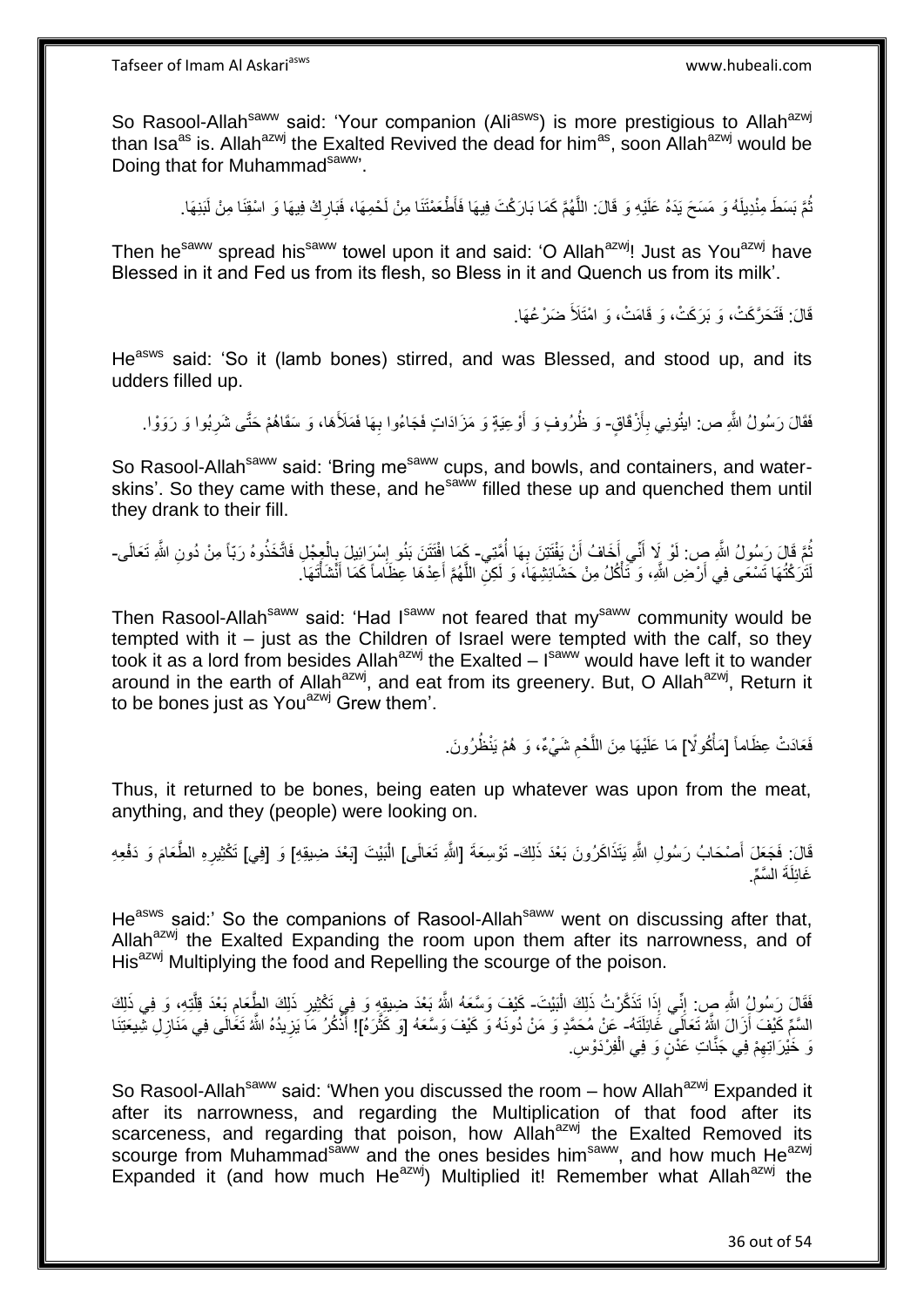Exalted would Increase in the houses of our<sup>asws</sup> Shias and their good ones, in the Gardens of Eden and in Al-Firdows'.

إِنَّ فِي شِبِعَتِنَا لَمَنْ يَهَبُ اللَّهُ تَعَالَى لَهُ فِي الْجِنَانِ مِنَ الدَّرَجَاتِ وَ الْمَنَازِلِ وَ الْخَيْرَاتِ مَا [لا] يَكُونُ الدُّنْيَا وَ خَيْرَاتُهَا فِي ا ْ **∶** ْ ْ كَنْبِهَا [إِلَّا] كَالرَّمْلَةِ فِي الْبَادِيَةِ الْفَضْفَاضَةِ، ْ ْ ِ ِ

Among our<sup>asws</sup> Shias would be one for whom Allah<sup>azwj</sup> the Exalted would Endow for him in the Gardens, from the ranks and the houses and the goodness, what the world and its goodness in its sides does not happen to be except like a grain of sand in the wilderness of the desert.

فَمَا هُوَ إِلَّا أَنْ يَرَى أَخاً لَهُ مُؤْمِناً فَقِيراً فَيَتَوَاضَعَ لَهُ- وَ يُكْرِمَهُ وَ يُعِينَهُ [وَ يَمُونَهُ] وَ يَصُونَهُ عَنْ بَذْلِ وَجْهِهِ لَهُ، حَتَّى يَرَى لَ َ ِ ِ ِ الْمَلَائِكَةَ الْمُوَكَّلِينَ بِتِلْكَ الْمَنَازِلِ وَ الْقُصُورِ [وَ] قَدْ تَضِاعَفَتْ حَتَّى صَارَتْ فِي الْزِّيَادَةِ- كَمَا كَانَ هَذَا الذَّالِّذُ فِي هَذَا الْبَيْتِ ِ ْ **∶** ْ ْ **∣** ْ ْ **∶** الصَّغِيرِ - الَّذِي رَأَيْتُمُوهُ فِيمَا صَالَ إِلَيْهِ مِنْ كَبَرٍ ۚ وَ عِظَمِهِ وَ سَعَتِهِ ۚ **∶** لَ  $\frac{1}{2}$ َ

So it would not be, except that he would see a *Momin* brother of his, being poor, so he would be consoling to him, and honour him, and assist him, and favour him, and protect him from falling of his face (respect), until the Angels of Proximity would see those dwelling and the castles to have been Multiplied, to the extent that they would become in the increase – just as this increase in this small room – which you all saw it, in what it came to from its largeness, and its greatness, and its expansion.

> فَيَقُولُ الْمَلَائِكَةُ: يَا رَبَّنَا- لَا طَاقَةَ لَنَا بِالْخِدْمَةِ فِي هَذِهِ الْمَنَازِلِ، فَأَمْدِدْنَا بِأَمْلَاكٍ يُعَاوِنُونَنَا. ْ ِ َ ِ َ ِ ْ ْ **∶**

So the Angels are saying, 'O our Lord<sup>azwj</sup>! There is no strength for us regarding (building) these dwellings, so Help us with (other) Angels to be assisting us'.

> فَيَقُولُ اللَّهُ: مَا كُنْتُ لِأَحْمِلَكُمْ مَا لَا تُطِيقُونَ، فَكَمْ تُرِيدُونَ مَدَداً فَيَقُولُونَ: أَلْفَ ضِعْفِذَا. **∶** ْ َ

So Allah<sup>azwj</sup> is Saying: "I<sup>azwj</sup> would not Load upon you what you wouldn't be enduring. So how many (Angels) are you wanting for assistance?" So they are saying, 'A thousand multiple of us'.

وَ فِيهِمْ مِنَ الْمُؤْمِنِينَ مَنْ يَقُولُ أَمْلَاكُهُ: نَسْتَزِيدُ مَدَدَ أَلْفِ أَنْفِ ضِعْفِذَا وَ أَكْثَرَ مِنْ ذَلِكَ- عَلَى قَدْرِ قُوَّةِ إِيمَانِ صَاحِبِهِمْ، وَ زِيَادَةِ َ َ ْ َ ْ َ **∶** َ ْ ِ ِ ِ ِ ِ إِحْسَاٰنِهِ إِلَى أُخِيهِ الْمُؤْمِنِ. ْ َ  $\frac{1}{2}$ **·** 

And among them from the *Momineen*, would be one the Angels would be saying, 'We have to be increased for help by a thousand thousand (million) multiple, and more than that – upon a measurement of the strength of the *Eman* of their owners, and the increase of his favours to his *Momin* brother'.

فَيُمْدِدُهُمُ اللَّهُ تَعَالَى بِتِلْكَ الْأَمْلَاكِ، وَ كُلَّمَا لَقِيَ هَذَا الْمُؤْمِنُ أَخَاهُ فَبَرَّهُ، زَادَهُ اللَّهُ فِي مَمَالِكِهِ وَ فِي خَدَمِهِ فِي الْجَنَّةِ كَذَلِكَ. َ ْ ه ْ ِ ْ

So Allah<sup>azwj</sup> the Exalted would be Helping those Angels with that. And every time this *Momin* meets his brother, so he is righteous with him, Allah<sup>azwj</sup> Increases him in his kingdom and in his servants in the Paradise, similar to that'.

نُّمَّ قَالَ رَسُولُ اللَّهِ ص: [وَ] إِذَا تَفَكَّرْتُ فِي الطَّعَامِ الْمَسْمُومِ الَّذِي صَبَرْنَا عَلَيْهِ كَيْفَ أَزَالَ اللَّهُ عَنَّا غَائِلَتَهُ وَ كَثَّرَهُ وَ وَسَعَهُ، اُ ه ِ ْ ِ ُ ه ذَكِّرْتُ صَبْرَ شِيعَتِنَا عَلَى الثَّقِيَّةِ، وَ عِنْدَ ذَلِكَ يُؤَدُّيهِمُ اللَّهُ تُعَالَى بِذَلِكَ الصَّبْرِ - إِلَى أَشْرَف الْعَاقِبَةِ وَ أَكْمَلٍ السَّعَادَةِ- طَالَمَا ِ َ ْ َ ِ َبَغْتَبِطُونَ فِي تِلْكَ الْجِنَانِ بِتِلْكَ الطَّيِّبَاتِ، فَيُقَالُ لَهُمْ: كُلُوا هَنِيئاً- جَزَاءً عَلَى تَقِيَّتِكُمْ لِأَعْدَائِكُمْ وَ صَبْرِكُمْ عَلَى أَذَاهُمْ .. ْ **!** ْ ֡֡<u>֡</u> ِ َ ِ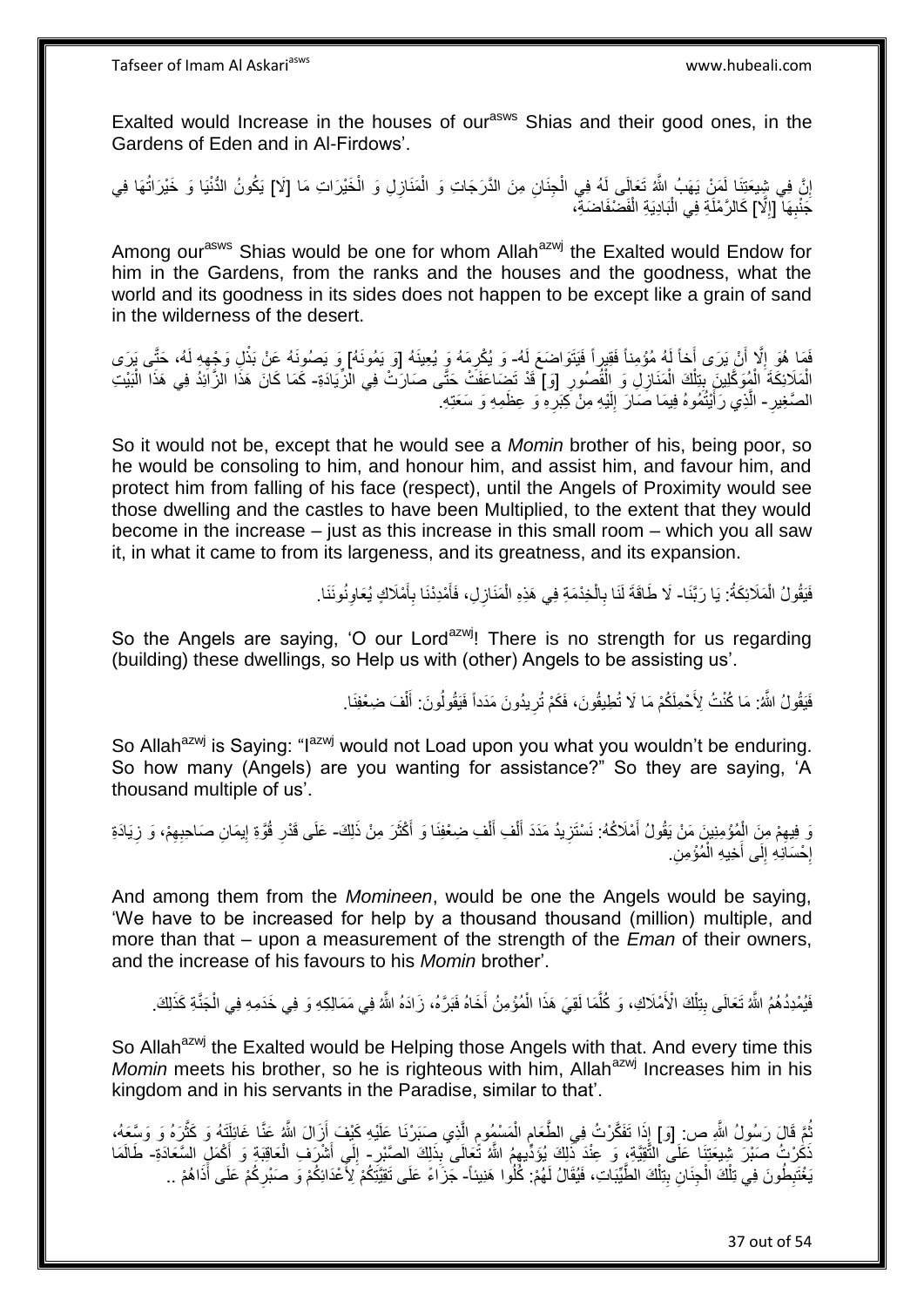Tafseer of Imam Al Askariasws www.hubeali.com

Then Rasool-Allah<sup>saww</sup> said: 'And when you think regarding the poisoned food which we were patient upon, how Allah<sup>azwj</sup> Removed its scourge from us and Multiplied it, and Expanded it, you should remember the patience of our<sup>asws</sup> Shias upon the *Taqiyya* (dissimulation), and during that, Allah<sup>azwj</sup> the Exalted Leading them, due to that patience – to the noblest of the consequences and the perfect happiness – their state being the envy of in those Gardens with those goodness's. So it would be said to them, 'Eat welcomingly – being a Recompense upon your *Taqiyya* (dissimulation) from your enemies and your patience upon their harm'.

#### **Verses 23 to 25**

وَإِنْ كُنْتُمْ فِي رَيْبٍ مِمَّا نَزَّلْنَا عَلَىٰ عَبْدِنَا فَأْتُوا بِسُورَةٍ مِنْ مِثْلِهِ وَادْعُوا شُهَدَاءَكُمْ مِنْ دُونِ اللّٰهِ إِنْ كُنْتُمْ صَادِقِينَ {23} **ِ ْ ِ ِ**

*And if you are in doubt as to that which We Revealed unto Our servant, then come with a Chapter like it and call on your witnesses from besides Allah if you were truthful [2:23].*

> فَإِنْ لَمْ تَفْعَلُوا وَلَنْ تَفْعَلُوا فَاتَّقُوا النَّارَ الَّتِي وَقُودُهَا النَّاسُ وَالْحِجَارَةُ ۖأُعِدَّتْ لِلْكَافِرِينَ {24} **ُ ِ ِ**

*But if you do not do it, and you will never be doing it, then fear the Fire the fuel of which are the people and stones; (it is) prepared for the unbelievers [2:24]*

**ِ** وَبِشِّرِ الَّذِينَ آمَنُوا وَعَمِلُوا الصَّالِحَاتِ أَنَّ لَهُمْ جَنَّاتٍ تَجْرِي مِنْ تَحْتِهَا الْأَنْهَارُ كُلِّمَا رُزِقُوا مِنْهَا مِنْ ثَمَرَةٍ رِزْقًا ۚ قَالُوا هٰذَا **ِ ِ** الَّذِي َرُزِقْنَا مِنْ قَبْلُ ۖ وَأُتُوا بِهِ مُتَشَابِهَا ۖ وَلَهُمْ فِيهَا أَزْوَاجٌ مُطَهَّرَةٌ ۖ وَهُمْ فِيهَا خَالِدُونَ ۖ {25} **ِ َ ِ ِ**

*And give glad tidings to those who believe and are doing righteous deeds, that for them are Gardens beneath which rivers flow; whenever they would be Graced from it, from its fruits as a sustenance, they shall say: This is which was Graced to us from before; and they shall be Given it, a resemblance, and for them therein would be pure wives, and they would be immortal in it*. *[2:25]*

92 قَالَ عَلِيُّ بْنُ الْحُسَيْنِ ع وَ ذَلِكَ قَوْلُهُ عَزَّ وَ جَلَ وَ إِنْ كُنْتُمْ أَيُّهَا الْمُشْرِكُونَ وَ الْيَهُودُ وَ سَائِرُ النَّوَاصِدِ [مِنَ] الْمُكَذِّبِينَ<br>المنصور العاملية ِ ْ ْ ْ َ ِ ٔ<br>ا ْ لْمُحَمَّدٍ صٍ فِي الْقُرْآنِ [وَ] فِي تَفْضِيلِهِ أَخَاهُ عَلِيّاً، الْمُبَرِّزَ عَلَى إِلْفَاضِلِينَ، الْفَاضِلَ عَلَى الْمُجَاهِدِينَ، الَّذِي لَا نَظِيرَ لَهُ فَي ْ ْ َ ه ْ ْ نُصْرَةِ الْمُتَّقِينَ، وَ قَمْعِ الْفَاسِقِينَ، وَ إِهْلَاكِ الْكَافِرِينَ، وَ بَثِ دِينِ اللَّهِ فِي الْعَالَمِينَ **∶** ْ ِ ْ  $\zeta$ ْ ْ

**S 92 -** Ali<sup>asws</sup> Bin Al-Husavn<sup>asws</sup> said: 'And those are the Words of the Mighty and Majestic *And if you were [2:23]* – O you polytheists and Jews and the rest of the Nasibis (Hostile ones) from the beliers to Muhammad<sup>saww</sup> regarding the Quran, and in his<sup>saww</sup> preferring his<sup>saww</sup> brother Ali<sup>asws</sup>, the most outstanding upon the meritorious ones, and the most superior upon the Holy warriors in which there is no match for him<sup>asws</sup> in the helping of the pious ones and repressing the immoral ones, and destroying the unbelievers, and the disseminating of the Religion of Allah<sup>azwj</sup> in the worlds.

إِنْ كُنْتُمْ فِي رَيْبِ مِمَّا نَزَّلْنِا عَلمٍ عَبْدِنٍا فِي إِبْطَالٍ عِبَادَةِ الْأَوْثَانِ مِنْ دُونِ اللَّهِ، وَ فِي النَّهْبِي عَنْ مُوَالِاةِ أَعْدَاءِ اللَّهِ، وَ مُعَادَاةِ ْ ِ َ ِ َ ِ أَوَّلِيَاءٍ اللَّهِ، ۖ وَ فِي الْجَثِّ عَلَى الِاَنْقِيَادِ لِأَخِي رَسُولِ اللَّهِ ص، وَ اتَّخَاذِهِ إِمَاماً، وَ اعْتِقَادِهِ فَاضِّلَّا رَاجِحاً، لَا يَقْبَلُ اللَّهُ عَنَّ وَ جَلَّ ْ َ ِ إِيمَاناً وَ لَا طَاعَةً إِلَّا بِمُوَالاتِهِ. ِ ِ <u>֖֚֚֚֚֚֚֓</u>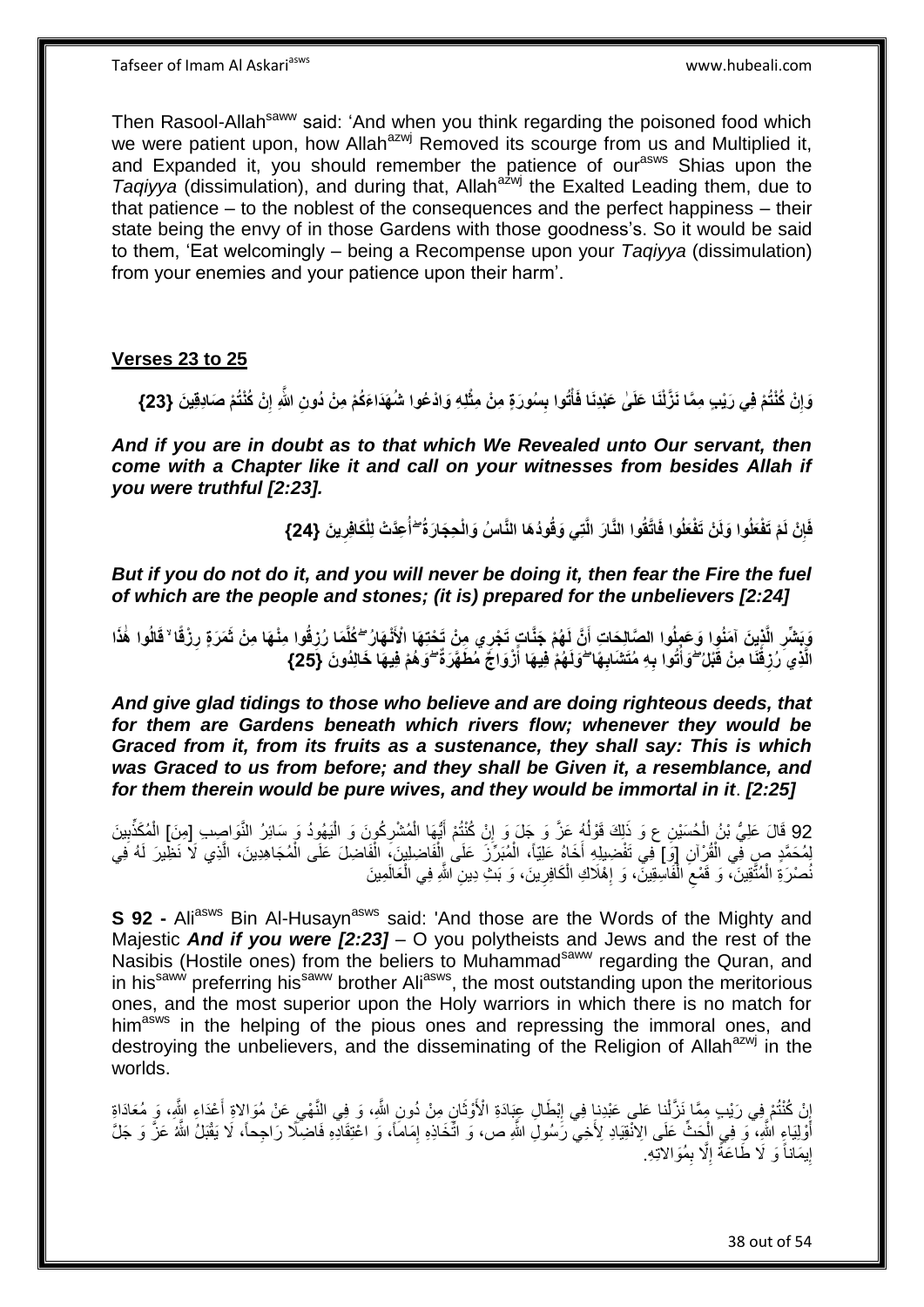*And if you are in doubt as to that which We Revealed unto Our servant [2:23]*  regarding the invalidation of the worship of idols from besides Allah<sup>azwj</sup>, and regarding the prohibition of friendship with the enemies of Allah<sup>azwj</sup> and the enmity of the friends of Allah<sup>azwj</sup>, and the urging of the obedience to the brother<sup>asws</sup> of Rasool-Allah<sup>saww</sup> and taking him<sup>asws</sup> as an Imam<sup>asws</sup>, and believe in his<sup>asws</sup> preference over others. Allah<sup>azwj</sup> Mighty and Majestic will not Accept the *Eman* nor the obedience except with his<sup>asws</sup> Wilayah.

وَ تَظُنُّونَ أَنَّ مُجَمَّداً تَقَوَّلَهُ مِنْ عِنْدِهِ، وَ يَنْسُبُهُ إِلَى [رَبِّهِ ۖ فَإِنْ كَانَ كَمَا تَظُنُّونَ] فَأْتُوا بِسُورَةٍ مِنْ مِثْلِهِ مِثْلِ مُحَمَّدٍ أُمِّيٍّ ۖ لَمْ اُ لَ ِ ِ ْ ِ ֧֟֟֟֓֟֓֟׆֧֧ ُ لَ يَخْتَلِفْ قَطَّ إِلَى أَصْحَابِ كُتُبِ ۖ وَ عِلْمِ وَ لَا تَتَلْمَذَ لِأَحَدٍ وَ لَا تَعَلَّمَ مِنْهُ، وَ هُوَ مَنْ قَدْ عَرَفْتُمُوهُ فَي حَضرِهِ وَ سَفَرِهِ، لَمْ يُفَاّرِقْكُمْ ه ْ ֧֧֧֧֝֝֓֝֓֝֓׆֧ ْ  $\frac{1}{2}$ ِ ِ ِ قَطُّ إِلَى بَلَدٍ أَيْسَ مَعَهُ مِنْكُمْ جَمَاعَةٌ- يُٰرَاعُونَ أَحْوَالَهُ، وَ يَعْرِفُونَٰ أَخْبَارَهُ، ِ َ ِ َ

And you are thinking that Muhammad<sup>saww</sup> is speaking it from his<sup>saww</sup> own self and attributing it to his<sup>saww</sup> Lord<sup>azwj</sup> – so if it was as you are thinking - *then bring a* **Chapter like it** – from a person like Muhammad<sup>saww</sup>, Ummy never having interchanged at all with the people of the Books and learnt, nor been an apprentice for anyone, nor learnt from him; and he<sup>saww</sup> is one whom you all knew him<sup>as</sup> during his<sup>saww</sup> presence and his<sup>saww</sup> travels. He<sup>saww</sup> did not separate from you at all to a city, there not being a group of you with him<sup>saww</sup> seeing his<sup>saww</sup> situations, and recognizing his<sup>saww</sup> news.

ثُمَّ جَاءَكُمْ بَعْدُ بِهَذَا الْكِتَابِ- الْمُشْتَمِلِ عَلَى هَذِهِ الْعِجَائِبِ فَإِنْ كَانَ مَنْقُومٍ لَا كَمَا تَظُنُّونَ فَأَنْتُمُ الْفُصَحَاءُ وَ الْبُلْغَاءُ وَ الشُّعَرَاءُ وَ ْ ِ ْ ِ ْ ْ ْ َ الْأُدَيَاءُ- الّْذِينَ لَا نَظِيرَ لَكُمْ فِي سَائِرِ [الْبِلَادِ وَ] الْأَدْيَانِ، وَ مِّنْ سَائِرِ الْأُمَمِ، ِ **∶** ِ ْ ِ ه

Then he<sup>saww</sup> came to you all afterwards, with this Book, comprising upon all these wonders. So if he<sup>saww</sup> was a speaker, just as you are thinking, then you all are the eloquent, and the rhetoricians, and the poets, and the writers, those there being no match for you in the rest of the cities and the religions, and from the rest of the communities.

َ فَإِنْ كَانَ كَاذِباً فَاللُّغَةُ لُغَتُكُمْ وَ جِنْسُكُمْ، وَ طَبْعُهُ طَبْعُكُمْ، وَ سَيَتَّقِِقُ لِجَمَاعَتِكُمْ أَوْ لِبَعْضِكُمْ مُعَارَضِمَةُ كَلَامِهِ [هَذَا] بِأَفْضِلَ ُ ُّ ِ َ **∶** مِنَّهُ أَوْ مِثْلِهِ. لِأَنَّ مَا كَانَ مِنْ قَبَلِ الْبَشَرِ، لَا ۖ عَنِ اللَّهِ، فَلَا يُجُودُ إِلَّا أَنْ يَكُونَ فِي الْبَشَرِ مَنْ يَتَمَكَّنُ مِنْ مِثْلِهِ، فَأَتُوا بِذَلِكَ ْ َ ِ ْ َ ِ ِ :<br>ا ْ **ٔ** لِتَعْرِ فُوِه- وَ سَائِرَ ۖ النَّظَائِرِ ۗ إِلَيْكُمْ فِي أَحْوَ الْكُمْ- أَنَّهُ مُّبْطِلٌ كَاذِبٌ ۗ [يَكْذِبُ] عَلَى اللَّهِ تَعَالَى **∶** َ لَ  $\frac{1}{2}$ ِ

So if he<sup>saww</sup> was a liar, then the language is your language, and his<sup>saww</sup> genus is your genus, and his<sup>saww</sup> nature is your nature, and there would be a precedence in your groups or for one of you to oppose this speech of his<sup>saww</sup>, by something more superior than it or the like of it, because if it was from the mortal, not being from Allah<sup>azwj</sup>, then it would not be allowed except that there happens to be among the mortals, someone who is able upon the like of it. Therefore, come with that so that he would be recognized, and (so would) the rest of the counterparts, to you all in their conditions, that he<sup>saww</sup> is false, a liar, lying upon Allah<sup>azwj</sup> the Exalted.

َرِ ادْعُوا شُهَداءَكُمْ مِنْ دُوِنٍ اللَّهِ الَّذِينَ يَشْهَدُونَ بِزَعْمِكُمْ أَنَّكُمْ مُحِقُّونَ، وَ أَنَّ مَا تَجِيئُونَ بِهِ نَظِيرٌ لِمَا جَاءَ بِهِ مُحَمَّدٌ، وَ<br>يُرِي الْجُمُونِ فَيُحْمَدُ مِنْ دُوِنٍ اللَّهِ الَ ِ ِ َ َ ِ ه شُهَدَاءَكُمُ الَّذِينَ تَزْعُمُونَ أَنَّهُمْ شُهَدَاؤُكُمْ- عِنْدَ رَبِّ الْعَالَمِينَ لِعِبَادَتِكُمْ لَهَا، وَ تَشْفَعُ لَكُمْ إِلَيْهِ إِنْ كُنْتُمْ صادِقِينَ فِي قَوْلِكُمْ: إِنَّ ه ْ لَ ِ ِ ِ مُحَمَّداً ص تَقَوَّلَهُ.

*and call on your witnesses from besides Allah* - Those that will be testifying with your thinking that you all are right, and that whatever you are coming with is a match to what Muhammad<sup>saww</sup> has come with; and your witnesses, those who are thinking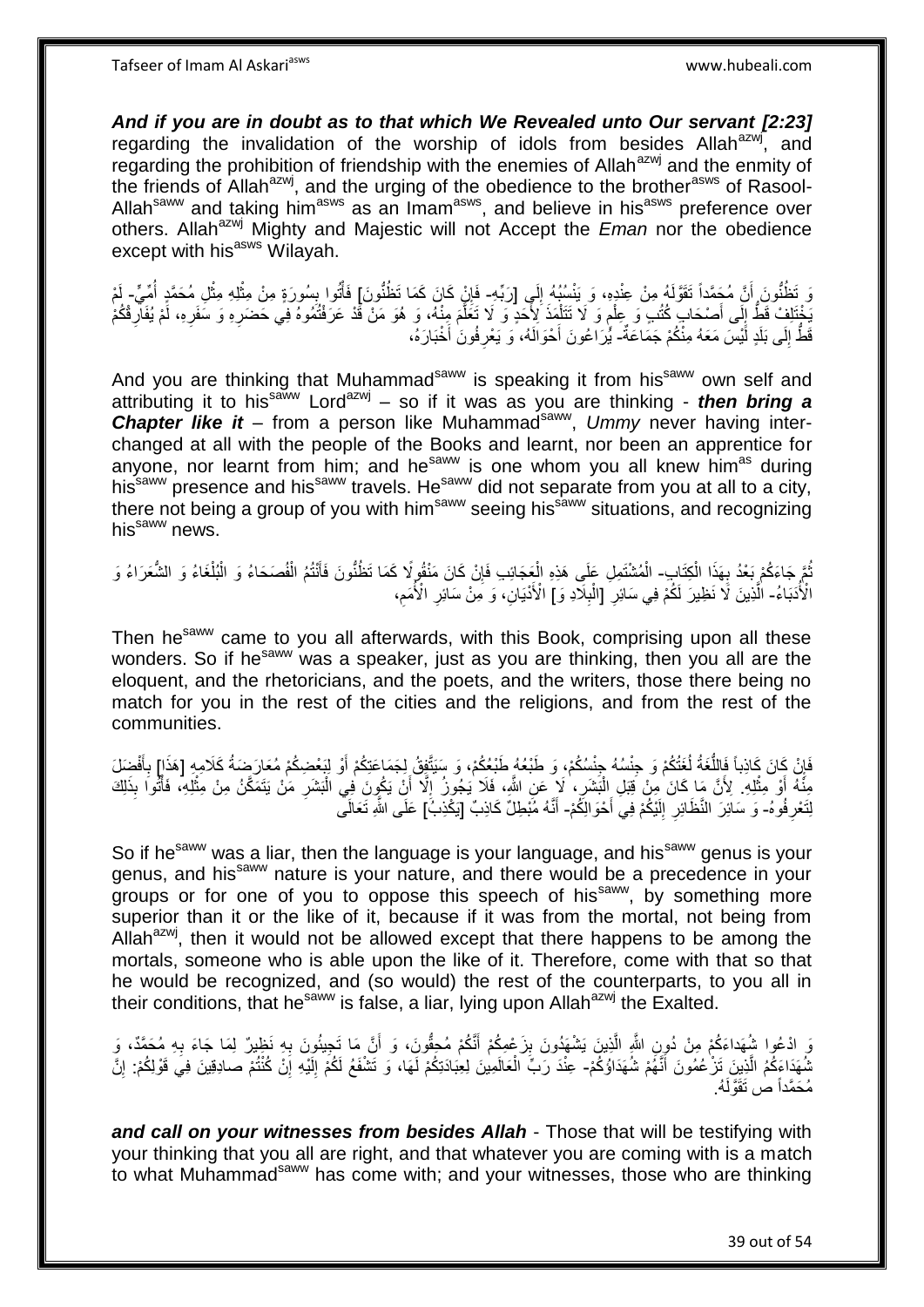that they are your witnesses in the Presence of the Lord<sup>azwj</sup> of the world for it, and can intercede for you all to Him<sup>azwj</sup> *if you are truthful* in your words that Muhammad<sup>saww</sup> has said it".

نُمَّ قَالَ اللَّهِ عَزَّ وَ جَلَّ: فَإِنْ لَمْ تَفْعَلُوا هَذَا الَّذِي تَحَدَّيْتُكُمْ بِهِ وَ لَنْ تَفْعَلُوا إِأَيْ] وَ لَا يَكُونُ ذَلِكَ مِنْكُمْ، وَ لَا تَقْرِرُونَ عَلَيْهِ، ِ ه ِ ُ ُ َ فَاعْلَمُوا أَنَّكُمْ مُبْطِلُونَ، وَ أَنَّ مُحَمَّداً الصَّادِقُ الْأَمِينُ- الْمَخْصُوصِ بِرِسَالَةٍ رَبِّ الْعَالَمِينَ، الْمُؤَيَّدُ بِالرُّوحِ الْأَمِينِ، وَ بِأَخِيهِ َ م<br>أ ِ  $\zeta$ ِ ْ ْ ِ ْ أَمِيرٍ الْمُؤْمِنِينَ وَ سَيِّدِ الْوَصِنِّينَ، فَصَدِّقُوهُ فِيماً يُخْبِرُكُمْ بِهِ عَنِ اللَّهِ مِنْ أَوَامِرِهِ وَ نَوَاهِيهِ وَ فِيمَا يَذْكُرُهُ مِنْ فَضَلِ [عَلِي] وَصَمِّهِ ِ **∶** ِ ْ ْ ِ خِيهِ. َو أ

Then the Mighty and Majestic Said: *But if you do not do it [2:24]* - this which you have been challenged with and you will never be doing it  $-$  i.e.  $-$  nor are you able upon it, then know that you are false and that Muhammad<sup>saww</sup> is the truthful, the trustworthy, the one particularized with the Message of the Lord<sup>azwj</sup> of the world, the one assisted by the Trustworthy Spirit, and by his<sup>saww</sup> brother<sup>asws</sup>, the Emir of the *Momineen*, and the chief of the successors<sup>as</sup>. Therefore, ratify him<sup>saww</sup> regarding worrance, and the chief of the successors. Therefore, ratify film the regarding what he<sup>saww</sup> is informing you with from Allah<sup>azwj</sup>, or His<sup>azwj</sup> Commands and His<sup>azwj</sup> Prohibitions, and regarding what he<sup>saww</sup> is mentioning from the merits of Ali<sup>asws</sup>, his<sup>saww</sup> successor<sup>asws</sup> and his<sup>saww</sup> brother<sup>asws</sup>.

فَاتَّقُوا بِذَلِكَ عَذَابَ النَّارِ الَّتِي وَقُودُهَا حَطَبُهَا إِلنَّاسُ وَ الْحِجارَةُ حِجَارَةُ الْكِبْرِيتِ أَشَدُّ الْأَشْيَاءِ حَرّاً أُعِدَّتْ تِلْكَ النَّارُ لِلْكافِرِينَ َ **ٍ** ْ ْ ه ِ المية التي تحت المساحة المساحة المساحة المساحة المساحة المساحة المساحة المساحة المساحة المساحة المساحة المساحة<br>المساحة المساحة المساحة المساحة المساحة المساحة المساحة المساحة المساحة المساحة المساحة المساحة المساحة المساح ِ ْ ْ بِمُحَمَّدٍ وَ الشَّاكِّينَ فِي نُبُوَّتِهِ، وَ الدَّافِعِينَ لِحَقِّ أَخِيهِ عَلِيٍّ، وَ الْجَاحِدِينَ لِإِمَامَتِهِ. َ ِ ْ

*then fear*– that Punishment *the Fire, the fuel of which* – and its firewood - *are the people and stones* sulphuric stones being the most intense of the things in heat (*it is*) *prepared* that Fire *for the unbelievers* in Muhammad<sup>saww</sup> and the doubters of his Prophet-hood, and those denying the right of his<sup>saww</sup> brother Ali<sup>asws</sup> and the rejecters of his<sup>asws</sup> Imamate.

ثُمَّ قَالَ تَعَالَى: وَ بَشِّرِ الَّذِينَ آمَنُوا بِاللَّهِ- وَ صِدَّقُوكَ فِي نُبُوَّتِكَ، فَاتَّخَذُوكَ نَبِيّاً وَ صَدَّقُوكَ فِي أَقْوَالِكَ وَ صَوَّبُوكَ فِي أَفْعَالِكَ، وَ **∶** ه ِ ُ ِ َ َ ِ اتَّخَذُوا أَخَاكَ عَلِيّاً بَغَدَكَ إِمَاماً وَ لَكَ وَصِيّاً مَرْضِيّاً، وَ انْقَادُوا لِمَا يَأْمُرُهُمْ بِهِ وَ صَارُوا إِلَّى مَا أَصَارَهُمْ إِلَيْهِ، وَ رَأَوْا لَهُ مَا ِ :<br>أ ِ َ َ لَ ِ َ يَرَوْنَ لَكَ إِلَّا النُّبُوَّةَ الَّتِي أَفْرَدْتَ بِهَا. **∶** َ ه ِ

(Imam Hassan Al-Askari<sup>asws</sup> said): 'Then the Exalted Says: And give glad tidings to *those who believe [2:25]* in Allah<sup>azwj</sup> and are ratifying you<sup>saww</sup> with regards to yoursaww Prophet-hood, so they are taking you<sup>saww</sup> as a Prophet<sup>saww</sup> and are ratifying you<sup>saww</sup> regarding your<sup>saww</sup> words, and you<sup>saww</sup> as being correct in your<sup>saww</sup> deeds, and are taking your<sup>saww</sup> brother Ali<sup>asws</sup> after you<sup>saww</sup> as an Imam<sup>asws</sup> and as a successor<sup>asws</sup> for you<sup>saww</sup> - with satisfaction, and (they) are (guided) when he<sup>asws</sup> instructs them towards it (Paradise), and they come to whatever he<sup>asws</sup> takes them to, and they see for him<sup>asws</sup> what they are seeing for you<sup>saww</sup> except for the Prophethood which you<sup>saww</sup> are singled out with.

وَ أَنَّ الْجِنَانَ لَا تَصِيرُ لِّهُمْ إِلَّا بِمُوَالِاتِهِ- وَ مُوَالاةِ مَنْ يُنَصِّ لَهُمْ عَلَيْهِ مِنْ ذُرِّيَّتِهِ وَ مُوَالاةِ سَائِرِ أَهْلِ وَلَايَتِهِ، وَ مُعَادَاةِ أَهْلِ ْ ِ ِ َ َ **∶** مُخَالَفَتِهِ وَ عَدَاوَتِهِ. وَ أَنَّ النَّيرَانَ لَا تَهْدَأُ عَنْهُمْ، وَ لَا تَعْدِلُ بِهِمْ عَنْ عَذَابِهَا- إِلَّا بِتَنَكَّبِهِمْ عَنْ مُوَالاَةِ مُخَالِفِيهِمْ، وَ مُؤَازَرَةِ ِ ا<br>ا اً ِ ِ ِ ا<br>ا ِ ه<br>م. ِ َشاِنِئيه

And that the Gardens would not come to be for them except by their befriending him<sup>asws</sup> and befriending the ones from whom there is a link to him<sup>asws</sup> from his<sup>asws</sup> descendants (the Divine Imams<sup>asws</sup>), and befriending the rest of the people of his<sup>asws</sup> Wilayah, and being inimical to the people who oppose him<sup>asws</sup> and his<sup>asws</sup> enemies.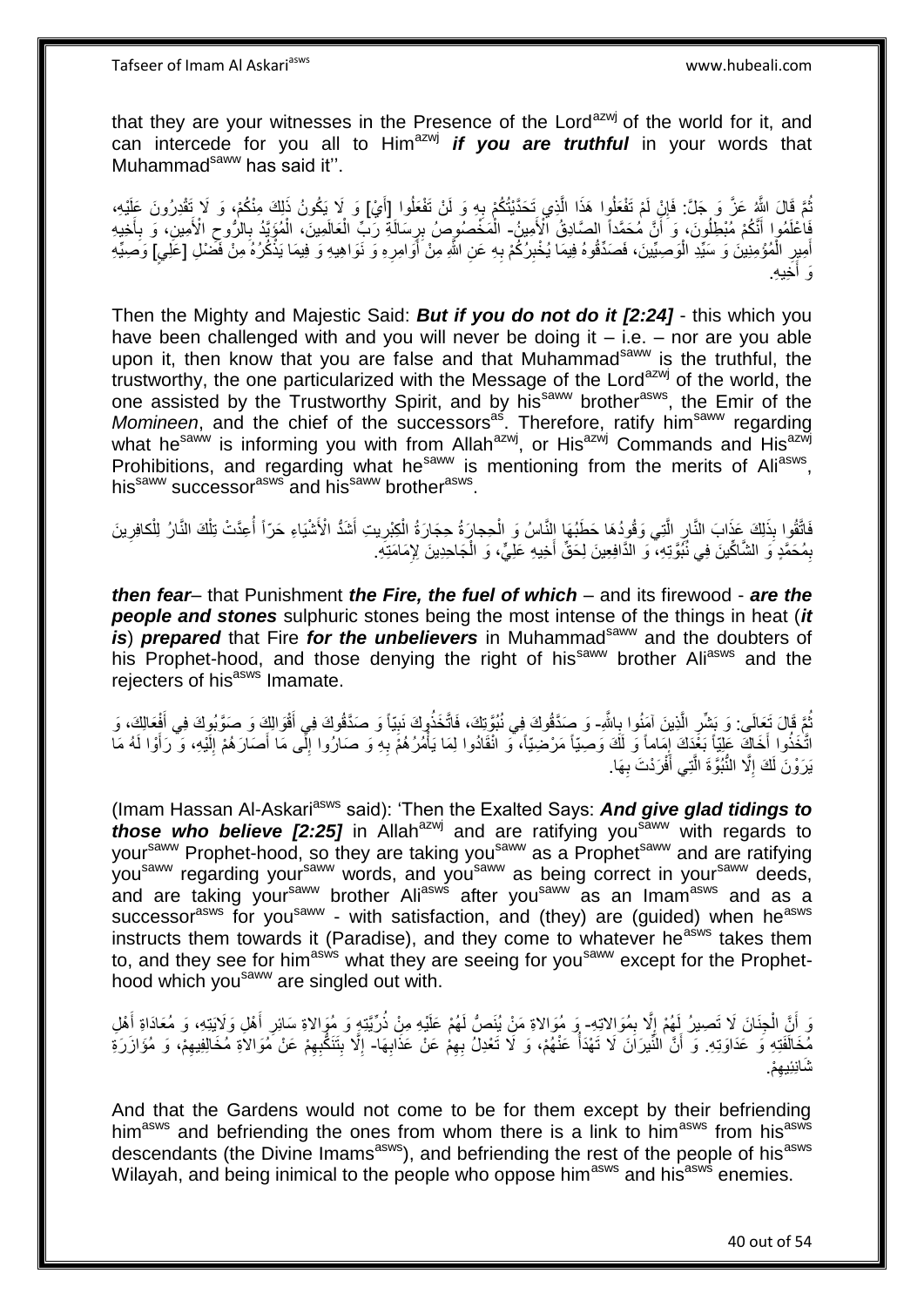وَ عَمِلُوا الصَّالِحاتِ مِنْ أَدَاءِ الْفَرَائِضِ وَ اجْتِنَابِ الْمَحَارِمِ، وَ لَمْ يَكُونُوا كَهَؤُلَاءِ الْكَافِرِينَ بِكَ بَشِّرْهُمْ أَنَّ لَهُمْ جَنَّاتٍ بَسَاتِينَ **ٍ** ْ ْ ِ ِ ْ **∶** َنَّجْرِي مِنْ تَحْتِهَا الْأَنْهارُ مِنْ تَحْتِ أَشْجَارِهَا وَ مَسَاكِنِهَا ِ َ

*And are doing righteous deeds* – the ones who are performing the Obligatory acts and are keeping aside from the Prohibitions, and are not becoming like those who are disbelieving in you<sup>saww</sup>. So give them glad tidings *that for them are Gardens* orchards *beneath which rivers flow* – from below its trees and its dwellings.

كُلِّما رُزِقُوا مِنْها مِنْ تِلْكَ الْجِنَانِ مِنْ ثَمَرَةٍ مِنْ ثِمَارِهَا رِزْقاً وَ طَعَاماً يُؤْتَوْنَ بِهِ قالُوا هذَا الَّذِي رُزِقْنا مِنْ قَبْلُ فِي الدُّنْيَا ِ ْ ْ **∶** ِ ِ ه فَأَسْمَاؤُهُ كَأَسْمَاءِ مَا فِي الدُّنْيَا- مِنَّ ثُفَّاحٍ وَ سَفَرْجَلٍ وَ رُمَّانٍ [وَ] كَذَا وَ كَذَا. َ َ ٍ

*whenever they would be Graced from it*, from these Gardens *from its fruits as a sustenance* and meals they (servants) would be coming with, *they shall say: This is which was Graced to us from before* in the world as their names would be like their names were in the world, from apple and quince and pomegranate, and such and such.

رَ إِنْ كَانَ مَا هُنَاكَ مُخَالِفاً لِمَا فِي الدُّنْيَا- فَإِنَّهُ فِي غَايَةِ الطِّيبِ، وَ أَنَّهُ لَا يَسْتَحِيلُ إِلَى مَا تَسْتَحِيلُ إِلَيْهِ ثِمَارُ الدُّنْيَا مِنْ عَذِرَةٍ- وَ **׀** لَ ِ ।।<br>१ َ ِ ֧֖֧֚֚֓֝֝֝ مَائِرِ الْمَكْرُوهاتِ مِنْ صَفْرَاءَ وَ ۖسَوْدَاءَ وَ دَمٍ [وّ بَلْغَمِ] بَلْ لَا يَتَوَلَّدُ مِنْ مَأْكُولِهِمْ إِلَّا الْعَرَقُ- الَّذِي يَجْرِي مِنْ أَعْرَاضِهِمْ أَطْيَبَ ْ ٍ ْ ِ ْ ِ ِ ْ ه ِ َ ه مِنْ رَائِحَةِ الْمِسْكِ ْ

And whatever over there which would be different to what was in the world, so it would be at the peak of goodness, and it would not be possible for (people) to become what the fruits of the world become, from excrement and the rest of the abhorrence from the yellowness, and the blackness, and blood, and phlegm. But, their foods would not produce except for the sweat which would flow from their skins as being more aromatic then the smell of musk.

وَ أَثُوا بِهِ بِذَلِكَ الرِّرْقِ- مِنَ الثَّمَارِ مِنْ تِلْكَ الْبَسَاتِينِ مُتَشِابِهاً يُشْبِهُ بَعْضُهُ بَعْضاً- بِأَنَّهَا كُلُّهَا خِيَارٌ لَا رَذْلَ فِيهَا [وَ] بِأَنَّ كُلَّ **∶** ُ :<br>ا ْ ِ ِّ ِ **ٔ** ه َ **∶** َ **∶** ِّصِنْٰفٍ مَثْمَاً فِي غَايَةِ الطِّيبِ وَ اللَّذِّةِ لَيْسَ كَثِمَارِ الدُّنْبَا [الَّتِيَ] بَعْضُهَا نِيٌّ، وَ بَعْضُهَا مُتَجَارِزٌ لِحَدٌّ النَّضْبِحِّ- وَ الْإِدْرَاكِ إَلَى حَدِّ ه **∶** ه ِ ِ لَ ِ الْفَسَادِ مِنْ حُمُوصَةٍ وَ مَرَارَةٍ- وَ سَائِرِ ضَٰرُوبِ الْمَكَارِهِ، وَ مُتَشَابِهاً أَيْضًا مُتَّفِقَاتِ الْأَلْوَانِ مُخْتَلِفَاتِ الطُّعُومِ ْ ِ ْ َ ِ ْ **∶** 

And they shall be Given it –that sustenance from the fruits from those orchards being *a resemblance*, resembling each other, that all of it would be the best, there being nothing despicable therein, and that every variety from it would be at the peak of the goodness and taste, not like the fruits of the world which some of it are unripened, and some of it exceed the limit of maturity and reach to a limit of the spoiling from the acidity and the bitterness, and the rest of the forms of abhorrence; and resembling it as well as different colours of the produce (and) of the tastes.

وَ لَهُمْ فِيها فِي تِلْكَ الْجِنَانِ أَزْواجٌ مُطَهَّرَةٌ مِنْ أَنْوَاعِ الْأَقْذَارِ وَ الْمَكَارِهِ مُطَهَّرَاتٍ مِنَ الْحَيْضِ وَ النَّفَاسِ، لَا وَلَّاجَاتٍ وَ لَا ْ ْ ِ ْ **ٍ** ِ َ (خَرَّاجَاتٍ وَ لَّا دَخَّالاتٍ- وَّ لَا خَثَّالاتٍ وَ لَا مُتَغَايِرَاتٍ) وَ لَا َلِأَزْوَاجِهِنَّ فَرِكَاتٌ وَ لَا صَخَّابَاتٍ وَ لَا عَيَّابَاتٌ وَ لَا فَخَاشَاتٍ وَ ِ ِ ِ مِنْ كُلِّ الْعُيُوبِ وَ الْمَكَارِهِ بَرِيَّاتٍ ِ **∶** ْ ْ

*And for them therein* – in those Gardens - *would be pure wives* – (pure) from the types of uncleanness and abhorrence, clean from the menstruation and the post childbirth discharges. No, neither any defect, nor secretion, nor infusion, nor mingling, nor changes, nor would there be for their wives, to be roaming around, nor opposing their husbands, nor shameful activities, nor immoralities, and they would be free from every fault and abhorrence.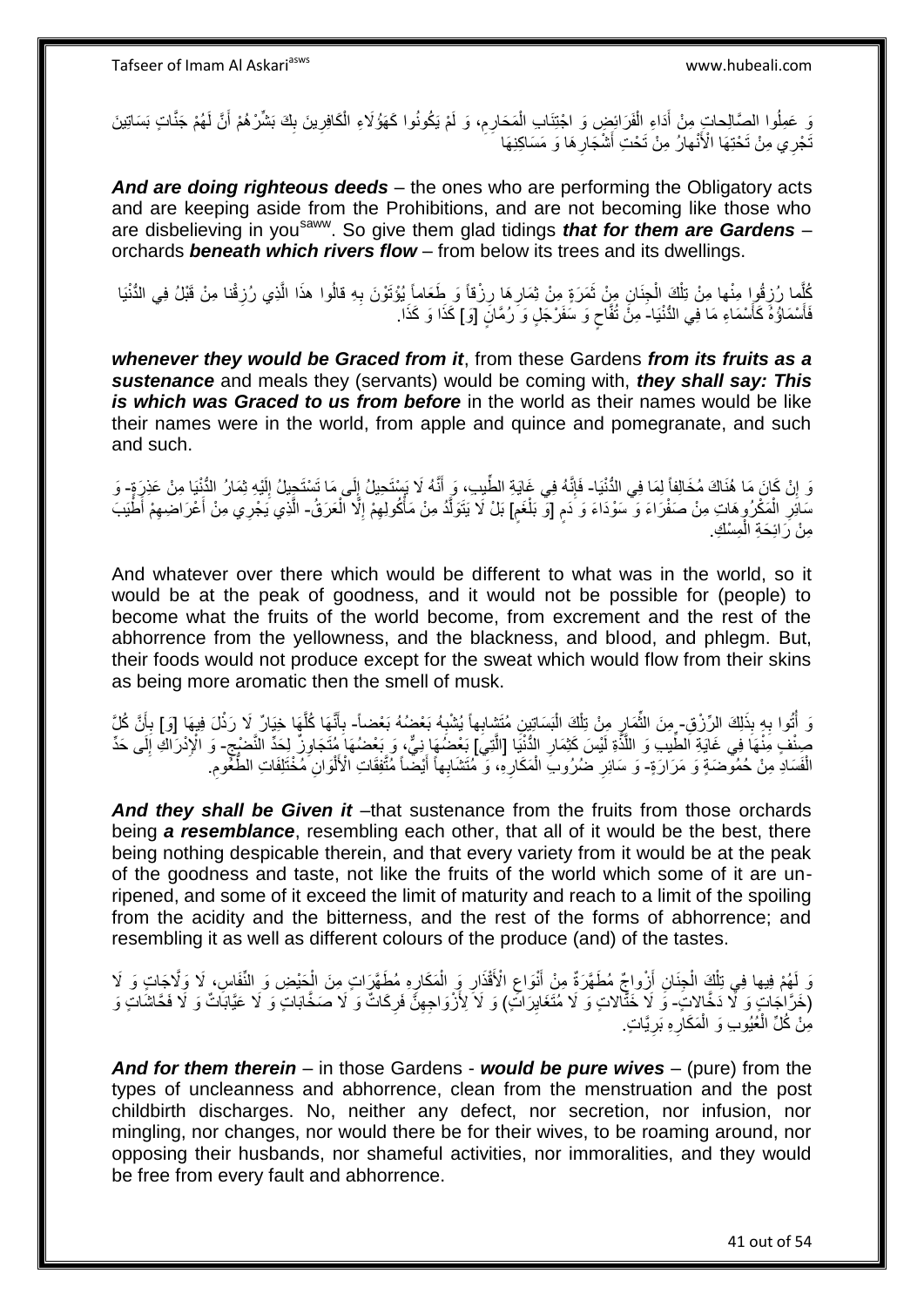ىَ هُمْ فِيها خالِدُونَ مُقِيمُونَ فِي تِلْكَ الْبَسَاتِينِ وَ الْجَنَّاتِ. ْ ْ ْ

*And they would be immortal in it* – staying in those orchards and the Gardens'.

[مَا يَذُلُّ عَلَى مُوَاخَذَةِ الشَّيعَةِ بِمَظَّالِمِ الْعِبَادِ الْمُؤْمِنِينَ:] **ِ ِ ْ**

# **What evidences upon the culpability of the Shias with the injustices suffered by the** *Momineen* **servants.**

93 [قَالَ:] وَ قَالَ عَلِيُّ بَنُ أَبِي طَالِبٍ عِ يَا مَعْشَرَ شِيعَتِنَا اتَّقُوا النَّهَ- وَ اخْذَرُوا أَنْ تَكُونُوا لِتِلْكَ النَّارِ حَطَباً، وَ إِنْ لَمْ تَكُونُوا<br>د الجنسية المستقى بِي الله عليه الله عليه المستقى ِ ْ َ **∶** َ بِاللَّهِ كَافِرِينَ، فَتَوَقَّوْ هَا بِّتَوَفِّي َظُلْمٍ إِخْوَانِكُمُ الْمُؤْمِنِينَ، فَإِنَّهُ لَيْسَ مِنْ مُؤْمِنٍ ظَلَمَ أَخَاهُ الْمُؤْمِنَ، الْمُشَارِكَ لَهُ فِي مُوَالِاتِنَا إِلَّا ثَقَّلَ اا ْ  $\frac{1}{2}$ ِ ْ **∣** ِ **∶** َ ا<br>ا ِ ْ ْ ْ اللَّهُ فِي تَلْكَ النَّارِ سَلَاسِلَهُ وَ أَغْلَالَهُ، وَ لَمْ يَفُكَّهُ مِنْهَا إِلَّا شَفَاعَتُنَا، وَ لَنْ نَشْفَعُ إِلَى اللَّهِ تَعَالَى۔ إِلَّا بَعْدَ أَنْ نَشْفَعَ لَهُ إِلَى أَخِيهِ َ **∶** ِ ِ َ ِ َ ِ الْمُؤْمِنِ، فَإِنْ عَفَا عَنْهُ شَفَعْنَا [لَهُ] وَ إِلَّا طَالَ فِي النَّارِ مَكْثُهُ. ِ ْ ِ ِ ُ

**S 93 –** He<sup>asws</sup> said: 'And Ali Bin Abu Talib<sup>asws</sup> said: 'O community of our<sup>asws</sup> Shias! Fear Allah<sup>azwj</sup> be cautious of becoming firewood for that Fire, and that you do not become *Kafirs* with Allah<sup>azwj</sup>. So prevent it by refraining from oppressing your *Momineen* brothers, for there isn't a Momin who wrongs his *Momin* brother, the participant of his in our<sup>asws</sup> Wilayah, except Allah<sup>azwj</sup> would Chain him in that Fire with His<sup>azwj</sup> chains and locks, and he would not be reprieved from these except by our<sup>asws</sup> intercession. And we<sup>asws</sup> will never intercede to Allah<sup>azwj</sup> the Exalted – except after we<sup>asws</sup> intercede for him to his *Momin* brother. So if he was to pardon him, we<sup>asws</sup> would intercede for him, or else his remaining in the Fire would be prolonged'.

94 وَ قَالَ عَلِيُّ بْنُ الْحُسَيْنِ عِ مَعَاشِرَ شِيعَتِنَا أُمَّا الْجَنَّةُ فَلَنْ تَفُوتَكُمْ سَرِيعاً كَانَ أَوْ بَطِيئاً، وَ لَكِنْ تَنَافَسُوا فِي الدَّرَجَاتِ، وَ<br>وَذَا قَدْ يَمَعُ أَيَرَكُمْ بِنَ الْحُسَيْنِ عَ م َ :<br>ٌ ْ َ ْ اعْلَمُوا أَنَّ أَرْفَعَكُمْ دَرَجَاتٍ، وَ أَحْسَنَكُمْ قُصُوراً وَ دُوراً وَ أَبْنِيَةً فِيهَا: أَحْسَنُكُمْ إِيجَاباً لِإِخْوَانِهِ الْمُؤْمِنِينَ، وَ أَكْثَرُكُمْ مُوَاسَاةً َ َ َ َ ْ ِ َ لِفُقَرَ ائِهِمْ. ِ

**S 94 –** And Ali<sup>asws</sup> Bin Al-Husayn<sup>asws</sup> said: 'Community of our<sup>asws</sup> Shias! As for the Paradise, so it will not be lost by you all, whether you were quick (in getting there) or delayed, but, you should compete regarding the ranks. And know that the higher your ranks, the better would be your castles and houses, and buildings therein, for the best of you in responding to his *Momineen* brothers, and most frequent of you in consoling to their poor ones.

ْ إِنَّ اللَّهَ عَزَّ وَ جَلَّ لَيُقَرِّبُ الْوَاحِدَ مِنْكُمْ إِلَى الْجَنَّةِ بِكَلِمَةٍ طَيِّبَةٍ يُكَلِّمُ بِهَا أَخَاهُ الْمُؤْمِنَ الْفَقِيرَ - بِأَكْثَرَ مِنْ مَسِيرَةِ مِائَةِ أَلْفِ سَنَةٍ َ **∶** ِّ ِ ْ ِ :<br>ا ِ ْ َ َ َ ِ فَقَدَّمَهُ وَ إِنَّ كَانَ مِنَ الْمُعَذَّبِينَ بِالنَّارِ ، فَلَا تَحْتَقِرُوا الْإِحْسَانَ إِلَى إِخْوَانِكُمْ، فَسَوْفَ يَنْفَعُكُمُ [اللَّهُ تَعَالَى] حَيْثُ لَا يَقُومُ مَقَامَ ذَلِكَ<br>يَجِمِدُ مِنْ الْمُعَامَلَةِ الْ ِ יֲ<br>י ِ **ٍ** ِ **!** َشَيْءٌ غَيْرُهُ.

Allah<sup>azwj</sup> Mighty and Majestic would Bring one of you closer to the Paradise due to a goodly word spoken with by his *Momin* brother, the poor one (in his favour) – by more than a travel distance of one hundred thousand years preceding him, and even though he may be undergoing Punishment with the Fire. Therefore, do not belittle the favours done to your brethren, for soon Allah<sup>azwj</sup> the Exalted would Benefit you where nothing would be standing in that place apart from  $\text{Him}^{\text{azwj}}$ .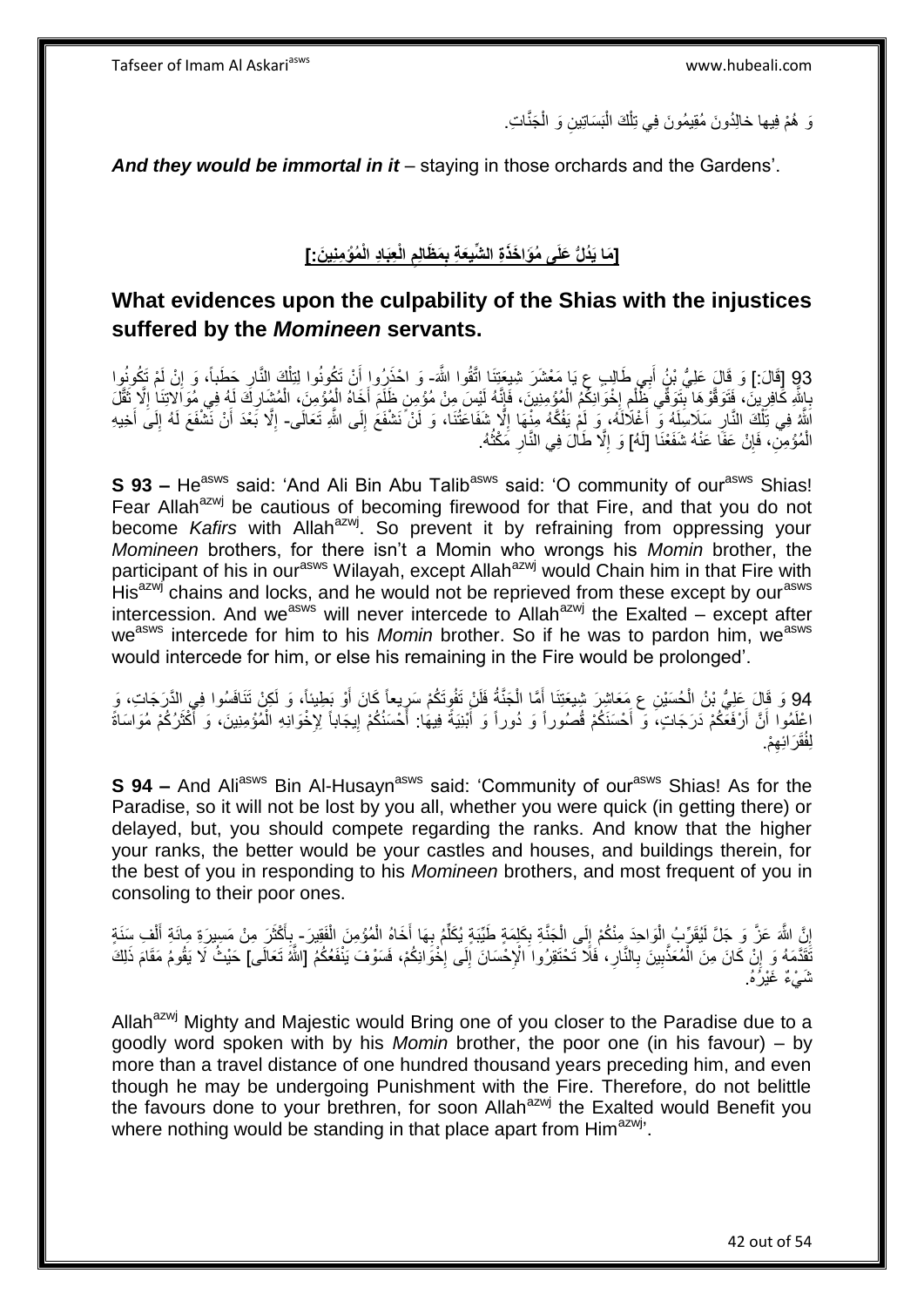قَوْلُهُ عَزَّ وَ جَلَ إِنَّ اللَّهَ لا يَسْتَحْيِي أَنْ يَضْرِبَ مَثَلًا ما بَعُوضَةً فَما فَوْقَها فَأَمَّا الَّذِينَ آمَنُوا فَيَعْلَمُونَ أَنَّهُ الْحَقُّ مِنْ رَبِّهِمْ وَ أَمَّا **∶** اُ ِ َ ِ ْ َ ه َ الَّذِينَ كَفَرُوا فَيَقُولُونَ ما ذا أَرِادَ اللَّهُ بِهِذا مَظَلاً يُضِلُّ بِهِ كَثِيراً وَ يَهْدِي بِهِ كَثِيراً وَ ما يُضلُّ بِهِ إِلَّا الْفاسِقِينَ الَّذِينَ يَنْقُضُونَ ِ **∶** َ ه ْ ِ ِ عَهْدَ اللَّهِ مِنْ بَعْدِ مِيثاقِهِ وَ يَقْطَعُونَ ما أَمَرَ اللَّهُ بِهِ أَنْ يُوصَلَ وَ يُفْسِدُونَ فِيَ الْأَرْضِ أُولَئِكَ هُمُ الْخاسِرُونَ اُ اُ **∶** َ ْ

The Words of the Mighty and Majestic: *Surely Allah has no Reservations from Striking an example - (that of) a mosquito or what is above it; then as for those who believe, they are knowing that it is the Truth from their Lord, and as for those who disbelieve, they are saying: 'What is it that Allah which Means by this example': He is Straying many by it and Guiding many by it!'. And He does not Let Stray by it (any) except the transgressors [2:26]*

*Those who are breaking the Pact of Allah from after Covenanting it and are cutting asunder what Allah has Commanded to be joined, and are making mischief in the land; those are the losers [2:27]*

95 [قَالَ الْإِمَامُ] ع: قَالَ الْبَاقِرُ ع فَلَمًا قَالَ اللَّهُ تَعَالَى: بِإِ أَيُّهَا النَّاسُ ضُرِبَ مَثَلٌ وَ ذَكَرَ الذَّبَابَ فِي قَوْلِهِ: إِنَّ الَّذِينَ تَدْعُونَ مِنْ<br>وَالْقَالَ الْإِمْرَةُ فَيْ أَوْجَدَتَ عَل ه ِ ُّ َ ْ ُونِ اللَّهِ لَنْ يَخْلُقُوا ذُباباً الْآيَةَ وَ لَمَّا قَالَ مَثَلُ الَّذِينَ اتَّخَذُوا مِنْ دُونِ اللَّهِ أَوْلِياءَ- كَمَثَلِ الْعَنْكَبُوتِ اتَّخَذَتَ بَيْتاً- وَ إِنَّ أَوْهَنَ<br>وَمُنْ الْعَنْكُمُوتِ اللَّهِ لَنْ يَج :<br>ا َ ه ْ َ أ ِ الْبُيُوَتِ لَبَيْتُ الْعَنْكَبُوتِ لَوْ كانُوا يَعْلَمُونَ ْ :<br>ا

**S 95 -** The Imam (Hassan Al-Askari<sup>asws</sup>) said: 'Al-Baqir<sup>asws</sup> said: 'When Allah<sup>azwj</sup> the Exalted Said: O you people! An example is Struck, and Mentioned the fly in His<sup>azwj</sup> Words *surely those whom you call upon besides Allah will never be (able to) create a fly [22:73]* - the Verse. And when He<sup>azwj</sup> Said: The example of those who *take guardians besides Allah is as the example of the spider taking a house; and the frailest of the houses is a house of the spider, if only they knew [29:41]*.

وَ ضَرَبَ الْمَثَلَ فِي هَذِهِ السُّورَةِ بِالَّذِي اسْتَوْقَدَ نَاراً، وَ بِالصَّيِّبِ مِنَ السَّمَاءِ. قَالَتِ الْكُفَّارُ وَ النَّوَاصِبُ: وَ مَا هَذَا مِنَ الْأَمْثَالِ **∶** ه ِ ة<br>أ ْ َ فَيُضْرَبَ! يُرِيدُونَ بِهِ الطَّعْنَ عَلَىَ رَسُولِ اللَّهِ ص. **∶ ∶** 

And He<sup>azwj</sup> Struck two Examples in this Chapter by *those who kindled a fire [2:17]* and *rainstorm from the sky [2:19]*, the unbelievers and the *Nasibis* (Hostile to Friends of Allah<sup>azwj</sup>) said: 'So what are these examples He<sup>azwj</sup> is Striking?'. They intended this to be a snide (hurtful) upon Rasool-Allah<sup>saww</sup>.

فَقَالَ اللَّهُ: يَا مُحَمَّدُ إِنَّ اللَّهَ لا يَسْتَحْيِي لَا يَتْزُكُ حَيَاءً أَنْ يَضْرِبَ مَثَلًا لِلْحَقِّ وَ يُوِضِحَهُ بِهِ عِنْدَ عِبَادِهِ الْمُؤْمِنِينَ ما بَعُوضَةً ِ ِ ْ **∶** ْ **∶** َ [أَيْ] مَا هُوَ بَعُوضَةً الْمَثَلِ فَما فَوْقَهَا فَوْقَ الْبَعُوضَةِ وَ هُوَ الذُّبَاَبُ، يَضْرِبُ بِهِ الْمَثَلَ إِذَا عَلِمَ أَنَّ فِيهِ صَلَاحَ عِبَادِهِ وَ نَفْعَهُمْ.  $\ddot{\phantom{0}}$ ْ **∶** ْ اُ َ ْ ِ

Allah<sup>azwj</sup> Said: 'O Muhammad<sup>saww</sup>! **Surely Allah has no Reservations [2:26]** -Hesaww does not avoid embarrassment *from Striking an example* so the Truth may be manifested to the *Momineen* servants *(that of) a mosquito* i.e., be it an example of a mosquito *or what is above it* or something bigger and that is of a fly. He<sup>azwj</sup> Strikes an example when He<sup>azwj</sup> Knows that in it is correction of His<sup>azwj</sup> servants and their benefit.

ِهِفَأَمَّا الَّذِينَ آمَنُوا» بِاللَّهِ- وَ بِوَلَايَةِ مُحَمَّدٍ ص وَ عَلِيٍّ وَ أَلِهِمَا الطَّيِّبِينَ، وَ سَلَّمَ لِرَسُولِ اللَّهِ صِ وَ لِلْأَئِمَّةِ ع أَحْكَامِهِمْ- وَ َ ه ِ ِ ه **∶** ه َ أَخْبَارِهِمْ وَرِ أَحْوَالِهِمْ [وَ] لَمْ يُقَابِلْهُمْ فِي أُمُورِهِمْ، وَ لَمْ يَتَعَاطَ الدُّخُولَ فَبِي أَسْرَارِهِمْ، وَ لَمْ يُفْشِ شَيْئٍاً مِمَّا يَقِفْ عَلَيْهِ مِنْهَا إِلَّا ِ َ ِ ُ ْ  $\frac{1}{2}$ ِ َ ِ َ ِ بِإِذْنِهِمْ فَيُعْلَمُونَ يَعْلَمُ هَؤُلَاءِ الْمُؤْمِنُونَ ۖ- الَّذِينَ هَذِهِ صِفَتُهُمْ أَنَّهُ الْمَثَّلُ الْمَضْرُوبِّ الْحَقُّ مِنْ رَبِّهِمْ أَرَادَ بِهِ الْحَقَّ وَ إِبَانَتَهُ، وَ ِ **ٔ : : : ∶** ْ ْ َ ِ ِ ْ ِ َ اَلْكَشْفَ عَنْهُ وَ إِيضَاحَهُ. ْ ֖֧֓<u>֚֚֚֚֓</u>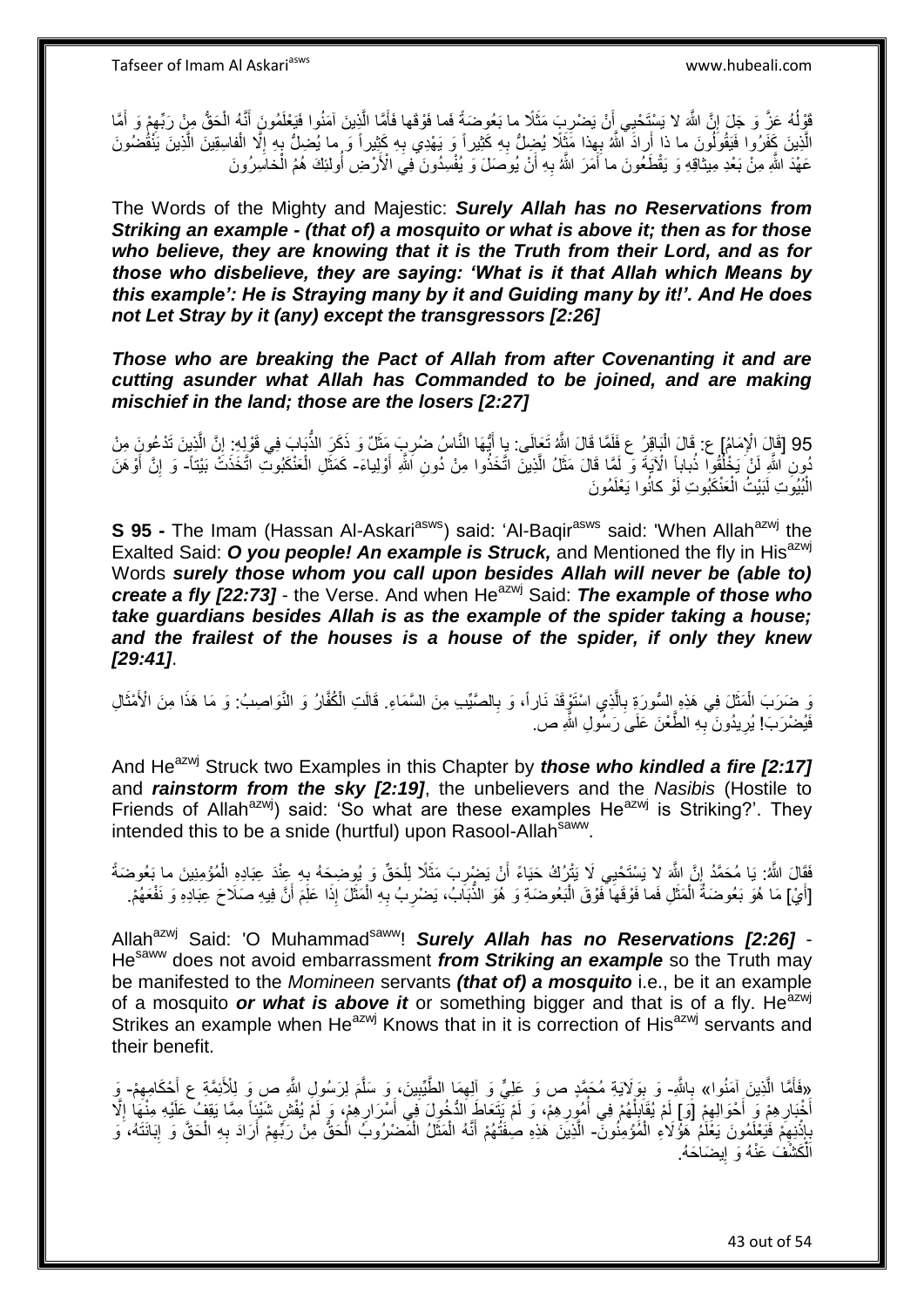*Then as for those who believe* in Allah<sup>azwj</sup> and the Wilayah of Muhammad<sup>saww</sup> and Ali<sup>asws</sup> and their<sup>asws</sup> goodly Progeny<sup>asws</sup>, and submit to Rasool-Allah<sup>saww</sup> and to the Imams<sup>asws</sup>, to their<sup>asws</sup> orders and their<sup>asws</sup> Ahadeeth and their<sup>asws</sup> situations and do not confront them<sup>asws</sup> in their<sup>asws</sup> affairs and do not interfere in their<sup>asws</sup> secrets and do not disclose anything given to them in trust from them<sup>asws</sup> without their<sup>asws</sup> permission. *They are knowing* those *Momineen* of these characteristics, that *it* – the example being struck *is the Truth from their Lord* intended to manifest the Truth and explain it, and the uncovering from it and its clarification.

«وَ أَمَّا الَّذِينَ كَفَرُوا» بِمُحَمَّدٍ صِ بِمُعَارَضَتِهِمْ [لَهُ] فِي عَلِيٍّ بِلِمَ وَ كَيْفَ وَ تَرْكِهِمُ الاِنْقِيَادَ لَهُ فِي سَائِرِ مَا أَمَرَ بِهِ فَيَقُولُونَ ما<br>... وَيَسَمَّلُ مَنْ الْمَرَى بِهِ فَيَقُولُ ِ َ ِ ِ ِ ه َ َ أَرَادَ اللَّهُ بِهِدا مَثَلًا- يُضِلُّ بِهِ كَثِيراً وَ يَهْدِي بِهِ كَثِيراً يَقُولُ الَّذِينَ كَفَرُوا ۚ إِنَّ اللَّهَ يُضِلُّ بِهَذَا أَلْمَثَلِ كَثِيراً وَ يَهْدِي بِهِ كَثِيراً َ ْ ِ ِ ه **∶ ∶** ِ [أَيْ] فَلَا مَعْنَى لِلْمَثَلِ، لِأَنَّهُ وَ إِنْ نَفَعَ بِهِ مَنْ يَهْدِيَهِ فَهُوَ يَضُرُّ بِهِ مَنْ يَضِلُّ [يُضِلُّهُ] بِهِ. **∶** ِ َ ْ ُّ ِ ِ

And as for those who disbelieve in Muhammad<sup>saww</sup> by their objections to him<sup>saww</sup> regarding Ali<sup>asws</sup>, (by questioning) 'Why?' and 'How?' and yielding to him<sup>saww</sup> in the rest of what he<sup>saww</sup> ordered with, *they are saying: What is it that Allah which Means by this example: He is Straying many by it and Guiding many by it!*  Those who disbelieved said: 'Allah<sup>azwj</sup> Strays many with these examples and Guides many by it – i.e., – So what is the meaning of these examples, for if He<sup>azwj</sup> Profits many by Guiding them then many also incur losses due to Him<sup>azwj</sup> Causing them to go astray by it (as they deny the Clear Proofs due to their *Kufr*- disbelief).'

فَرَدَّ اللَّهُ تَعَالَى عَلَيْهِمْ قِيلَهُمْ، فَقَالَ وَ ما يُضِلُّ بِهِ يَعْنِي مَا يُضِلُّ اللَّهُ بِالْمَثَلِ إِلَّا الْفاسِقِينَ الْجَانِينَ عَلَى أَنْفُسِهِمْ بِتَرْكِ تَأَمُّلِهِ، وَ ِ ِ َ ْ ِ ْ ِ َ ِ ِ َ بِوَضْعِهِ عَلَى خِلَافِ مَا أَمَرَ اللَّهُ بِوَضْعِهِ عَلَيْهِ ِ ِ َ

So Allah<sup>azwj</sup> Refuted upon them by Saying to them: **And He does not Let Stray by it** *(any)* – Meaning Allah<sup>azwj</sup> does not let Stray with the examples *except the transgressors*. The two offences upon themselves - by neglecting the contemplation of it, and placing it upon opposite to what Allah<sup>azwj</sup> Commanded with placing it upon'.

#### [حَدِيثُ صِلَةِ الرَّحِمِ، وَ أَنَّ صِلَةً رَحِمِ آلِ مُحَمَّدٍ صِ أَوْجَبُ:] **َ ِ َ ِ**

# **Hadeeth of helping the relatives, and that helping the relatives of Muhammadsaww is more Obligatory**

96 ثُمَّ وَصَفَ هَؤُلَاءِ الْفَاسِقِينَ- الْخَارِجِينَ عَنْ دِينِ اللَّهِ وَ طَاعَتِهِ مِنْهُمْ، فَقَالَ عَنَّ وَ جَلَّ: الَّذِينَ يَنْقُصُونَ عَهْدَ اللَّهِ الْمَأْخُوذَ ه ْ ْ ْ عَلَيْهِمْ لِثُّهِ بِالرُّبُوبِيَّةِ، وَ لِمُحَمَّدٍ ص بِالنُّبُوَّةِ، وَ لِعَلِيٍّ بِالْإِمَامَةِ، وَ لِشِيعَتِهِمَا بِالْمَحَبَّةِ وَ الْكَرَامَةِ مِنْ بَعْدِ مِيثاقِهِ إِحْكَامِهِ وَ تَغْلِيظِهِ **∶ ! ∶** ِ ْ ْ ِ ِ ِ יֲ<br>י

**S 96 -** (Imam Hassan Al-Askari<sup>asws</sup> said): 'Then He<sup>azwj</sup> Described the characteristics of these transgressors who exited from the Religion of Allah<sup>azwj</sup> and His<sup>azwj</sup> obedience from them, the Mighty and Majestic Says: *Those who are breaking the Pact of Allah [2:27]* – the one Allah<sup>azwj</sup> Took upon them with the Lordship, and for Muhammad<sup>saww</sup> of the Prophet-hood and for Ali<sup>asws</sup> of the Imamate, and for their Shias' love and prestige *after Covenanting it* – after respecting it (without doubt) and strictly obeying it.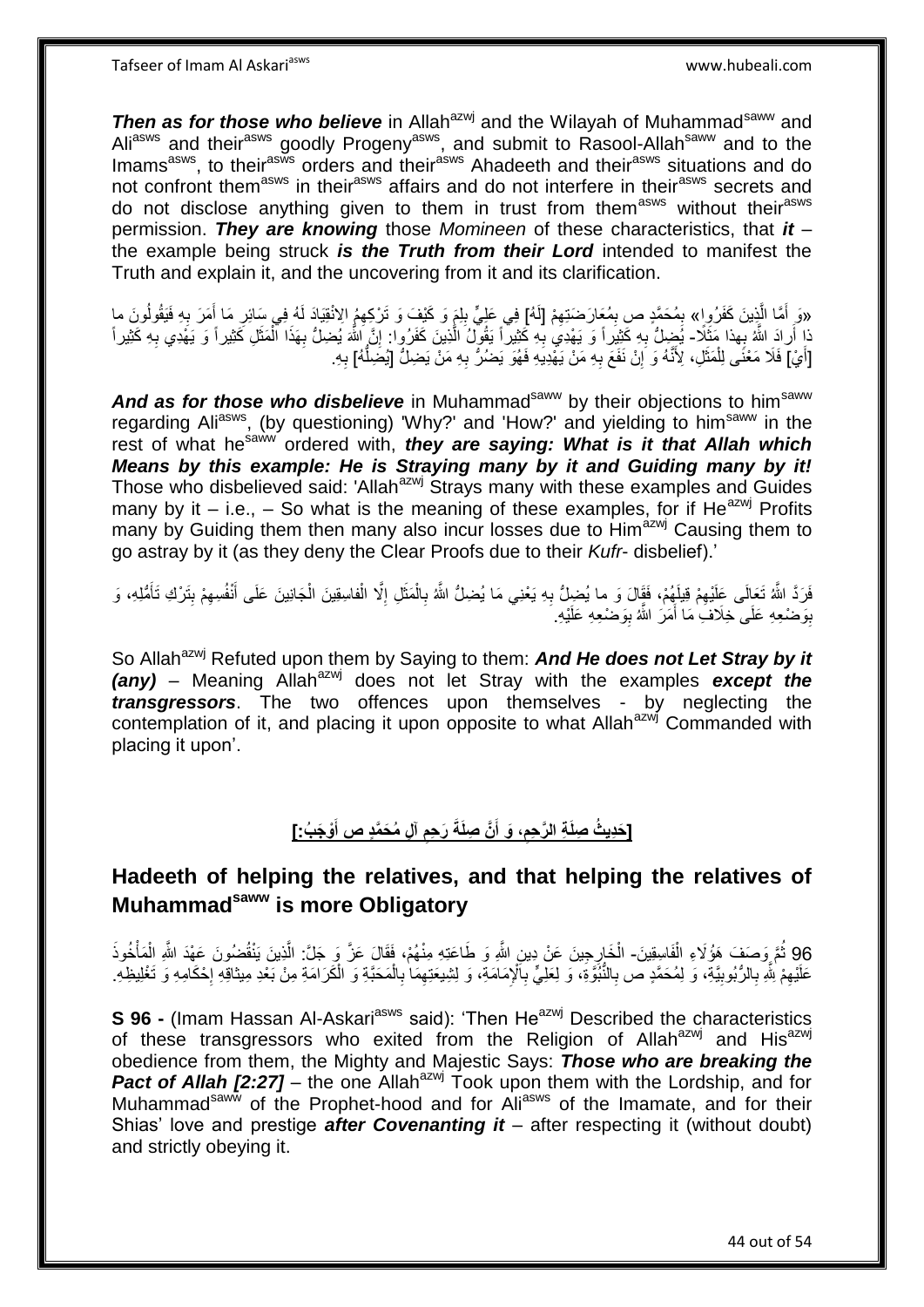Tafseer of Imam Al Askariasws www.hubeali.com

وَ يَقْطَعُونَ ما أَمَرَ اللَّهُ بِهِ أَنْ يُوصَلَ مِنَ الْأَرْحَامِ وَ الْقَرَابَاتِ أَنْ يَتَعَاهَدُوهُمْ وَ يَقْضُوا حُقُوقَهُمْ وَ أَفْضَلُ رَحِمٍ، وَ أَوْجَبُهُ حَقّاً َ ِ َ َ ْ ِ َ ہ<br>پا َ رَحِهُ مُحَمَّدٍ ص فَإِنَّ حَقَّهُمْ بِمُحَمَّدٍ ص كَمَا أَنَّ حَقَّ قَرَابَاتِ الْإِنْسَانِ بِأَبِيهِ وَ أُمِّهِ، وَ مُحَمَّدٌ ص أَعْظَمُ حَقَّاً مِنْ أَبَوَيْهِ، وَ كَذَلِكَ<br>رَحِمُ مُحَمَّدٍ مَن يَجِمَعُهُمْ بِمُحَمَّدٍ ُ ِ َ ِ َ **∫** ِ َ َ حَقُّ رَحِمِهِ أَعْظَمُ، وَ قَطِيعَتُهُ [أَقْطَعُ] وَ أَفْضَعُ وَ أَفْضَحُ. اً<br>ا َ َ

*And are cutting asunder what Allah has Commanded to be joined* - from the womb relationships and the relatives that they should be compacting and fulfilling their rights. And the most superior of the relationships and the most Obligatory right is the relationship with Muhammad<sup>saww</sup>, for their rights with Muhammad<sup>saww</sup> are just as the rights of the relatives of the person with his father and his mother, but Muhammad<sup>saww</sup> is of greater rights than his parents. And similar to that the rights of his<sup>saww</sup> relatives are greater (than the rights of a Believer's own family), and it's cutting off is more severe, and more outrageous and more flagrant.

رَ يُفْسِدُونَ فِي الْأَرْضِِ بِالْبَرَاءَةِ مِمَّنْ فَرَضَ اللَّهُ إِمَامَتَهُ، وَ اعْتِقَادٍ إِمَامَةِ مَنْ قَدْ فَرَضَ اللَّهُ مُخَالَفَتَهُ أُولئِكَ أَهْلُ هَذِهِ الصِّفَةِ هُمُ ِ ْ **∶** ِ اُ َ الْخَاسِرُ وِنَ خَسِرُوا أَنْفُسَهُمْ لِمَا صَارُوا إِلَى النِّيرَاٰنِ، وَ حُرِمُوا الْجِنَانَ، فَيَا لَهَا مِنْ خَسَارَةٍ أَلْزَمَتْهُمْ عَذَابَ الْأَبَدِ، وَ حَرَمَتْهُمْ ْ َ ْ ِ  $\frac{1}{2}$ َ نَعِيمَ الْأَبَدِ

*And are making mischief in the land* - By disavowing from the ones whose Imamate Allah<sup>azwj</sup> has Obligated, and believing in the Imamate of the ones Allah<sup>azwj</sup> has Necessitated opposition to, *these it is* – the people of these descriptions *they are the losers*. They would be incurring loss themselves when they go into the Fires, and are deprived the Gardens. So what a loss it would be when the eternal Punishment is necessitated upon them, and their being deprived of the eternal Bliss.

[قَالَ:] وَ قَالَ الْبَاقِرُ ع: أَلَا وَ مَنْ سَلَّمَ لَنِا مَا لَا يَدْرِيهِ، ثِقَةً بِأَنَّا مُحِقُّونَ عَالِمُونَ لَا نَقِفُ بِهِ إِلَّا عَلَى أَوْضَحِ الْمَحَجَّاتِ، سَلَّمَ اللَّهُ َ ِ ِ ه َ :<br>ا ه ْ  $\zeta$ َ ِ ِ نَّعَالَى إِلَيْهِ مِنْ قُصُورِ ۖ الْجَنَّةِ أَيْضاً- مَا لَا [يَعْلَمُ قَدْرَهَا هُوَ، وَ لَا] يُقَادِرُ قَدْرَهَا إِلَّا خَالِقَهَا وَ وَاهِبَهَا. َ ْ ِ لَ ِ ِ

He<sup>asws</sup> said: 'And Al Baqir<sup>asws</sup> said: 'Indeed! And the one who submits to us what he does not know, trusting that we<sup>asws</sup> are rightful, knowing that we<sup>asws</sup> would not pause with it except upon clear proofs, Allah<sup>azwj</sup> the Exalted would Submit to him from the castles of the Paradise as well what he does not know its worth, nor can anyone evaluate it except its Creator and its Endower.

[أَلاَ وَإِ] مَنْ تَزِكَ الْمِرَاءَ وَ الْجِدَالَ- وَ اقْتَصَنِ عَلَى التَّسْلِيمِ لَنَاءٍ وَ تَزِكَ الْأَذَى، حَبَسَهُ اللَّهِ عَلَى الصِّرَاطِ، فَجَاءَتْهُ إِلْمَلَإِئِكَةُ ْ ْ ِ ْ تُجَادِلُهُ عَلَى أَعْمَالِهِ، وَ تُوَافِقُهُ عَلَى ذُنُوبِهِ، فَإِذَا النِّدَاءُ مِنْ قِيَلِ اللَّهِ عَزَّ وَ جَلَّ: يَا مَلَائِكَتِي عَبْدِي هَذَا لَمْ يُجَادِلْ، وَ سَلَّمَ الْأَمْرَ َ ُ ِ ه لِأَئِمَّتِهِ، فَلَا تُجَادِلُوهُ، وَ سَلِّمُوهُ فِي جِنَانِيَ إِلَى أَئِمَّتِهِ يَكُونُ مُثَبَجِّحاً فِيهَا، بِقُرْبِهِمْ كَمَا كَانَ مُسَلِّماً فِي الدُّنْيَا لَهُمْ. ِ ِ ِ ِّ َ ِّ

Indeed! And the one who leaves a bitter argument and the controversy – and confines upon the submission to us<sup>asws</sup>, and leaves the harming, Allah<sup>azwj</sup> would Withhold him upon the Bridge. So the Angels would come to him arguing upon his deeds and his indulging upon his sins, and there would be a Call from Allah Mighty and Majestic: "O My<sup>azwj</sup> Angels! This servant of Mine<sup>azwj</sup> did not argue, and submitted the matter to his Imams<sup>asws</sup>, therefore do not argue with him and submit him to be in My<sup>azwj</sup> Garden to his Imams<sup>asws</sup> to be residing therein, in proximity to them<sup>asws</sup>, just as he was submissive to them<sup>asws</sup> in the world".

وَ أَمَّا مَنْ عَارَضَنَا بِلِمَ وَ كَيْفَ وَ نَقَضٍ الْجُمْلَةَ بِالتَّفْصِيلِ، قَالَتْ لَهُ الْمَلَائِكَةُ عَلَى الصِّرَاطِ: وَاقِفْنَا يَا عَبْدَ اللَّهِ، وَ جَادِلْنَا عَلَى ْ **∶** ْ ِ ْ أَعْمَالِكَ- كَمَا جَادَلْتَ [أَنْتَ] فِي الدُّنْيَا الْحَاكِينَ لَكَ [عَنْ] أَئِمَّتِكَ. فَيَأْتِيهِمُ النِّدَاءُ: صَدَقْتُمْ، بِمَا عَامَلَ فَعَامِلُوهُ، أَلَا فَوَاقِفُوهُ. َ ْ ْ َ َ ِ ْ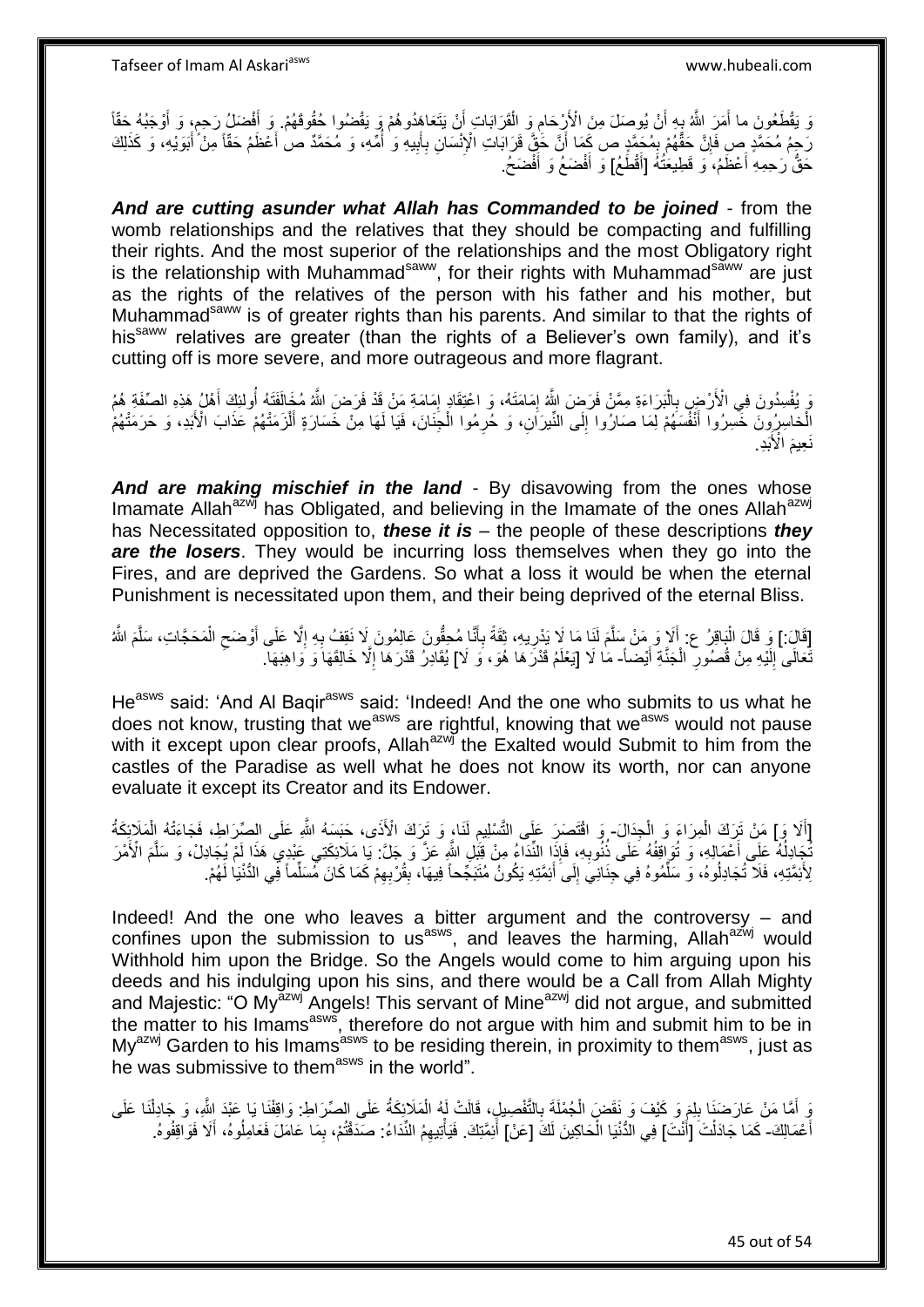And as for the one who raises objections to us<sup>asws</sup> by 'why', and 'how', and overturn the sentence in detail, the Angels would say to him upon the Bridge, 'Pause with us, O servant of Allah $a^{2xy}$ , and argue with us upon your deeds – just as you had argue in the world with the judges to you from your Imams<sup>asws</sup>'. So a call would come: 'You speak the truth! So make him world with what he has done'.

فَيُوَاقَفُ وَ يَطُولُ حِسَابُهُ وَ يَشْتَدُّ فِي ذَلِكَ الْحِسَابِ عَذَابُهُ، فَمَا أَعْظَمَ هُنَاكَ نَدَامَتَهُ، وَ أَشَدَّ حَسَرَاتِهِ، لَا يُنْجِيهِ هُنَاكَ إِلَّا رَحْمَةُ َ َ ْ ِ اللَّهِ- إِنْ لَمْ يَكُنْ فَارَقَ فِي الدُّنْيَا جُمْلَّةَ دِينِهِ- وَ إِلَّا فَهُوَ فِي النَّارِ أَبَدَ الْآبَادِ َ ِ ِ

So he would be paused, and his Reckoning would be prolonged, and during that Reckoning, his Punishment would be intensified. How great would be his regret over these, and how intense would be his sorrows. Nothing would rescue him over there except the Mercy of Allah $a^{2xy}$  – if the total of his Religion did not separate from him in the world – or else he would be in the Fire forever and ever'.

[وَ] قَالَ الْبَاقِرُ ع: وَ يُقَالُ لِلْمُوفِي بِعُهُودِهِ- فِي الدُّنْيَا فِي نُذُورِهِ وَ أَيْمَانِهِ وَ مَوَاعِيدِهِ-: يَا أَيَّتُهَا الْمَلَائِكَةُ وَفَى هَذَا الْعَبْدُ فِي **∶** َ ¦ ْ ْ َ الْذُنْيَا بِعُهُودِهِ، فَأَوْفُوا لَهُ هَاهُنَا بِمَآ وَكَدْنَاهُ، وَ سَامِحُوهُ، وَ لَا تُنَاقِشُوهُ. فَحِينَئِذٍ تُصَيِّرُهُ الْمَلَائِكَةُ إِلَى الْجِنَانِ. ِ َ **∶** ْ ِ ْ

And Al Bagir<sup>asws</sup> said: 'And He<sup>azwj</sup> would Say to the fulfiller of his pact – in the world regarding his vows, and his oaths, and his promises: "O you Angels! This servant fulfilled his pacts in the world, therefore fulfil for him over here with what  $We^{azwj}$  had Promised him, and excuse him and do not discuss with him (too much about his sins)". So this is where the Angels would take him to the Gardens.

وَ أَمَّا مَنْ قَطَعَ رَحِمَهُ، فَإِنْ كَانَ وَصَلَ رَحِمَ مُحَمَّدٍ ص وَ [قَدْ] قَطَعَ رَحِمَ نَفْسِهِ شَفَعَ أَرْجَامُ مُحَمَّدٍ ص [لَهُ] إِلَى رَحِمِهِ، وَ ِ َ لَ ِ قَالُوا [لَهُ] ۚ لَكَ مِنْ حَسَنَاتِنَاۤ وَ طَاعَاتِنَا مَا شِئْتَ، فَاعْفُ عَنْهُ. فَيُعْطُونَهُ مِنْهَا مَا يَشَاءُ، فَيَعْفُو عَنْهُ، وَ يُعْطِي اللَّهُ الْمُعْطِينَ مَا ْ ْ يَنْفَعُهُمْۚ وَ ۚ لَا يَنْقُصُنُهُمْ.

And as for the one who cuts off his relationships, so if he was maintaining with the relatives of Muhammad<sup>saww</sup>, and he had cut off his own relatives, the relatives of Muhammad<sup>saww</sup> would intercede to his relative, and they would be saying to him, 'For you are our good deeds and our (acts of) obedience whatever you so desire, therefore forgive him'. And they would be giving him from these whatever he so desires, and he would forgive him, and Allah<sup>azwj</sup> would Give to the giver what would benefit them and  $He^{azwj}$  would not be deficient with them.

وَ إِنْ [كَانَ] وَصَلٍّ أَرْحَامَ نَفْسِهِ، وَ قَطَعَ أَرْجَامَ مُحَمَّدٍ ص بِأَنْ جَجَدَ حُقُوقَهُمْ وَ دَفَعَهُمْ عَنْ وَاجِبِهِمْ، وَ سَمَّى غَيْرَهُمْ بِأَسْمَائِهِمْ، ِ ِ َ ِ َ َ **∶** يْهِ أَهْلَى مَثَرَ هُمْ بِأَلْقَابِهِمْ، وَ نَبَزَ بِالْأَلْقَابِ الْقَبِيحَةِ مُخَالِفِيهِ مِنْ أَهْلِ وَلاَيتَهِمْ. قِيلَ لَهُ ٰ يَا عَبْدَ اللَّهِ الْكَسَبْتَ عَدَاوَةً آلِ مُحَمَّدٍ ِ َ ِ ْ ْ ِ ِ ْ َ **∶** ا<br>ا الْطُّهْرِ أَئِمَّتِكَ، لِصَدَاقَةِ هُؤُلًاءِ فَاسْتَعِنْ بِهِمُ الْأَنَ لِيُعِينُوكَ، فَلَا يَجِدُ مُعِينًا، وَ لَا مُعِيثًا وَ يَصِيرُ إِلَى الْعَذَابِ الْأَلِيمِ الْمُهِينِ ۖ َ **∶ ∶** ِ ْ ِ ْ ِ

And if he had maintained relationships of his own relatives and cut off the relatives of Muhammad<sup>saww</sup>, by rejecting their<sup>asws</sup> rights, and repelling them<sup>asws</sup> from what Obligates for them<sup>asws</sup>, and name others with their<sup>asws</sup> names, and entitle others with their<sup>asws</sup> titles, and denounce with the ugly titles his adversaries from the people of their<sup>asws</sup> Wilayah, it would be said to him, 'O servant of Allah<sup>azwi</sup>! You earned the enmity of the Progeny<sup>asws</sup> of Muhammad<sup>saww</sup>, the clean, your Imams<sup>asws</sup>, in your ratification of these ones, so seek assistance with them no to assist you'. But he would not (be able to) find an aider, nor a helper, and he would come to the painful, abasing Punishment.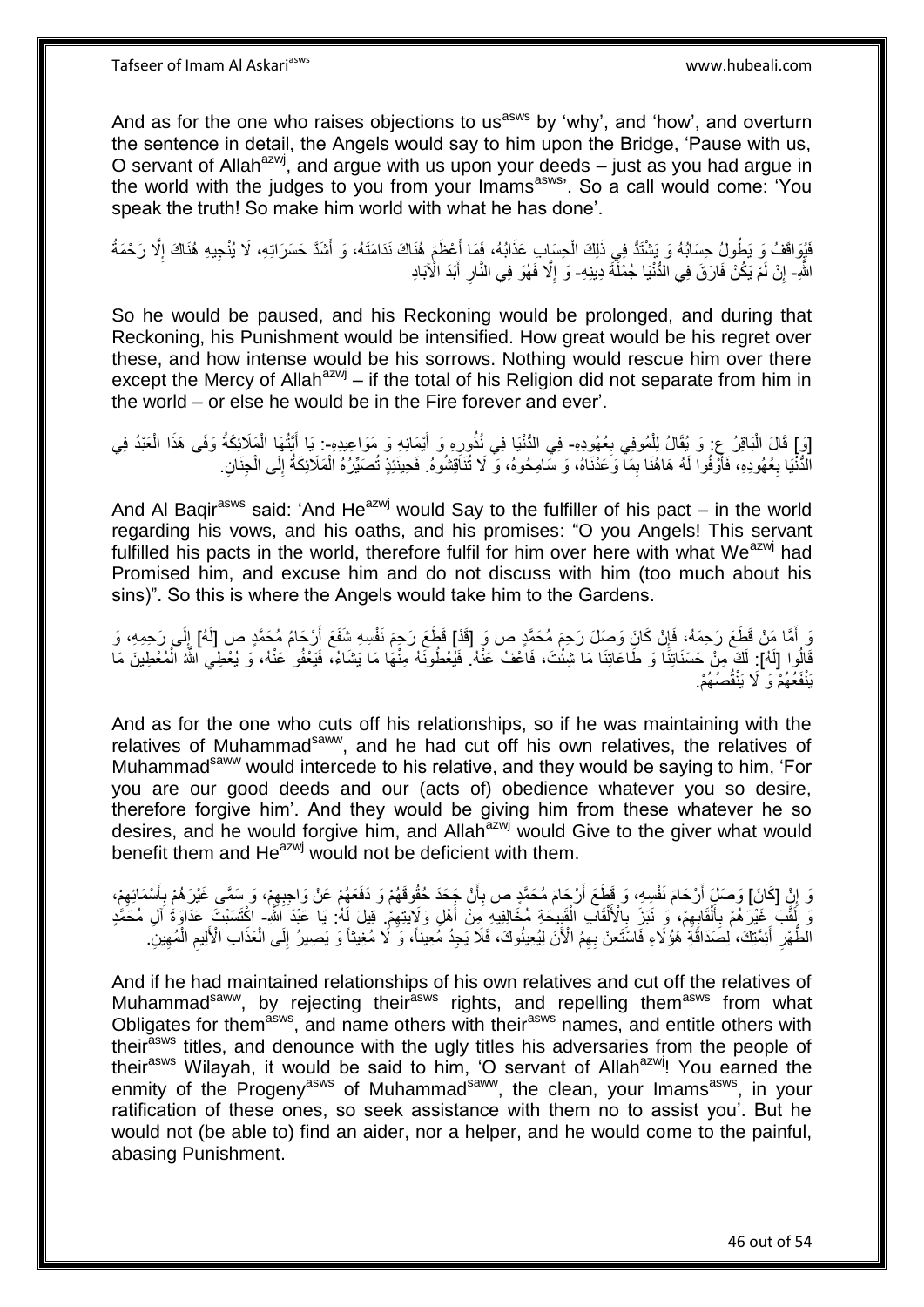قَالَ الْبَاقِرُ عِ: وَ مَنْ سَمَّانَا بِأَسْمَائِنَا- وَ لَقَّبَنَا بِأَلْقَابِنَا وَ لَمْ يُسَمِّ أَضِدَادَنَا بِأَسْمَائِنَا وَ لَمْ يُسَمِّ أَصْدَادَنَا بِأَسْمَائِنَا وَ لَمْ يُلَقَّبْهُمْ بِأَلْقَابِنَا إِلَّا عِنْدَ اً، ِ ْ ِ ِ ْ َ **∶** اً، ِ َ ْ َ ِ ه عِنْدَ مِثْلِهَا نُسَمِّي نَحْنُ، وَ نُلَقُّبُ أَعْدَاءَنَا بِأَسْمَائِنَا وَ أَلْقَابِنَا، فَإِنَّ اللَّهَ عَزَّ وَ جَلَّ يَقُولُ لَنَا يَوْمَ الْقِيَامَةِ: اقْتَرِحُوا لِأَوْلِيَانِكُمْ هَؤُلاَمٍ ْ ِ **∣** ْ َ اً **∶** َ لَ ِ مَا تُعِينُونَهُمْ بِهِ ِ

Al Baqir<sup>asws</sup> said: 'And the one who names us<sup>asws</sup> with our<sup>asws</sup> names, and entitles us<sup>asws</sup> with our<sup>asws</sup> titles, and does not name our<sup>asws</sup> opposites (adversaries) with our<sup>asws</sup> names, and does not entitle them with our<sup>asws</sup> titles, except during necessity which we<sup>asws</sup> would name our<sup>asws</sup> names, and we<sup>asws</sup> would entitle our<sup>asws</sup> enemies with our<sup>asws</sup> titles – then Allah<sup>azwj</sup> Mighty and Majestic would be Saying to us<sup>asws</sup> on the Day of Judgment: "Suggest for these friends of yours<sup>asws</sup> what you<sup>asws</sup> can be assisting them with".

فَفْقَتَرِحُ لَهُمْ عَلَى اللَّهِ عَزَّ وَ جَلَّ- مَا يَكُونُ قَدْرَ الدُّنْيَا كُلِّهَا فِيهِ- كَقَدْرِ خَرْدَلَةٍ فِي السَّمَاوَاتِ وَ الْأَرْضِ، فَيُعْطِيهِمُ اللَّهُ تَعَالَى **∶** ِّ ِ إِيَّاهُ، وَ يُضَاعِفُهُ لَهُمْ [أَصْعَافاً] مُضَاعَفَاتٍ. <u>֖֖֚֚֚֚֚֚֓</u>

So we<sup>asws</sup> would (then) be suggesting to Allah<sup>azwj</sup> Mighty and Majestic for them  $$ what would happen to be a worth of the world, all of it, (and whatever) is in it  $-$  its worth being like a mustard see in the skies and the earth, so Allah<sup>azwj</sup> would Give it to them and Multiply it for them with a manifold multiples'.

فَقِيلَ لِلْبَاقِرِ عِ: فَإِنَّ بَعْضَ مَنْ يَنْتَجِلُ مُوَالاِتِكُمْ- يَزْعُمُ أَنَّ الْبَعُوضَةَ عَلِيٌّ ع وَ أَنَّ مَا فَوْقَهَا- وَ هُوَ الذُّبَابُ مُحَمَّدٌ رَسُولُ الثَّبِ ِ :<br>ا َ :<br>ا ص فَقَالَ الْبَاقِرُ ۚ ع: سَمِعَ هَؤُلَاءِ شَيْئاً [وَ] لَمْ يَضَعُوهُ عَلَى وَجْهِهِ. :<br>ا

It was said to Al Bagir<sup>asws</sup>, 'But there is one who pretends to have your<sup>asws</sup> friendship, he is claiming that the **mosquito [2:26]** - is Ali<sup>asws</sup>, and that **or what is above it** [2:26] – it is the fly, Muhammad<sup>saww</sup>, Rasool<sup>saww</sup> of Allah<sup>saww</sup>'. So Al Baqir<sup>asws</sup> said: 'They have heard something and (but) did not place it upon its (correct) perspective.

إِنَّمَا كَإِنَ رَسُولُ اللَّهِ ص قَاعِداً ذَاتَ يَوْمٍ هُوَ وَ عَلِيٌّ ع إِذْ سَمِعَ قَائِلًا يَقُولُ: مَا شَاءَ اللَّهُ وَ شَاءَ مُحَمَّدٌ، وَ سَمِعَ آخَرَ يَقُولُ: مَا **ٔ** ٍ نَّمَاءَ اللَّهُ، وَ شَاءَ عَلِيٌّ.

But rather, one day Rasool-Allah<sup>saww</sup>, he<sup>saww</sup> and Ali<sup>asws</sup> were seated, when he<sup>saww</sup> heard someone saying, 'Whatever Allah<sup>azwj</sup> so Desires, and Muhammad<sup>saww</sup> so desires'. And he<sup>saww</sup> heard another one saying, 'Whatever Allah<sup>azwj</sup> so Desires, and Ali<sup>asws</sup> desires'.

فَقَالَ رَسُولُ اللَّهِ صِ: لَإِ تَقْرِنُوا مُحَمَّداً وَ [لَا] عَلِيّاً بِاللَّهِ عَلَّ وَ جَلَّ- وَ لَكِنْ قُولُوا: مَا شَاءَ اللَّهُ- ثُمَّ [شَاءَ مُحَمَّدٌ مَا شَاءَ اللَّهُ ثُمَ]<br>. **∶** ِ ُ ا<br>ا ا پایا<br>سال ثْنَاءَ عَلِيٌّ. إِنَّ مَشِيَّةَ اللَّهِ هِيَ الْقَاهِرَةُ الَّتِي لَّا تُسَاوَى، وَ لَا تُكَافَأُ وَ لَا تُدَانَى. ِ ا<br>ا ه ْ

So Rasool-Allah<sup>saww</sup> said: 'Do not pair Muhammad<sup>saww</sup> nor Ali<sup>asws</sup> with Allah<sup>azwj</sup> Mighty and Majestic. But, you should be saying, 'Whatever Allah $a^{2x}$  so Desires, then Muhammad<sup>saww</sup> desires what Allah<sup>azwj</sup> Desired, then Ali<sup>asws</sup> desires'. The Desire of Allah $a^{2x}$ , it is the conquering which can neither be equalled, nor matched, nor be near to'.

وَ مَا مُحَمَّدٌ رَِسُولُ اللَّهِ فِي [دِينِ] اللَّهِ- وَ فِي قُدْرَتِهِ إِلَّا كَذُبَابَةٍ تَطِيرُ فِي هَذِهِ الْمَمَالِكِ الْوَاسِعَةِ. وَ مَا عَلِيٌّ ع فِي [دِينِ] اللَّهِ وَ ِ ْ ْ فِي قُدْرَتِهِ- إِلَّا كَبَعُوضَةٍ فِي جُمْلَةٍ هَذِهِ الْمَمَالِكِ. ْ ِ

And Muhammad<sup>saww</sup>, the Rasool<sup>saww</sup> of Allah<sup>azwj</sup> is not in the Religion of Allah<sup>azwj</sup>, and in His $^{a}$ zwj Power, except like a fly flying around in these vast kingdoms. And Ali $^{a}$ sws is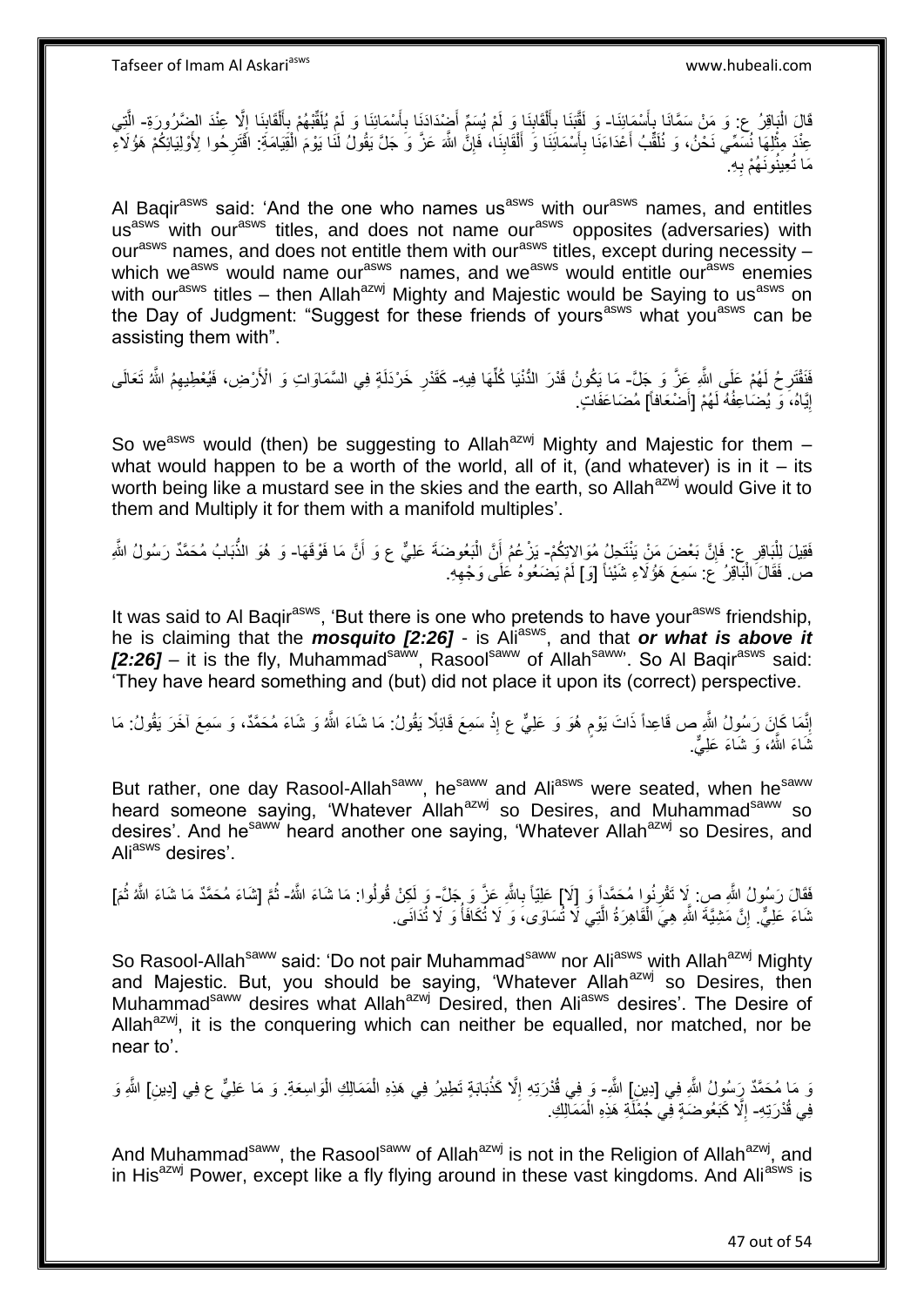not in the Religion of Allah<sup>azwj</sup> and in His<sup>azwj</sup> Power except like a mosquito in the totality of these kingdoms.

مَعَ أَنَّ فَضْلَ اللَّهِ تَعَالَى عَلَى مُحَمَّدٍ وَ عَلِيٍّ هُوَ الْفَضْلُ الَّذِي لَا يَفِي بِهِ فَضْلُهُ- عَلَى جَمِيعِ خَلْقِهِ مِنْ أَوَّلِ الدَّهْرِ إِلَى آخِرِهِ. هَذَا ه ُ **∶** ِ ِ ِ َ ْ ِ مَا قَالَ رَسُولُ اللَّهِ صَّ فِي ذِكْرِ الذَّبَابِ وَ ۖ الْبَعْوضَةِ- فِي هَٰذَا الْمَكَّانِ فَلَا يَدْخُلُ فِي قَوْلِهِ ۚ إِنَّ اللَّهَ لَا يَسْتَحْيِي أَنَّ يَضْرِبَ مَثَلًا ْ ِ ِ ْ ِ َ ما بَعُوضَةً.

Along with that, the Grace of Allah<sup>azwj</sup> the Exalted upon Muhammad<sup>saww</sup> and Ali<sup>asws</sup> is the Grace which cannot be matched by His $^{a}$ zwj Grace upon the entirety of His $^{a}$ zwj creatures, from the beginning of the time to its end. This is what Rasool-Allah<sup>saww</sup> regarding the mention of the fly and the mosquito – in this place, therefore do not include it in His<sup>azwj</sup> Words **Surely Allah has no Reservations from Striking an** *example - (that of) a mosquito [2:26]* (i.e. it has nothing to do with the Verse)'.

> قَوْلُهُ عَزَّ وَ جَلَ كَيْفَ تَكْفُرُونَ بِاللَّهِ وَ كُنْتُمْ أَمْواتاً فَأَحْياكُمْ ثُمَّ يُلْمِيتُكُمْ ثُمَّ إِلَيْهِ تُرْجَعُونَ ا<br>ا لَ ِ ان<br>المقامات **!** ُ ان<br>المقام َ َ ِ

The Words of the Mighty and Majestic *How are you disbelieving in Allah and you were dead so He Revived you? Then He would be Causing you to die, then would be Reviving you, then to Him you would be returning [2:28]*

97 قَالَ الْإِمَامُ عِ قَالَ رَسُولُ اللَّهِ صِ لِكُفَّارٍ قُرَيْشٍ وَ الْيَهُودِ. كَيْفَ تَكْفُرُونَ بِاللَّهِ الَّذِي ذَلَّكُمْ عَلَى طُرُقِ الْهُدَى، وَ جَنَّبَكُمْ أَنْ<br>وَمَنْ الْمُدَامِنِينَ مِنْ أَرْضُ مَنْ اللَّهِ َ ْ ه ة ِ ْ أَطَعْتُمُوهُ سُبُلَ الرِّدَى. وَ كُنْتُمْ أَمْواتاً فِي أَصَّلَابَ أَبَائِكُمْ وَ أَرْحَامِ أُمَّهَاتِكُمْ. فَأَخْياكُمْ أَخْرَجَكُمْ أَحْيَاءً ثُمَّ يُمِيتُكُمْ فِي هَذِهِ الدُّنْيَا وَ ُ ِ اُ َ َ ُ َ يُقْبِرُكُمْ. ثُمَّ يُحْيِيكُمْ فِي الْقُبُورِ ، **ِ !** .<br>• • • • ِ ْ

**S 97 -** The Imam (Hassan Al-Askari<sup>asws</sup>) said that Rasool-Allah<sup>saww</sup> said to the disbelieving Quraysh and the Jews: *How are you disbelieving in Allah -* Who Points you upon the Path of Guidance and Keeps you aside from the way of death, *and you were dead* in the loins of your fathers and wombs of your mothers, *so He Revived you* - He<sup>azwj</sup> Extracted you as alive *Then He would be Causing you to die* in this world and Place you in your graves *then would be Reviving you* in the graves.

يَ يُنْعِمُ فِيهَا الْمُؤْمِنِينَ بِبُُبُوَّةِ مُحَمَّدٍ ص وَ وَلَايَةِ عَلِيٍّ ع، وَ يُعَذِّبُ فِيهَا الْكَافِرِينَ بِهِمَا. ثُمَّ إِلَيْهِ تُرْجَعُونَ فِي الْأَخِرَةِ- بِأَنْ ِ ِ ْ ِ ْ لَ ِ ان<br>المقامات المقامات المقامات المقامات المقامات المقامات المقامات المقامات المقامات المقامات المقامات المقامات<br>المقامات المقامات المقامات المقامات المقامات المقامات المقامات المقامات المقامات المقامات المقامات المقامات َ ِ نَمُوتُوا فِي الْقُبُورِ بَعْدُ، ثُمَّ تُحْبَوْا الْلُبَعْثِ يَوْمَ الْقِيَامَةِ، ثَّرْجَعُونَ إِلَى مَا وَعَدَكُمْ مِنَ الثَّوَابِ عَلَى الطَّاعَاتِ- إِنْ كَنْتُمْ فَاعِلِيهَا، وَ ْ :<br>ا ُ **∶** ْ ه ِ ِ مِنَ الْعِقَابِ عَلَى الْمَعَاصِمِي إِنْ كُنْتُمْ مُقَارِفِيهَا. ِ ِ ْ ْ

And therein (in the graves), the *Momineen* would be Favoured with the Prophet-hood of Muhammad<sup>saww</sup> and the Wilayah of Ali<sup>asws</sup>, and therein the unbelievers would be Punished with these. *then to Him you would be returning* - in the Hereafter. You will be dying in your graves afterwards, then you would be Revived for the Resurrection of the Day of Judgment, returning to what is Promised to you all from the Rewards upon the obedience, if you were doing it, and from the Punishment upon the disobedience if you were perpetrating it.'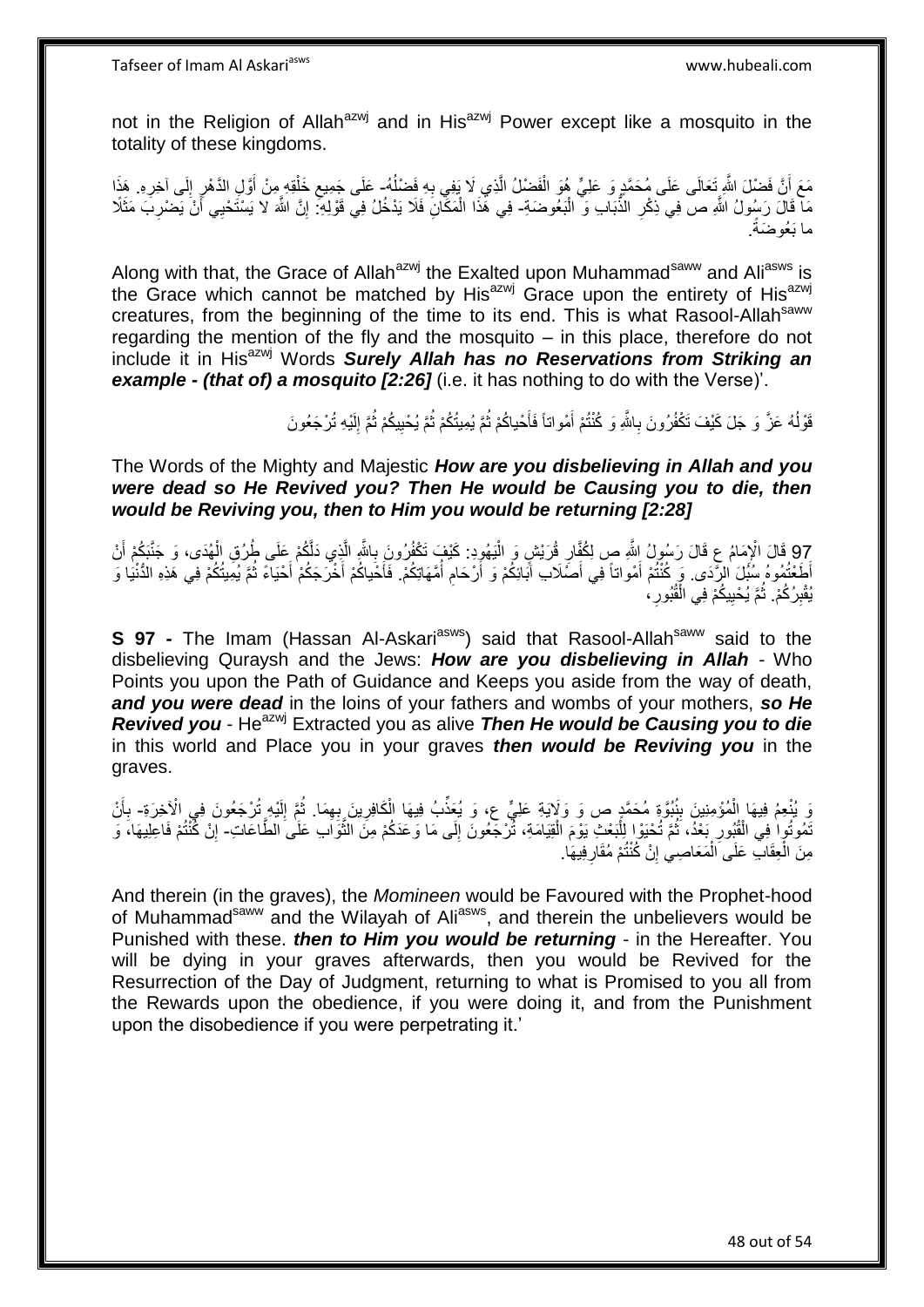#### [حَدِيثُ نَعِيم الْقَبْرِ وَ عَذَابِهِ، وَ رُوْيَةِ الْمُحْتَضَرِ لِلْأَنِمَّةِ عِ:] **ِ ِ ِ ِ**

# **Hadeeth of bounties of the grave and its Punishments, and sighting the presence of the Imamsasws**

98 فَقِيلَ لَهُ: يَا ابْنَ رَسُولِ اللَّهِ فَفِي الْقَبْرِ نَعِيمٌ، وَ عَذَابٌ قَالَ: إِي، وَ الَّذِي بَعَثَ مُحَمَّداً ص بِالْحَقِّ نَبِيّاً، وَ جَعَلَهُ زَكِيّاً، هَادِياً،<br>2. يُحْمَلُ اللہ عَالَمَ اللہ عَالَمَ اللہ عَال ِ ْ ِ ه ْ . َمْهِدّياً

**S 98 –** So it was said to him<sup>asws</sup>, 'O son<sup>asws</sup> of Rasool-Allah<sup>saww</sup>! Is there Bliss and Punishment in the grave?' He<sup>asws</sup> said: 'Yes, by the One<sup>azwj</sup> Who Sent Muhammad<sup>saww</sup> with the Truth as a Prophet<sup>saww</sup>, and Made him<sup>saww</sup> a purifier, a guide, and Guided one.

ِ وَ جَعَلَ أَخَاهُ عَلِيّاً بِالْعَهْدِ وَفِِيّاً، وَ بِالْحَقِّ مَلِيّاً وَ لَدَى اللَّهِ مَرْضِيّاً، وَ إِلَي الْجِهَادِ سَابِقاً، وَ لِلَّهِ فِي أَحْوَالِهِ مُوَافِقاً، وَ لِلْمَكَارِمِ ْ ِ ْ ِ ْ **∶** َ ِ ِ ْ َ حَائِزاً، وَ بِنَصْرِ اللَّهِ عَلَى أَعْدَائِهِ فَائِزٍاً، وَ لِلْعُلُومِ جَاوِياً، وَ لِأَوْلِيَاءِ اللَّهِ مُوَالِياً، وَ لِأَعْدَائِهِ مُنَالِّرِياً وَ بِالْخَيْرَاتِ نَاهِضاً، وَ **∶** ِ ِ ِ ْ َ ْ ِ ِ لِلْقَبَائِحِ رَافِضاً وَ لِلشَّيْطَانِ مُخْزِياً، وَ لِلْفَسَقَةِ الْمَرَدَةِ مُقْصَيباً وَ لِمُحَمَّدٍ ص نَفْساً، وَ بَيْنَ يَدَيْهِ لَدَى الْمَكَارِهِ ثَرْساً وَ جُنَّةً. ْ ْ **∶** ِ .<br>ا **∶** ْ

And He<sup>azwj</sup> Made his<sup>saww</sup> brother Ali<sup>asws</sup> as loyal with the Covenant, and thorough with the Truth, and satisfying to Allah<sup>azwj</sup>, and a precede to the Jihad, and is in agreement in (all) his<sup>asws</sup> states with Allah<sup>azwj</sup>, and a possessor of the (sublime) morals, and victorious upon his<sup>asws</sup> enemies by the Help of Allah<sup>azwj</sup>, and encompassing of the knowledge, and a friend to the friends of Allah<sup>azwj</sup>, and inimical to the enemies of Allah<sup>azwj</sup>, and diligent with the good deeds, and a rejecter of the ugly deeds, and a humiliator of the Satan<sup>la</sup>, and a dispeller of the mischievous and the obstinate ones, and a self to Muhammad<sup>saww</sup>, and in front of him<sup>saww</sup> a protection and a shield against the abhorrence.

ِمَنْتُ بِهِ أَنَا، وَ أَبِي عَلِيُّ بْنُ أَبِي ظَالِبِ ع، عَبْدُ رَبِّ الْأَرْبَابِ، الْمُفَضَّلْ عَلَى أُولِي الْأَلْبَابِ- الْحَاوِي لِعُلُومِ الْكِتَابِ، زَيْنُ مَنْ َ َ **∶** ْ اُ ْ ْ ِ ْ پُوَافِي يَوْمَ الْقِيَامَةِ فِّي عَرِّصَاتِ الْحِسَابَ بَعْدَ مُحَمَّدٍ ص صَفِيِّ الْكَرِيمِ الْعَزِيزِ الْوَهَّابِ إِنَّ فِي الْقَبْرِ نَعِيماً يُؤَفِّرُ اللَّهُ بِهِ حُظُوظَّ ْ ْ ِ ِ ْ ِ ْ **∶ ٍ** ْ ِ ِ ْ أُوْلِيَائِّهِ وَ إِنَّ فِي الْقَبْرِ ۚ عَذَاباً يُشَدِّدُ اللَّهُ بِهِ عَلَى أَعْدَائِهِ. َ ِ ِ ْ ِ َ

l<sup>asws</sup> believe in it (Bliss and Punishment of the grave), and (so does) my<sup>asws</sup> father<sup>asws</sup> Ali Bin Abu Talib<sup>asws</sup>, a servant of the Lord<sup>azwj</sup> of the lords, the meritorious upon the ones of understanding – the encompassing of the knowledge of the Book, an adornment of the ones who would be fulfilled with on the Day of Judgment in the plains of the Reckoning, after Muhammad<sup>saww</sup>, an elite of the Benevolent, the Mighty, the Bestower, that in the grave is Bliss which Allah<sup>azwj</sup> would Confer upon with the fortunate ones of his<sup>asws</sup> friends, and that in the grave is Punishment Allah<sup>azwj</sup> would be Severe with upon his<sup>asws</sup> enemies.

إِنَّ الْمُؤْمِنَ الْمُوَالِيَ لِمُحَمَّدٍ وَ آلِهِ الطَّيِّبِينَ، الْمُتَّخِذَ لِعَلِيٍّ بَعْدَ مُجَمَّدٍ ص إِمَامَهُ- الَّذِي يَحْتَذِي مِثَالَهُ، وَ سَيِّدَهُ الَّذِي يُصَدِّقُ ِ ْ ِ ْ ْ ِ ه َ ه أَقَّوَ الَهُ، وَ يُصَوِّبُ أَفْعَالَهُ، وَ يُطِيعُهُ بِطَاعَةٍ مَنْ يَنْدُبُهُ- مِنْ أَطَايِب ذُرِّيَّتِهِ لِأَمُورِ الدِّينِ وَ سِيَاسَتِهِ، َ ِ **∶** ِ

The Momin in the Wilayah of Muhammad<sup>saww</sup> and his<sup>saww</sup> goodly Progeny<sup>asws</sup>, the taker to Ali<sup>asws</sup>, after Muhammad<sup>saww</sup>, as his Imam<sup>asws</sup> - who is his role model, his example (to follow), and his chief whose words he ratifies, and considers his<sup>asws</sup> deeds as correct, and obeys him<sup>asws</sup> with an obedience to the ones who despotise him<sup>asws</sup> – from the goodly ones of his<sup>asws</sup> offspring for the affairs of the Religion and his social affairs.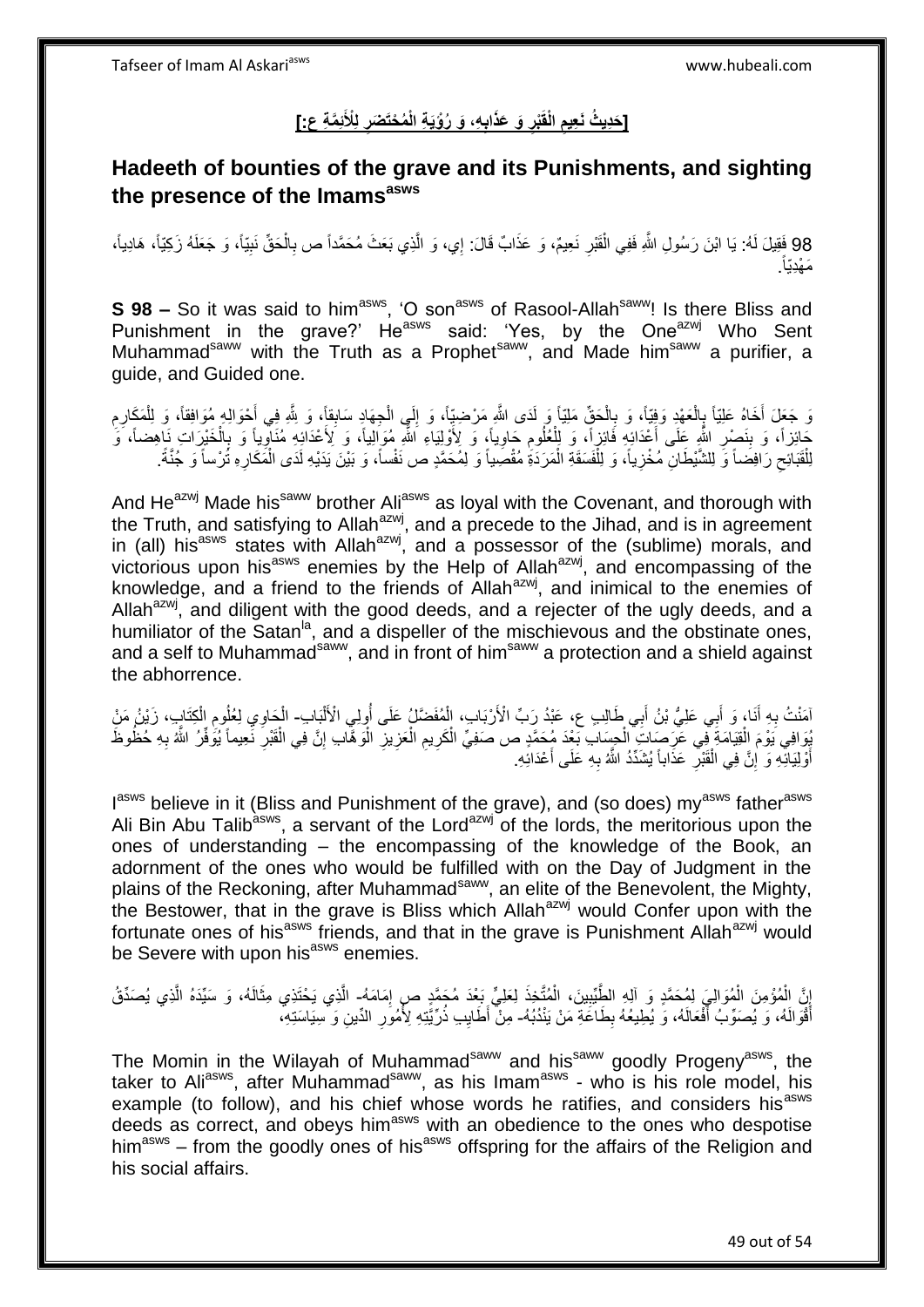إِذَا حَضَرَهُ مِنْ [أَمْرِ] اللّهِ تَعَالَى مَا لَا يُرَدُّ، وَ نَزَلَ بِهِ مِنْ قَضَائِهِ مَا لَا يُصَدُّ، وَ حَضَرَهُ مَلَكُ الْمَوْتِ وَ أَعْوَانُهُ، وَجَدَ عِنْدَ ِ ِ َ َ ْ ِّ أُسِهِ مُحَمَّداً صِّل رَّسُولَ اللَّهِ [سَيِّدَ النَّبِيِّينَ] مِنْ جَانِبَ، وَ مِنْ جَانِبِ آخَرَ عَلِيّاً ع سَيِّدَ الْوَصِيِّينَ، وَ عِنْدَ رِجْلَيْهِ مِنْ جَانِبِ ِ ِ ْ الْحَسَنَ ع سِبْطَ سَيِّدِ النَّبِيِّينَ، وَ مِنْ جَانِبِ آخَرَ الْحُسَيْنَ ع سَيِّدَ الشُّهَدَاءِ أَجْمَعِينَ، َ ْ **!** ْ

When there presents to him from a matter of Allah<sup>azwj</sup> which cannot be repelled (death), and there descends with him from His $^{a}$ zwj Ordainment what cannot be blocked, and the Angel of death and his aides present (themselves) to him, he would find by his head, Muhammad<sup>saww</sup> Rasool<sup>saww</sup> of Allah<sup>saww</sup> on one side, and on another side, Ali<sup>asws</sup> chief of the successors<sup>asws</sup>, and by his legs on one side would be Al-Hassan<sup>asws</sup>, grandson<sup>asws</sup> of the chief of the Prophets<sup>as</sup>, and from another side would be Al Husayn<sup>asws</sup>, chief of the martyrs altogether.

وَ حَوَالَيْهِ بَعْدَهُمْ خِيَارَ خَوَاصِّهِمْ وَ مُحِبِّيهِمْ الَّذِينَ هُمْ سَادَةُ هَذِهِ الْأُمَّةِ بَعْدَ سَادَاتِهِمْ مِنْ آلِ مُحَمَّدٍ فَيَنْظُنُ إِلَيْهِمُ الْعَلِيلُ الْمُؤْمِنُ، ه ِ ِ لَ ِ ِ ْ ْ فَيُخَاطِبُهُمْ بِحَيْثُ بِكَحُمِبُ اللَّهُ صَوْتَهُ عَنْ آذَانِ حَاضِرِيهِ- كَمَا يَحْجُبُ رُؤْيَتَنَا أَهْلَ الْبَيْتِ وَ رُؤْيَةَ خَوَاصَّنَا عَنْ عُيُونِهِمْ، لِيَكُونَ **∶ ∶** ِ ْ َ إِيمَانُهُمْ بِذَٰلِكَ أَعْظَمَ ثَوَاباً لِشِدَّةِ الْمِحْنَةِ عَلَيْهِمْ فِيهِ. ِ ْ َ اً<br>ا <u>֖֖֚֚֚֚֚֚֓</u>

And around him, after them<sup>asws</sup>, would be their<sup>asws</sup> special ones, and those that love them, the ones who are the chiefs of this community – after their chiefs from the Progeny<sup>asws</sup> of Muhammad<sup>saww</sup>. So the ailing *Momin* would look at them, and he would address them with a discussion, the sound of which Allah<sup>azwj</sup> would Veil from the ears of the ones present with him – just as He<sup>azwj</sup> would Veil our<sup>asws</sup> sighting, the People<sup>asws</sup> of the Household, and sighting of our<sup>asws</sup> special ones, from their eyes, in order for their *Emans* to be (deserving) of greater Rewards due to the intensity of the test upon them by it.

فَيَقُولُ الْمُؤْمِنُ: بِأَبِي أَنْتَ وَ أُمِّي يَا رَسُولَ رَبِّ الْعِزَّةِ، بِأَبِي أَنْتَ وَ أُمِّي يَا وَصِيَّ رَسُولِ [رَب] الرَّحْمَةِ، بِأَبِي أَنْتُمَا وَ أُمِّي يَا ا<br>ا َ َ **∶** ْ ا<br>ا َ َ **∶** ْ ُ َ َ **∶** نْبِئْلَيْ مُحَمَّدٍ وَ ضَِرَّ غَامَيْهِ، وَ [يَا] وَلَدَيْهِ وَ سِبْطَيْهِ، وَ [يَا]َ سَيِّدَيْ شَبَابِ أَهْلِ الْجَنَّةِ الْمُقَرَّبِينَ مِنَ الرَّحْمَةِ وَ الرِّضْوَانِ ِ ْ ْ َ

So the *Momin* would be saying, 'By my father and my mother being (sacrificed) yousaww, O Rasool-Allahsaww! By my father and my mother Being (sacrificed) for you<sup>saww</sup> O successor<sup>asws</sup> of the Rasool<sup>saww</sup> of the Lord<sup>azwj</sup> of the Mercy! By my father and my mother being (sacrificed) for you<sup>asws</sup> two, O cubs of Muhammad<sup>saww</sup> and his<sup>saww</sup> lions! And, O his <sup>saww</sup> son<sup>asws</sup> and his<sup>asws</sup> grandsons<sup>asws</sup>! And, O chiefs of the inhabitants of the Paradise, the ones of the Proximity to the Mercy and the (Divine) Pleasure!

مَرْحَباً بِكُمْ إِيَا] مَعَاشِرَ خِيَارِ أَصْحَابِ مُحَمَّدٍ وَ عَلِيٍّ وَ وَلَدَيْهِمَا مَا كَانَ أَعْظَمَ شَوْقِي إِلَيْكُمْ! وَ مَا أَشَدَّ سُرُورِيَ الْأَنَ بِلِقَائِكُمْ! لَ ِ َ ِ ِ ِ ِ ِ َ َبَا رَسُوِلَ اللَّهِ هَٰذَا مَلَكُ الْمَوْتَ قَدْ حَضَرَنِي، وَ لَا أَشُكُّ فِي جَلَالَتِي فِي صَدْرِهِ لِمَكَانِكَ وَ مَكَانِ أَخِيكَ مِنِّي- فَيَفُّولُ رَسُولُ اللَّهِ ِ َ ْ َ ص: كَذَلِكَ هُوَ ِ

Welcome to you<sup>asws</sup>, of best of the companions of Muhammad<sup>saww</sup> and Ali<sup>asws</sup> and their<sup>asws</sup> children. How great was my desire to (see) you all! And how intense is my joy today by meeting you! O Rasool-Allah<sup>saww</sup>! This is the Angel of death who has presented to me, and there is no doubt in my chest of yoursaww position and the position of your<sup>saww</sup> brother<sup>asws</sup> from me'. So Rasool-Allah<sup>saww</sup> would be saying: 'Like that, it is!'

ُّمَّ يُقْلِِلُ رَسُولُ اللَّهِ ص عَلَى مَلَكِ الْمَوْتِ فَيَقُولُ: يَا مَلَكَ الْمَوْتِ اسْتَوْصِ بِوَصِيَّةِ اللَّهِ- فِي الْإِحْسَانِ إِلَى مَوْلَانَا وَ خَادِمِنَا وَ ِ ْ ْ **!** لَ ِ مُحِبِّنَا وَ مُؤْثِرِنَا. ِ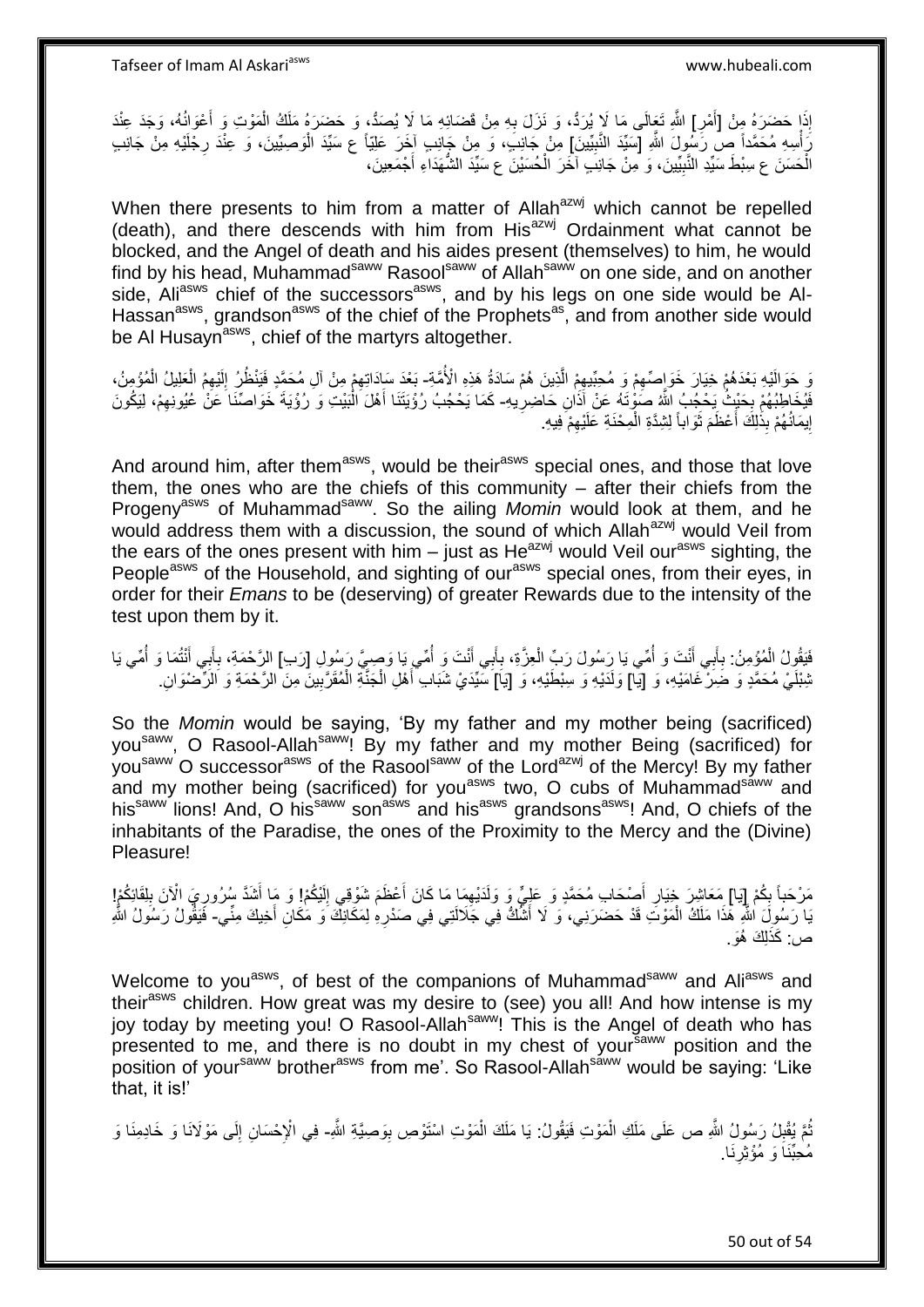Tafseer of Imam Al Askariasws www.hubeali.com

Then Rasool-Allah<sup>saww</sup> would face towards the Angel of death, and he<sup>saww</sup> would be saying: 'O Angel of death! Act in accordant with the Advice of Allah<sup>azwj</sup> – regarding the goodness to our<sup>asws</sup> friends, and our<sup>asws</sup> servants, and those that love us<sup>asws</sup>, and preferred us<sup>asws</sup>

> فَيَقُولُ [لَهُ] مَلَكُ الْمَوْتِ: يَا رَسُولَ اللَّهِ مُرْهُ أَنْ يَنْظُرَ إِلَى مَا قَدْ أَعَدَّ [اللَّهُ] لَهُ فِي الْجِذَانِ. َ ِ ْ ْ

So the Angel of death would be saying to him<sup>saww</sup>: 'O Rasool-Allah<sup>saww</sup>! Order him to look at what Allah<sup>azwj</sup> has Prepared for him in the Gardens'.

> فَيَقُولُ لَهُ رَسُولُ اللَّهِ ص: انْظُرْ إِلَى الْعُلْوِ . فَيَنْظُرُ إِلَى مَا لَا تُحِيطُ بِهِ الْأَلْبَابُ- وَ لَا يَأْتِي عَلَيْهِ الْعَدَدُ وَ الْحِسَابُ. ِ ْ  $\frac{1}{2}$ ْ ِ ِ ْ ْ **ٔ**

So Rasool-Allah<sup>saww</sup> would be saying to him: 'Look at the heights (above)!' So he would look at what the gateways would be surrounded with – and neither can a number be ascribed to it nor a counting.

ة<br>أ فَيَقُولُ مِلَكُ الْمَوْتِ: كَيْفَ لَا أَرْفَقُ بِمَنْ ذَلِكَ ثَوَابُهُ، وَ هَذَا مُحَمَّدٌ وَ عِتْرَتُهُ زُوَّارُهُ يَا رَسُولَ اللَّهِ لَوْ لَا أَنَّ اللَّهَ جَعَلَ الْمَوْتَ ِ ْ ْ َ عَقَبَةً- لَا يَصِلُ إِلَى تِأْكَ الْجِنَانِ إِلَّا مَنْ قَطَعَهَا، لَمَا تَنَاوَلْتُ رُوحَهُ، وَ لَكِنْ لِخَادِمِكَ وَ مُحِبَّكَ هَذَا أُسْوَةٌ بِكَ- وَ بِسَائِرِ أُنْبِيَاءِ اللَّهِ  $\ddot{\phantom{a}}$ ْ ْ  $\frac{1}{2}$ ْ ِ ِ َ ِ ِ وَ رُسُلِهِ وَ أَوْلِيَائِهِ- الَّذِينَ أُذِيقُواَ اَلْمَوْتَ بِحُكْمِ اللَّهِ تَعَالَى ِ َ ِ ِ ْ ُ ه

So the Angel of death would be saying, 'How can I not be kind with the one with that (kind of) Rewards, and this here Muhammad<sup>saww</sup> and his<sup>saww</sup> family<sup>asws</sup> are visiting him? O Rasool-Allah  $\frac{1}{2}$  Had Allah $\frac{1}{2}$  not Made the death as an obstacle – there cannot arrive to those Gardens except the ones I cut off (take his soul), I would not take his soul, but for this servant of yours<sup>saww</sup>, the one who loves you<sup>asws</sup>, is the same with you<sup>saww</sup> – and with the rest of the Prophets<sup>as</sup> of Allah<sup>azwj</sup> and His<sup>saww</sup> Rasool<sup>saww</sup> and His<sup>azwj</sup> friends – those ones (also) tasted the death by the Decision of Allah<sup>azwj</sup> the Exalted'.

نُمَّ يَقُولُ مُحَمَّدٌ صٍ بِا مَلَكَ الْمَوْتِ هَاكَ أَخَانَا قَدْ سَلَّمْنَاهُ إِلَيْكَ فَاسْتَوْصِ بِهِ خَيْراً. ثُمَّ يَرْتَفِعُ هُوَ وَ مَنْ مَعَهُ إِلَى رُبْضِ الْجِنَانِ، ا<br>المقام **∶** لَ  $\frac{1}{2}$ ه َ ْ لَ ِ ْ وَ ٰ قَدْ كُشِفَ عَنِ الْغِطَاءِ وَ الْحِجَابِ لِعَيْنِ ذَلِكَ الْمُؤْمِنِ الْعَلِيلِ، فَيَرَاهُمُ الْمُؤْمِنُ هُذَاكَ بَعْدَ مَا كَانُوا حَوْلَ فِرَاشِهِ. ْ ْ ْ ْ ْ

Then Muhammad<sup>saww</sup> would be saying: 'O Angel of death! Here is our<sup>asws</sup> brother whom we<sup>asws</sup> submit to you, therefore be good with him'. Then he<sup>saww</sup> and the ones with him<sup>saww</sup> rise to go to the environment of the Gardens, and the coves and the veils are removed for the eyes of that ailing *Momin*, and the *Momin* sees them<sup>asws</sup> over there after their<sup>asws</sup> having been around his bed.

فَيَقُولُ: يَا مَلَكَ الْمَوْتِ الْوَحَا، الْوَحَا تَنَاوَلْ رُوحِي وَ لَا تُلْبِثْنِي هَاهُنَا، فَلَا صَبْرَ لِي عَنْ مُحَمَّدٍ وَ عِتْرَتِهِ وَ أَلْحِقْنِي بِهِمْ. **ٔ**  $\frac{1}{2}$ ْ ْ ْ ْ ِ

So he would be saying, 'O Angel of death! Quickly! Quickly take my soul, and do not make me remain over here, for there is no patience for me from (being away from) Muhammad<sup>saww</sup> and his<sup>saww</sup> family, and join me up with them<sup>asws</sup>.

ْم تُ ْن ُكنْ ِ ِق، َو إ ِم َن الهدِقي َها، َكَما ُي َس ُّل ال هش ْع َرةُ ُّ َمْو ِت ُرو َح ُه َفَي ُسل ْ ُك ال لِ َك َيَتَناَو ُل َملَ َد ذَ ْي َس ِفي ِشهدٍة، َب َف ْل ِعنْ ُه ِفي ِشهدٍة َفلَ نه َ َت َرْو َن أ ُهَو ِفي َر ٍة. َخا ٍء َو لَذه

Thus, during that, the Angel of death takes his soul, so he picks it would just as one picks out the hair from the flour. And if you were to see him, he would be in difficulties, but he isn't in the difficulties. But he would be in luxury and pleasure.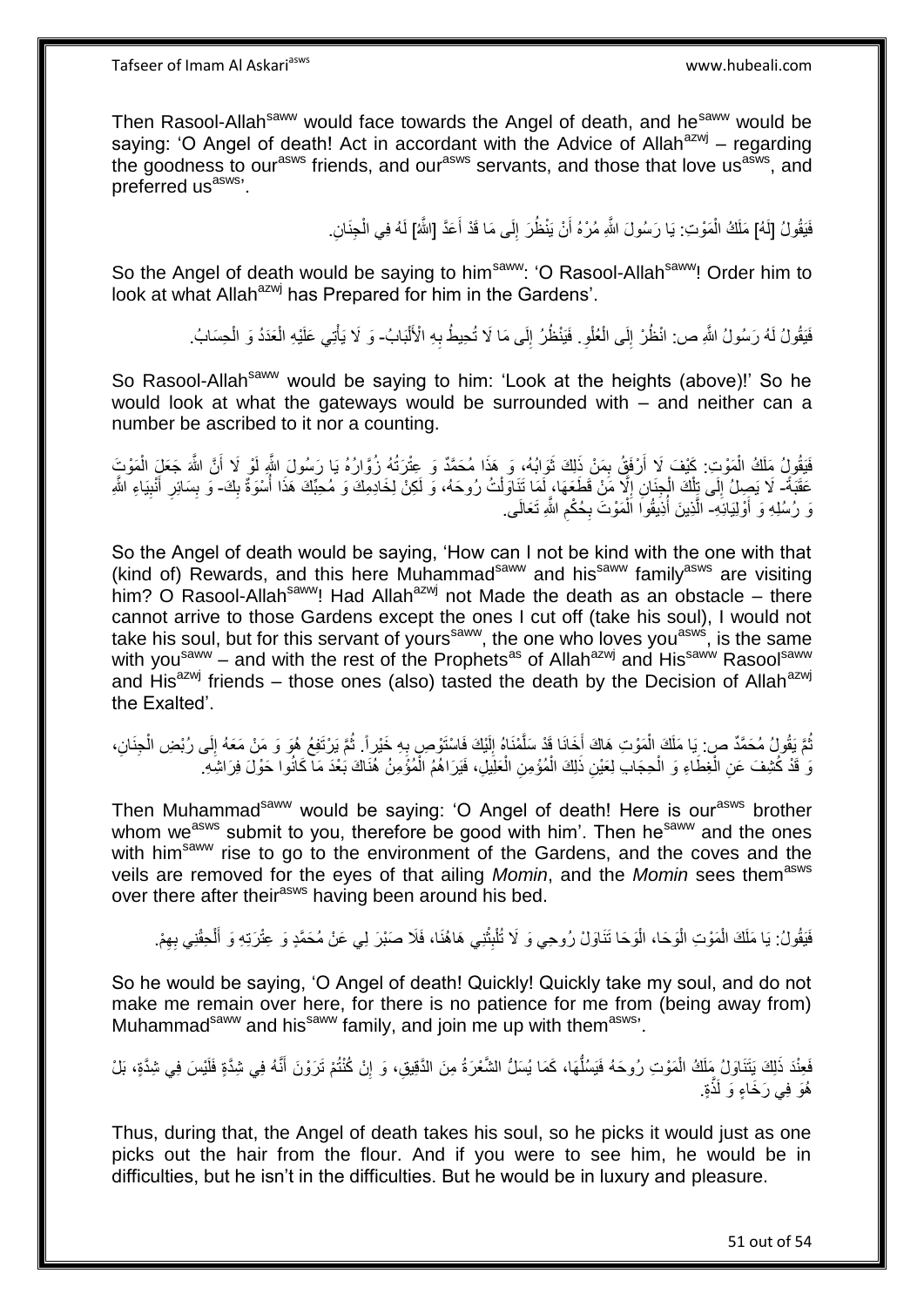َفَإِذَا أُدْخِلَ قَبْرَهُ وَجَدَ جَمَاعَتَنَا هُنَاكَ، فَإِذَا جَاءَ مُنْكَرٌ وَ نَكِيرٌ قَالَ أَحَدُهُمَا لِلْأَخَرِ. هَذَا مُحَمَّدٌ، وَ [هَذَا] عَلِيٌّ وَ الْحَسَنُ وَ ِ َ ُ ْ الْْحُسَيْنُ وَ خِيَارُ صِحَابَتِهِمْ بِحَضْرَةِ صَاحِبِنَا فَلْنَتَّضِعْ لَهُمْ. ْ **∣ ∶** ِ ا<br>ا

So when he enters his grave, he would find our<sup>asws</sup> community over there. And when Munkar and Nakeer (two questioning Angels) come, one of them would say to the other, 'This is Muhammad<sup>saww</sup>, and this is Ali<sup>asws</sup>, and Al-Hassan<sup>asws</sup>, and Al-Husayn<sup>asws</sup>, and the best of their<sup>asws</sup> companions in the presence of our companion (the deceased *Momin*), so let us be revering to them'.

فَهَأْتِيَانِ وَ يُسَلِّمَانِ عَلَى مُحَمَّدٍ صٍ سَلَاماً [تَامّاً] مُنْفَرِداً، ثُمَّ يُسَلِّمَانٍ عَلَى عَلِيٍّ سَلَاماً تَامّاً مُنْفَرِداً، ثُمَّ يُسَلِّمَانِ عَلَى الْحَسَنِ وَ ِّ ان<br>المقامات ِ ِّ ֧֦֧֦֧֦֧֦֧֦֧֦֧֦֧֦֧֦֧֦֧֦֧֧֦֧֦֧֦֦֧֧֧֧֧֧֦֧֧֦֧֦֧֘֝֟֓֓֓֓֓֓֓֓֓֞֓֓֞֓֓֓֓֓֓֓֓֓֓֡֬֓֓֓֓֞֓֬֓֓֡֬֓֓֓֓֓֓֓֓֓ ْ ِّ ُ ِ الْحُسَيْنِ سَلَاماً يَجْمَعَانِهِمَا فِيهِ، ثُمَّ يُسَلِّمَانِ عَلَى سَائِرِ مَنْ مَعَنَا مِنْ أَصْحَابِنَا. ِ َ ِ ِّ ٔ.<br>ـ ِ ْ

So they come and greet upon Muhammad<sup>saww</sup>, with a complete salutation, individualised. Then they greet upon Ali<sup>asws</sup> with a complete greeting, individualised. Then they greet upon Al-Hassan<sup>asws</sup> and Al-Husayn<sup>asws</sup> with a complete greeting for both of them<sup>asws</sup> together. Then they<sup>asws</sup> greet upon the rest of the ones from our<sup>asws</sup> companions.

نُمَّ يَقُولَانِ: قَدْ عَلِمْنَا يَا رَسُولَ اللَّهِ زِيَارَتَكَ فِي خَاصَّتِكَ لِخَادِمِكَ وَ مَوْلَاكَ، وَ إَوْ لَا أَنَّ اللَّهَ يُرِيدُ إِظْهَارَ فَضْلِهِ لِمَنْ بِهَذِهِ ِ َ **ٍ ∶** ِ الْحَضْرَةِ- مِنْ أَمْلَاكِهِ- وَ مَنْ يَسْمَعُنَا مِنْ مَلَائِكَتِهِ بَعْدَهُمْ- لَمَا سَأَلْنَاهُ، وَ لَكِنْ أَمْرُ اللَّهِ لَا بُدَّ مِنِ امْتِثَالِهِ. ْ َ َ َ

Then they are saying, 'We have known, O Rasool-Allah<sup>saww</sup>, of your<sup>saww</sup> visitation among your<sup>saww</sup> special ones to your<sup>saww</sup> servant and your<sup>saww</sup> friend, but Allah<sup>azwj</sup>'s Command is inevitable from being complied with'.

> نُّمَّ يَسْأَلَانِهِ فَيَقُو لَانِ: مَنْ رَبُّكَ وَ مَا دِينُكَ وَ مَنْ نَبِيُّكَ وَ مَنْ إِمَامُكَ وَ مَا قِبْلَتُكَ وَ مَنْ إِخْوَانُكَ ِ **!** َ **∶**

Then they question him and they would be saying, 'Who is your Lord<sup>azwj</sup>?', and, 'What is your Religion?', and 'Who is your Prophet<sup>saww</sup>?', and 'Who is your Imam<sup>asws</sup>?', and 'What is your Qiblah?', and 'Who are your brethren?'

فَيَقُولُ: اللَّهُ رَبِّي، وَ مُحَمَّدٌ نَبِيِّي، وَ عَلِيٌّ وَصِيُّ مُحَمَّدٍ إِمَامِي، وَ الْكَعْبَةُ قِبْلَتِي وَ الْمُؤْمِنُونَ الْمُوَالُونَ لِمُحَمَّدٍ وَ عَلِيٍّ [وَ الْهِمَا] ْ ْ ِ **!** ِ ْ وَ أَوْلِيَاؤُ هُمَا، وَ ۗ الْمُعَادُونَ لِأَعْدَّائِهِمَا إِخْوَانِي. **∶** ِ ْ

So he would be saying, 'Allah<sup>azwj</sup> is my Lord<sup>azwj</sup>, and Muhammad<sup>saww</sup> is my Prophet<sup>saww</sup>, and Ali<sup>asws</sup> the successor<sup>asws</sup> of Muhammad<sup>saww</sup> is my Imam<sup>asws</sup>, and the Kaaba is my Qiblah, and the *Momineen*, the befrienders of Muhammadsaww and Ali<sup>asws</sup> and their<sup>asws</sup> friends, and the ones inimical to their<sup>asws</sup> enemies, are my brethren.

[وَ] أَشْهَدُ أَنْ ِلَا إِلَهَ إِلَّا اللَّهُ وَحْدَهُ لَا شَرِيكَ لَمُ، وَ أَشْهَدُ أَنَّ مُحَمَّداً عَبْدُهُ وَ رَسُولُهُ وَ أَنَّ أَخَاهُ عَلِيّاً وَلِيُّ اللَّهِ، وَ أَنَّ مَنْ نَصَبَهُمْ ِ ِ لَ  $\frac{1}{2}$ اً اُ َ اُ ُ َ َ لِّلْإِمَامَةِ مِنْ أَطَابِبَ عَِتْرَتِهِ- وَ خِيَارِ ذُرِّيِّتِهِ خُلَفَاءُ الْأُمَّةِ وَ وَلَاةُ الْحَقِّ، وَ الْفَوَّامُونَ بِالْعَذْلِ  $\cdot$ ْ ِ ْ ْ **∶** 

And I testify that, there is no god except Allah<sup>azwj</sup> Alone, there being no associates for Him<sup>azwj</sup>. And I testify that Muhammad<sup>saww</sup> is His<sup>azwj</sup> servant and His<sup>azwj</sup> Rasool<sup>saww</sup>, and that his<sup>saww</sup> brother Ali<sup>asws</sup> is a Guardian of Allah<sup>azwj</sup>, and that the ones appointed for the Imamate from the goodly ones of his<sup>asws</sup> descendants and the best ones of his<sup>asws</sup> offspring are the Caliphs of the community and the rightful rulers, and the care takers with the justice'.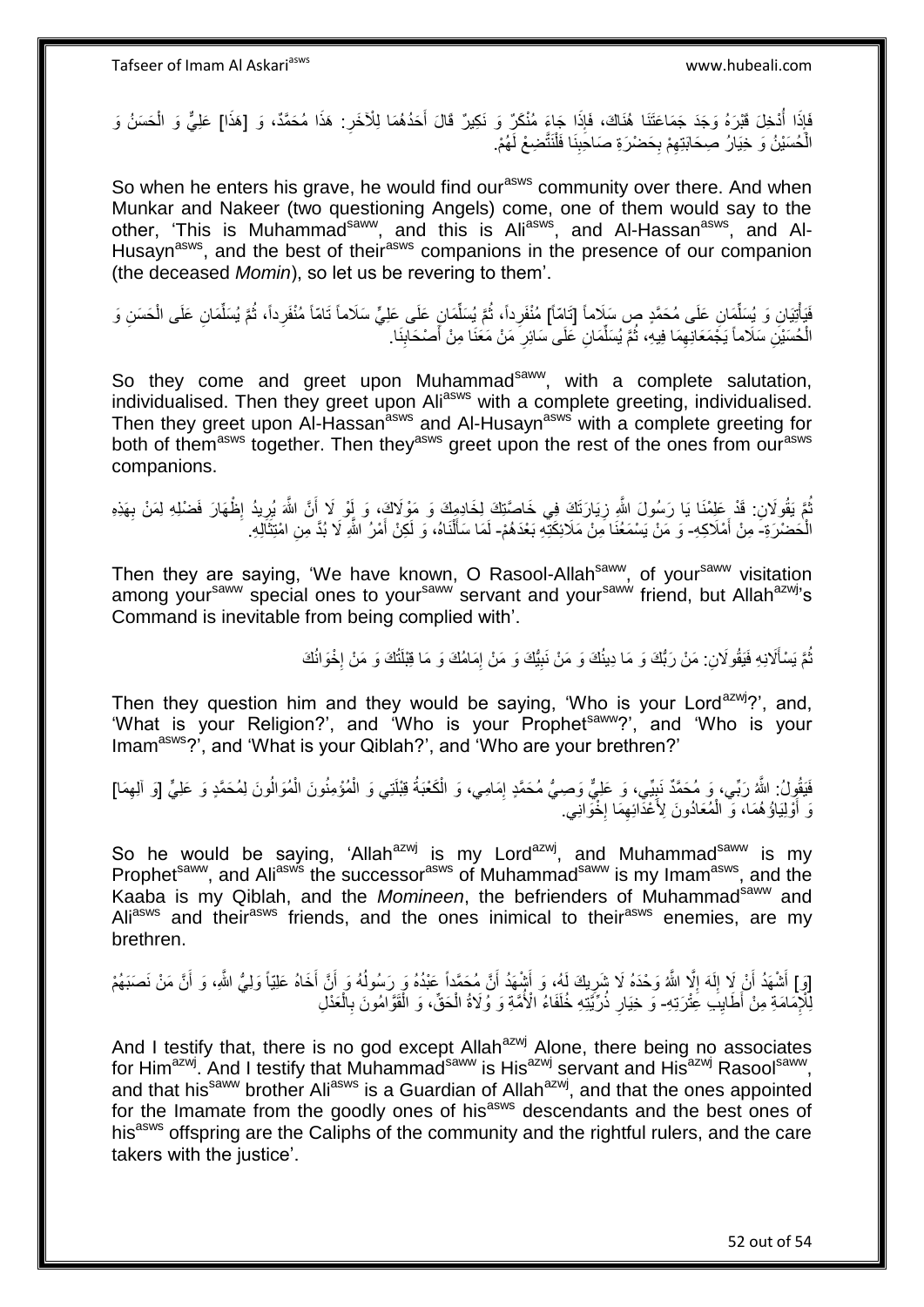فَيَقُولُ: عَلَى هَذَا حَبِيتَ، وَ عَلَى هَذَا مِتَّ، وَ عَلَى هَذَا تُبْعَثُ إِنْ شَاءَ اللّهُ تَعَالَى، وَ تَكُونُ مَعَ مَنْ تَتَوَلَّاهُ- فِي دَارِ كَرَامَةِ اللّهِ وَ **!** ِ **ٍ** مُسْتَقَرٌّ رَ َحْمَتَه

And he (the questioning Angel) would be saying, 'Upon this you lived, and upon this you died, and upon this you would be Resurrected, if Allah<sup>azwj</sup> the Exalted so Desires, and you would happen to be with the ones you befriended – in the House of Prestige of Allah<sup>azwj</sup>, and the stability of His<sup>azwj</sup> Mercy'.

ْقَالَ رَسُولُ النَّهِ صِ. وَ إِنْ كَانَ لِأَوْلِيَائِنَا مُعَادِياً، وَ لِأَعْدَائِنَا مُوَالِياً، وَ لِأَضْدَإِدنَا بِأَلْقَابِنَا مُلَقَّباً، فَإِذَا جَاءَهُ مَلَكُ الْمَوْتِ لِنَزْعِ ِ ِ ْ **!** ْ َ ِ ِ رُوجِهِ مَثَّلِ اللَّهُ عَزَّ وَ جَلَّ لِذَلِكَ الْفَاجِرِ – سَادَتَهُ الَّذِينَ اتَّخَذَهُمْ أَرْبَاباً مِنْ دُونِ اللَّهِ، عَلَيْهِمْ مِنْ أَنُواعِ الْعَذَابِ مَا يَكَادُ نَظَرُهُ إِلَيْهِمْ ْ اً ه ِ لَ ِ ْ ِ َ ِ يُهْلِكُهُ، وَ لَا يَزَالُ يَصِلُ إِلَيْهِ مِنْ حَرٍّ كَذَابِهِمْ مَا لَا طَاقَةَ لَهُ بِهِ. ِ ِ لَ  $\frac{1}{2}$ 

Rasool-Allah<sup>saww</sup> said: 'And if he was an enemy to our<sup>asws</sup> friends, and a friend to our<sup>asws</sup> enemies, and entitles our<sup>asws</sup> adversaries with our<sup>asws</sup> titles, so when the Angel of death comes to snatch is soul, Allah<sup>azwj</sup> Mighty and Majestic would Resemble for that wicked one – his chiefs, those whom he took as lords from besides Allah<sup>azwj</sup>. Upon them would be a variety of the Punishments, such that he would be almost destroyed if they (even) look at them. And the heat of their Punishments would not cease to arrive to him, what he would not have the strength for him (to endure) it.

فَيَقُولُ لَهُ مَلَكُ الْمَوْتِ: [يَا] أَيُّهَا الْفَاجِرُ الْكَافِرُ- تَرَكْتَ أَوْلِيَاءَ اللَّهِ إِلَى أَعْدَائِهِ فَالْيَوْمَ لَا يُغْنُونَ عَنْكَ شَيْئاً، وَ لَا تَجِدُ إِلَى مَنَاصِ ْ ْ ْ لَ ِ َ ِ ْ َ ًَل. ي ِ َسب

So the Angel of death would be saying to him, 'O you mischief maker, the *Kafir*! You neglected the Guardian<sup>asws</sup> of Allah<sup>azwj</sup> to (prefer) his<sup>asws</sup> enemy, so today nothing would avail you, nor will you (be able to) find an alternative way (to escape)'.

فَيَرِدُ عَلَيْهِ مِنَ الْعَذَابِ- مَا لَوْ قُسِمَ أَنْنَاهُ عَلَى أَهْلِ الدُّنْيَا لَأَهْلَكَهُمْ. ثُمَّ إِذَا أُدْلِيَ فِي قَبْرِهِ رَأَى بَاباً مِنَ الْجَنَّةِ مَفْتُوحاً إِلَى قَبْرِهِ ْ ِ َ َ ِ ِ ْ ِ :<br>ا ا دیکھیے يَرَى مِنْهُ خَيْرَاتِهَا، فَيَقُولُ [لَهُ] مُنْكُرٌ وَ نَكِيرٌ ۚ انْظُرْ إِلَى مَا حُرِمْتُهُ مِنْ إِتِلْكَ] الْخَيْرَاتِ ۖ ْ **∶** ِ ْ

Then the Punishment would come upon him – what, if the least of it were to be apportioned upon the inhabitants of the world, it would destroy them. Then, when he is laid into his grave, he sees a door from the Paradise as opened up to his grave. He would see from it, its goodness, and Munkar and Nakeer would be saying to him, 'Look are what is Prohibited unto you from those goodness's'.

نْمَّ يُفْتَحُ لَهُ فِي قَبْرِهِ بَابٌ مِنَ النَّارِ يَدْخُلُ عَلَيْهِ مِنْهُ [مِنْ] عَذَابِهَا. فَيَقُولُ: يَا رَبِّ لَا تُقِمِ السَّاعَةَ. [يَا رَبِّ لَا تُقِم السَّاعَةَ. ِ **∶** ُ ِ ِ ِ

There would be opened up for him in his grave, a door from the Fire, the Punishment entering to him from it. So he would be saying, 'O Lord<sup>azwj</sup>! Do not Establish the Hour! O Lord<sup>azwj</sup>! Do not Establish the Hour!'

قَوْلُهُ عَزَّ وَ جَلَ هُوَ الَّذِي خَلَقَ لَكُمْ ما فِي الْأَرْضِ جَمِيعاً ثُمَّ اسْتَوى إِلَى السَّماءِ فَسَوَّاهُنَّ سَبْعَ سَماواتٍ وَ هُوَ بِكُلِّ شَيْءٍ عَلِيمٌ ا<br>ا ا دیگا ِ ِ

The Words of the Mighty and Majestic: *He is the (One) Who Created for you the entirety of what is in the earth, then He Directed towards the sky, so He Created these as seven skies, and He is a Knower of all things [2:29]*